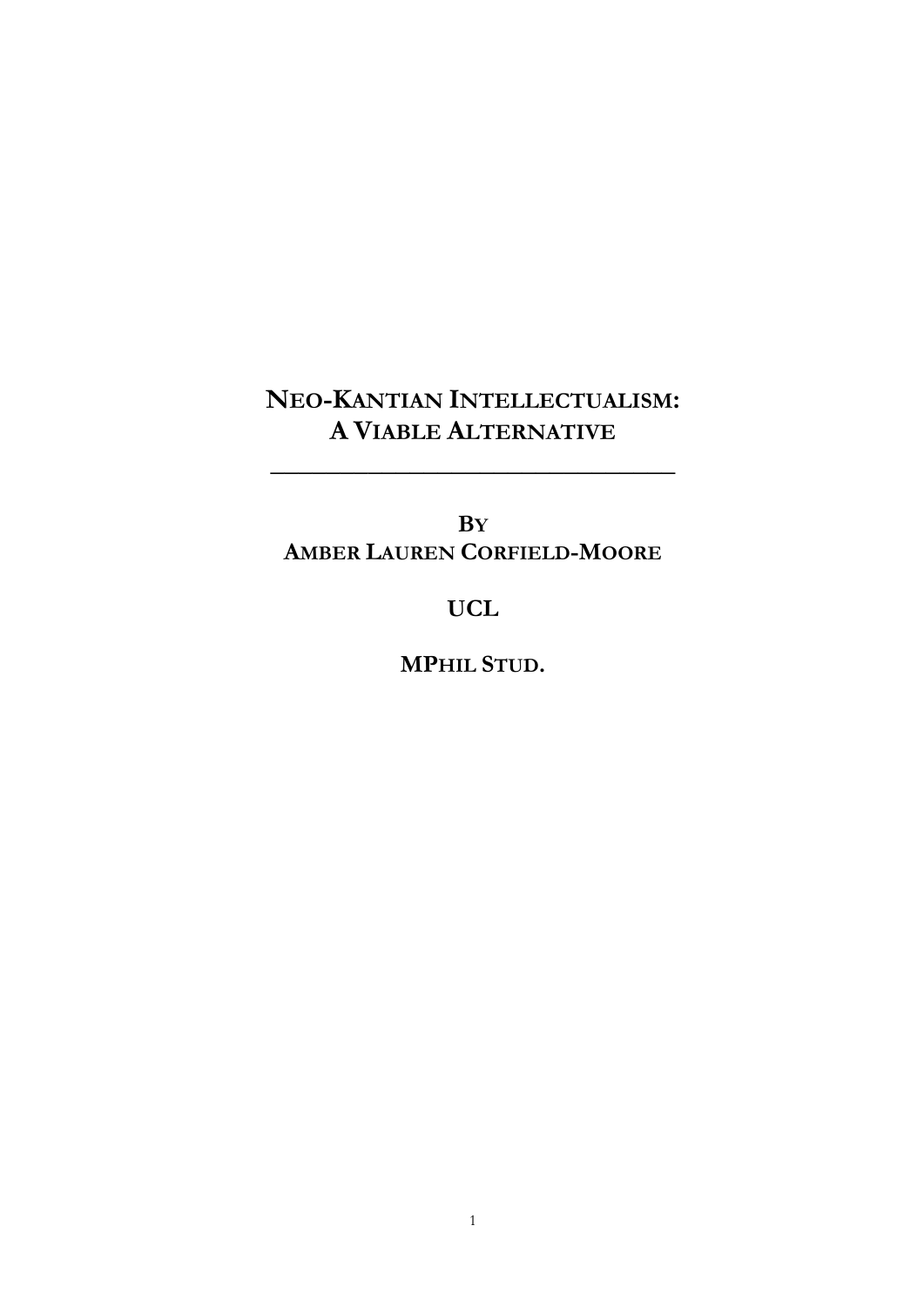## **DECLARATION:**

I, Amber Corfield-Moore, confirm that the work presented in this thesis is my own. Where information has been derived from other sources I confirm that this has been indicated.

Signature: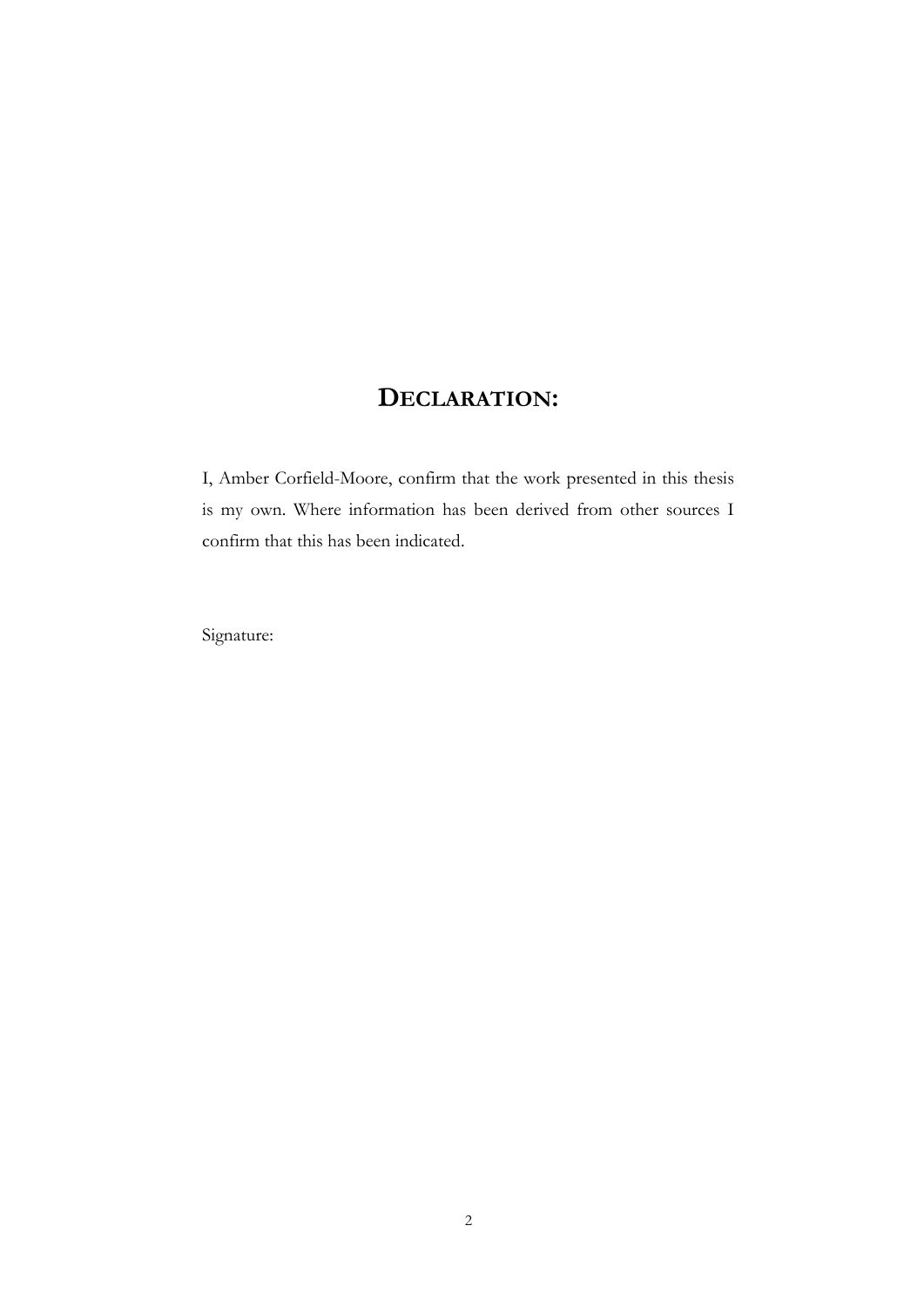#### **ABSTRACT:**

In this thesis I address Tyler Burge's recent challenges to Strawson's and Evans" theories of "mental representation". I take "mental representation" to be a subject's capacity to 'singularly represent' physical objects within mental content—for example, by having object-directed thought. While both Strawson and Evans take this capacity to be restricted to adult humans, believing that such thought requires high levels of cognitive development, Burge alleges that there is theoretical and scientific motivation to think that a (cognitively) less demanding theory is the correct account of mental representation. However despite Burge's objections that both Strawson and Evans "hyperintellectualise" mental representation I argue that an "intellectualism' based upon their discussions is not refuted by Burge's antiintellectualist opposition. I argue that, while some objections to Strawson and Evans might be sound, they do not automatically refute an intellectualism based on the same principles and motivations. Moreover, though such an intellectualist theory will need to justify its demanding conditions in the face of Burge's less-demanding—and scientifically motivated—antiintellectualism, I argue that nothing Burge has claimed so far shows that such a theory should be dismissed. In conclusion then I argue that a distinctly "neo-Kantian" intellectualism can be seen to be a viable, alternative theory and can prolong a debate with Burge over the nature of mental representation.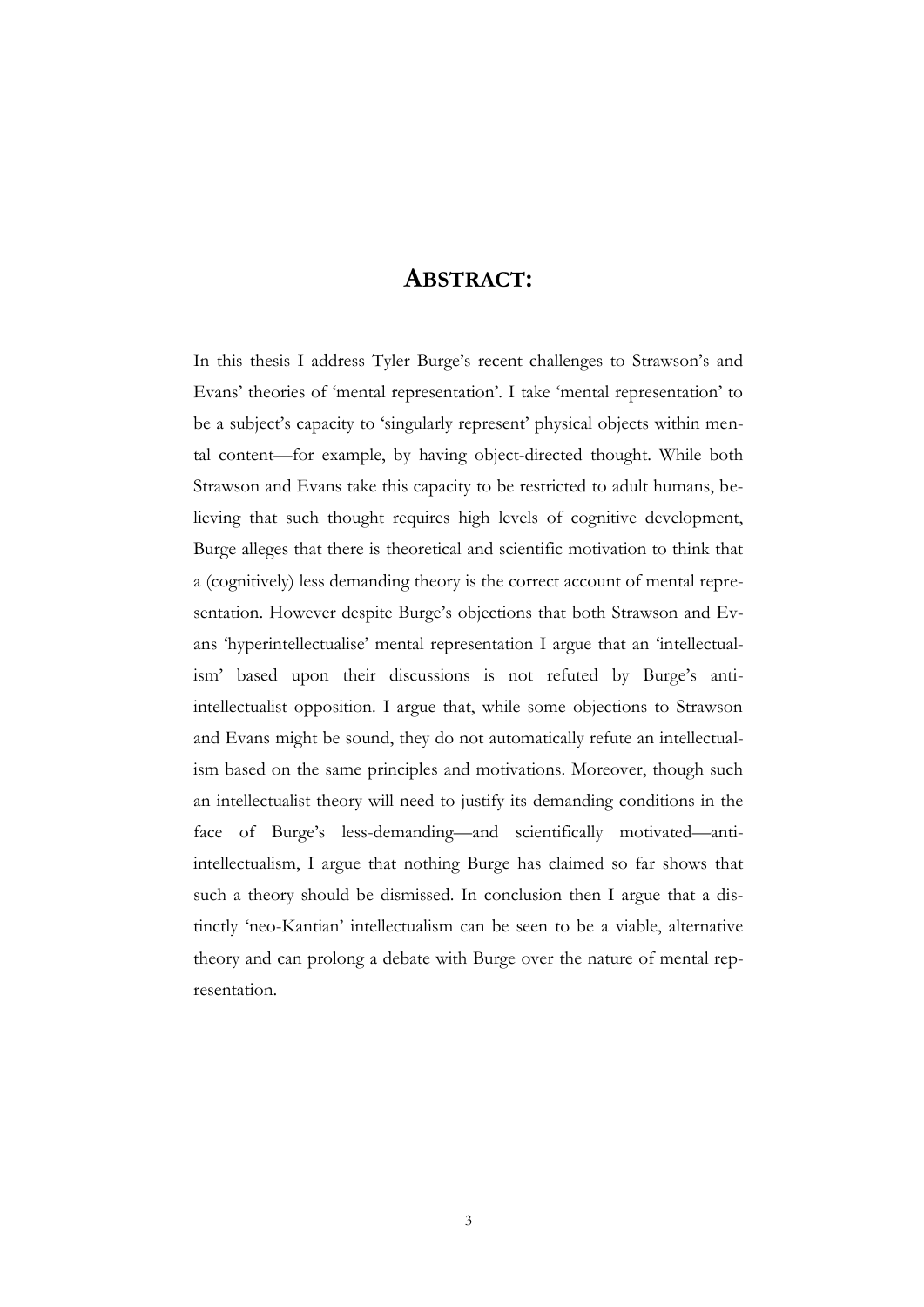## **TABLE OF CONTENTS:**

| <b>ACKNOWLEDGEMENTS</b> | 5   |
|-------------------------|-----|
| <b>INTRODUCTION</b>     |     |
| <b>CHAPTER ONE</b>      |     |
| <b>CHAPTER TWO</b>      | 29  |
| <b>CHAPTER THREE</b>    | 51  |
| <b>CHAPTER FOUR</b>     | 62. |
| <b>BIBLIOGRAPHY</b>     | 88  |

#### LIST OF FIGURES CONTAINED IN THESIS:

| Figure 1. | 75 |
|-----------|----|
| Figure 2. | 78 |
| Figure 3. | 79 |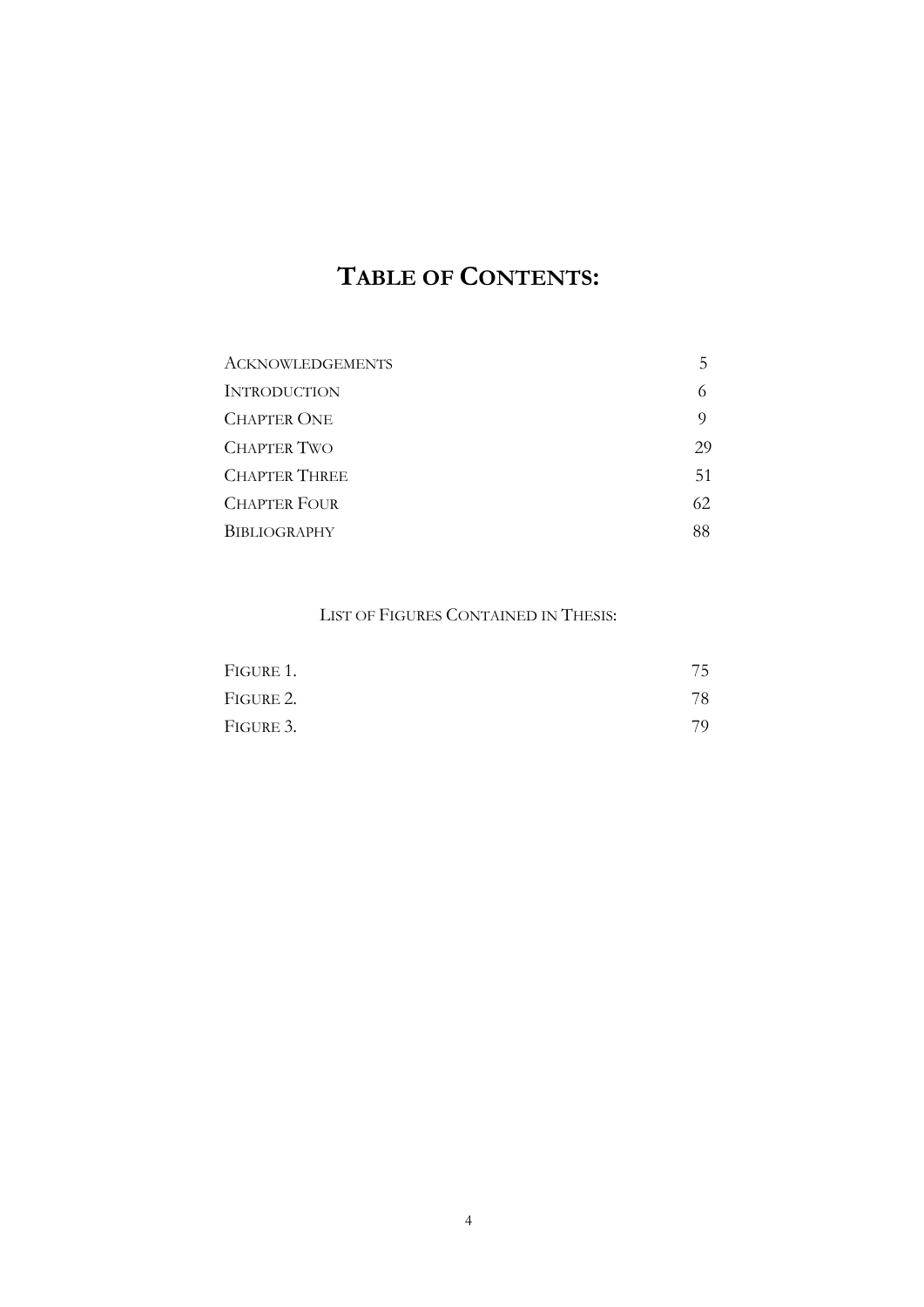#### **ACKNOWLEDGEMENTS:**

I would like to thank everyone from UCL and elsewhere who have helped me in producing this thesis. Notably I"d like to thank Prof. Paul Snowdon for being such a patient supervisor and Prof. Michael Martin and Dr. Fiona Leigh for running two, immensely helpful Thesis Seminars. I"d also like to acknowledge the great support and advice offered by my student colleagues in everything from the Work in Progress Seminar and Evans Reading Group to chats in the pub. Special thanks must go to the older years who were always willing to offer a guiding hand, especially Tom Avery, whose encyclopaedic knowledge of these matters was invaluable, Craig French and Christopher Jay. I am also grateful to my MPhil peers for the mutual support and the willingness to listen to fledging ideas, no matter how unpromising! Thanks must go especially to Henry Clarke, Chrissy Mejins, Lea Cecile Salje and Maarten Steenhagen.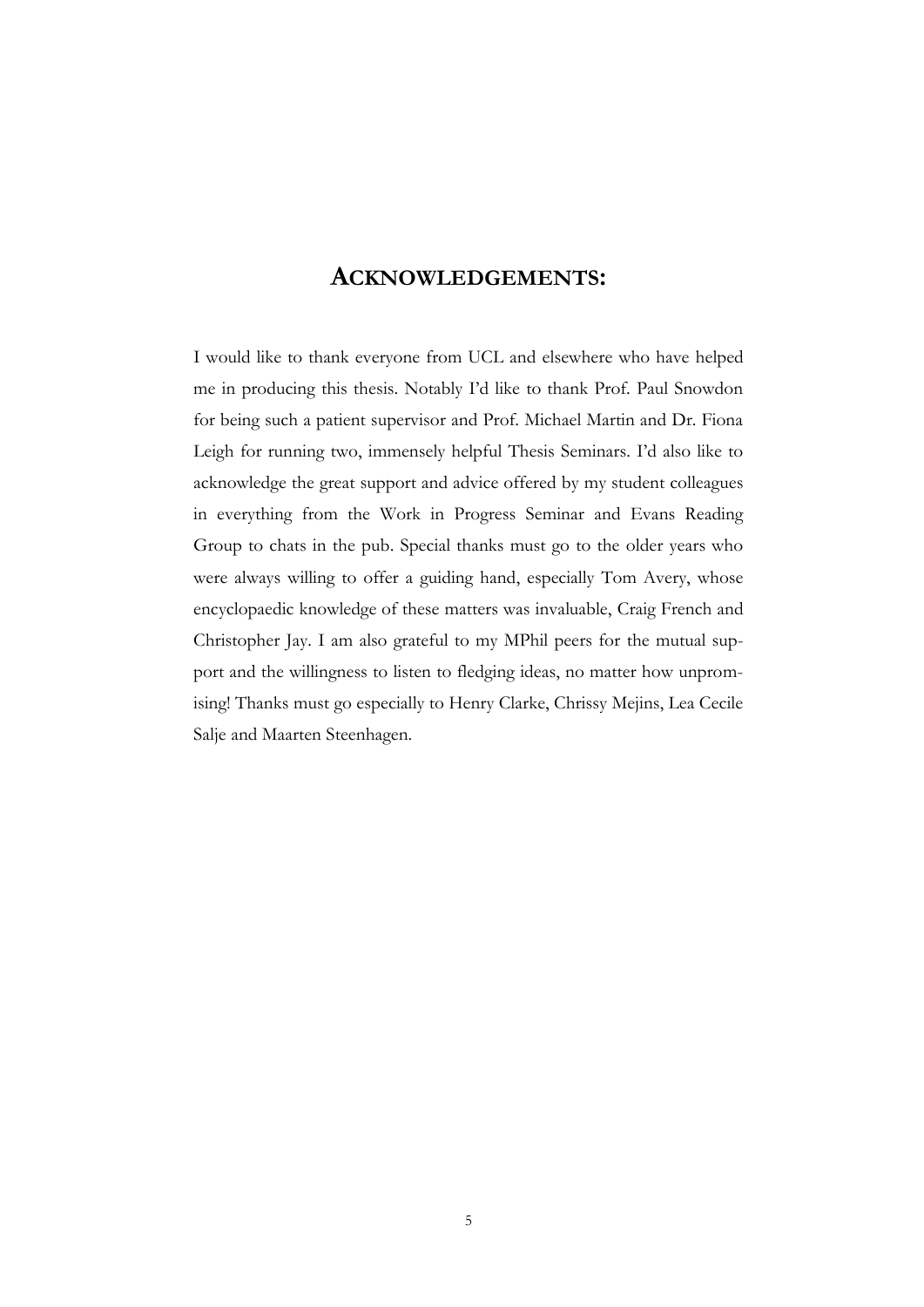#### **INTRODUCTION**

"We are not to rush forward along a path neither attractive nor Kantian." P. F. Strawson *Bounds of Sense*

An elucidation of a subject's psychology often appeals to what we might call *representational states*: states which are 'about' some object in the world and might serve to represent that object as some *way*—i.e. big, small, tall, short etc. Though such states might be thought of as representing generalities or abstracts—e.g. love is beautiful the states I will be concerned with possess *content* which can refer to, 'pick out' or—as I shall describe it—*singularly represent* a physical object in the environment. Such states can be posited as part of a subject"s *perception* of the world, or as part of their thought about it; in singularly representing objects in the world around them they can be thought of as "bridging the gap" between an internal, mental life—the subject-matter of psychology—and the physical world.

Such states can play a key role in psychological explanation, explaining objectdirected action and behavioural interaction with the physical world. But if we are to use these states in such a way we must question what sort of creatures are capable of such representation: is it only rational, linguistic creatures, like humans who can think about and perceptually represent the world, or are some of these representational capacities shared with cognitively "less-developed" creatures, like apes and human infants? The theories of mental representation which I discuss here disagree about just such a question because they differ about 'what it takes' for a creature to represent in either perception or thought.

The debate begins with Tyler Burge, who opposes a class of theories which:

"[R]equires individual"s representations to contain general materials to make sense of objective representation [...] ostensibly simple, direct empirical represen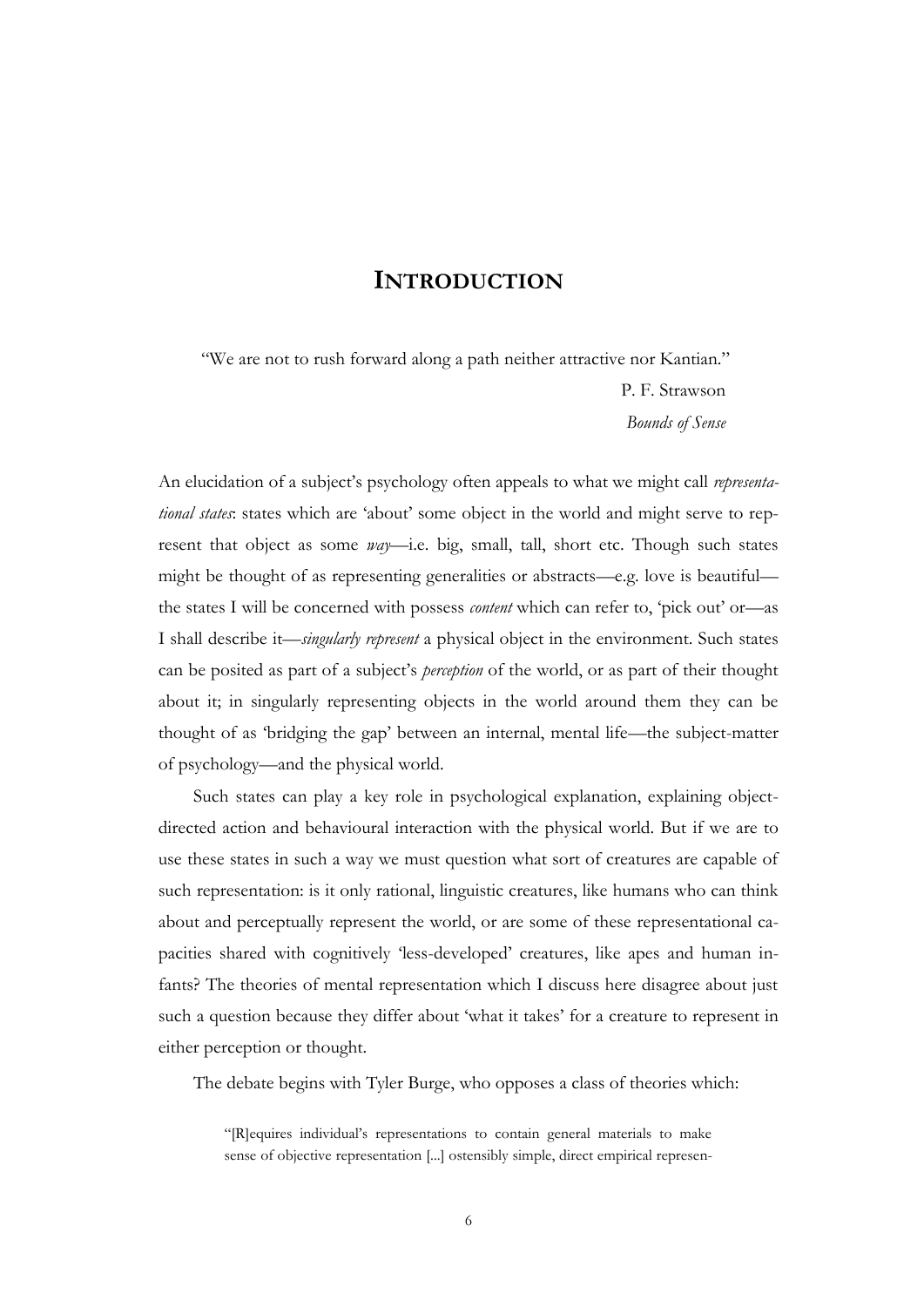tation of the physical environment is held to be impossible without help from further representational resources" (Burge, 2010a p. 16)

The notion of what it is to 'make sense' of a representation (or representational state) will be explained in chapters one and two. However, the upshot of such a requirement, as Burge notes, is that to represent an object, *o*, (in perception or thought) a subject will need to possess 'supplementary capacities' (ibid.): for example, he might have to be capable of *explaining* his thought (thus utilising linguistic capacities) or of representing *o* in the context of a distinction between appearance and reality etc.

Burge calls such theories *Second Family Individualist* however I will refer to them as *Intellectualist* theories of mental representation. They are taken to be intellectualist because, in one way or another, the conditions they place on the entertainment of representational states can be fulfilled only by subjects who possess "higher level", "well developed" or "advanced" cognitive capacities. On the other hand Burge propounds an *Anti-Intellectualist* view of mental representation which claims that subjects do *not* require such advanced capacities in order to entertain the representational states under discussion. One of his key aims in *Origins of Objectivity* is thus to disprove or rebut such intellectualist theories with their consequence that only "advanced" subjects like human beings are capable of mental representation.

My aim in this thesis is to question whether such theories could be defended from Burge's attack. I focus on just two of the individual theorists who he opposes: the so-called *neo-Kantians*, P. F. Strawson and Gareth Evans. As I will show the distinctive feature of these 'neo-Kantians' is that they prize a subject's *awareness* of the distinction between the objects he represents and his *experience* of them. Because such awareness is taken to require considerable intelligence (the capacity to conceive of the world as *objective*) these theories—or a theory based upon them—are a species of what I"ll refer to as *neo-Kantian intellectualism*.

Burge presents two challenges to neo-Kantian intellectualism: first, that it is based on discussions in Strawson and Evans which are confused and counterintuitive; second that any neo-Kantian intellectualism must *justify* its demanding, intellectualist conditions against a less-demanding, anti-intellectualist alternative. I will question whether either of these challenges constitutes a crippling objection to any form of neo-Kantian intellectualism, or whether a theory based on the discussions found in Strawson and Evans could provide a viable alternative to an anti-intellectualist ac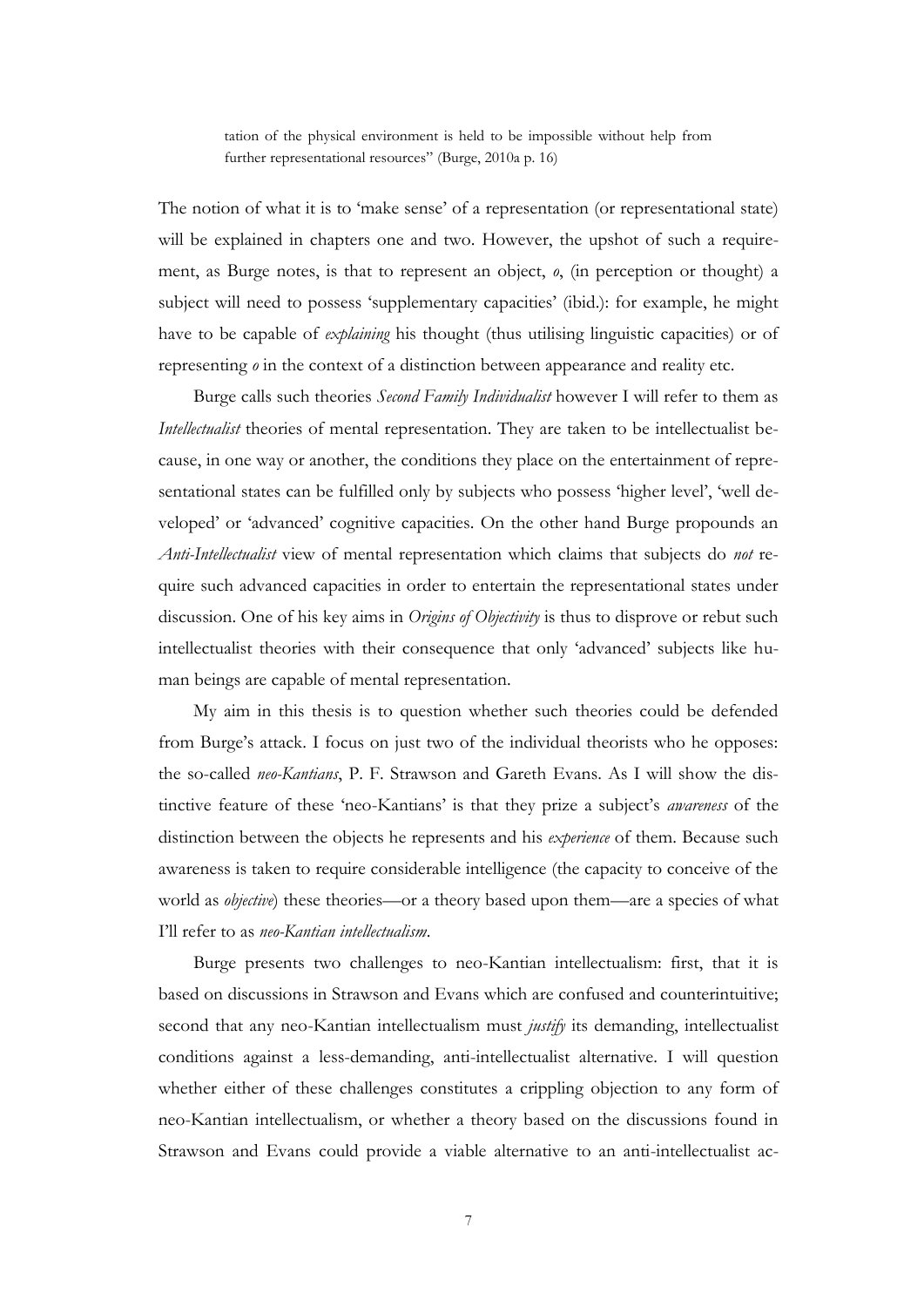count of mental representation.

I will not attempt to defend every aspect of the theories of Strawson and Evans—rather there are parts of Evans" theory of perception and their common commitment to what is referred to as "Russell"s Principle" which, I will argue, should be abandoned. Yet I will claim that we can devise a theory *based* on their discussions which preserves many of their central concerns and conflicts with Burge's antiintellectualism. In-keeping with the theorists I will be discussing here I ignore questions about the ontology or metaphysics of the representational states in question. Rather I will assume that they are an irreducible part of our psychological taxonomy, whatever the correct metaphysical explanation might be. Instead the question I will pursue is whether Burge is justified in rejecting this intellectualism in favour of his anti-intellectualist alternative.

In chapter one I begin with Burge's main objections to Strawson's and Evans' respective discussions on mental representation: their theories of perception. But I will take issue with the wider significance of this challenge; chapter two will claim that the real battleground for Burge and the neo-Kantians is in their different approaches to the nature of singular thought, a debate which—so I will claim—can be divorced from their diverse theories of perception. Chapters three and four will then assess how far the neo-Kantian claims can be defended, first by examining their relation to the objectionable Russell"s Principle (chapter three), then by addressing Burge"s two objections. I will not show enough to *settle* the question between these two opposing sides. But I will argue—*contra* Burge—that there is still considerable debate to be had before he can claim to have disproved intellectualism and paved the way for his antiintellectualist theory. Rather I will claim that the writings of Strawson and Evans may still provide valuable insights to any theory of mental representation and that a "neo-Kantian" intellectualism remains a viable alternative.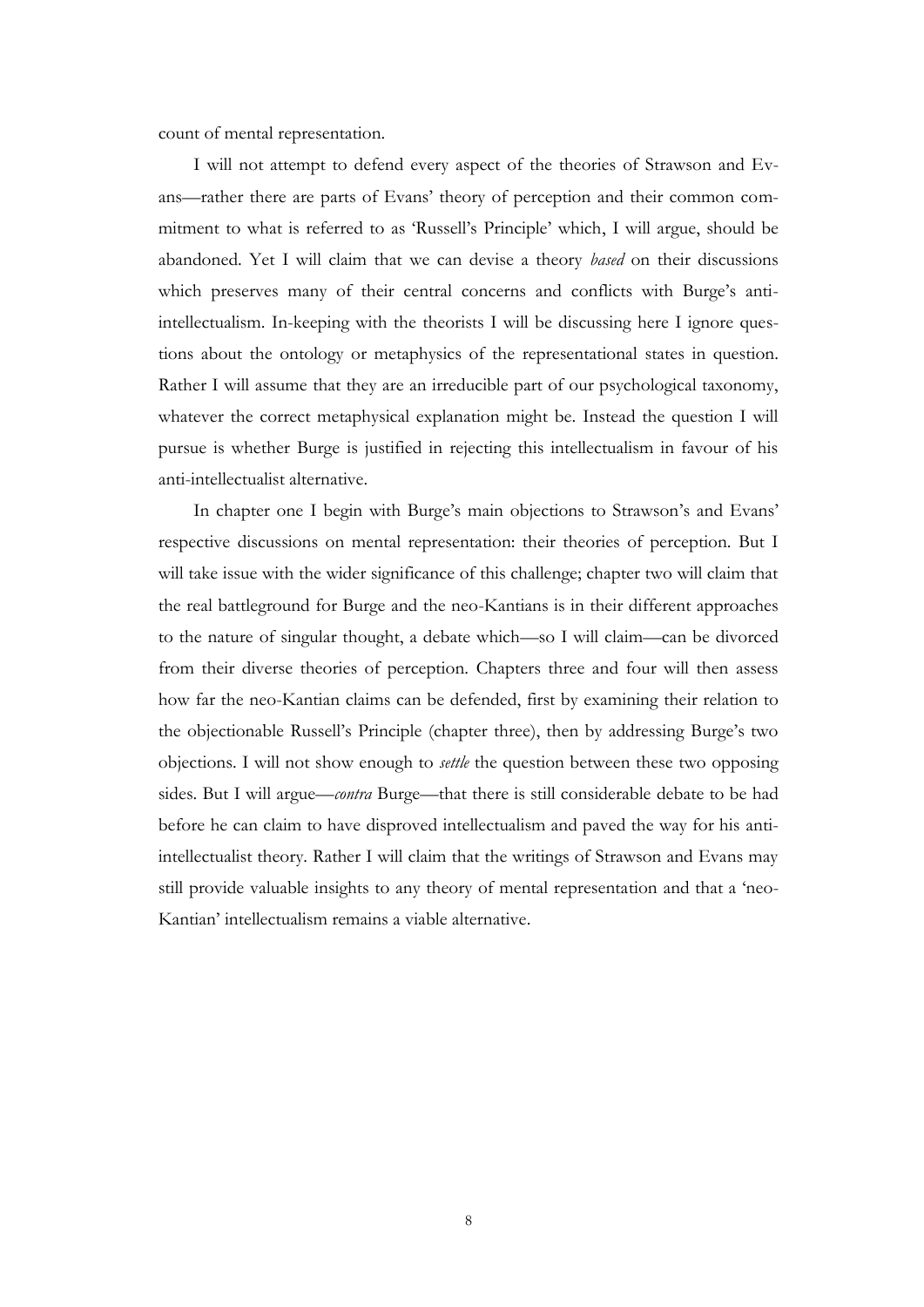# **1**

The main basis upon which Burge rejects the accounts of mental representation in both Strawson and Evans is the claim that they "hyper-intellectualise" the notion of perception. He takes Strawson and Evans to maintain that "an individual cannot represent an objective subject-matter unless the individual can represent preconditions of objectivity[—i.e. can conceive of the subject-matter of experience as independent of their experience of it]" (Burge, 2010a p. 105). It is assumed—by both Burge and the neo-Kantians—that only cognitively advanced subjects, such as adult humans, will be capable of meeting such a demand. This means that less-developed creatures, such as infants and (possibly some) animals, will be incapable of "representing an objective subject-matter'—i.e. representing physical objects in the world—at all.

For Burge this is a problematic commitment. As §2 will show it has the potential, not only to conflict with aspects of Burge's theory of perception, but may even conflict with claims which Burge alleges to be grounded in perceptual psychology (2010a p. 99). In this chapter, however, I will claim that Burge"s objections to Strawson's and Evans' accounts of perception are misguided. In the case of Strawson I will claim, in §3, that Burge's allegations are grounded in misinterpretation and that a subtler reading could exonerate him from the worst of Burge's criticisms. As §4 will show, Evans' claims are more explicit; however, though they do conflict with Burge's theory of perception, they do not fall foul of the scientific claims which Burge appeals to. Nonetheless I will end by questioning whether a defence of neo-Kantian intellectualism will rely on defending Evans" theory of perception. Instead I will claim that further discussion of their respective theories of mental representation—their theories of singular thought—will reveal the significance of this divergence from Burge.

To begin, §1, I will explore one of Strawson"s most intriguing discussions of per-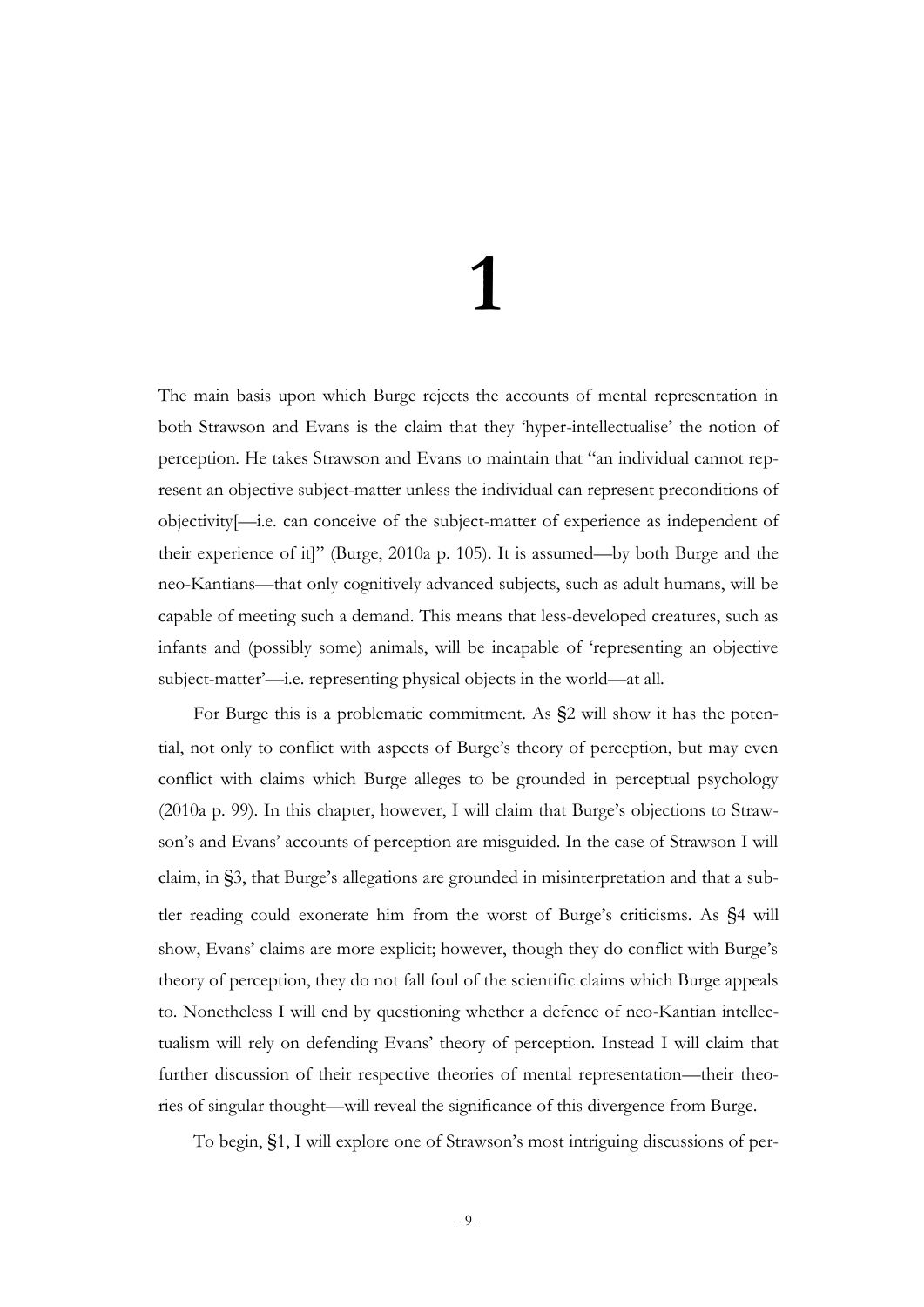ceptual experience—taken from "Perception and its Objects"—which, I suggest, offers an insight into his views. It will be necessary to focus on Strawson here (and the paper mentioned) both because he provides a more detailed discussion than Evans and because, as will be shown in §2, Burge believes Strawson"s discussion to be culpable for the confusions and mistakes in Evans" later conception. Burge"s objection, and own theory of perception, will be explained in §2, where some ambiguities in Strawson"s account will be discussed. §3 and §4 will therefore be concerned with the correct interpretation of both the theory of perception discussed in §1 and certain "incriminating" passages which Burge finds in Evans.

#### **§1.**

In "Perception and its Objects" Strawson responds to a widespread assumption about perceptual experience: "that our ordinary perceptual judgements carry implications not carried by a "strict account" of the sensible experience which gives rise to them" (Strawson, 1979 p. 92). The thought here is that, though what we might call our "commonsense" *descriptions* of experience reference entire objects—e.g. cars, tables and bikes—such accounts can be reduced to a "basic" account which references no such objects. As such the "commonsense" description "I saw a red car" might be broken down into a more monadic description such as 'I saw a red patch; felt solidity etc.' Strawson's intended target is Ayer, however the assumption at play—that our commonsense accounts are extrapolations from these basic elements which can thus be discerned out of them—can be traced to earlier writers such as Locke and Hume.

Against this Strawson enigmatically claims:

"Our perceptual judgements [...] embody or reflect a certain view of the world, as containing objects, variously propertied, located in a common space and continuing their existence independently of our interrupted and relatively fleeting perceptions of them. Our making of such judgements implies our possession and application of concepts of such objects. But now it appears that we cannot give a veridical characterisation even of the sensible experience which these judgements [...] 'go beyond', without reference to those objects themselves; that our sensible experience itself is thoroughly permeated with those concepts of objects which figure in such judgements." (Strawson, 1979 p. 94)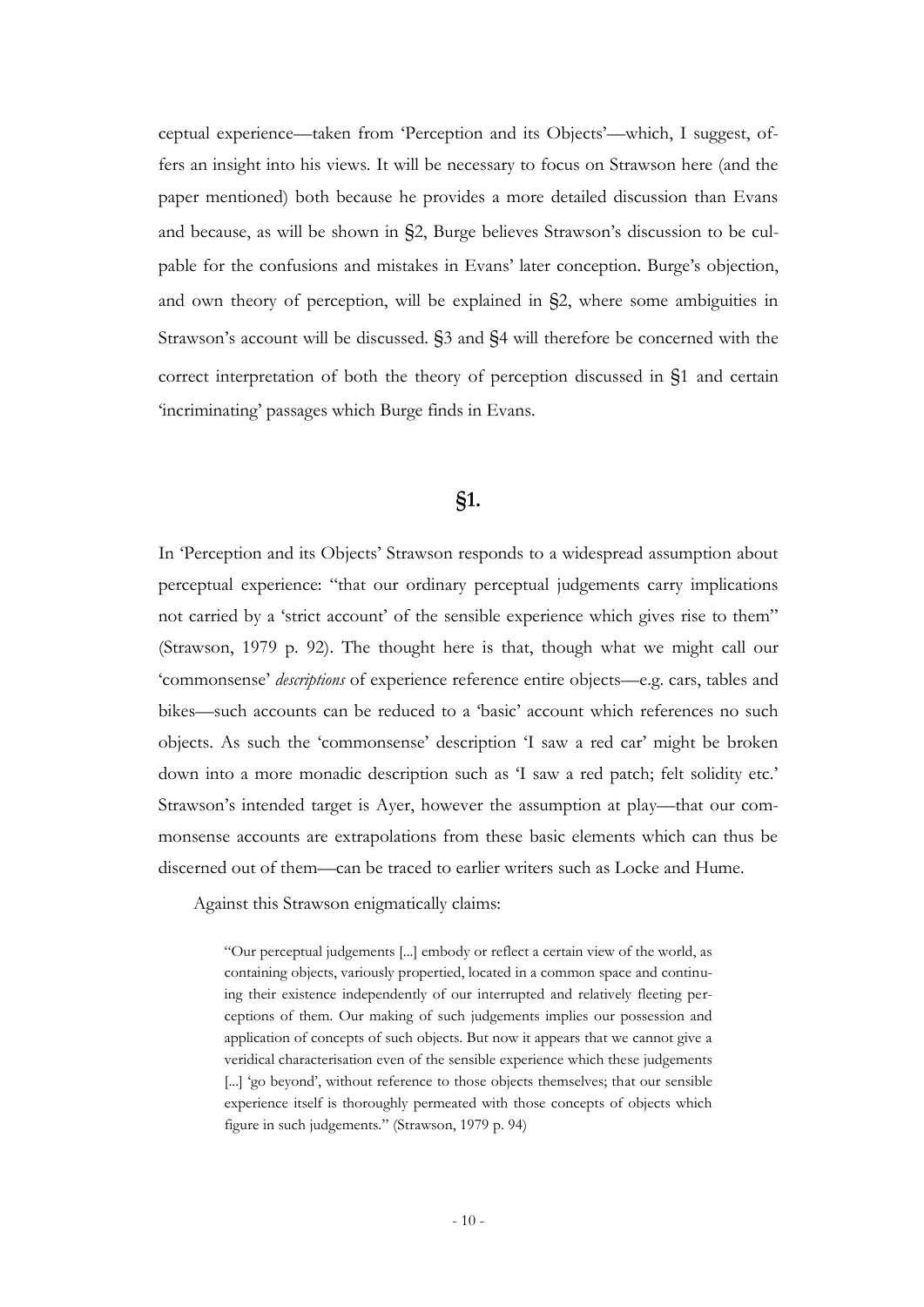Strawson is clear that this discussion, not only centres on adult humans rather than less developed subjects like infants (1979 p. 92), but that it concerns "nonphilosophical man"—i.e. the way we, as conscious beings, ordinarily conceive of perceptual experience in our "unreflective" moments, before we are tempted to respond to philosophical questions (1979 p. 95). What this passage suggests, first, is that our accounts of experience encapsulate a certain view of the world: as containing discrete, propertied particulars which exist *objectively* (i.e. outside of observation)—call these *object-directed judgements*. Secondly it suggests these judgements, and the concepts employed therein, aren"t extrapolations from more basic experiential elements but rather *permeate* experience itself.

So far this debate focuses on the 'account' or 'description' we provide of experience, the opposing thought being that these descriptions could be altered to provide a 'stricter' account of the nature of the experience which commonsense accounts describe using object-terms.<sup>1</sup> Strawson's response suggests one important claim about our perception of the world which I"ll refer to as Strawson"s *Perceptual Thesis* (PT):

(PT): The "concepts of objects" which feature in object-directed judgements form an irreducible part of a "strictly veridical" description of perceptual experience.

At this stage (PT) should be understood as a rendition of the claims contained in the quoted passage, but not as committing Strawson to any very substantive perceptual theses. For example, it is not claiming that objects are the *only* constituents of a perceptual experience, as might distinguish a form of naive realist from a (form of) present-day representationalist.<sup>2</sup> Nor is it claiming that all experience must make reference to objects which actually exist, which would preclude experiences with no (spatio-temporal) objects, such as hallucinations. It does not even claim that *any* report of experience necessarily references external objects, precluding descriptions like "I feel cold' (or, if the 'I' is such an object, 'there is cold'). Rather (PT) only claims that refer-

<sup>&</sup>lt;sup>1</sup> In lieu of the discovery of any terminological difference, I will (in this section) use 'perception', 'perceptual experience' and 'experience' interchangeably—Strawson's exact meaning will be made clearer over the course of the chapter.

<sup>2</sup> However "Perception and its Objects" argues in favour of a *direct realism* about perception, which I take to be compatible with each of the views mentioned.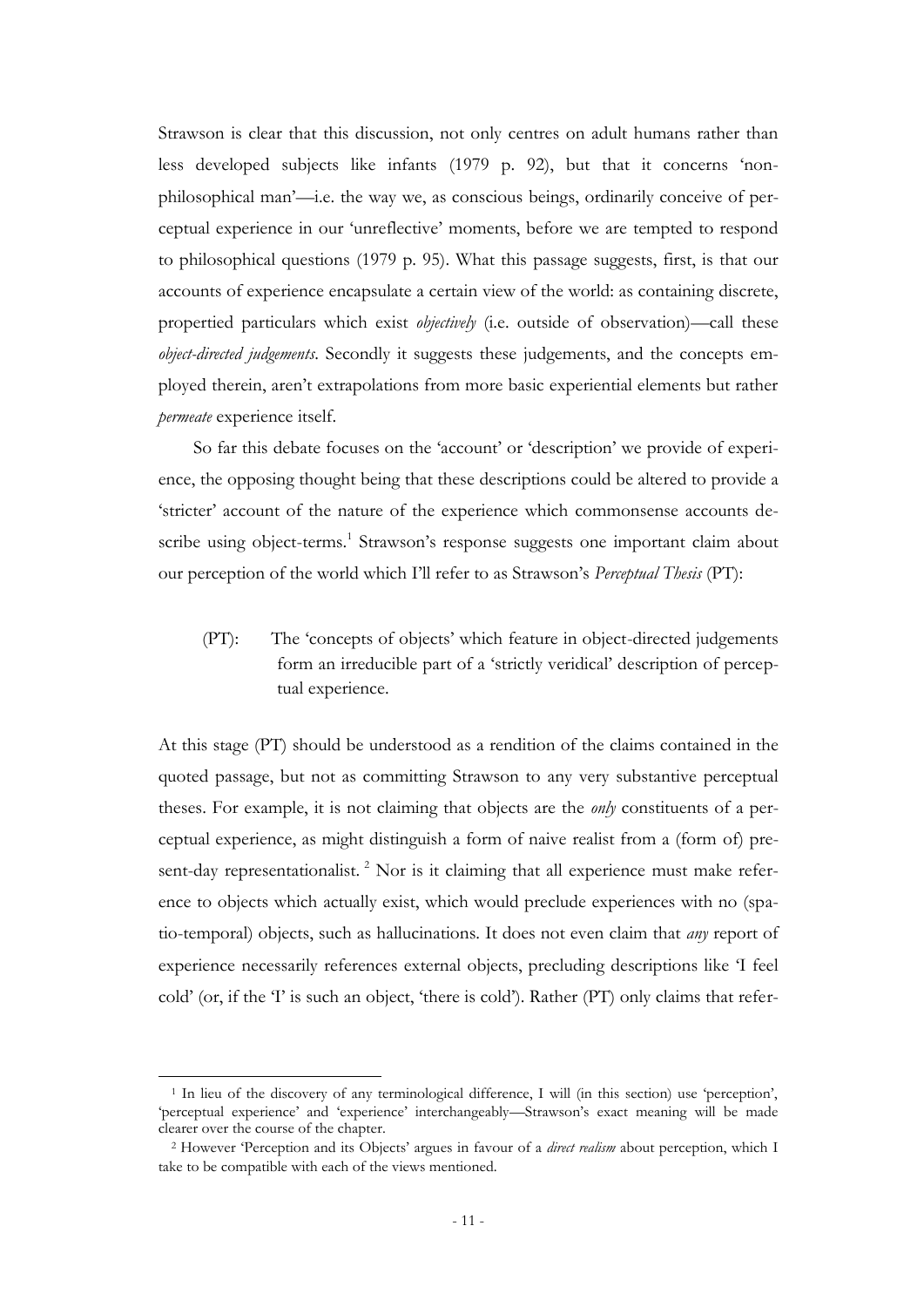ences to objects are consistent with a "strictly veridical" account of perceptual experience.

The dispute between Strawson and the latter-day empiricists are slightly tangential to the question at issue here—i.e. whether the neo-Kantians do "hyperintellectualise' perception in conflict with Burge's own theory. What is interesting about (PT), as regards this question, is the significance of the "concepts of objects" mentioned both in the passage quoted and the formulation of (PT). Roughly Strawson's idea is that issuing such object-directed accounts requires a certain *conception* of objects—e.g. as discrete, propertied etc. However from his discussion of this concept-possession it is left unclear whether these concepts merely enable us to *describe* our experience in these object-directed ways or whether we require them to *have* experience which is *of objects* rather than a dreamy mosaic of sensations. In other words—which will become especially pertinent when we discuss Burge—whether we require such a "conception of objects" in order for the *content* of perception to come to *refer to* or *represent* (physical) objects in the first place. A fuller discussion of this ambiguity must be reserved for §2; for now it is necessary to ask what is involved in a 'conception of an object' and what concepts must be employed in order to invoke object-directed judgements.

We might begin by asking what sort of thing Strawson has in mind when he discusses the objects of perception. He makes clear that such objects are often conceived of as the *causes* of our experiences (1979 p. 99), and items of which we are *directly* aware (1979 p. 103). Ordinarily we would think of such objects as physical entities: extended substances with physical properties and dimensions and as such these are the items upon which I will focus in this discussion.

One feature which is implicit though not discussed in "Perception and its Objects" (as it is in other of Strawson"s works) is the *discrete* nature of these objects. We take ourselves to experience a multiplicity of individuals, distinct both from other objects and ourselves (or our bodies). Thus our descriptions of experience are not, as Strawson makes clear, mere sense-data reports which list various, generic phenomena—"round red patches, brown oblongs, flashes whistles, tickling sensations, smells" (1966 p. 99)—rather they reference *entire objects* like walls, bicycles, feathers and food. Even if an object is not entirely available to me (if, for example, the wall is occluded), my experience must still be described in a way which makes reference to this individual: I will be said to have seen "part of *a wall* ".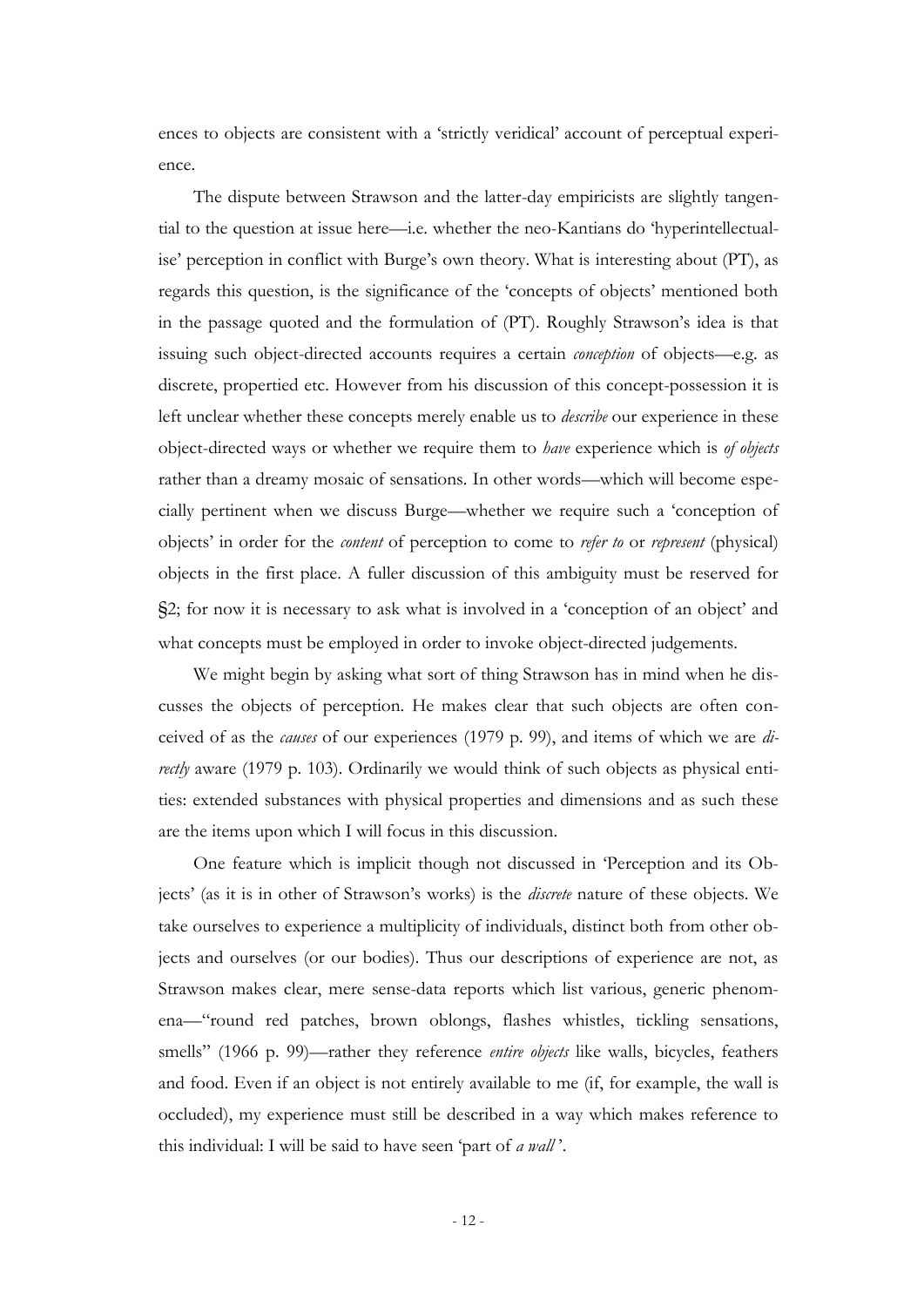Thus we can begin to elucidate the concepts employed in an object-directed judgement which (PT) claimed was descriptively irreducible:

#### $(PT<sub>discrete</sub>)$ : A description of perceptual experience which references an object necessarily references a discrete individual.

Sometimes experience can be described *as of* a 'wholly present' individual—such as a wall, or bicycle. On other occasions however the environment we experience might be "featureless"—e.g. a vast expanse of desert or a snowy tundra—in which there are no individual objects to be distinguished at one time. Furthermore, Evans highlights that there are many discrete individuals which are *process-like*—e.g. rainstorms (see Evans, 1980 p. 257), races or the reign of Henry VIII. Such particulars extend over time and thus may not be fully experienced in one perceptual event. Nonetheless it is easy to see how  $(PT_{discrete})$  might apply; for an experience of the rainstorm or a desert may still be described in a way which references one particular—e.g. the Gobi desert, or a rainstorm which can be distinguished from the one last week. Thus, like the case of the occluded wall, I might be said to have seen part of a larger particular which, in some way, is distinguishable from other such particulars.

But there is something else which is remarkable about the objects we are said to experience. To see this it is necessary to dwell once more on the original dispute between Strawson and his opponent in 'Perception and its Objects'. It was claimed that his opponent thought object-directed descriptions could be distilled into more "generic' accounts—e.g. 'I see a red ball' became 'I sense roundness and redness'. The sensations described in this latter report are not thought to be "distinct" from the subject in any way—they are simply a subject's states of mind. The former description, on the other hand, makes reference to an object which is implicitly conceived to be distinct from the subject. Even if the subject does not *believe* that there is a ball present—if he only claims "it *seems* to me as if there is a ball there"—he still describes a scene in which he must conceive of something which is distinct from himself. But, further, these objects are though capable of occupying states and possessing properties independently of any subject"s experience of them.<sup>3</sup> Not only is an implicit

<sup>3</sup> Strawson suggests that, even for "secondary properties" like colour—which are possibly dependent on our experience—we pre-theoretically *conceive* of objects as possessing these properties independently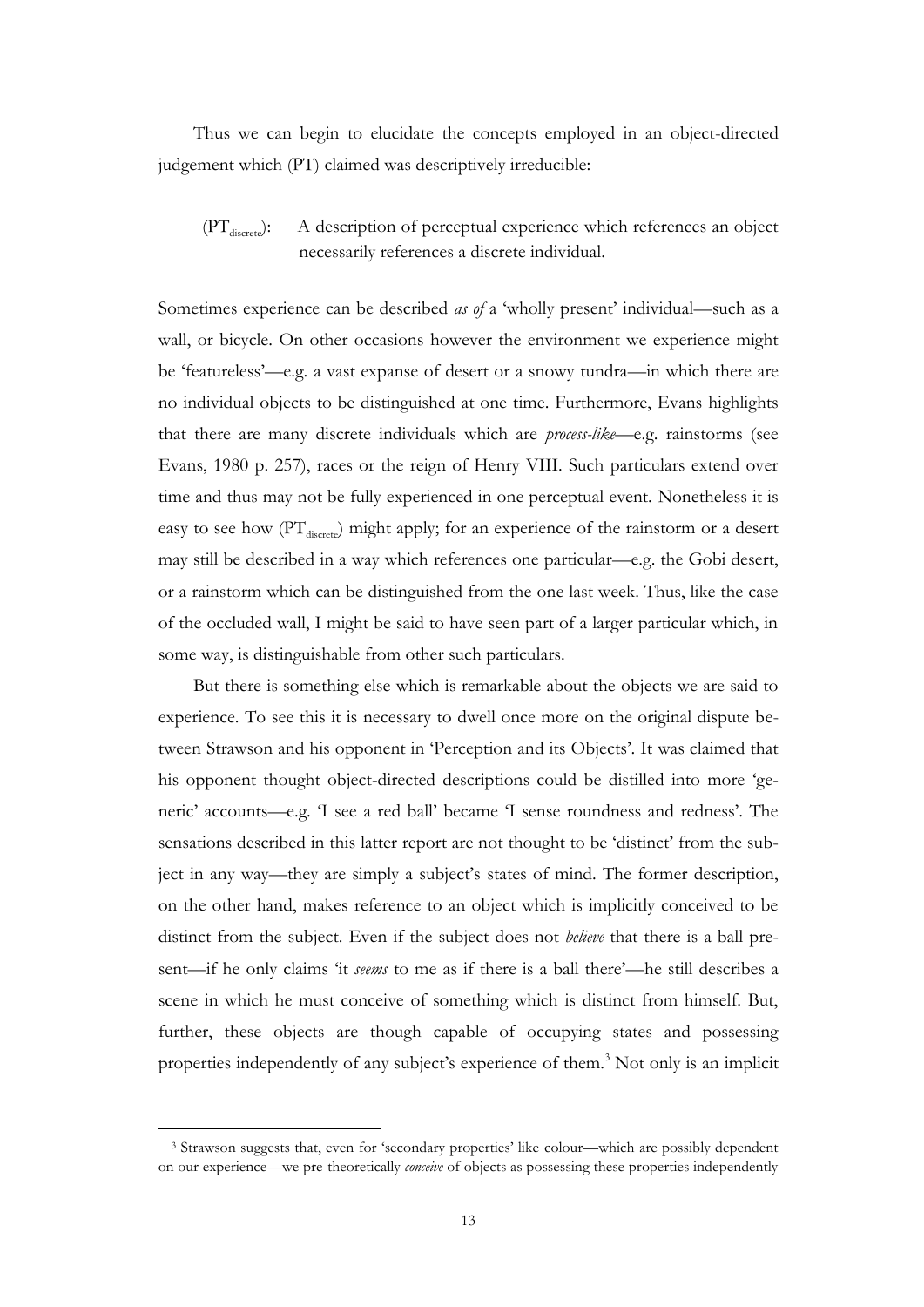distinction made between a *subject* who has these private experiences and an *object*  which causes them, but such objects are conceived of as *public* in that, unlike a subject's own experiences, it is capable of being the object of others' perceptions and observations; while others can experience the same rainstorm as me they cannot experience *my* wetness.

A further aspect in our conception of objects is thus that we conceive of them as *independent*. As Strawson describes it:

> "we distinguish, naturally, and unreflectively, between our seeing and hearings and feelings—our perceiving—of objects and the objects we see and hear and feel; and hence quite consistently accept both the interruptedness of the former and the continuance in existence, unobserved, of the latter." (1979 p. 98)

What this passage indicates is that the objects of experience are taken to persist outside of our episodic perception of them. Our experience of an object is thus an event which is fundamentally distinct from the object itself: our object, *o*, might be in that state at time *t* even if we were not here to see it and might continue in that state even when we look away. Thus objects are independent both in that they are *distinct* from an experience of them and that they are capable of persisting when that experience ceases. Consequently a further emendation can be added to (PT):

#### (PT<sub>independence</sub>): A description of perceptual experience which references an object will invariably reference a particular which can exist independently of such experience.

Unlike the discreteness of such objects which is a feature of the concept of an object itself (it cannot be the object it is unless it is distinguishable from other objects of the same kind) the independence of these objects may be thought to be a merely contingent feature of our conception of them. Thus the fact that we conceive of it as existing independently does not seem essential to its being an object in the first place—thus (PT<sub>independence</sub>) uses the locution 'will invariably' rather than 'necessarily'.

To conceive of objects in this way requires conceiving of the world as relatively stable: that it is simply a brute fact of the world we live in that most of the objects we

of our experience, even if that does not match our so-called "scientific" conception of the world (1979 p. 104).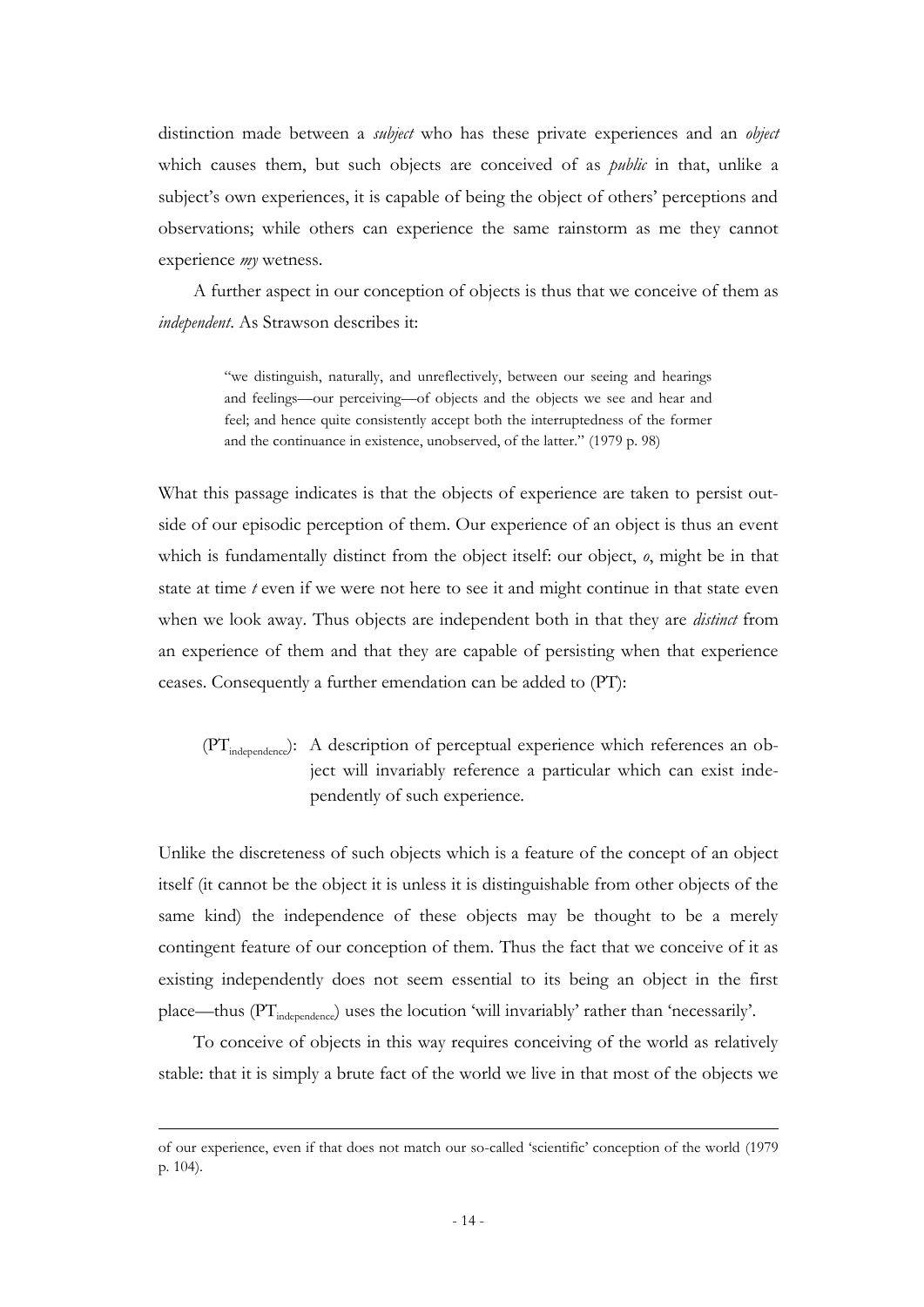encounter will persist outside of experience and will not "pop" in and out of existence. We conceive of objects as such that we can re-encounter them (even *reidentify* them as objects we have encountered before) after periods of non-observation and as such that they can exist, in just the way we would experience them as being, even if they weren't experienced by us at all.

We are now in a position to see the conception of objects involved in objectdirected judgements. The sort of descriptions to which (PT) applies—according to Strawson—are those which refer to discrete individuals (as per  $(PT_{discrete})$ ) which are capable of existing outside of our fleeting perceptions of them (as per  $(PT_{independence})$ ). As noted, the question now is what significance we are to attach to such concepts: are they required only to make such judgements or to *have* object-involving perceptual experience (perception which 'represents' objects) in the first place?

Before this however a little more light can be shed on our conception of objects as the neo-Kantians understand it. One key question yet to be answered is how we *individuate* the objects referenced in our object-directed judgements—i.e. how is a red ball distinguished as a discrete object from amongst the more general sensations? The key factor here is the spatial position of an object; as I will show in the rest of this section Strawson took Spatial thinking to be necessary for a form of experience which is accurately described by (PT). Moreover the form of spatial thinking employed in object-directed judgements offers a valuable insight into neo-Kantian intellectualism more generally conceived.

One description of how objects are individuated can be found in Strawson"s account of *feature-placing*. This account trades on the idea that, as indicated in the passage from (1979, p.94), objects are *propertied* and located in space. *Feature-placing* begins with the claim that objects (that is, individual instances of general properties) can be introduced into 'empirical singular statements' only by 'narrowing down' from more general statements which index a spatial location. These *feature-placing* statements take forms like "Music can be heard in the distance" "Snow is here" etc. and form the starting point for a theory of singular-introduction because "*(a)* [they] do not make use of the notion of individual instances, and *(b)* [they] do not presuppose the existence of statements which do make use of this notion" (1953-4 p. 37). While such statements do not introduce an individual, they do introduce a general element (snow) and ascribe it a location in the world (there). Strawson seems to think this provides all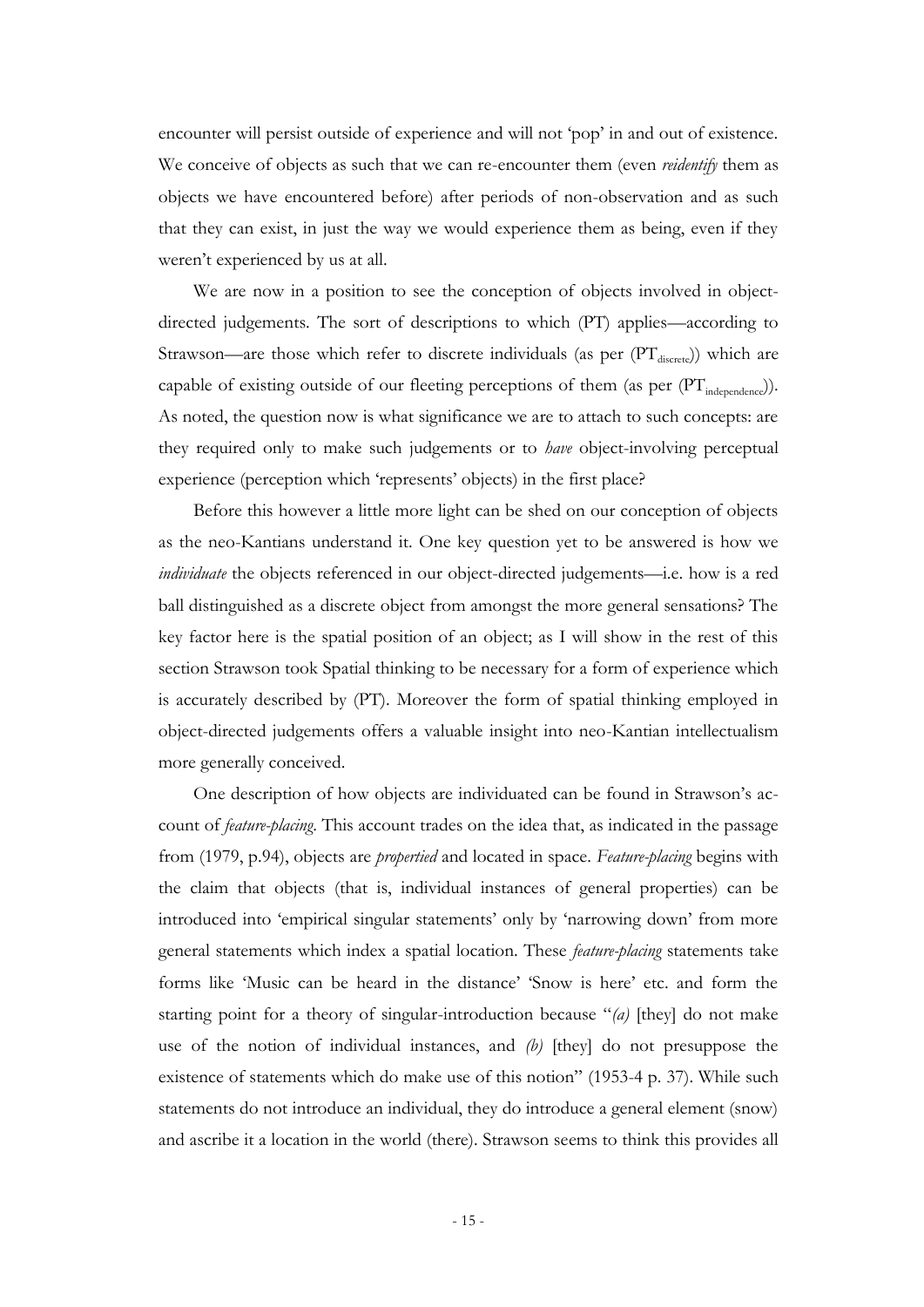the materials we need for the introduction of an individual: if we are able to distinguish a place (here) where there is snow, and distinguish it from other places (there) where there is no snow then we have the means to identify *multiple* areas where there is snow: 'here and here and here and here'. As Strawson claims:

> "The considerations which determine multiplicity of placing become, when we introduce particulars, the criteria for distinguishing this *patch of* snow from that, or the first *fall of* snow from the second." (1953-4 p. 39)

What this means is that distinguishing locations in which there is snow is just the same as distinguishing individual *instances* of snow. Individuals—including more ordinary objects like cats—are, according to this account, individuated by spatially locating certain general properties. By identifying the spatial boundary at which our feature is located (at time *t*) we are able to discriminate individual, physical instances or objects at *t* which have that property. Thus space (and time) not only aids us in discriminating an object from all other objects (which Strawson takes to be necessary for reference) it also aids us in individuating that object *as a propertied particular* in the first place. In other words, objects are individuated in experience by identifying a *location* or *place* which harbours a property and distinguishing that from contiguous places—and different objects—by contrasting the properties present.

Of course we are searching here for an account of how our *perceptual experience* allows us to individuate objects such that an object-involving judgement can form a correct account of it. So far feature-placing is touted as an account at the level of thought and reference, describing how individuals can be introduced into propositions. However the situation is a little too complicated to dismiss the relevance of feature-placing to Strawson's account of perception: for one thing (PT) explicitly claims that object-involving statements—i.e. statements which will depend on featureplacing, in Strawson"s terms—form an "irreducible description" of experience, suggesting that the divide between *perception* of objects and *thought* about such objects is not so clear cut. Yet, whatever the apparent relation turns out to be, feature-placing offers one, important idea which seems essential to an account of object-individuation: that objects are individuated by sensibly discriminating their boundaries—i.e. the place where they end and another object begins. This suggests that the spatial properties of an object—e.g. its" relation to other objects—plays an invaluable role in allowing a subject to discriminate it. To locate something spatially is, at bottom, to locate a *place*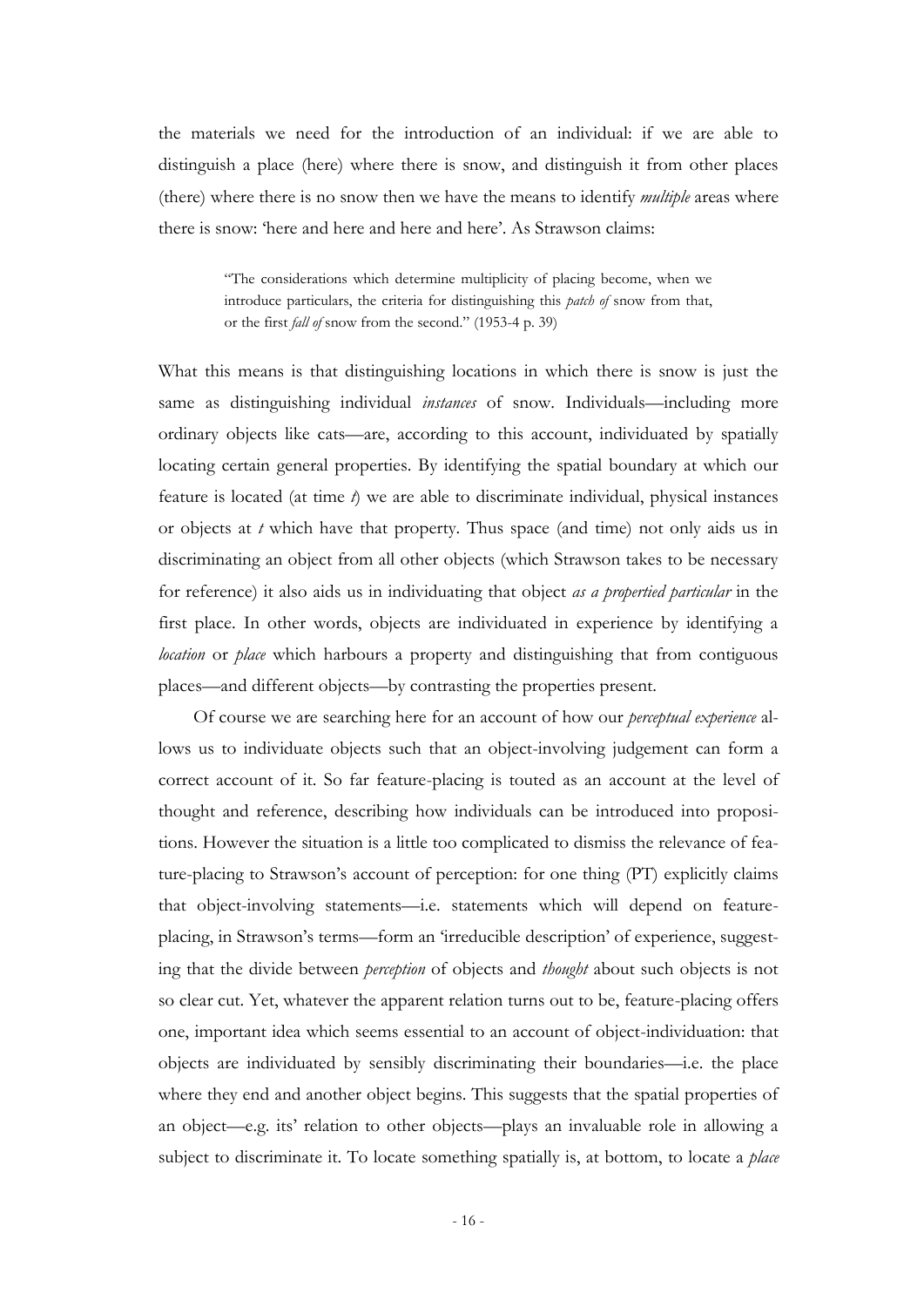and one does this by distinguishing the boundaries of a property-instance from surroundings which manifest a different property. Thus a patch of snow, or even a cat, can be distinguished from the mud which surrounds it by recognising the difference between snow, cat and mud. Another way of putting this is that objects (and, by extension, distinguishable *places* in space) are located through their relation to another particular.

As we will see in chapter two Evans famously distinguishes between two ways in which a subject may spatially locate an object which, so I will attempt to show, can reveal an extra dimension of neo-Kantian intellectualism. Now though, we have a clearer idea of the conception of objects which Strawson takes us to possess. We can assume that conceiving of objects as existing independently of any subject's experience of them—i.e. conceiving of objects as *objective*—requires highly advanced cognitive capacities which neither very young children nor non-human animals are commonly taken to have. Thus the question highlighted by the original formulation of (PT) becomes important in understanding Strawson"s intellectualism: is this conception of objects necessary merely to *describe* experience in object-directed terms or to *have* experience of objects (as opposed to a sensory-mosaic) in the first place? In the next section I will present Burge's answer to this question and explain why he takes it to be a problem for Strawson"s theory of perception.

#### **§2.**

As noted at the beginning of this chapter Burge accuses both Strawson and Evans of "hyperintellectualising" the notion of the perception of objects by claiming that one needs to conceive of them as objective before one can perceptually represent them. He does not discuss 'Perception and its Objects' specifically, but he seems to take his objection to Strawson"s understanding of perception to range over Strawson"s work. As such I take the theses advanced in that paper to be of great importance in understanding Burge"s objection and in assessing its validity. Here I will present a Burgian interpretation of the ambiguity identified in that paper: whether the conception of objects identified under the labels  $(PT_{discrete})$  and  $(PT_{ind-connected})$  is necessary merely to *describe* perception as object-directed or to *have* experience of objects in the first place (i.e. to represent them).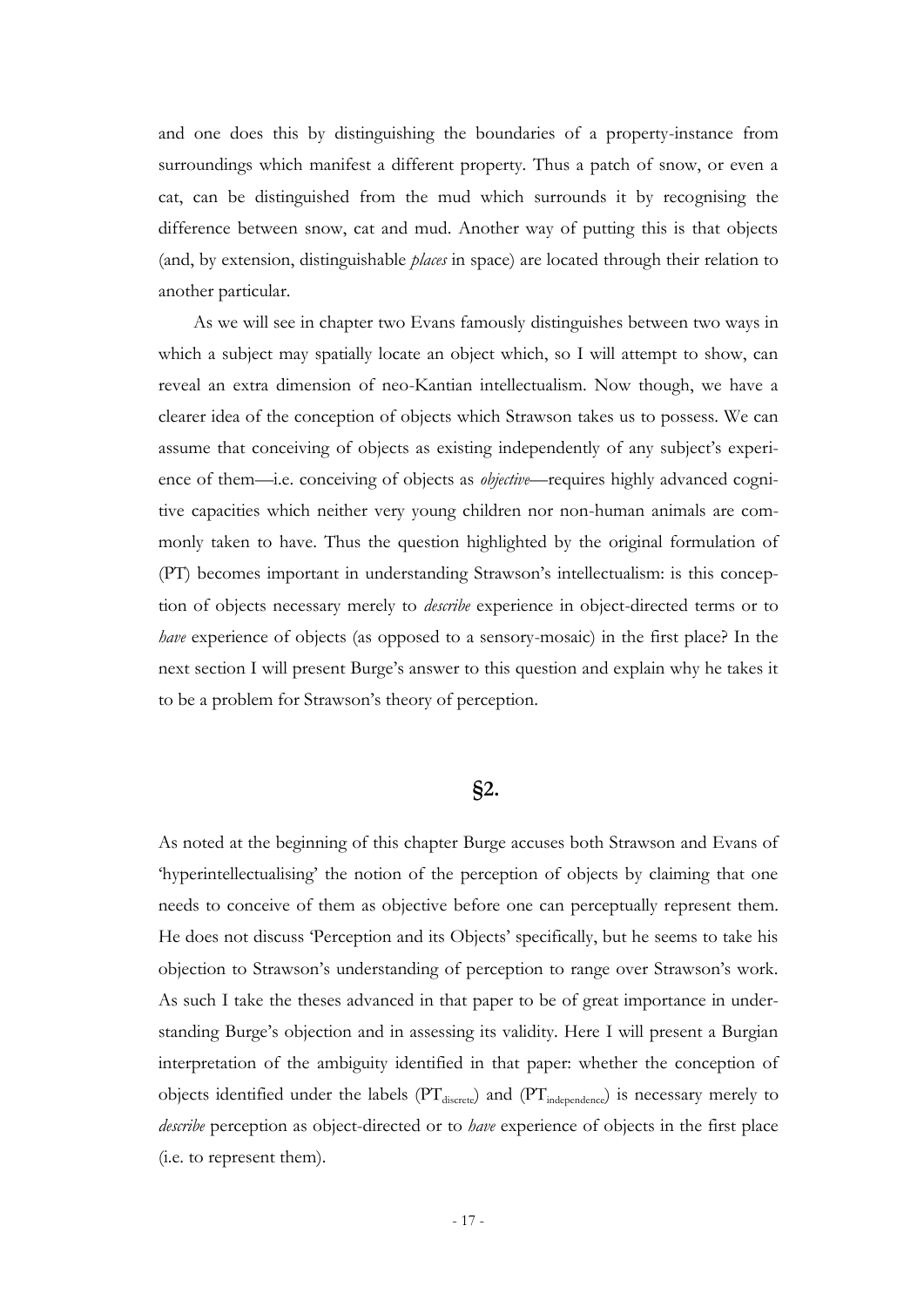Before I discuss this, a word should be said about Burge's own theory of perception. He claims that perception consists in the *representation* of physical items in *representational content*. For Burge perception of *o* is *constituted* by what we might call "mental content" which *singularly represents o*. Such representation involves two main components: singular *reference* which "picks out" an individual, *o*, and the attribution of a more general property.<sup>4</sup> A relevant example of such representation is a proposition: the proposition "That is water" attributes a general kind (e.g. being water) to a certain particular (e.g. certain liquid particles). As such it requires the content to bear a referential relation to some entity in the world such that a kind (water-hood) can be attributed to a particular picked out from a multiplicity of relevantly similar particulars. As Burge describes it:

> "I believe that perceptual content is not propositional. But it is analogous to some propositional representational contents in having singular elements that purport to pick out particulars and general, attributive elements that purport to attribute properties to the particulars." (2005 p. 6)

In singularly representing *o* content is subject to *accuracy conditions* regarding the attribution of a general property to *o*: because it is representing the individual, *o*, its attribution will be accurate only if *o* is as represented (2010a p. 83). The singular and general elements work together to provide perception of a world which, much like the neo-Kantian perceptual thesis, contains individual instances of more general kinds (see Burge, 2005 p. 6). To represent a given *o* is to represent it *as* some way, or as having some property.

In the face of this theory the original way of putting the question raised in §1 i.e. whether this conception of objects is required to perceptually *represent* such objects—seems very apt. But, from what Strawson has to say, Burge believes it is not so clear what the answer is:

> "The first is [...] the project of *explaining minimal constitutive conditions on objective representation* of the physical environment. Objective representation comprises accurate representation of physical entities *as* having specific physical characteristics. The second project is that of explaining constitutive conditions for having a *con-*

<sup>4</sup> Burge is happy to describe this singular element as *'referring'* to *o* however, in the interests of keeping clear that this terminology refers to mental representation and not language I will largely call this "singular representation" of an object *o*.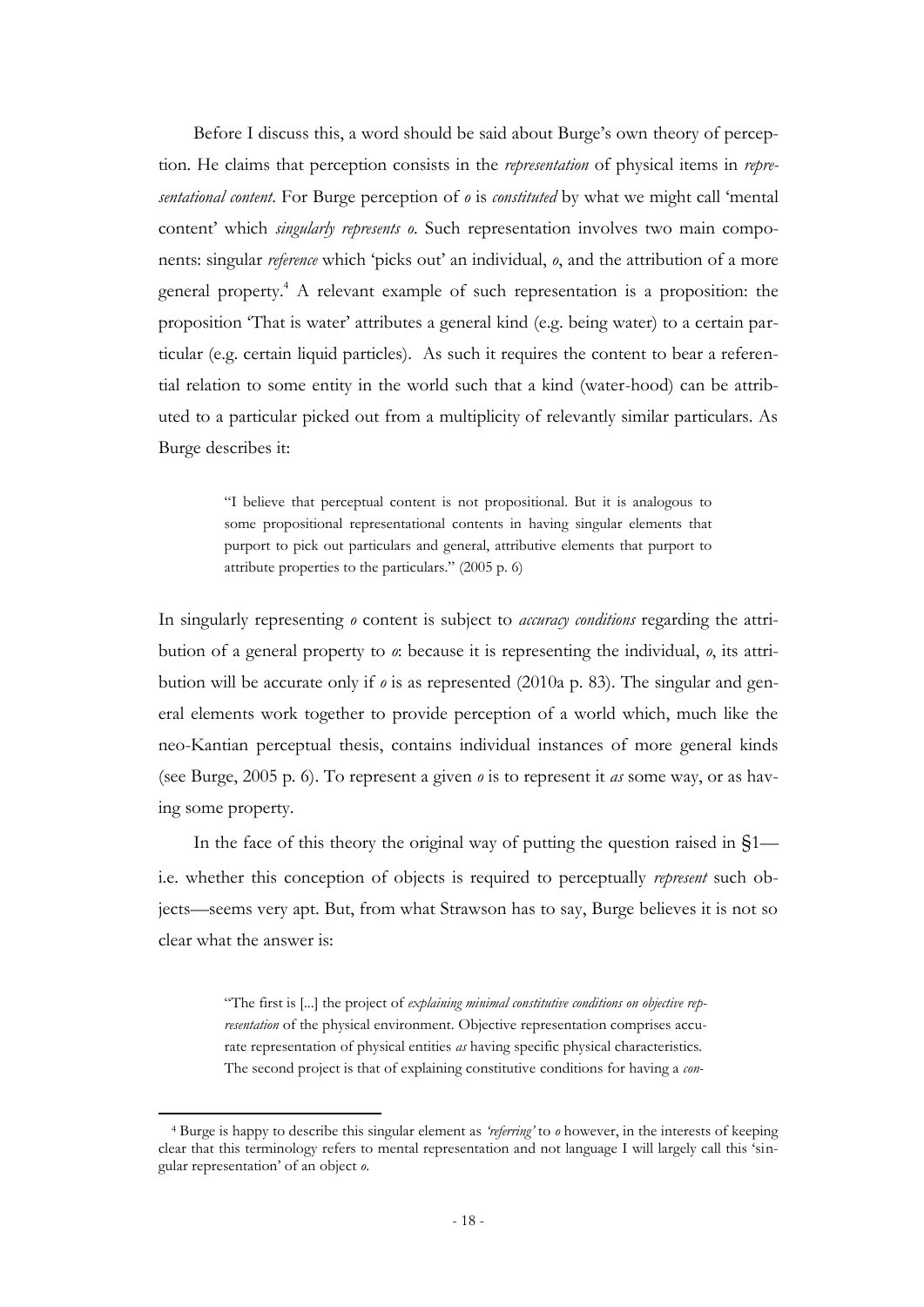*ception* of mind-independent entities *as* mind-independent. I call this second project that of *explaining conditions for our conception of objectivity.*" (2010a p. 156)

Since Strawson fails to distinguish between these two projects, so Burge believes, his discussion of "perceptual experience" inadvertently "reduces the problem on explaining minimum conditions on experience of objective reality to the problem of explaining necessary conditions on our *conception* of the relation between perceptions and their objects" (2010a p. 161). In short Strawson"s discussions of what it is to experience objectively—i.e. consciously aware of the independence of objects—end up making claims about the necessary conditions for the *representation* of objects in mental content.

This supposed prevarication in Strawson becomes especially troubling in Evans who was, undoubtedly, directly influenced by Strawson's work. Evans, as Burge argues, explicitly identifies "objective reference" (content"s ability to be about a single object) with a subject's capacity to conceive of that object as objective (2010a p. 182). In short, representing *o* as being some way, *F*, requires representing *o* as part of a public space, or world which persists outside of observation. As such Evans "turns Strawson's slide into a plunge" (ibid.).

If Strawson and (by this interpretation) Evans believe that a subject must be able to make object-directed judgements—i.e. must *conceive* of objects in a certain way—in order to represent them then they must believe that such representing requires advanced conceptual capacities. As discussed in §1 such judgements invoke "concepts of objects" (or a conception of objects) as independently existing, discrete, propertied individuals—a capacity not thought to be possessed by cognitively less-developed subjects like infant humans or non-human animals. Thus, on the principle under discussion, such subjects would be unable to represent objects in mental content; this constitutes what Burge calls a "hyper-intellectualisation" of singular representation (more accurately, perceptual experience). As it is levelled against Strawson and Evans this charge can be construed as a charge of what I will call *Broad Intellectualism* (BI) regarding mental representation:

(BI): (For *all* physical objects, *o*, and for *all* forms of mental representation of *o*) A subject, S, cannot represent *o* unless he can conceive of *o* as a discrete particular existing independently of his experience.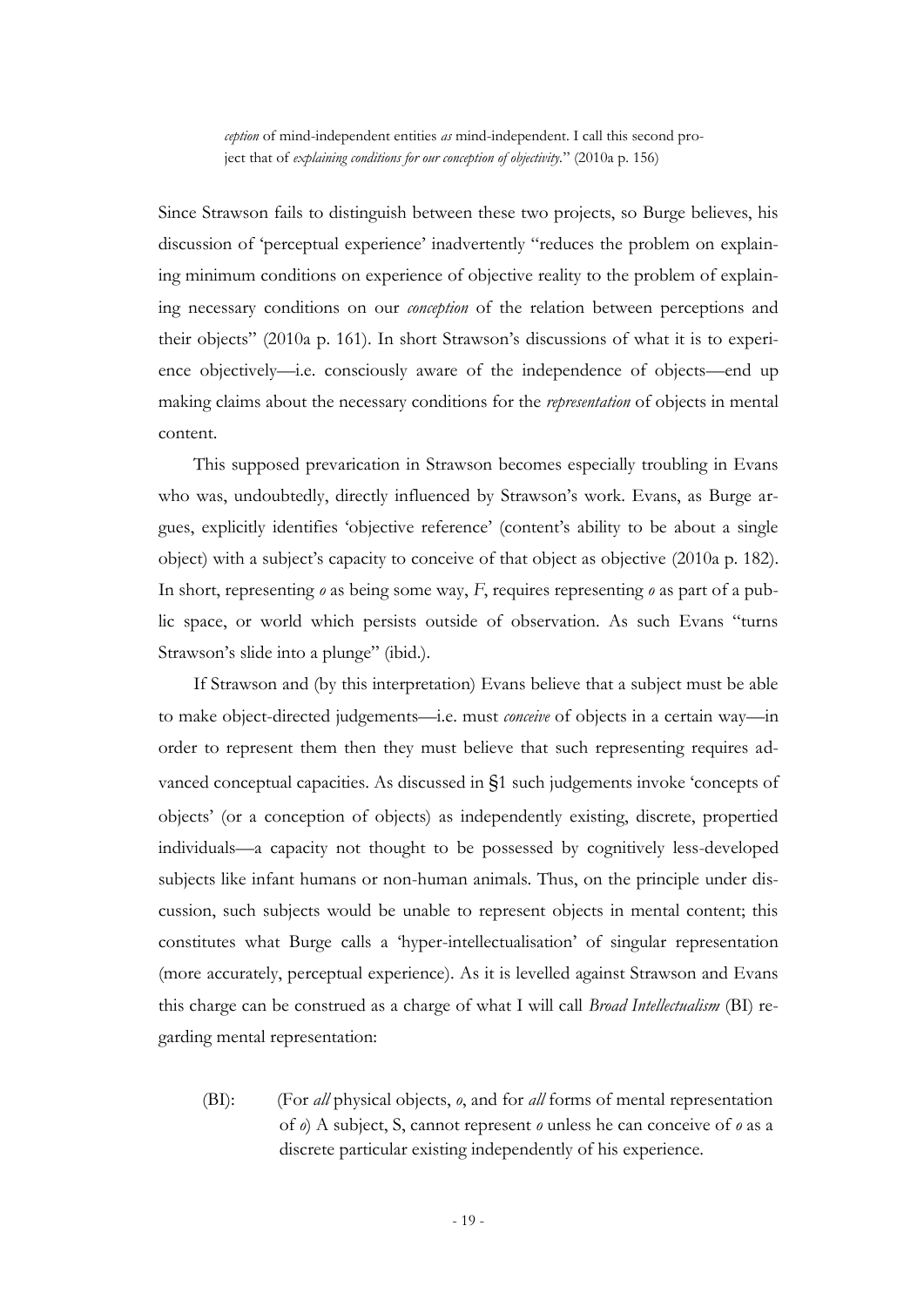(BI) is a troublesome commitment to have: it not only entails that perceptual representation of objects requires advanced cognitive development, it also entails that *any* form of mental representation (including beliefs) requires such conceptual capacities. Burge's criticism of this is simple: "Common sense and empirical science supports the view that animals and young children have perceptions and beliefs about bodies" (2010a p. 162).

Of course Strawson or Evans could deny that perception is inherently representational and thus resist the claim that their theories preclude young children and animals from having "perceptions of objects" (the point about beliefs must be deferred to chapter four). Alternatively they could concede that perception functions to represent objects in representational content but could claim that it is constituted by *concepts* or what we might call *conceptual content* (of course this would again entail that those who lack the conceptual capacities required are unable to 'perceive objects' in the relevant sense).

Either answer would be problematic for Burge. To claim that perception is not representational would, so he claims, be at odds with fundamental assumptions in perceptual psychology. He takes it to be essential to the psychological explanation in such fields that perception is representational (see Burge, 2005). It is unclear whether the claim that perceptual content is conceptual is equally at odds with the science but it does come into conflict with fundmental aspects of Burge"s own theory: he claims that at the level of perception, the representation of objects is completely nonconceptual. As the quotation from (2005, p.6) makes clear, Burge distinguishes perceptual representation from propositional representation. In propositional representation the general attribute applied to a represented particular is a *concept* (2010a p. 36). Such representation, says Burge, takes place only at the level of thought, while perception can be distinguished by its non-conceptual nature:

> "I use "thought" to apply only to propositional attitudes, or representational contents with propositional structure. I believe that perception is not propositional and hence is not thought. Perception lacks a propositional structure. So perceptual attributives are not concepts, and perceptions are not thoughts." (2010a p. 36)

As such Burge"s theory of perceptual representation can be roughly distinguished from representation in thought along conceptual/non-conceptual lines: perception is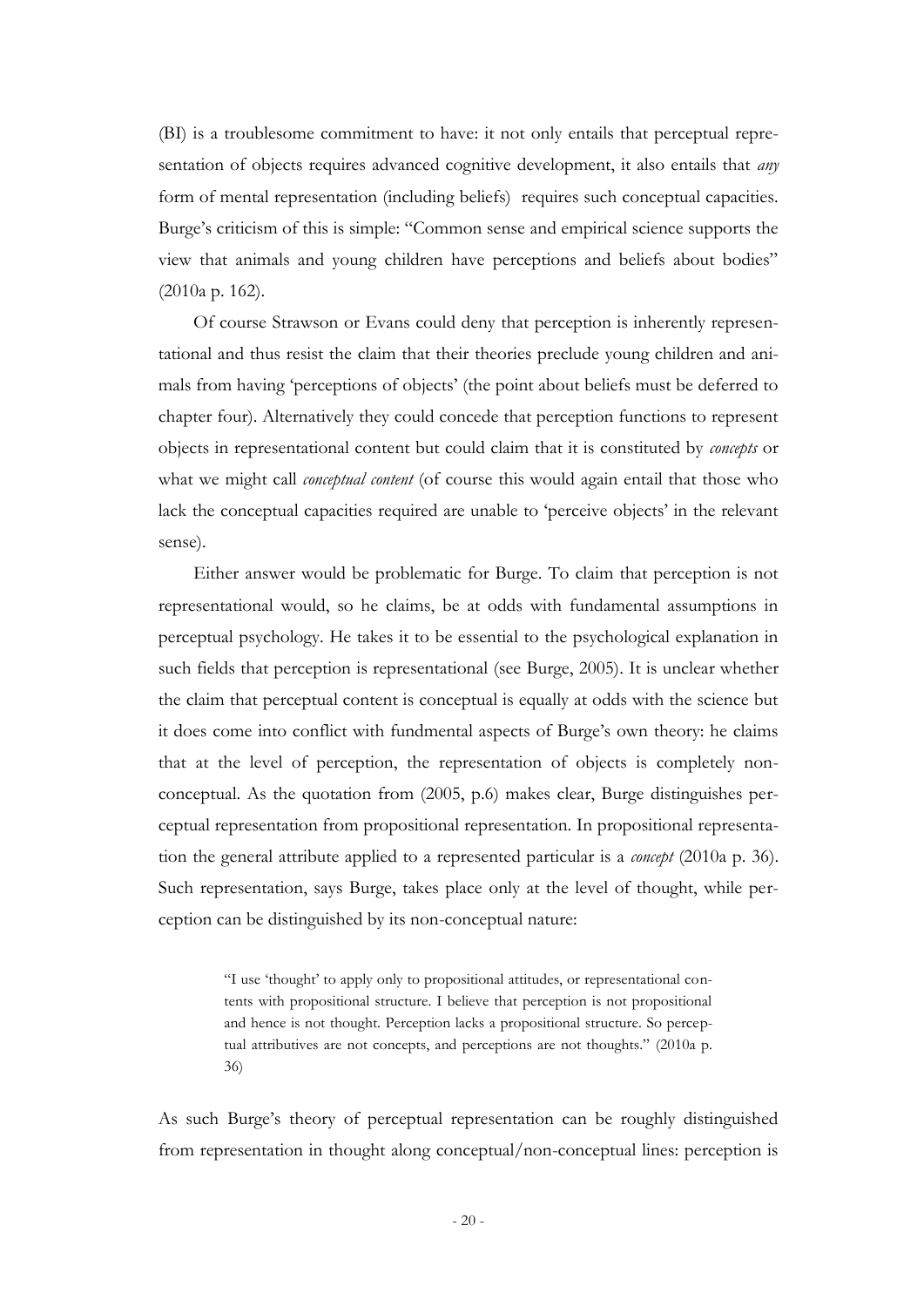essentially representation in non-conceptual content while thought representation is in conceptual content.

Burge's non-conceptualism seems to rely on his anti-individualistic account of content-determination. Anti-individualism can be formulated in many ways but essentially it involves the claim that the individuation and nature of mental states (or mental state kinds) is determined by causal interaction with entities and natural kinds in the external environment. A useful formulation is as follows:

> "(A`) The natures of mental states that empirically represent the physical environment depend constitutively on relations between specific aspects of the environment and the individual, including causal relations, which are not in themselves representational" (2010a p. 61)

Representational content is taken to be intimately bound up with the environment such that, if environmental properties were relevantly similar (e.g. there was a liquid with all the phenomenal properties of water) but compositionally different from the actual environment (e.g. this liquid was not  $H<sub>2</sub>O$  but  $XYZ$ ), the representational content arising over time from causal transactions would be different.

The representational kinds applied to specified particulars are (at least partially) constituted by causal (or inherited causal) contact with natural kinds. The relevant environment is that in which the individual (and his ancestors) have had to function—to find food, reproduce etc. The representational kinds he employs in perception are related to the functions he (or his perceptual system) has evolved to perform:

> "[T]he individuation and natures of perceptual states are necessarily associated with certain relations between the types of states that are part of the perceptual system of the individual, on the one hand, and kinds of objects, properties and relations to the physical environment, on the other." (2005 p. 4)

However there is a minimal condition on representing the world, before we are capable of doing so accurately, and that is that our content actually *refers* to a particular. Burge's anti-individualist theory affects content-determination at this singular level as well. Burge can use the causal role of objects in perception to determine the reference-relation between content and particular:

> "Singular aspects of perceptual representational content depend for successful *referential* representation on being caused by particulars" (2010a p. 83)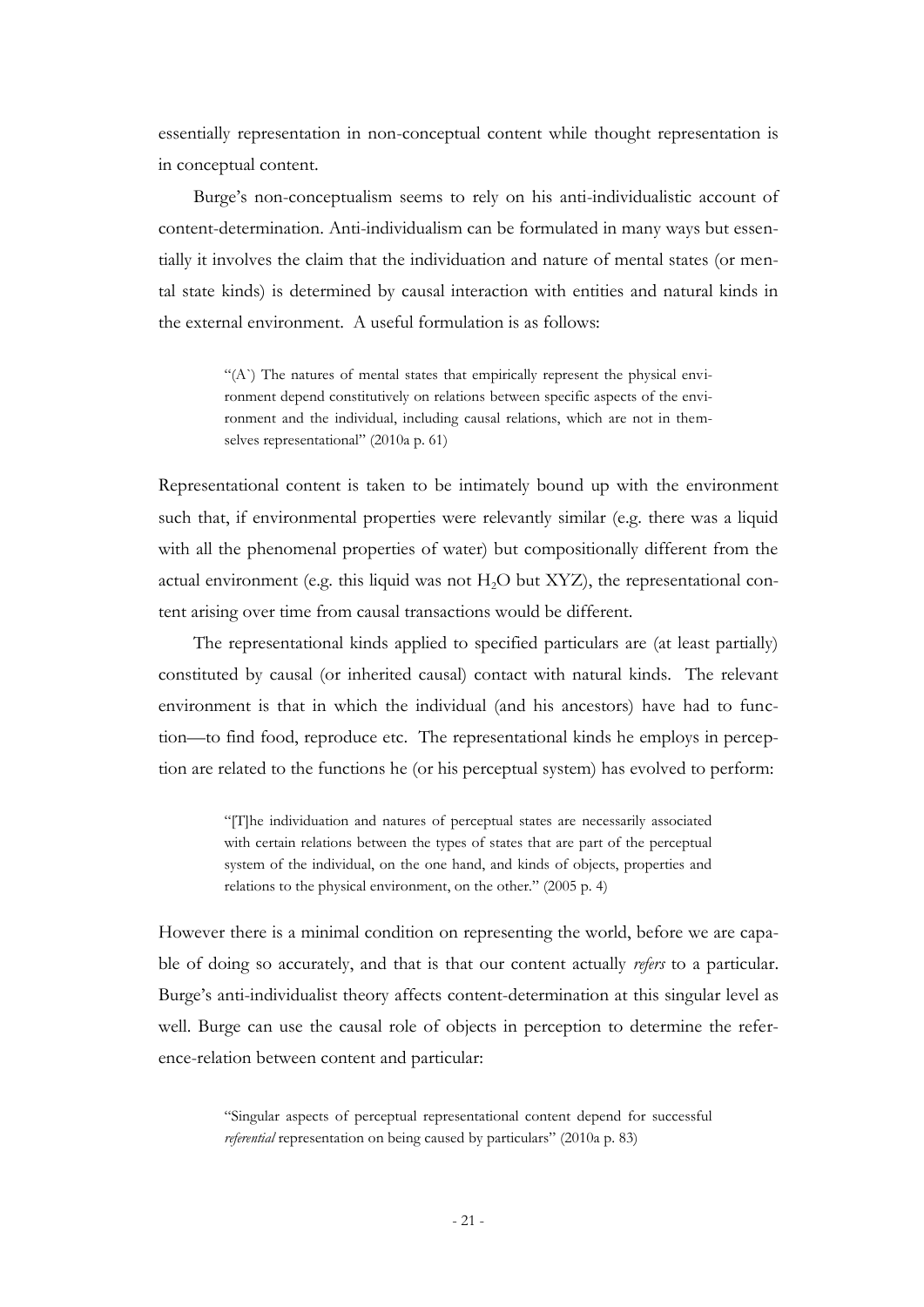In advancing (A) Burge can claim that reference occurs in non-conceptual, perceptual content, allowing cognitively less-developed species to singularly represent so long as they are capable of perceptual representation. In such a way he is completely opposed to (BI) which precludes less-developed beings from representing the environment.

I will not seek to question Burge"s appeal to scientific data regarding perception, nor will I argue with him that (BI) seems a rather untenable position. Even outside of a commitment to Burge's views it seems hard to deny that less developed creatures cannot represent objects in their environment. Often psychological explanation and an explication of such creatures' mental content will appeal to singular representations (though these are not always conceived to be conceptual). Consequently a position as strong as (BI)—which claims that *all* singular representation must take place in conceptual mental content—requires considerable defence. However, as I will show in the following two sections, it is unclear that this is a position upon which neo-Kantian intellectualism need rely.

#### **§3.**

In the last section it was shown that Burge takes Strawson implicitly to affirm (BI) while Evans, under his influence, makes his own commitment explicit. I will discuss Burge's interpretation of Evans in the next section, for now I will address his charges against Strawson.

Strawson"s claims about perceptual experience are hard to understand in the context of today"s debate. Some phrases, especially from "Perception and its Objects", seem to chime with a Burgian interpretation—he mentions, for example that, (PT) does not have "the character of an *interpretation* [...] of the *content* of our sensible experience" (1979 p. 95, my emphasis). What such remarks might suggest is that (PT), not only lays conditions on a "strict report" of experience but on the *content* of experience such that, individuted objects could not be part of the content—i.e. could not be represented—without a conception of Space. But I believe that it is hard to place too strong an interpretation on these comments. Specifically it seems presumptuous to claim that, whenever Strawson mentions experience, or even the contents of experience, he has in mind precisely the type of content Burge discusses.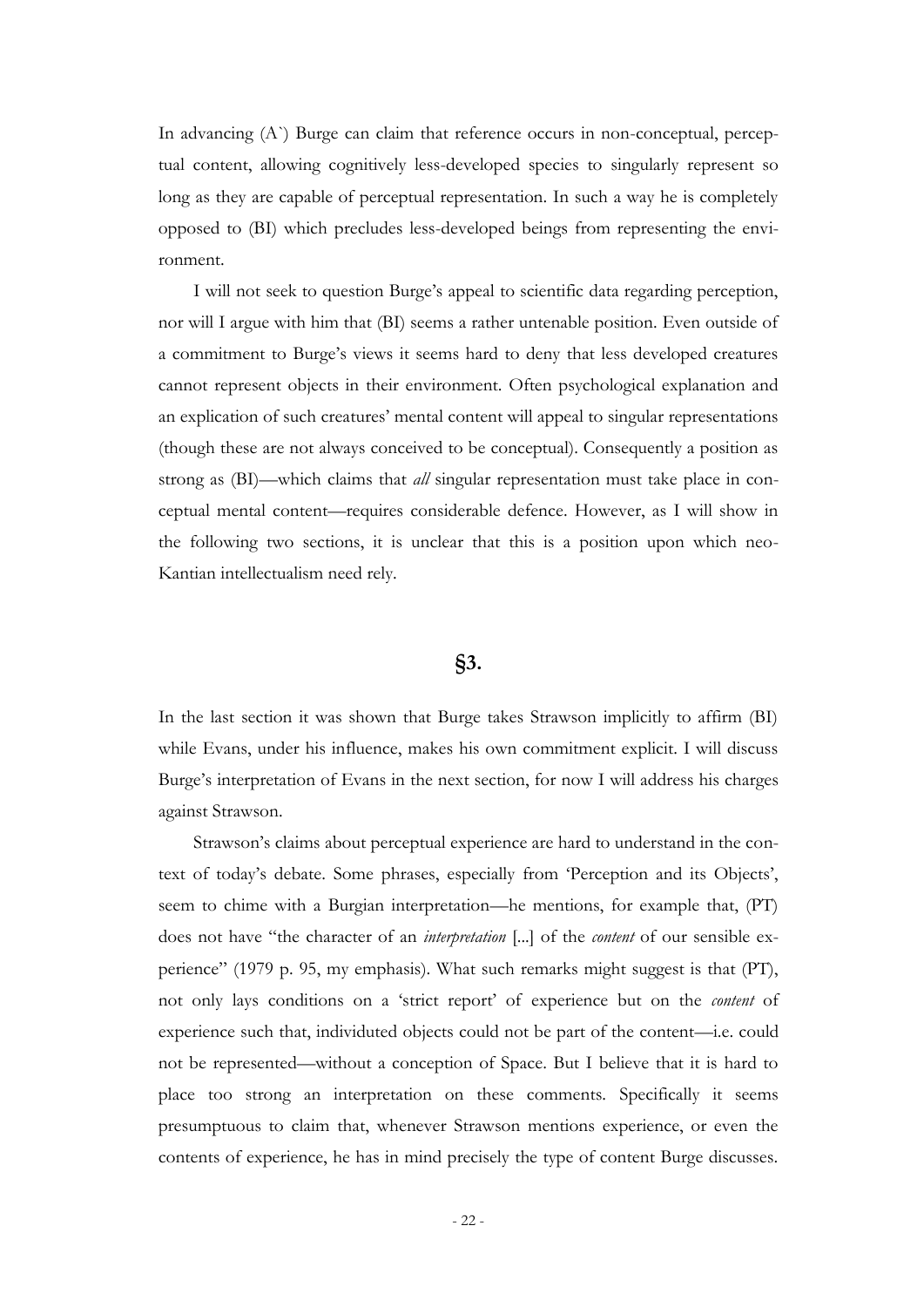It is thus difficult to maintain that (PT) directly links to experiential content. Indeed I believe it is possible to read Strawson's use of 'experience' as having an entirely different resonance from the contemporary use and Burge's notion of representational content.

(PT) might be thought to be related to Kant"s famous saying "intuitions without concepts are blind". It might be thought that to be "blind" is to be lacking in content which singularly represents an individuated object. As Burge interprets Strawson we are "blind" until we can bring to bear a certain "conception of objects"; thus our "intuitions", or most primary and basic sensations, of the world are not "objectdirected'. This is not the only possible interpretation of that phrase, consider Burge's *own* interpretation of Kant's intended meaning:

> "A cognition is an objective conscious representation whose actual objective validity can in principle be established by argument, by the individual with the cognition. Cognition requires an ability to argue something about a representation. Kant"s dictum attributes blindness to intuitions relative to obtaining cognition, in this demanding sense." (2010 p. 155)

What this suggests is that to be 'blind' is not to lack content, not even to lack content which singularly represents, it is to fail to be a cognition: a form of conceptual content which reflects a self-conscious understanding—an ability to "argue something'—about the relation of one's experience to an objective world.

Further illumination of such a reading is provided by McDowell"s description of Evans on experience:

> "What makes it intelligible, in his view, that the eyes of empirical thought are opened is not the claim that, even considered in abstraction from any connection with spontaneity [(i.e. conceptual capacities)], experiences have (non-conceptual) content. It is the claim that that content is available to spontaneity: that it is a candidate for being integrated into the conceptually organised world-view of a self-conscious thinker. I am only stressing an aspect of Evans' own view when I say that, according to him, the item that an experience is, considered in itself (in abstraction from the availability to spontaneity in virtue of which it acquires the title 'experience'), is blind." (McDowell, 1994 pp. 54-5)

This passage suggests that what makes an experience 'sighted' rather than 'blind' is "being integrated" into a *self-conscious* experience. Such a subject might, as Burge puts it, *conceive* or *represent* mind-independent entities *as* mind-independent. Thus they will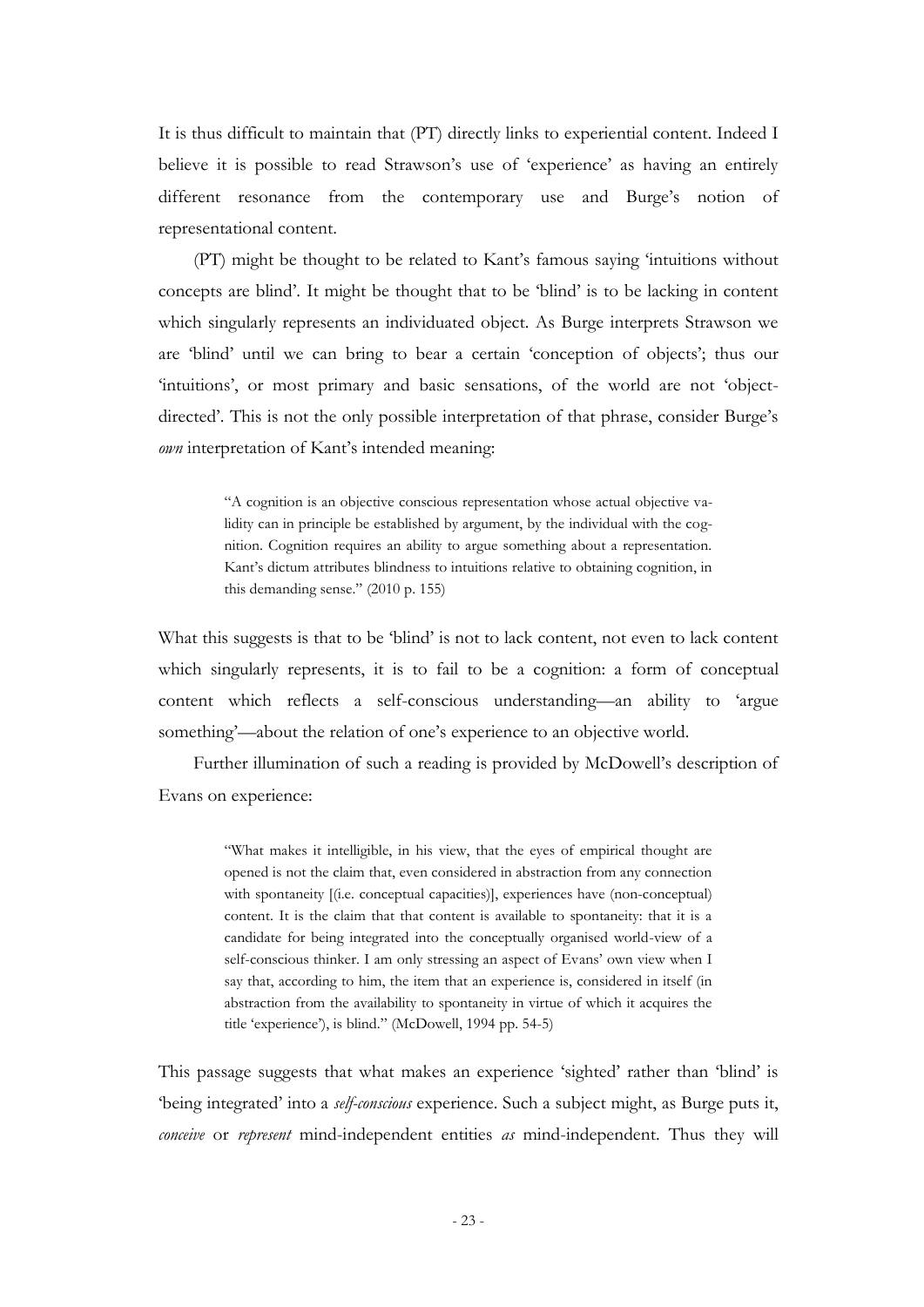distinguish between their perception and the way of the world—that is, they appreciate that the two might diverge, that they might be unreceptive etc. In such a way, it is thought, they become *conscious* of the distinction between general sensations—e.g. cold now, buzzing now etc.—and the *world*, or more specifically, the public particulars within the world which *cause* these sensations—e.g. arctic tundras and bees (see also Evans, 1980 p. 249). Experience thus becomes "sighted" when a subject is conscious of this dichotomy; when he is not merely stumbling through a blizzard of sensations (or intuitions) described in general, subjective terms, but when he is conscious of a set of discrete *objects* in a world which extends beyond his experience—an experience to which (PT) applies. The point of (PT) is that all such experiences have a certain form: of discrete, persisting objects which constitute the world of experience. The intellectualist assertion is that to appreciate this form and to have experience which can issue in a consciousness of the distinction between one's sensory experience and the objects which cause it we require certain conceptual capacities.

The view here is abstract and might remain rather vague, however what it suggests is that there is a distinction to be made between the *representational content* of experience and a subject's *consciousness* of that content. A perception can be contentful but "blind" in that, though it *actually* (and anti-individualistically) represents *o*, a subject is not in a position to *appreciate* it as an "experience" of a discrete object describable by object-directed judgements as opposed to a mere sensation described in general terms like 'wetness now'. If such a claim can be minimally understood then (PT) needn't be outlining the content of experience as Burge understands it; rather, it is compatible with this reading that that content is determined independently of a subject's consciousness of experience as such.

On this interpretation Strawson is not "prevaricating" between the project of explaining conditions on representation and outlining concepts essential to our conception of an objective world. Such a schema is misleading: (PT) claims instead that this conception of the world is so ingrained that we cannot make sense of our (adult) experience without it. This remains quietist on the more technical notion of perceptual content and representation with which Burge is concerned and could be compatible with Burge's view.

As noted, (PT) is derived from 'Perception and its Objects'—a paper which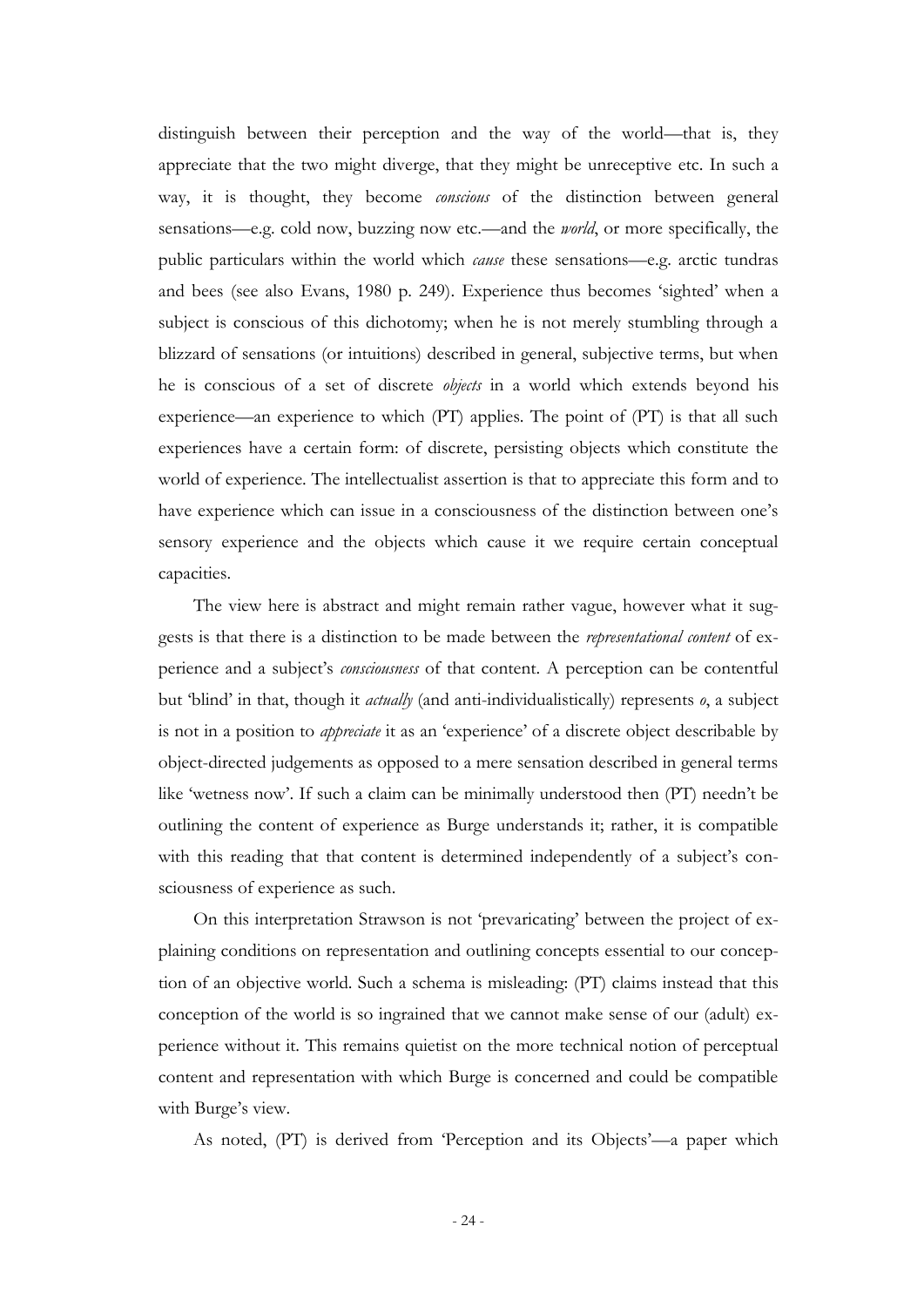Burge does not discuss. Nonetheless Strawson"s concern in that paper—with a conception of experience as being of an objective world—chimes with the discussions to which Burge briefly alludes when he makes his objection (e.g. Strawson, 1966 pp. 98- 117). But nothing in either of these discussions should lead us to favour Burge"s interpretation over that offered here. Rather it seems to me that, in each of these discussions, Strawson is very focused on the notion of "experience" he is discussing: namely, *conscious* experience that we enjoy as a developed adult and which irrevocably employs certain concepts. To read him as *also* making statements about the notion of content-determination—in the technical sense which Burge requires for contemporary, psychological explanations—is to potentially import something into Strawson"s work which is entirely beyond his view. In any event Burge has no right to adopt this wholly uncharitable reading, which commits Strawson to (BI), over a less abrasive reading which nonetheless (plausibly) preserves Strawson's concerns. As such a charge of hyper-intellectualism seems misplaced, and a charge of unduly influencing the later debate, unwarranted.

#### **§4.**

What of Burge"s claim that Strawson"s thesis leads Evans to *explicitly* adhere to (BI)? Such an accusation would be controversial at best since Evans is often seen as the champion of non-conceptual representation. As such it is unclear that he conflicts with the forms of psychological explanation offered in perceptual psychology. But Burge claims that when it comes to *singular representation*—i.e. when content is *about* an individual object—Evans is clear in stating that this does not occur at the level of perceptual representation; as such he is clearly opposed to a fundamental tenet of Burge's own theory.

For Evans perception is one way in which a subject might glean or "absorb" information about objects in the world (other ways include testimony and memory). Perceiving objects in the world causes informational states (or informational content) in the subject"s psychology—or, as Evans calls it, *Information System*—which govern our ensuing beliefs and judgements about the world (1982 pp. 121-2). Thus my perception of a red ball causes a certain informational content which leads me to the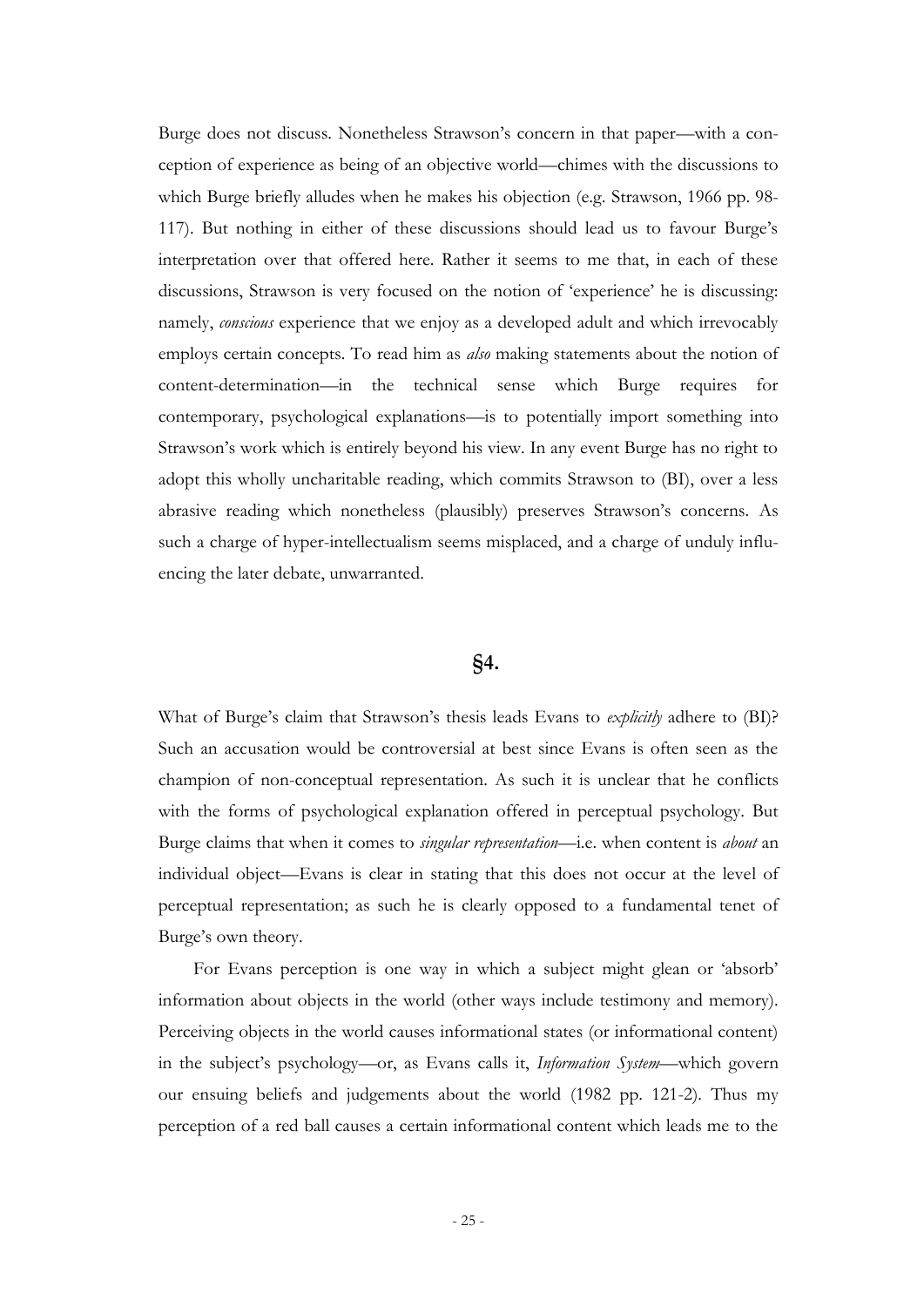belief 'there is a red ball'.<sup>5</sup>

-

But the way in which these states represent the objects which cause them differs substantially from Burge's similar story of perceptual representation. For Evans this informational content is "of or from" an object in the same way as a photograph is described as being "of an object": there is a mechanism which produces an "impression" of a given scene (e.g. a red ball) and which can be assessed for accuracy insofar as the representation produced is similar to the particular which caused the representation—e.g. how far the "photograph" resembles the original red ball. But, intriguingly, for Evans the *content* of such a representation can be specified in an "open sentence structure' which does not refer to the particular object in question:

> "Notice that I have explained the sense in which a photograph is of an object, or objects, without presupposing that a specification of its *content* must make reference to that object, or those objects." (Evans, 1982 p. 125)

> "We see here, the need for a distinction between, on the one hand, an *a*representation (i.e. a species of particular-representation, in a specification of whose content mention of a would figure: something which represents, and misrepresents, *a*) and, on the other, something which, without being an *a*representation, is a representation of *a*." (footnote ibid.)

As Burge notes, these passages suggest that, even though Evans allows for some form of non-conceptual representation he rejects singular representation of individual objects: "an informational state can be *of a* without having a singular content that represents (or misrepresents) *a*. [...] *a* is not singularly represented" (Burge, 2010a p. 184).

Evans thus rejects a key feature of Burge"s anti-individualist account of perceptual representation: for him the representational content arising from causal contact with a particular is neutral as to the object represented. Suppose *a* and *b* are numerically distinct but otherwise identical red balls. For Evans the representational content arising from perception of *a* and *b* can be expressed thus:  $a \rightarrow RxBx$ , and  $b \rightarrow RxBx$ . Even though the objects perceived are distinct the informational content which arises is qualitatively identical—both are red balls and are represented as such. In contrast, for Burge, the representational contents of a perception of *a* and *b* will differ signifi-

<sup>5</sup> Though the states themselves are *independent* of such beliefs—i.e. they have the same representational content (e.g. of a red ball) whether or not the subject *believes* there to be such an object (1982 p. 123).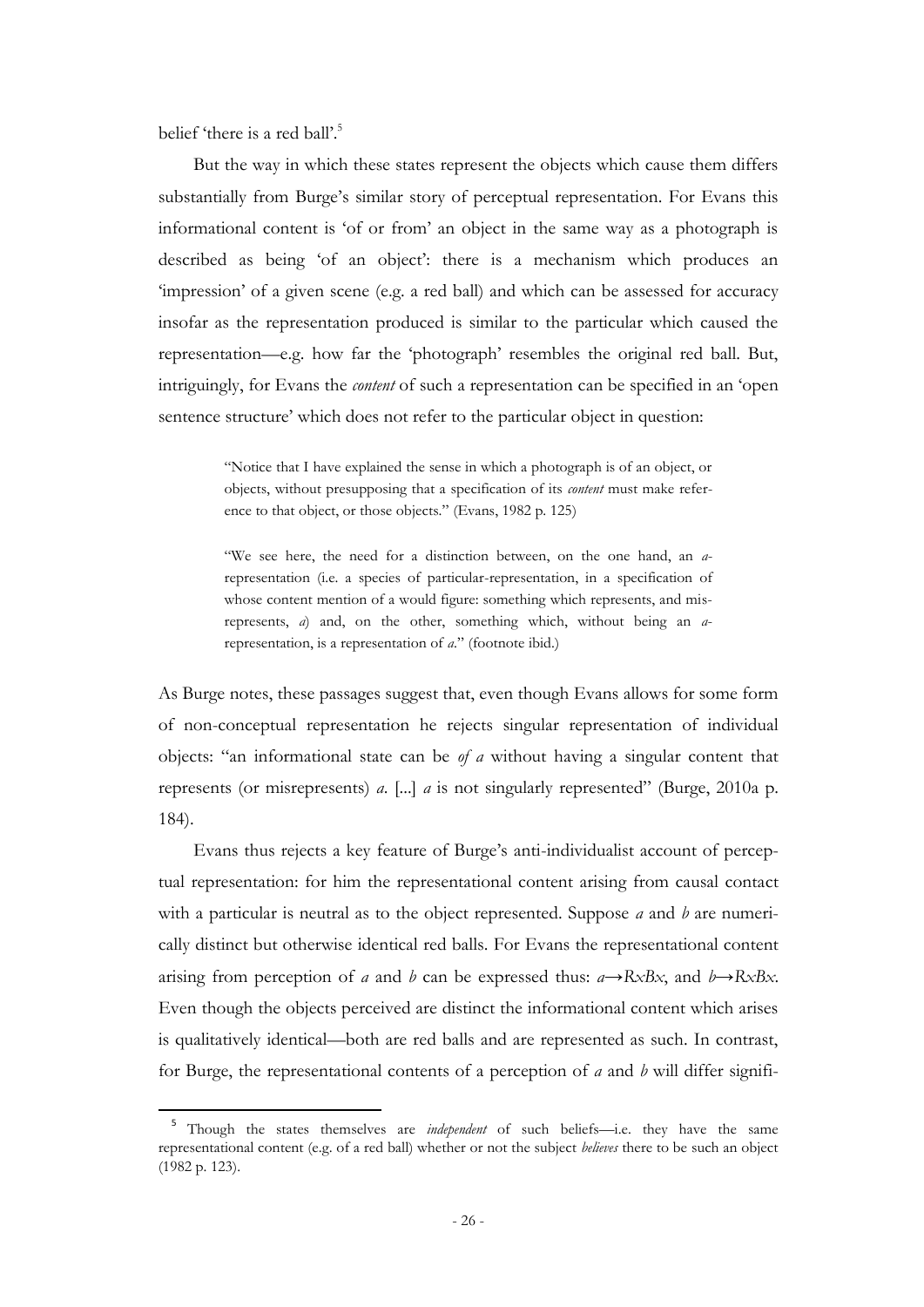cantly: *a*→*RaBa* and *b*→*RbBb*. Though both are represented as red balls (the "general" elements of the representation are similar) the representations comprise a singular element which represents a *particular* red ball.

In adopting such a theory of informational content it might be thought incontrovertible that Evans commits to (BI): in claiming that the belief-independent, informational content arising from perception fails to singularly represent he effectively reserves singular representation of particular objects to intentional thought. However it is unclear that he thereby comes into conflict with some of the central tenets of perceptual psychology as Burge defines them: though he doesn"t think perception singularly represents Evans is not guilty of claiming that perception is *not* representational and as such does not obviously conflict with Burge"s claim that perception is representational.

Similarly Evans' theory need not conflict with Burge's anti-individualist view of the formation of perceptual attributives—the "general" elements of perceptual states. As Burge describes it such attributives are formed through interaction with the kinds of the natural world: creatures of a given species *develop* certain representational kinds which further generations inherit; further, as Burge claims, such a view is "presupposed" by perceptual psychology (2005 p. 9) (2010a pp. 98-101). But, since Evans allows that perceptual representations employ general elements—i.e. elements also employed in other perceptual representations—and since he never gives his own explanation of their origin, there seems no reason to think that he couldn"t adopt Burge"s anti-individualist account.

So far Evans' only crime, in committing to (BI), is conflicting with one of Burge's central claims about perception: that perception singularly represents the object one perceives. He does not *obviously* seem to run afoul of any of the claims Burge sees as central to perceptual psychology. Perhaps this will be seen as the place at which neo-Kantian intellectualism should be defended; certainly that is Burge's view. However, given the ambiguity in Strawson (discussed in §3), the significance of this disagreement can be questioned; for it could be that Evans is capable of abandoning this commitment given the right motivation and the neo-Kantian view of perception can be brought into line with Burge"s preferred account.

It is hard to see what turns on Evans' conception of informational content. Seemingly the story of how informational content governs our ensuing judgements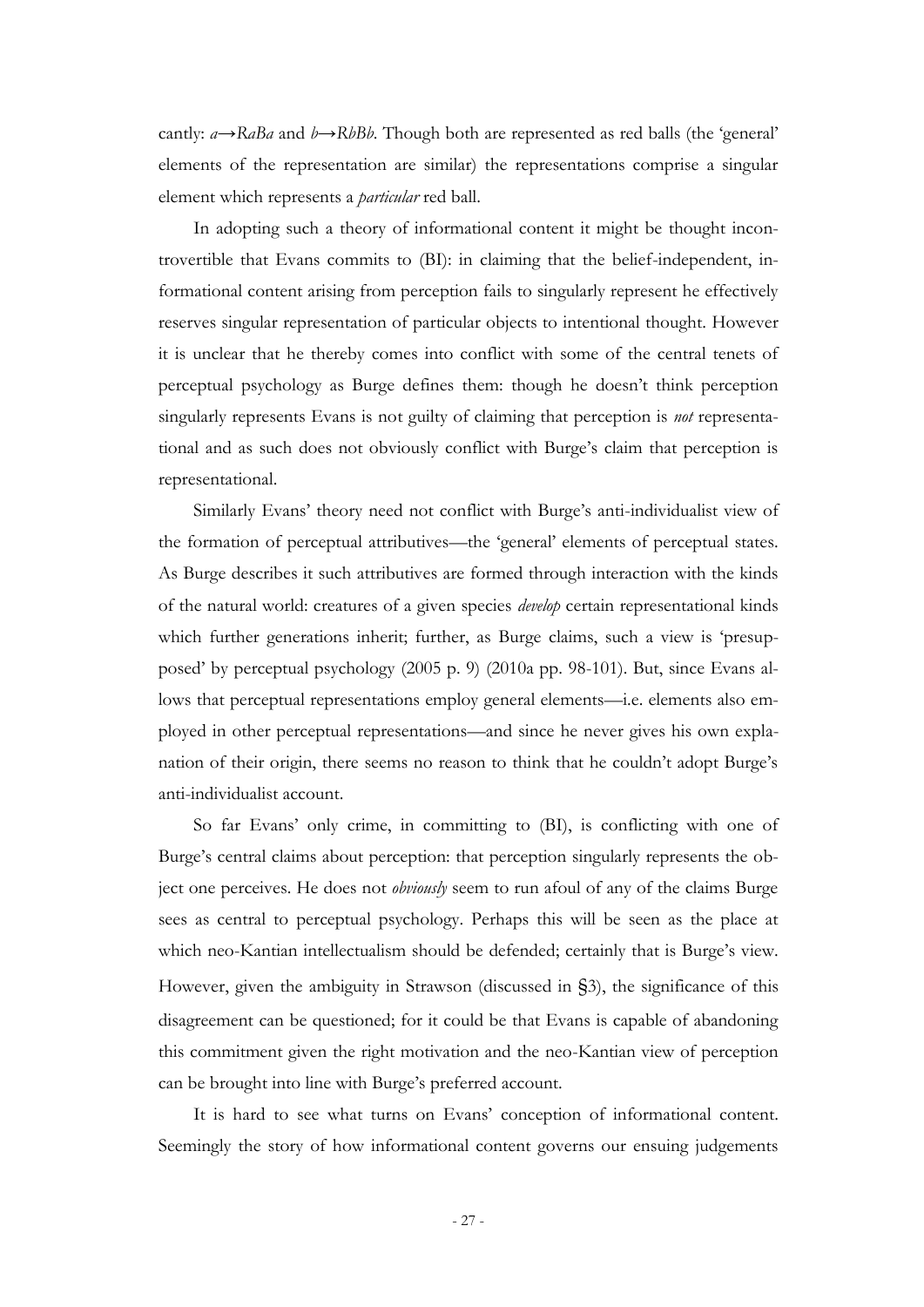could remain the same if the content were specified as *RaBa*. Similarly, as §3 made clear, Strawson"s discussion of perceptual experience seems amply explained within a theory like Burge's. Consequently Burge's antipathy towards the neo-Kantians for committing to (BI) seems strangely misplaced: such a commitment—so far as it is manifest—could be abandoned without much fuss.

However, as I will show in chapter two, there is a significant conflict between Burge and the neo-Kantians over the matter of singular thought—thought about an object (for our purposes, a physical object). As the next chapter will show, both Strawson and Evans commit to a view of singular thought which requires similarly advanced cognitive capacities: a view which Burge"s own theory opposes. A commitment to (BI) could become a significant source of conflict, insofar as it is a necessary commitment if one is to hold this 'intellectualist' view of singular thought. If it were shown that either Strawson or Evans holds this view of thought because of a commitment to (BI)—perhaps, a commitment to Evans' account of informational content—then a defence of any theory derived from Strawson and Evans may require a defence of this principle. However if it could be shown that their theories (or that a theory derived from them) need not rely on such a principle then it is clear that a defence of (BI) would not be needed and Burge"s main objection is misplaced. In order to settle this question, I will turn to Strawson"s and Evans" accounts of singular thought.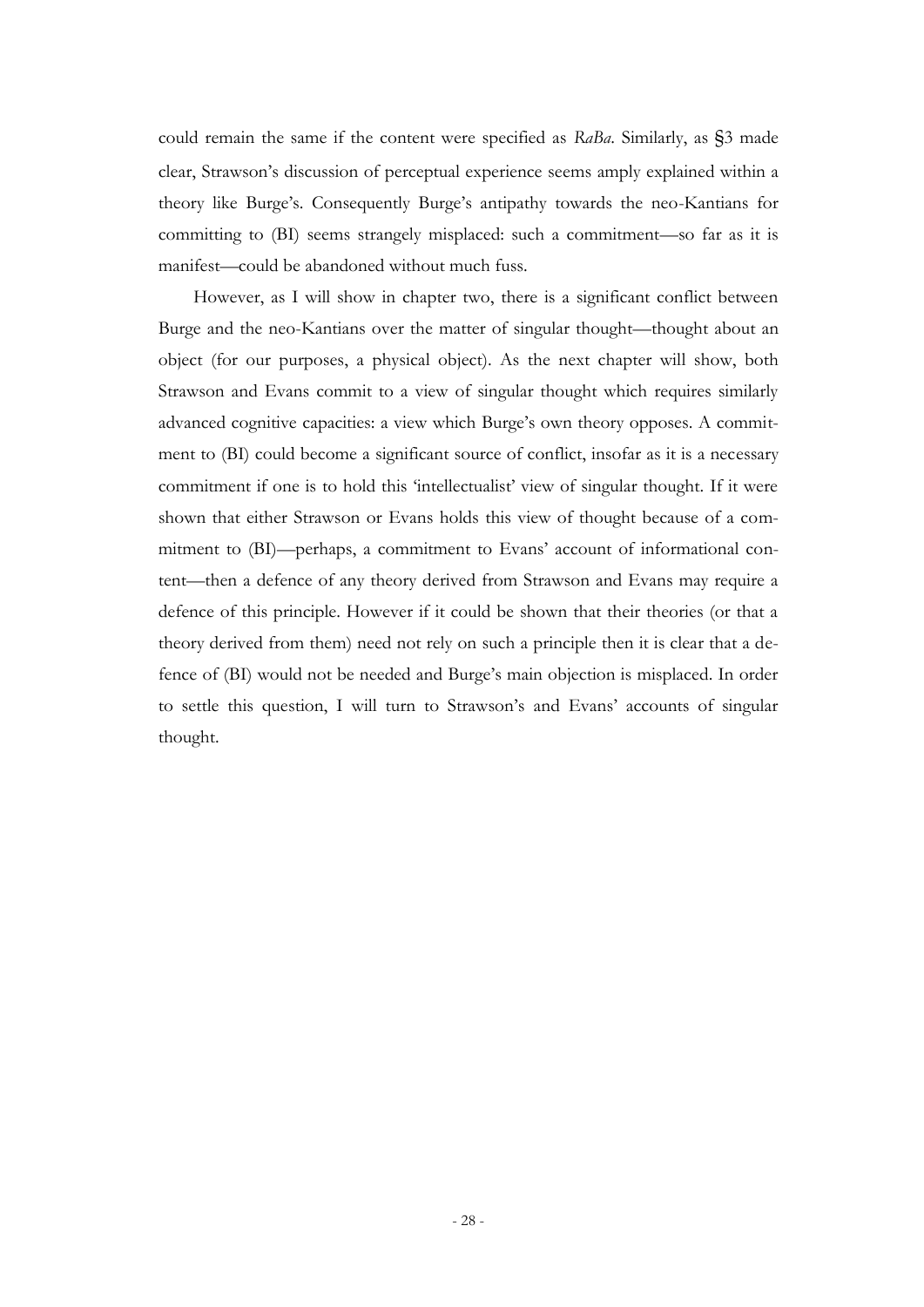## **2**

In this chapter I move from a focus on perceptual representation to the differing approaches Burge and the neo-Kantians take to *singular thought*. Like perceptual representation singular thought can be a mental representation of the physical world. However unlike perception, which was construed as non-conceptual, singular thought is taken to be a representation essentially composed of conceptual content. Thus Burge often claims that, if a belief is to be attributed to a creature, they must show the capacity for some form of conceptual *inference* often utilising information from perceptual contact (2010b p. 45; Burge, 2010a, 2003 p. 519). For ease of discussion rather than a very substantive metaphysical commitment—I will speak of beliefs as essentially *propositionally structured*. Within such a propositional structure, singular thought is understood to singularly represent an individual object and to attribute a general element—e.g. *'o is F'*. It differs from perception, however, primarily in the fact that this general attributive, *F*, is what I"ll refer to as a *conceptual attributive*: a general attributive which is conceptual.<sup>6</sup>

The last chapter ended with the question of whether (BI) was a necessary or at least significant commitment in a characterisation of what I"ve called neo-Kantian intellectualism. An affirmative answer would mean that a defence of neo-Kantian intellectualism must defend this commitment; a negative answer on the other hand could show that Strawson"s and Evans" theories (or an account based upon them) can be defended independently of it. This means that a distinctly neo-Kantian theory of singular thought would be compatible with Burge's theory of perception.

The answer to the above question will thus rely on comparing and explaining the differing approaches to singular thought adopted by Burge and the neo-Kantians. By

 $6$  For now I will take the idea of a 'conceptual attributive' as a primitive. Further discussion and elucidation of this idea can be found in chapter four.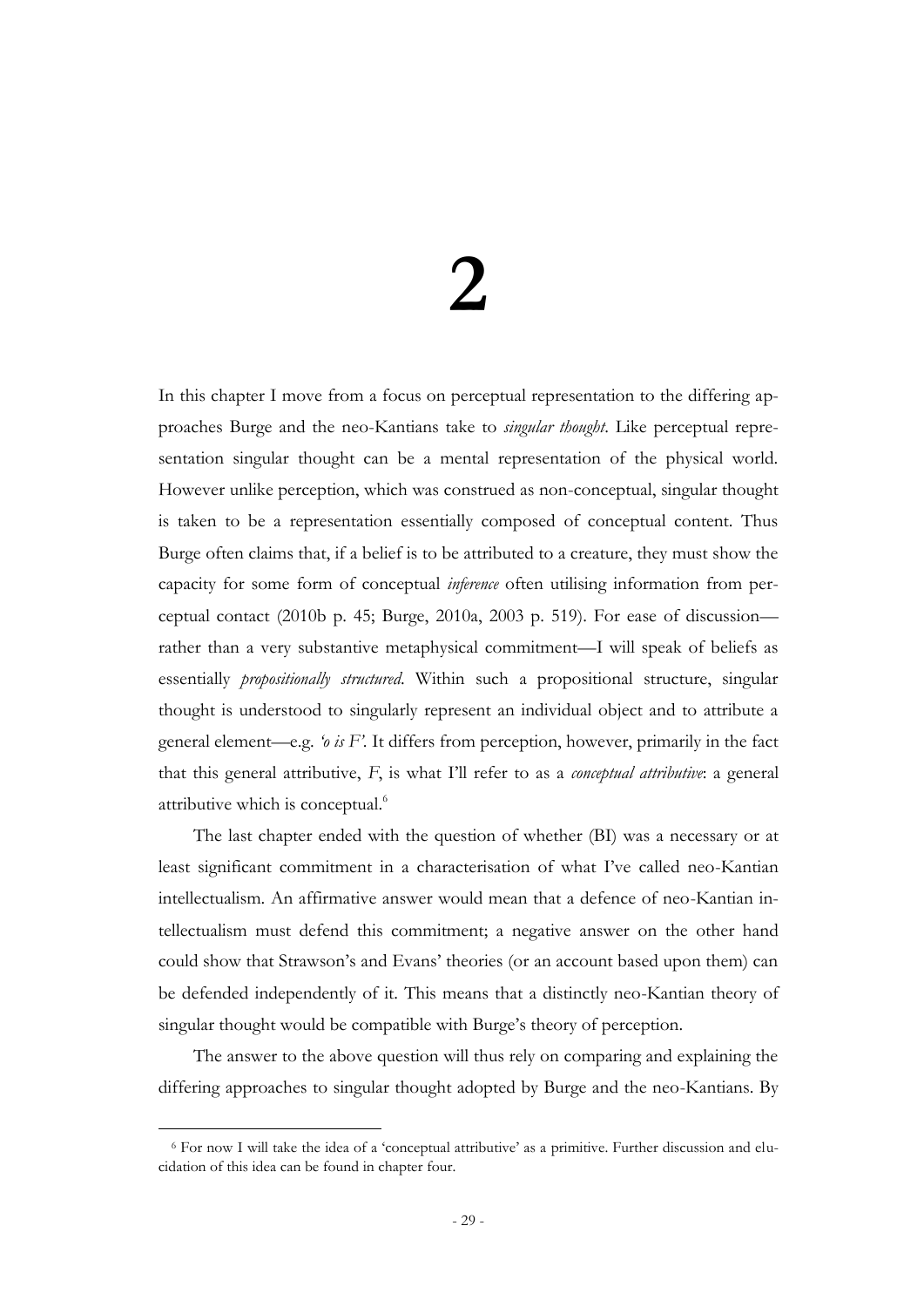revealing the assumptions which lead Strawson and Evans to commit to a distinctly "intellectualist" view we will be able to see whether they must appeal to a commitment to (BI) in order to either substantiate or defend their intellectualist accounts. In §1 I"ll illustrate that both Strawson and Evans commit to an intellectually demanding account of singular thought under which thinking subjects must possess the capacities required to conceive of objects, as per (PT). Though I"ll claim that they both commit to a similar, broad requirement I will largely focus on Evans" discussion as not only is it more detailed but the concerns highlighted in the previous chapter seem closer to the surface. In §2 I will show how this commitment leads to a demanding account of demonstrative thought—i.e. thought about objects we"re currently perceiving. In §3 I will show that Burge differs substantially in his own account of singular thought and will address the question of whether this difference depends on either Strawson or Evans adopting (BI).

#### §**1.**

Both Strawson and Evans are famous for committing to what is often called *Russell's Principle*. In this section I will go through the assumptions and arguments which lead *both* Strawson and Evans to commit to a version of this principle. (As my task in this chapter is to explain the commitments and character of this view of singular thought, a detailed assessment of these arguments must be postponed to chapter three.)

Loosely construed Russell"s Principle could be described by the idea that, to think of an object, *o*, a subject, *s*, must "know which" object *o* is. As Evans notes, this principle is hard to elucidate (1982 p. 89) however it can be roughly understood (as it is by him and Strawson) as the idea that, in thinking of *o*, *s* is able to discriminate or 'single out' *o* from other, relevantly similar candidates—i.e. *s* knows that his thought is about *o* and not another object, *a*. Thus 'know which' here references a subject's ability to uniquely identify the object of their thought.

Like Russell"s original formulation Strawson seemed to believe that, on hearing a speaker refer to an object with the utterance "that is *o*", *s* could "know which" object *o*  is through 'acquaintance', or—for Strawson, if not Russell—when one could "sensibly discriminate, the particular being referred to, knowing that it is that particular"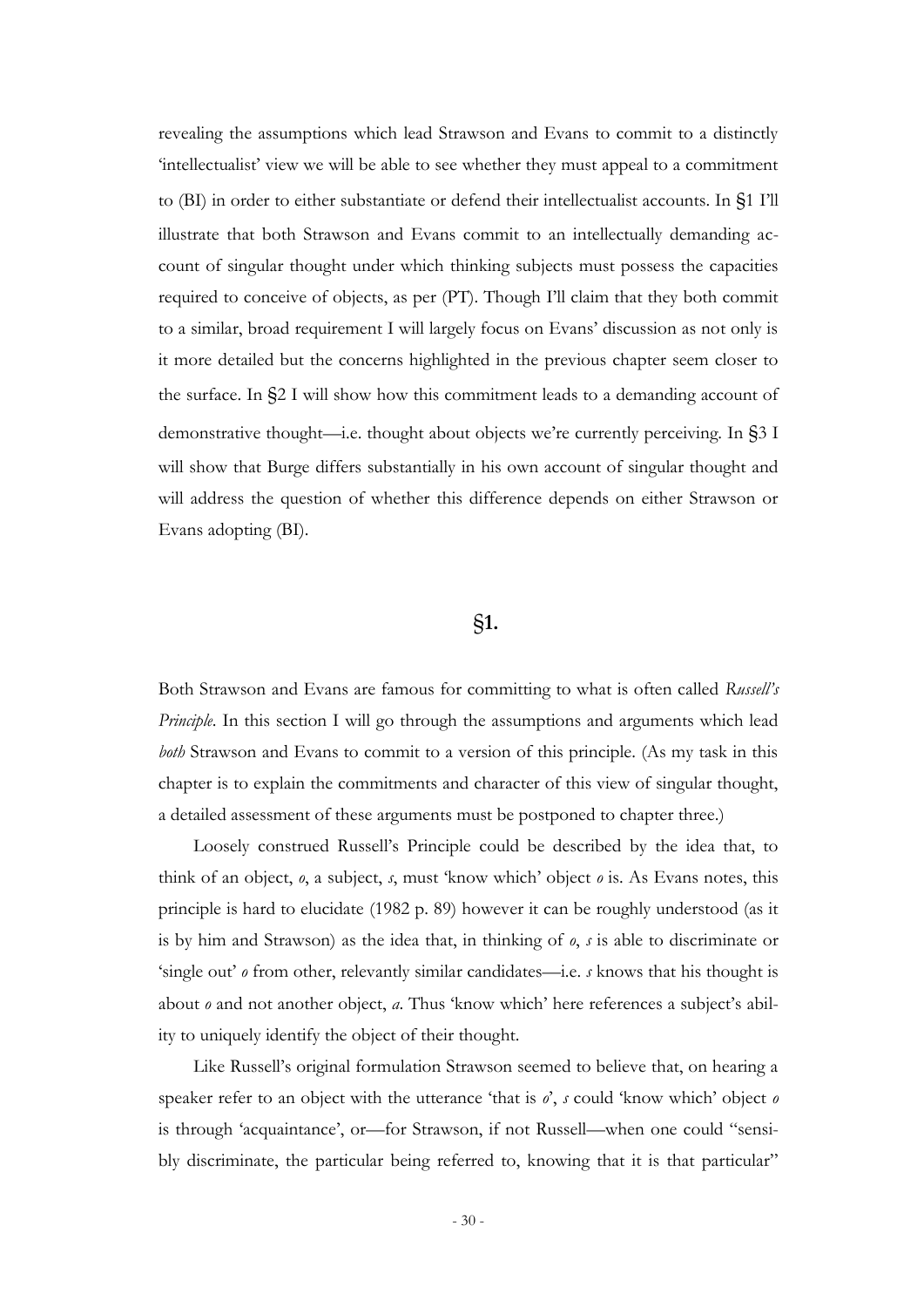(1959 p. 18). In non-demonstrative cases Strawson believes that a subject should also be in a position to know which object *o* is:

> "even though the particular in question cannot itself be demonstratively identified, it may be identified by a description which relates it uniquely to another particular which can be demonstratively identified." (1959 p. 21)

In showing that subjects know which object *o* is across both demonstrative and nondemonstrative cases Strawson can be seen as implicitly endorsing the idea that thought about *o*—or reference *to o*—requires the subject to fulfil a "know-which" condition.<sup>7</sup> Evans is more explicit on this point and offers perhaps a clearer elucidation of what he takes the principle to be:

> "I shall suppose that the knowledge which it requires is what might be called *discriminating knowledge*: the subject must have a capacity to distinguish the object of his judgement from all other things." (1982 p. 89)

Such a principle immediately looks a demanding, and potentially intellectualist condition on singular thought: a "capacity to distinguish *o*" might require highly developed, cognitive capacities. But to provide a further elucidation of the principle, and to see whether it is a distinctly intellectualist theory, it is necessary to ask *why* Strawson and Evans committed to such a requirement.

To do this we will need to depart from Strawson"s discussion. Although he clearly commits to a "know-which" requirement the reasoning and assumptions behind such a commitment get a much fuller exposition in Evans. Consequently it is that to which I will turn to discern why such a principle is adopted. Evans' reasons for committing to Russell"s Principle and arguments for that principle are easily discernable once he is read as making a latent assumption: that, to have a thought, a subject must *understand* the content of that thought; hence a thought *'a is F'*, attributed to a subject, manifests both "his understanding of *a* and his understanding of *F*" (1982 p. 101). Another way of putting this is to say that, to have a thought, a subject must understand what it would be for that thought to be true (Evans, 1982 p. 105; McDowell, 1990 p. 256). That is, a subject must understand what it would be for the world to

<sup>7</sup> Strawson suggests that *reference* to *o* within speaker-hearer identification can be put on a par with *thought about o* (1959 p. 61). Though it is not clear that either Evans or Burge would conflate speakerhearer identification and reference in this way they all seem to agree that the conditions placed on a subject *referring* to *o* are also the conditions for entertaining thought about *o*.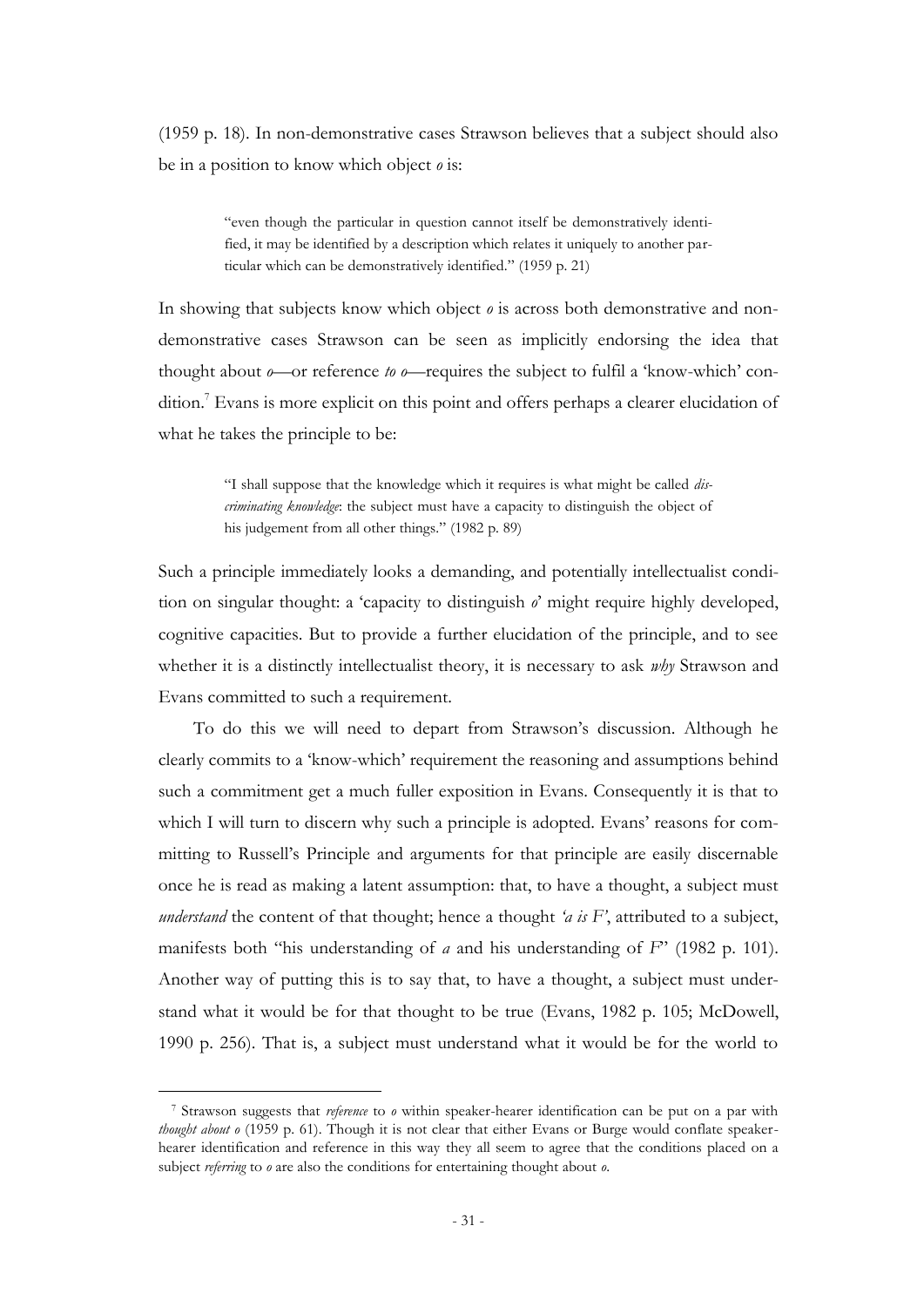contain a particular object, *a*, which is *F* (crucially for Evans, this is not equivalant to the claim that it must be possible for a subject to *verify* that his thought is true; see 1982, p.94).

One of the consequences of this assumption of Evans' is his introduction of what he calls the *Generality Constraint*. This states that, just as understanding the sentence "*a is F*" manifests the ability to refer to *a* in other sentences and to describe other objects as *F*, having the thought *'a is F' must* manifest the ability to think indefinitely many "*a*"-thoughts and indefinitely many *'is F'*-thoughts (1982 pp. 100-5). Understanding a thought, for Evans, thus consists in the possession of certain capacities; to see why I will go through each of these supposed capacities in turn and show how they relate to Evans' central assumption.

Clearly, understanding *'a is F'* requires what we might call "possession of the concept *'F'*. But, for Evans, this means not only knowing what it would be for *a* to be *F* (thus knowing what it would be for a thought or sentence *'a is F'* to be true), but knowing what it would be for *any* object to *F*: 8

> "any thought which we can interpret as having the content *that a is F* involves the exercise of an ability—knowledge of what it is for something to be *F*—which can be exercised in indefinitely many distinct thoughts, and would be exercised in, for instance, the thought that *b* is *F*." (1982 p. 103)

To think of some object as *F* I have to know what it would be for that object to instantiate the conditions of *F-ness*. Perhaps that is analytic (given Evans' assumption) but the thought here is that I must *also* know that the concept—e.g. of happiness—is not tied to *one individual* for its conditions of instantiation. Even if one would never apply the concept to another individual (e.g. imagine one man (John) is the *only* happy individual in existence) the *understanding* of what makes that attribution true of *John* is the understanding of what would make the attribution true of *any other* (happy) individual.

This picture of concept-possession might seem intuitive, however it becomes less clear why the Generality Constraint applies equally to thoughts about individual objects: why should one thought *'a is F'* imply that I can think of *a* in indefinitely many thoughts (e.g. *'a is G'* 1982, pp. 103-4)? The reason Evans had for thinking this

<sup>8</sup> This, of course, is restricted only to objects of which it is *possible* to be *F*: though possession of the concept "Square" might enable indefinitely many thoughts of square individuals, it can never enable a thought of an individual square circle.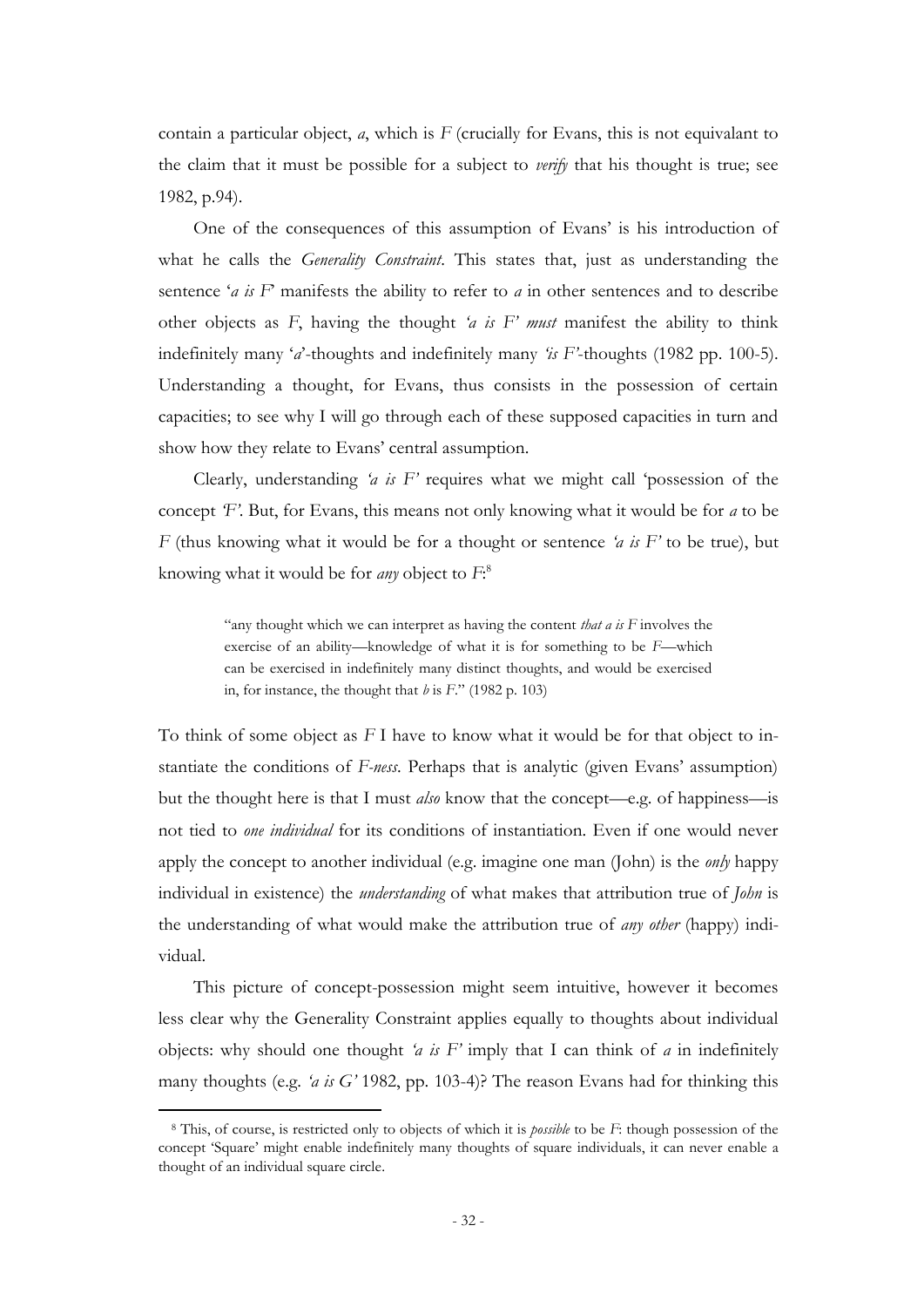also shows us why his assumption—that having a thought *'a is F'* requires understanding what it would be for this to be true—entails a "know-which" condition. For to understand what it would be for *'a is F'* to be true requires, not just thinking of *any* object as  $F$ , but of thinking of a *specified* object, *a*, as  $F$ . Unlike the thought *'* $(\exists x) \times i$   $F'$ , *'a is F'* will *only* be made true by the particular object in question being *F*; hence, to understand what it would be for *'a is F'* to be true a subject would have to know what it would be for the particular object in question, *a*, to be *F*. For example to know what it is for the sentence "John is a happy man" to be true, I cannot *only* know what it is for a man (any man) to be happy, I have to know what it is for *John* to be happy. This implies that I must know what it is for my thought to be *about* John—and not some other object, like Harry—in the first place: if I did not possess this knowledge—if I were unable to say whether my 'thought' were about John or Harry<sup>9</sup>—then I would not really know what it would be for my thought to be true for I would not *know* which individual must be happy.

Thus, so Evans claims, any thought about John must manifest a *way* or means of thinking of John—e.g. demonstratively as "that man" (in front of me) or under a unique description "the only happy man"—which, for Evans, roughly corresponds to a Fregean sense (1982 p. 104). My way of thinking of John—which enables me to *know* that my thought concerns John—must be such that it discriminates John from all other possible objects of thought. It must certainly discriminate him from relevantly similar objects, like Harry, (such that I can know my thought is about John and not Harry) but, in so doing, discriminates John from seemingly irrelevant objects like chairs and tables—"that man" and "the only happy man" seem to automatically exclude non-men objects. This seemingly satisfies the Generality Constraint because whatever means we have of thinking of John at one particular time constitutes a means of thinking of John at any time—e.g. as "the only happy man (at that time)" or a memory of "that man" at that time. For Evans such a means constitutes an *Idea* of *a*— "something which makes it possible for a subject to think of an object in a series of indefinitely many thoughts" (1982 p. 104).

So much for how Evans" central assumption leads to the requirement that we have to know which object *a* is, if we"re to entertain a singular thought about *a*. However one further factor in understanding a thought like *'a is F'*, for Evans, is knowing

<sup>9</sup> For Evans it is unclear whether this kind of indecision constitutes any thought at all (1982 p. 115).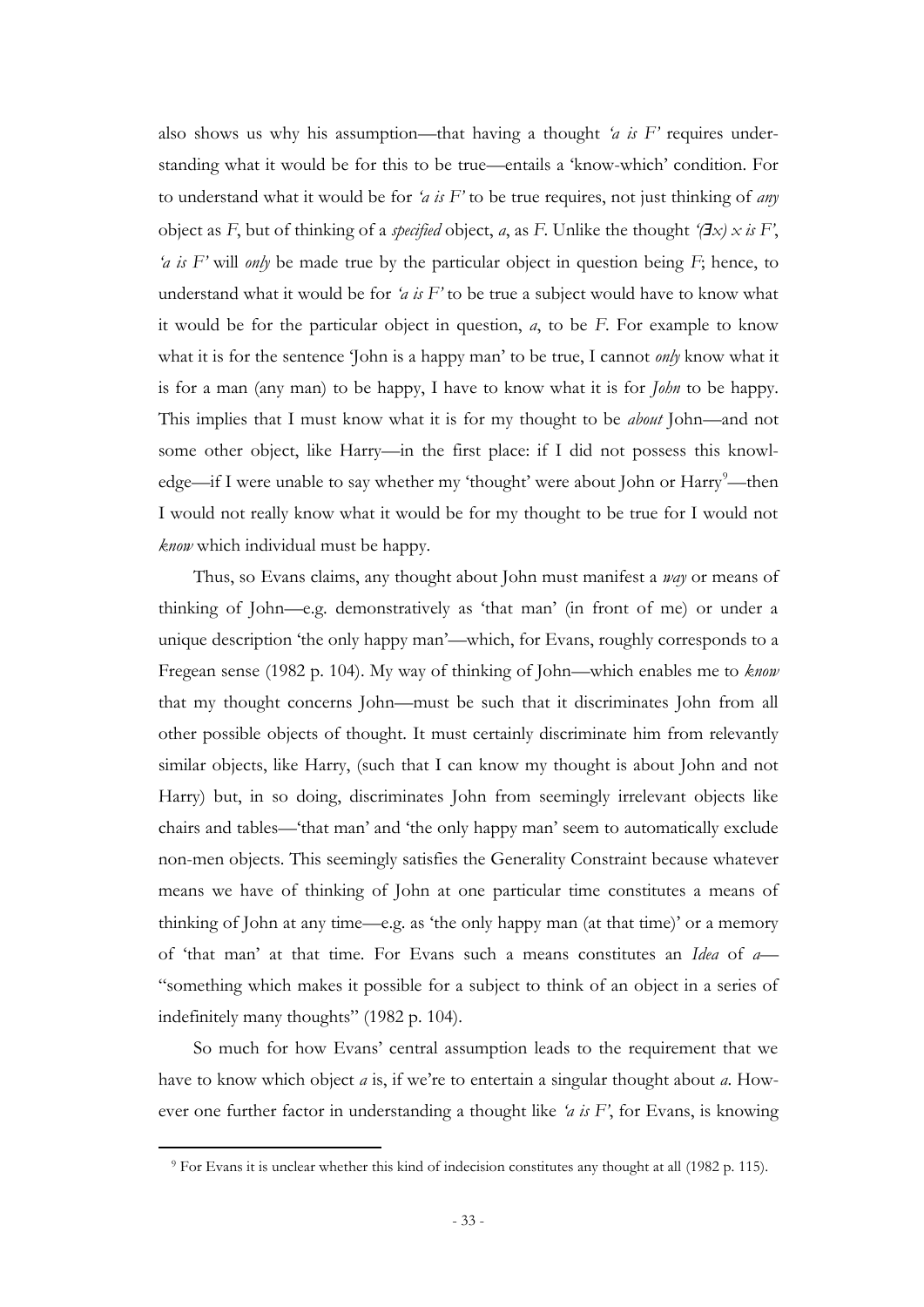the *Fundamental Ground of Difference* for the type of object *a* is. To close this section I will therefore discuss Evans" notion of a *Fundamental Level of Thought* and how it relates to a Know-which condition.

Evans implies that we can distinguish between different *types* of objects as well as between different individuals of the same type: thus we will be able to distinguish numbers from colours as well as differentiate between *individuals* of each sort. In identifying each ground of difference we thereby distinguish that object from all others:

> "one has a *fundamental Idea* of an object if one thinks of it as the possessor of the fundamental ground of difference which it in fact possesses. (Such an Idea constitutes, by definition, distinguishing knowledge of the object, since the object is differentiated from all other objects by this fact.)" (1982 p. 107)

Grounds of difference for physical, spatio-temporal objects (the type of objects of concern here) will consist in identifying the spatio-temporal location of that object, as well as identifying the *kind* of object that it is. Thus, says Evans: "what differentiates a statue from every other thing at a time is given by citing (i) the position which it occupies at that time and (ii) the fact that it is a statue" (ibid.).<sup>10</sup> It will be recalled from chapter one that an object was "individuated" by (broadly) distinguishing the boundaries of certain property instances—i.e. distinguishing the place where snow ends and mud begins allows us to distinguish a *patch* of snow. Having identified these individuals we discern their spatial position (at time *t*) by the spatial relations they bear to other individuals around them. This location is sufficient to discriminate them from *all* other objects because no other object (of the same type) could simultaneously occupy the same position. Thus if I am in a position to discern (i) and (ii) for *a* (through what Evans calls an *information-link* with *a*) then I know which object it is because I can see that it is the only *F*-object which occupies *that* position—i.e. that relation to other property-instances.

It is not necessary to have such a Fundamental Idea in order to satisfy a Knowwhich condition and think about an object—for example, I can think of an object under the description "the greatest living philosopher" (assuming there can only be one) without knowing its spatial coordinates at the time of my thought. Yet Evans is keen to emphasise that thinking a thought about an object requires thinking of it as

<sup>10</sup> Evans uses (i) and (ii) to avoid the apparent counterexample of how a statue *and* a lump of clay could occupy the same spatio-temporal position.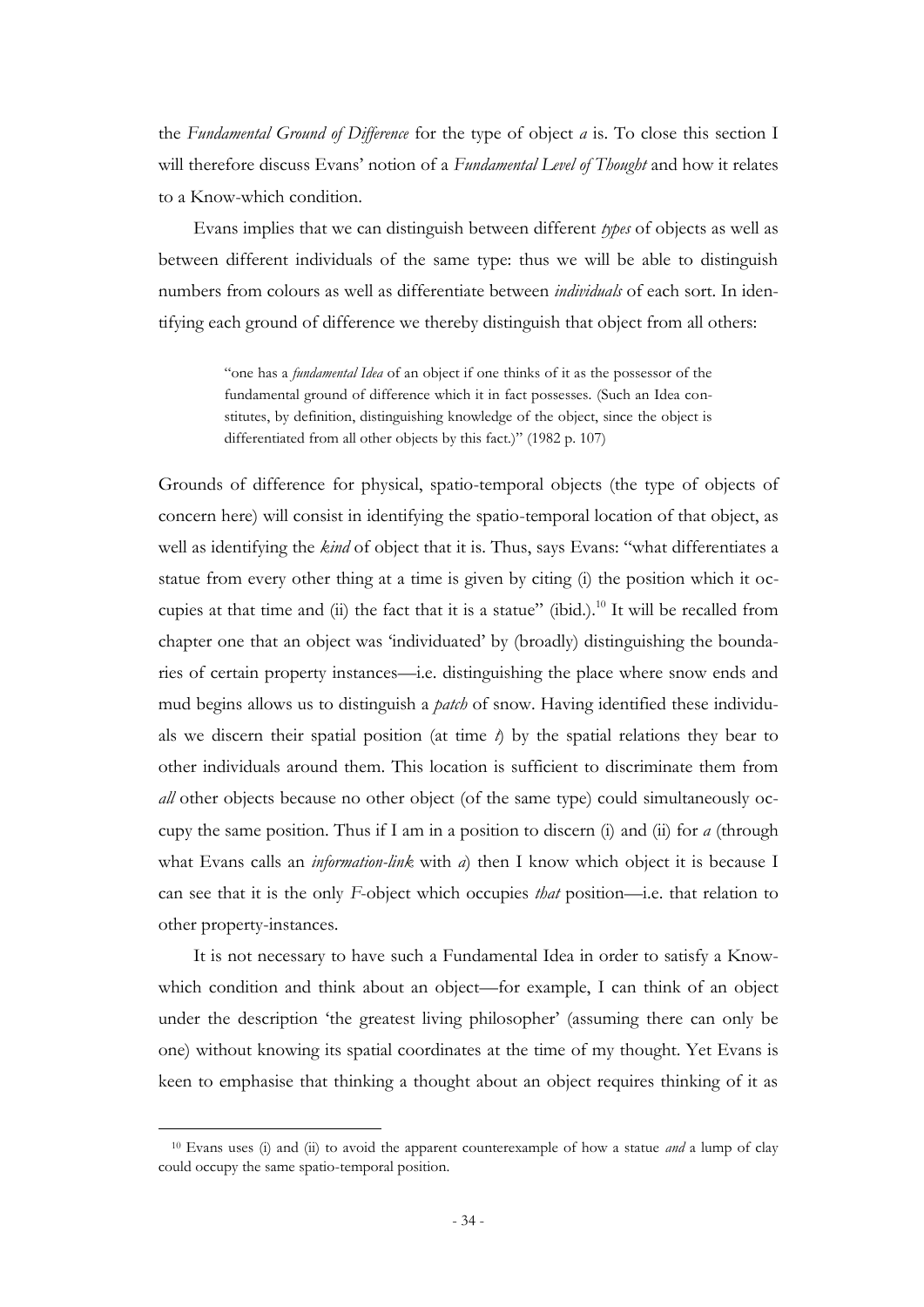the *type* of object it is and therefore thinking of it as distinguished from other objects in certain fundamental ways. Thus when thinking of spatio-temporal objects (such as philosophers) in a non-fundamental way—i.e. without knowing their location—a subject must be aware of what a fundamental Idea of that object would be: "every thought not of this level is conceived to be made true by the truth of thoughts which are of this level" (1982 p. 112). For example, to think of "the greatest living philosopher' without *knowing* his fundamental ground of difference at the time, I must conceive that there is some object, somewhere, which is *distinguished* from all others by i) his spatial position at that time and ii) the fact that he is a person, and who *satisfies* the description given.

Why might it be that thinking of an object requires conceiving of it as possessing *some* fundamental ground of difference (of objects of that type)? Again this seems entailed by Evans" assumption that having a thought requires understanding that thought. We have seen that such understanding requires knowing what it is for my thought to be about *a* (and not another object). But, before I so discriminate *a*, I need to conceive of *a* as *discriminable* in the first place—i.e. I need to conceive of it as the sort of object which can be differentiated from others. All this gets us as far as supposing that *a* has *some* kind of fundamental ground of difference—i.e. that some fact about *a* is such that knowing that fact would allow us to distinguish *a* from other objects of that sort (where 'sort' is something as general as spatio-temporal). But if we think that *a* is a spatio-temporal object (as we might do when we use a description like 'the greatest living philosopher') then we *know* what ground of difference it must possess—i.e. we know that it will be the only object of a certain sort occupying a certain spatio-temporal location.<sup>11</sup> Thus all thoughts purportedly about physical objects must be thoughts about an object which is conceived to be discriminable in these fundamental ways.

<sup>11</sup> Evans is not clear whether it is possible to be neutral as to the sort of object one picks out—i.e. spatio-temporal, abstract etc. Thus it is unclear whether that a description like 'the prettiest thing' which arguably might pick out a physical or abstract object—could issue in a thought about that thing, despite its fundamental type being unknown.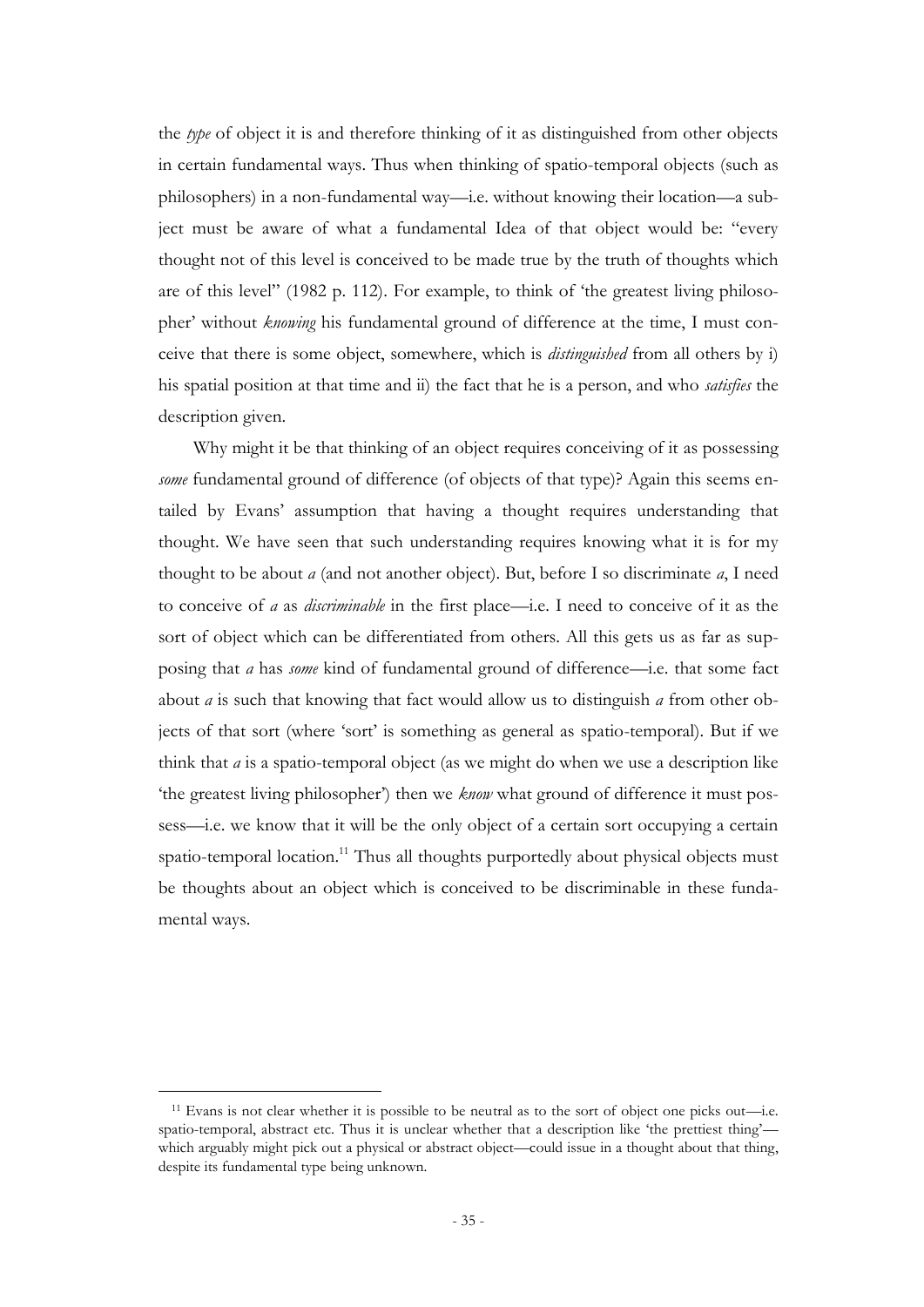Thus, for Evans, thought about *a* requires understanding what it would be for that thought to be true which, in turn, demands both that the subject is able to discriminate *a* and that they think of *a* as having some fundamental ground of difference—i.e. as an object which is discriminated in a certain way. To show why and how this generates an explicitly *intellectualist* condition on singular thought I will discuss its application in one sphere of object-directed thought: demonstrative thought about objects which we are currently perceiving. Because such cases seemingly manifest a 'direct' means of reference—i.e. an object can be represented in content specified by *'that object'*—they are perhaps the simplest way in which a subject might conceptually represent the world around them—as opposed to, say, thought which relies on linguistic capacities, such as description-based thought. As such the differences in their theories of demonstrative thought will reveal the deep disparity between Burge"s theory of singular thought and that of the neo-Kantians.

Demonstrative identification—i.e. sensible discrimination or perception of *o* affords discriminating knowledge because it puts us in a position to *directly* discern both (i) and (ii) (discussed in §1). However there is an ambiguity in what it is to discern (i)—i.e. in what it is for the subject to spatially locate the object. For Evans distinguishes between *conceptual spatial thinking* and a means of *non-conceptual spatial location*. The latter is what he calls location in "*egocentric space*" and location in *objective* or *absolute space*. While he sometimes speaks of them as two types of "Space" they are in fact two ways a *subject* has of identifying places in the *same space*, rather than a means of identifying two different types of spatial-location (see also McDowell, 1990 p. 256).<sup>12</sup>

To locate a place, *p*, *egocentrically* is to locate it in relation to oneself or one"s body. The subject becomes the central figure in regard to which places are located by such phrases as 'p is in front', 'behind', 'to the left' etc. (Evans, 1982 p. 153). As such egocentric locations reference only a subject's body. Such purely egocentric locations won"t do for absolute, or objective location. To locate absolutely is to locate an object in such a way that it is related, not only to oneself at a given time, but to other objects and places *at that time* (i.e. simultaneously) (1982 p. 151). Consider this distinction with

<sup>12</sup> As such use of terms like "absolute space" bear no relation to a notion of "absolute space" in the physical sciences. Rather they index a way the subject has of relating himself to his environment.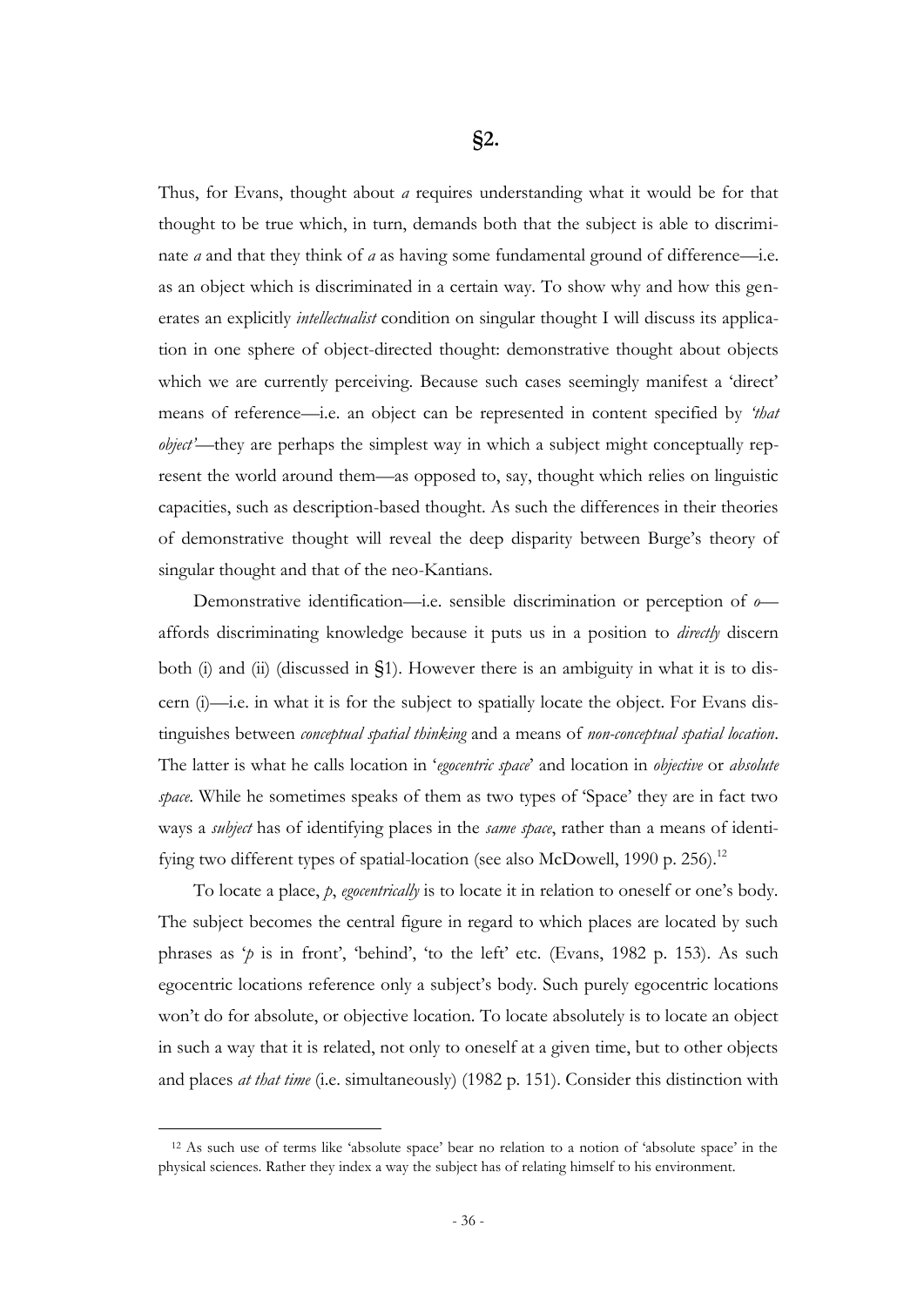the following example: relating the kitchen and the bedroom in a house. Standing in the kitchen I can locate the bedroom egocentrically with the assertion "it is above", for it is true that the bedroom is above *me* at that time. However this sentence could also describe the *absolute* relation of the kitchen and bedroom; for it could assert that the bedroom is above the kitchen in a way which is independent of my position (it is true at *t* whether or not I am below the bedroom at *t*). Though I can, of course locate the bedroom egocentrically ("the bedrom is above me") while *simultaneously* locating it absolutely—i.e. think that it bears a relation to other places independently of its relation to myself.

Importantly, when I do conceive of *p* as located non-egocentrically I am able to locate it in a way which can index its relations to distinct, sometimes, unobserved places in the environment. Thus an "objective map" of an area is that which relates several places at one moment, independently of the subject's own position (ibid.). When its location is freed of its relation to me, the bedroom can also be located in relation to the bathroom, the hall landing or the house next door in a spatial network which *also* relates these things independently of *their* relation to the bedroom. Thus absolute location becomes a spatial network which can encompass all (at least physical) objects which could be the objects of experience. Knowledge of an "objective map" or the spatial location of distinct places in a given area (at a given time) allows the subject to orientate himself in relation to a series of objects on the recognition of just one:

> "Someone who has a cognitive map of Oxford for example, must be able to contemplate the imposition of the map in the course of his travels (perhaps in a very dense fog). "If I am here, midway between Balliol and the Bodleian then that must be Trinity and so the High must be down there."" (1982 p. 162)

In this way a subject is able to locate *p* egocentrically but impose his objective map upon that location to work out where he stands in relation to other places which he can"t locate egocentrically.

This is not to say that subjects couldn"t guide themselves, even in a complicated route, purely egocentrically. I might, for example, remember a route such that I know that if I keep *X* on my right and walk twenty paces I will see *Y* appear to my left. But, as Evans stresses, *pure* egocentric location is often a non-conceptual activity (1982 p. 155); it is manifested merely in a subject's reaction to a given stimulus (e.g. my run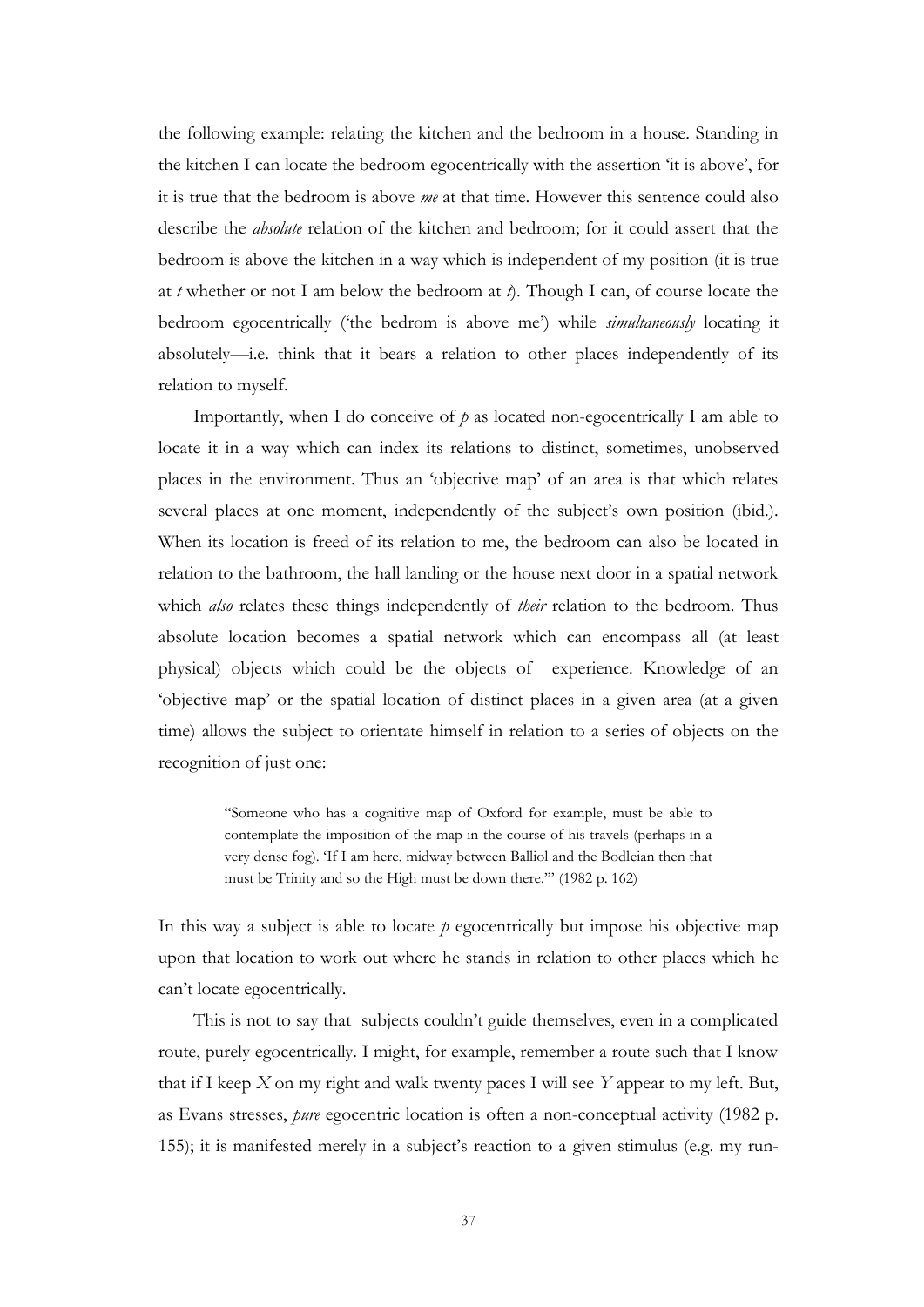ning from a danger close to me) and even in more calculated activities (e.g. rats which could relocate a target in different conditions). Absolute location enables us to think, not just that *Y* will appear if I perform certain actions, but that, irrespective of my actions *Y* is *related* to *X* in a certain way. But this kind of spatial *thinking* is, as I will follow Evans in assuming, a cognitive, conceptual activity. It is not a mere reaction to immediate stimuli but a location of *p* within a stable environment which contains all other physical entities conceived to be in the world. Locating  $p$  in absolute space is thus, for Evans, manifesting a self-conscious understanding that the subject is able to move through a world which is related, largely independently of his own movements—"he must have an idea of himself as one object among others" (1982 p. 163). It thus becomes a space in which both he and *other subjects* can identify places with a *common* spatial location, independent of their relation to any *one* subject at *one* time. As such, a conception of absolute space requires the capability for complex processing and conceptualisation which (so it is assumed here) is impossible for creatures who are cognitively less developed than adult humans.

At this point we may want to question whether this dichotomy exhausts the conceptions of space available to us. Perhaps, we might think, there is a third conception, somewhere between the two which might relate the kitchen to the bedroom, independently of the subject's position, but without relating either room to other places i.e. the hall, the house next door etc. In this way the spatial relation between the kitchen and bedroom is isolated from their spatial relations to other objects.

Such a conception seems perfectly coherent however what might be questioned is how far it reflects the way we *actually* think about spatially located objects. The claim that absolute space relates all objects in one spatial network need not mean that, for every object we locate within this network, we actively consider *all* of the relations it must bear to other objects; instead the only relation which may be salient to us (the only one we may *actively* consider) is its' relation to another object in the environment. However it does mean that we conceive of such objects as *potentially* related to other (perhaps currently unseen) objects and that such relations form a background to the object"s conceived location. A conception of space which *isolates* the spatial relation of two (seen) objects precludes conceiving of such a background; to begin to do so would be to conceive of an object's spatial location in another way. But it is hard to see why we should ever need to conceive of objects in such isolation: it seems to bear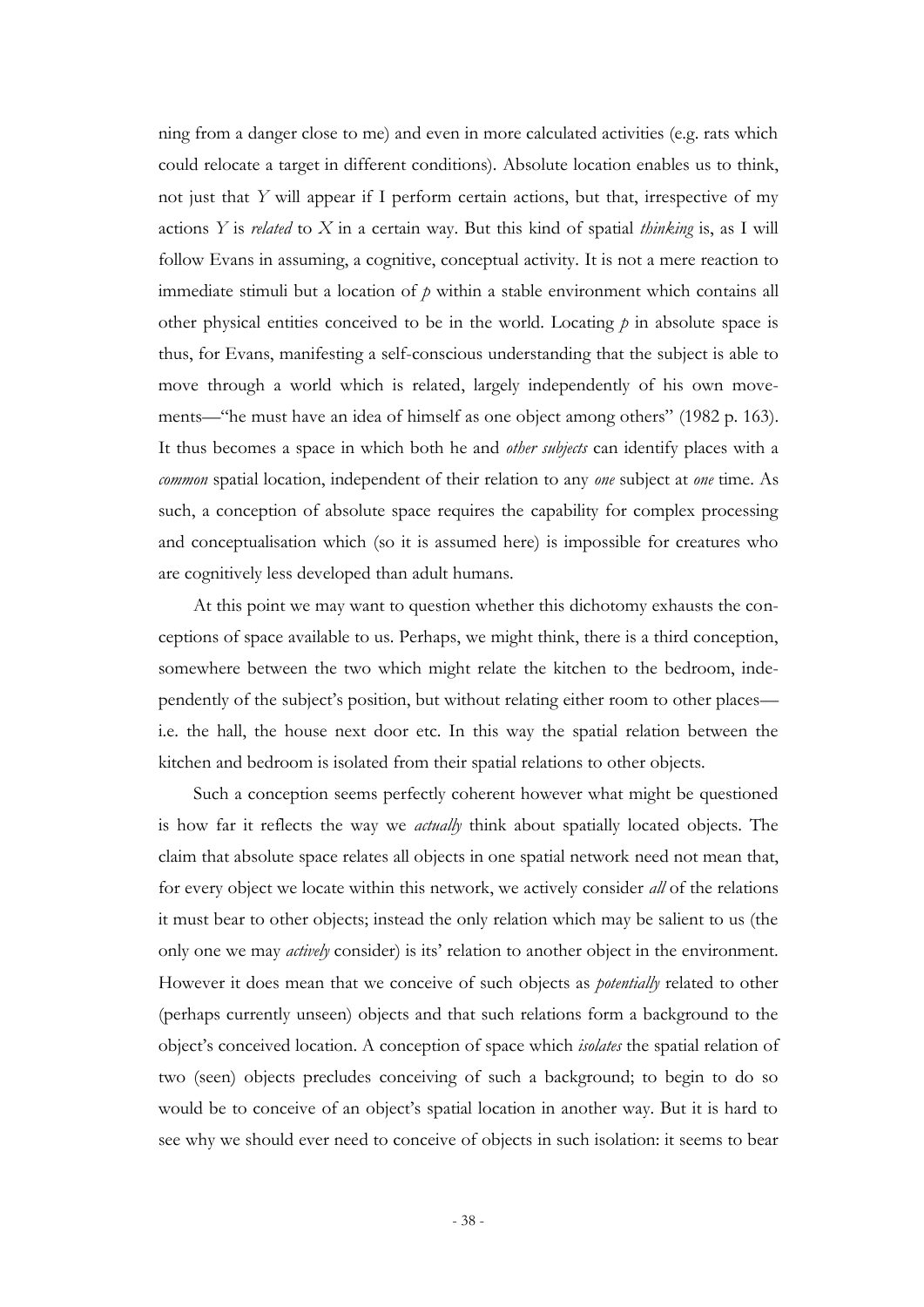little relation to our means of navigating and it might be unclear why such a conception should be required. In what follows then I will largely ignore such alternative conceptions of space; not only do I take the absolute/egocentric distinction to adequately describe our (normal) spatial conceptions, it is unclear why a third account should be adopted.

With this distinction in mind it is necessary to ask which form of spatial location is required to identify the fundamental ground of difference of a (presently perceived) spatio-temporal object. Evans implies that, though one forms an Idea of *o* (a conception which satisfies the Generality Constraint) *primarily* through an egocentric form of location, its position in absolute space is still important:

> "One has an adequate Idea in virtue of the existence of an information-link between oneself and the object, which enables one to locate that object in egocentric space. (That the Idea is adequate depends on one"s ability to relate egocentric space to public space.)" (1982 p. 173)

Recall that an Idea is a way or means of thinking of an object which satisfies Evans" know-which condition. Ostensibly it may seem that, at a certain time, *t*, the egocentric location of  $\theta$  is sufficient to enable us to identify its fundamental ground of difference and thus have an Idea of *o*: for no other entity of the same type could occupy the same spatial relation to my body at *t*. However Evans suggests that an "*adequate* Idea" depends upon orientating the egocentric location in terms of a position in absolute space, or on an 'objective map'.

It is difficult to know exactly what Evans means by "adequate Idea". Though it suggests something about the sufficiency of an Idea—and thus the ability to think of *o* at all—he explicitly defines it as the ability to impose a conception of absolute space on the identification of a place in egocentric space—i.e. the ability to locate something as *there* (to my left) and *also* conceive of it as related to all other (spatial) objects (1982 p. 162 and p. 168). As such the "adequacy" of an Idea may not indict the *sufficiency* of egocentric location in enabling thought about *o*. However further comments suggest that Evans took this adequacy to be necessary to determine (i) i.e. *o*"s spatio-temporal location—which *could* impact our ability to demonstratively identify and thus think about a spatio-temporal particular. In explaining why a current information-link enables identification he says: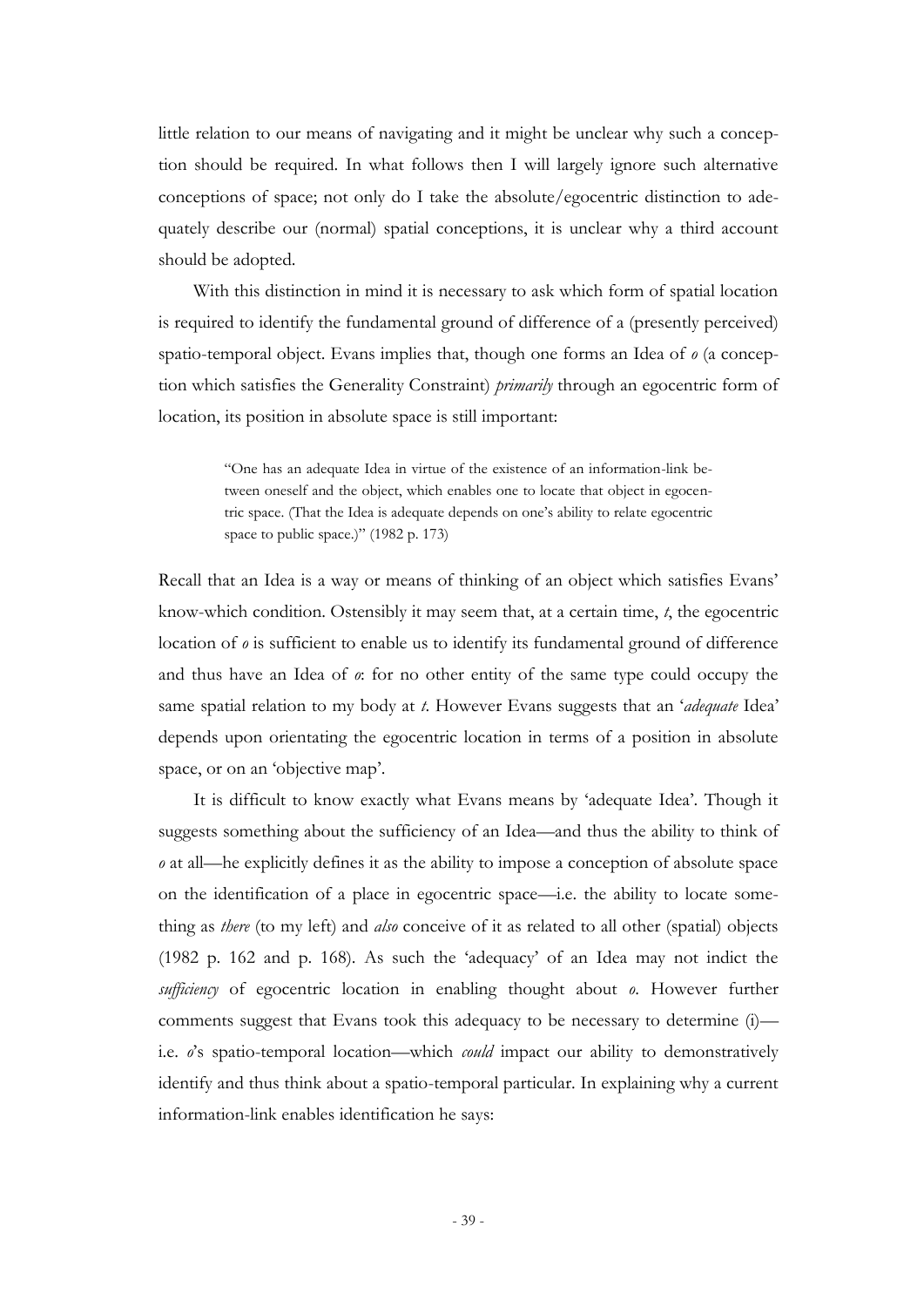"the subject will know, or will be able to discover, upon the basis of that [information-]link, where the object is. Given the subject's general knowledge of what makes propositions of the form  $\pi = p^{\pi}$  true, for arbitrary  $\pi$  [...] and given that he has located, or is able to locate, the object in his egocentric space, he can be said to know what it is for 'This=the object at  $\pi$  now' to be true." (1982 p. 170)

Here  $\gamma'$  is a position in egocentric space (ibid.) and  $\pi'$  is a 'fundamental' or 'holistic' identification of a place (1982 p. 162)—in other words, for Evans, a position in absolute space, which can be related to all other positions in the same spatial network (1982 p. 151). What this passage then suggests is that an awareness of the object"s relation to *me* (an egocentric location) must also be related to an absolute spatial framework in order to know what it is for *o* to be the demonstratively identified object. Thus it seems that absolute identification is required in order to enable objectdirected thought; indeed Evans expresses scepticism as to whether spatial location could be *reduced* merely o egeocentric location (1982 pp. 172-3).

Evans is decidedly unclear on whether it would *ever* be possible to think about (or singularly represent) an object which was located *purely* egocentrically—i.e. solely in relation to myself, without conceiving of it as also related to other objects in an absolute spatial framework. However in the passage quoted and in the act of labelling an absolute location an "adequate Idea" he does seem keen to discourage us from thinking so. Indeed, if the conception of an egocentric location is interpreted a certain way, it seems we can provide an argument against the idea that we could ever think about an object located purely egocentrically.

It should be borne in mind that, for Evans, an Idea of an *object a* requires *two* things: not only must we discriminate *a* from all other (spatio-temporal) particulars, we must be able to conceive of *a as* a particular of a certain type and a particular to be so discriminated in the first place—"[a]n Idea of an object is part of a conception of a world of such objects" (1982 p. 106). What this means is that in conceiving of *a* as a certain sort of particular—i.e. a spatio-temporal object—I must conceive of it as such that it could be distinguished from other (possible or actual) particulars of that type; any Idea of *a* must then be part of a conception of a world which *could* contain other objects *like a* but not *identical to a*.

*Pure* egocentric location—i.e. a location which *only* relates *o* to the subject's body and does not *also* conceive of it within absolute space—is often described in a way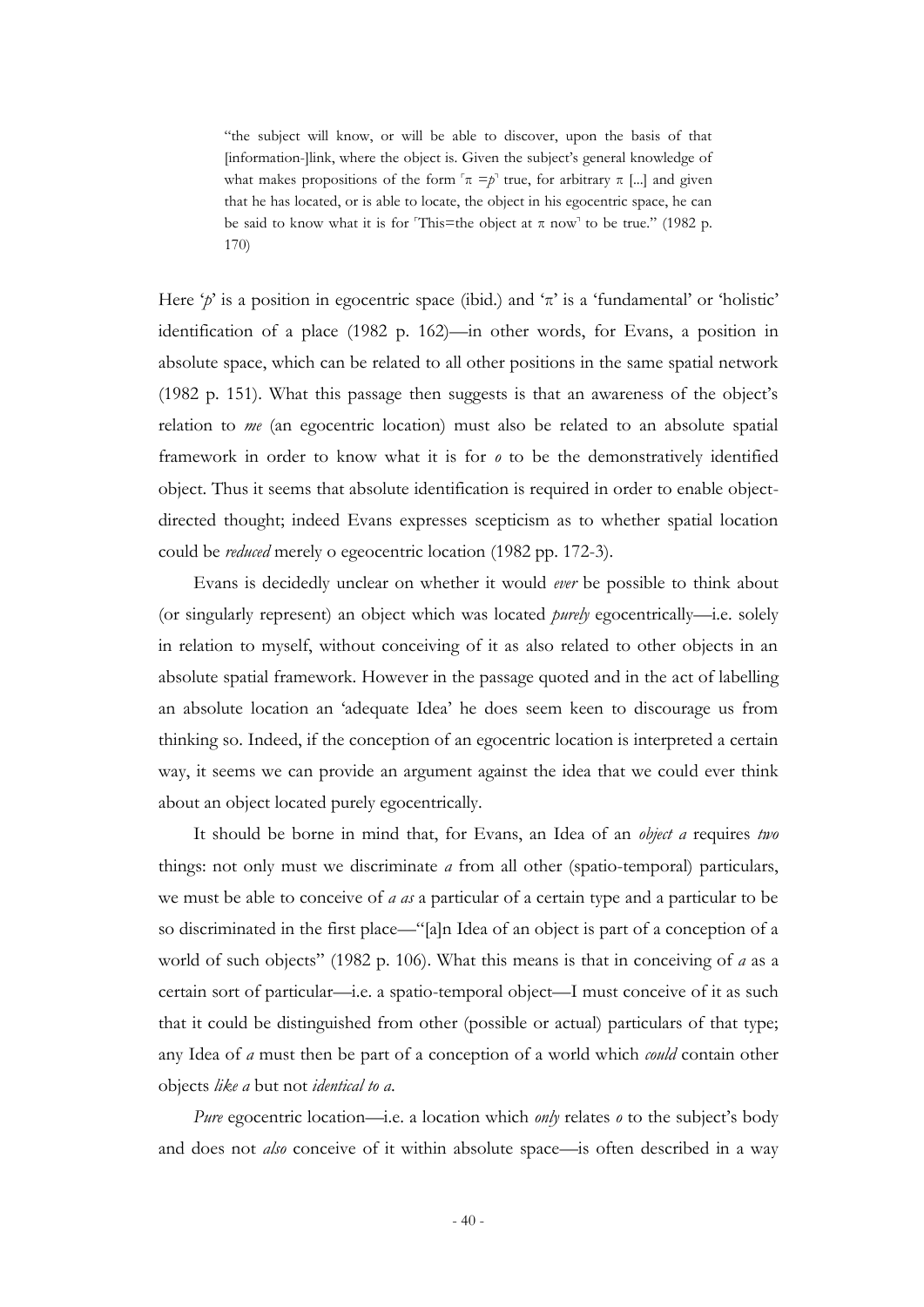which ties it to behavioural output or subjective considerations. As Evans notes, perception of a sound, or object can—in most cases—immediately allow us to discern *where* it is in relation to our bodies: when we hear a sound in a non-echoey or distorting environment we do not *calculate* where, for example, we would have to turn to face the direction of the sound, rather such a reaction is immediate (1985 p. 383). Such *direct* apprehension of an object's egocentric location is possible, so Evans seems to suggest, because its (potential) affect on *behaviour* makes the spatial location a salient feature of an informational state:

> "the complex property of auditory input which codes the direction of sound, acquires a spatial *content* for an organism by being linked with behavioural output in an advantageous way." (1985 p. 385)

However information states which are essentially tied to behaviour may not, necessarily, transfer into thoughts which singularly represent physical objects. Such states are tied to behaviour *at a given time*, towards a certain stimulus; consequently they may only indicate an *episodic* or "passing acquaintance" with an object, and may not manifest the capacity to think of *o* in other thoughts, necessary to satisfy the Generality Constraint. In this way locating something *there*, and thinking of it *only* as the stimulus to action, need not require thinking of it as a discriminable object which possesses a certain fundamental ground of difference and which is thought of in a certain way.

To understand what it might be to be in an information-state which could "go beyond" such a passing acquaintance we must examine Evans" idea of a *Dispositional Connection* to a place (understood here, as per chapter one, as a position in space distinguished by the presence of an object). We maintain such a connection when we recognise information from that place as bearing on the thoughts we have about it and the actions we perform (towards it). As Evans notes:

> "It is difficult to see how we could credit a subject with a thought about *here* if he did not appreciate the relevance of any perceptions he might have to the truth value and consequences of the thought, and did not recognise its implications for action. (consider, for instance, a thought like 'There's a fire here')." (1982 pp. 161-2)

But, crucially, we can bear this kind of connection to a place (and, analogously, towards an object) without maintaining a current information-link (perception). Evans"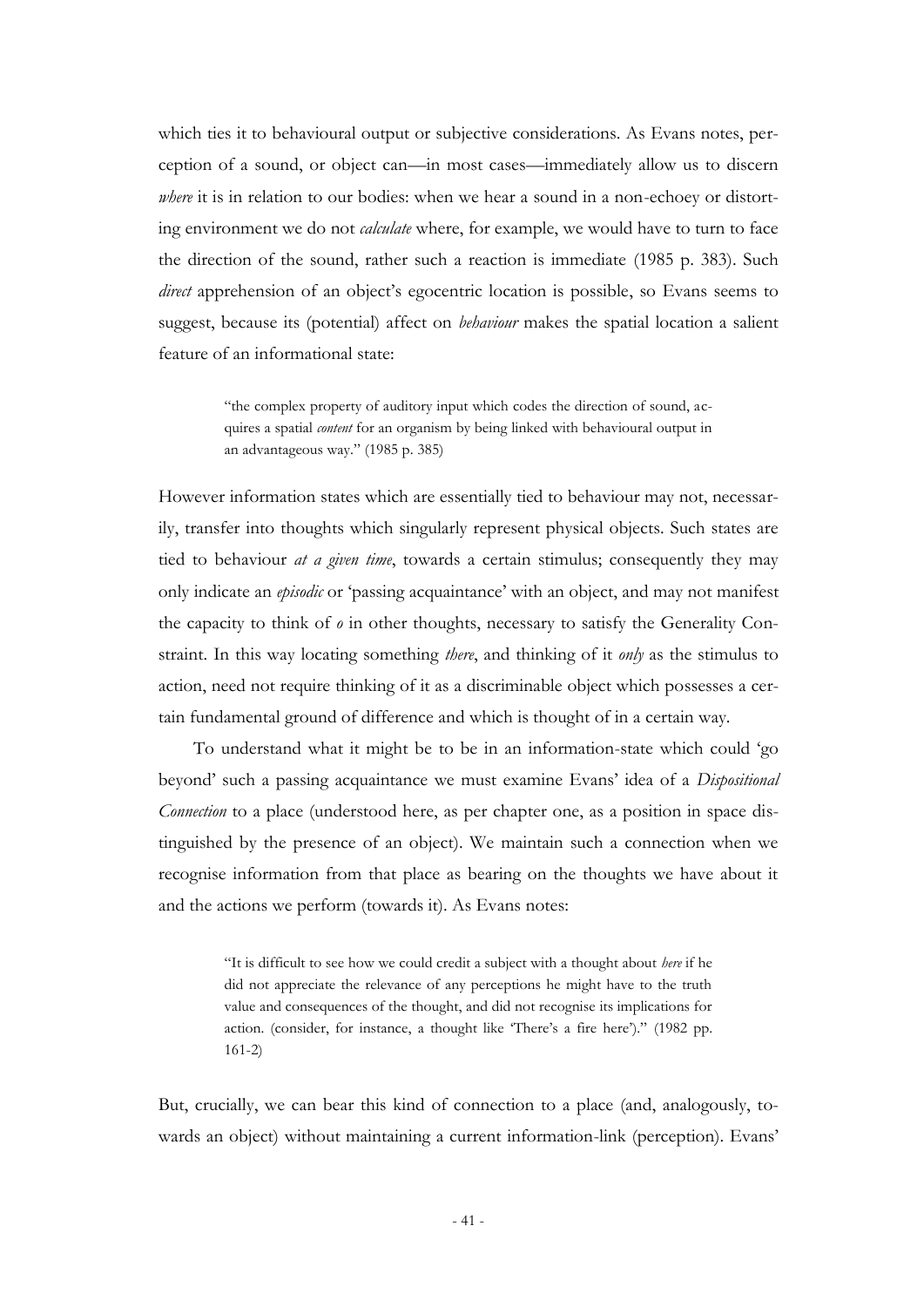example involves a subject who has placed a bottle of whiskey "beside his bed" and is still able to think of that place (and the whiskey) in the dark when, presumably, he has no perception of that object (ibid.). From this setup it may be unclear whether the subject is continuing to locate the object egocentrically—i.e. because he saw it *there* (to my left) he continues to think of it as *there* when he cannot see it. However the element of darkness (let's say pitch-blackness) in this example means that it would be very easy for the subject to "lose track" of the egocentric direction of the bottle. Despite this, it seems he should be able to maintain a dispositional connection to this object—i.e. think about an object based on information he receives from it or the world; for example, if he hears the bedside table jar he should be able to think "I hope the whiskey is all right'.

Thus, while Evans" discussion is rather unclear on this point, his exposition of a dispositional connection, coupled with the point that an Idea of *a* requires conceiving of it as a discriminable particular, seems to imply that subjects should be able to *reidentify* an object and place (as the *same* as one they perceived) after a period of nonobservation, without solely utilising its relation to their own bodies (because the subject could easily lose track of this but still must think of the bottle). He seems to require that the subject think of the object's spatial location as independent of its relation to them at a given time: only then can a subject conceive of the object as something which *can* persist irrespective of its relation to the subject. A system of spatial relations (e.g. between the whiskey and the bedside table) which is independent of the subject"s location at any given *t* is what was called an *absolute location*: it requires thinking of the object as related to other objects, independently of a relation to the subject. (Given our conception of space, it further requires that *all* objects are thought to be related in a unified spatial framework.)

It is this line of thought which reveals the possible limitations of a *purely egocentric* location of objects. A pure egocentric location is essentially connected to the subject's *reaction* to a *stimulus* in the environment, as such it manifests only a fleeting connection—a connection which lasts so long as the stimulus influences this episode of behaviour. But, as was revealed by Evans' discussion of a fundamental level of thought, understanding a thought like  $\mathcal{P}_\theta$  is  $F$  requires, not merely understanding what makes a thought about an *individual* object, *o*, but requires conceiving of *o* as discriminable in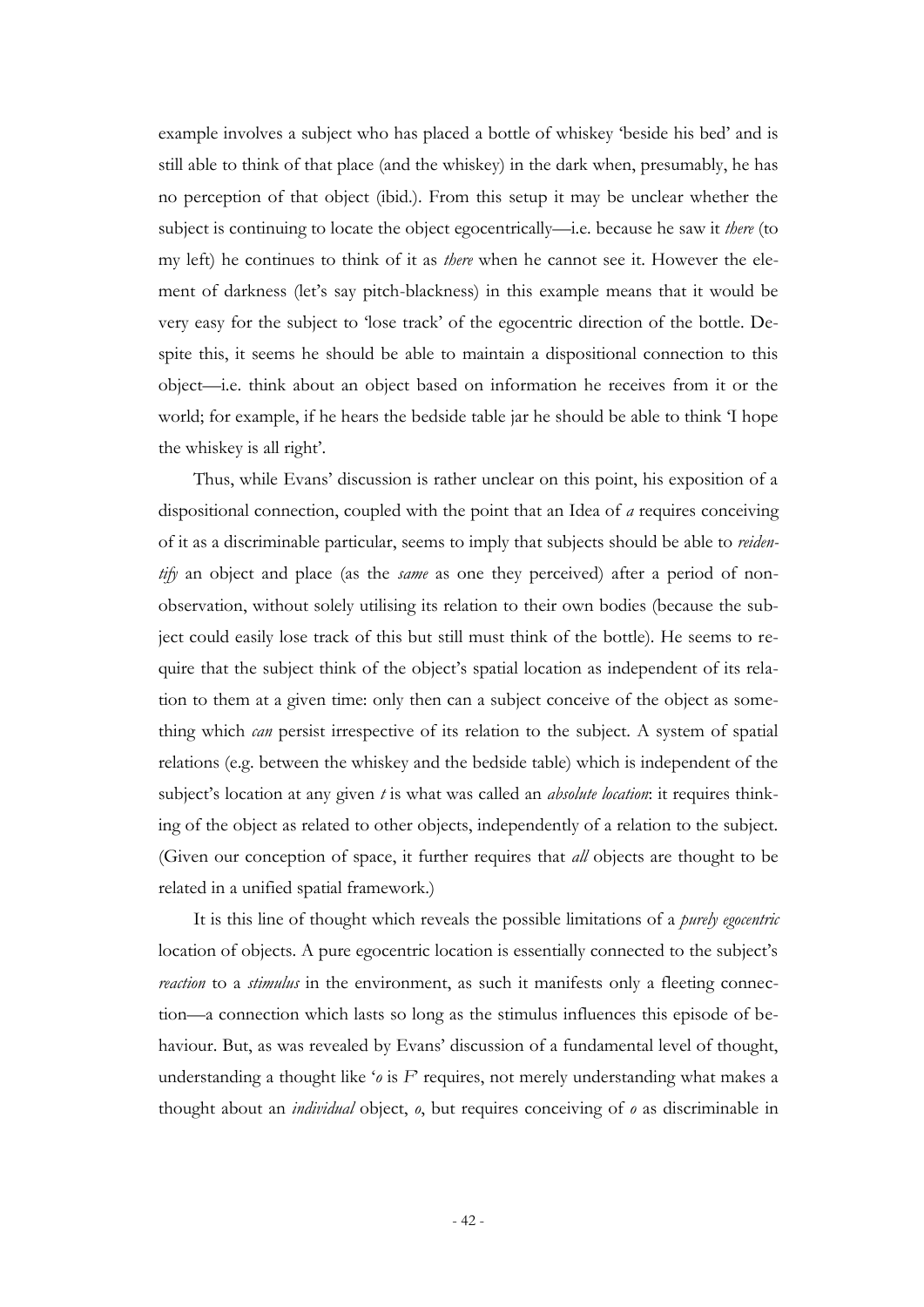the first place. If conceived to be a physical object it must be thought to be discriminable in certain fundamental ways.

Conceiving of *o* as discriminable in these fundamental ways relates to chapter one where it was claimed that discreteness is an ineliminable part of our conception of physical objects. But another part of this conception is that objects are thought of as essentially distinct from a subject"s experience of them—i.e. they could exist in the absence of such experience; as Evans puts it: "it is not thoughts about the experience which matter, but thoughts about the world" (1982 p. 158). But, given that it is tied to the reactions and needs of the subject it is not clear that mere egocentric location manifests an *understanding* of what it is for a thought '*o* is *F*' to be about an object. Understanding this requires understanding that a worldly object is distinct from a subject's reaction: one can only think of an object as something which can be the object of *other* (later) thoughts (of the same subject) if one understands that it is not essentially tied to one"s behaviour on a given occasion.

Evans" discussion has thus revealed that an information-link can directly present the egocentric location of  $\alpha$ , putting us in a position to discern its' fundamental ground of difference which enables *thought* about *o* as long as we can conceive of it as occupying a position in absolute space. But questions still remain. For one thing, while it's plausible that an information-link can 'immediately' reveal  $\rho$ 's egocentric location with some accuracy it is hard to see how (or why) we should be able to discern *o*"s location relative to all other objects. On this reading *s* could not think of *o* if he were lost and unable to relate it to other landmarks within a cognitive map (imagine, for example, if he came across *o* in the featureless arctic tundra encountered in chapter one). A weaker reading, however, does not have this consequence, for it only requires *s* to conceive of *o* as occupying a place—namely the place he can *see* that it occupies—in absolute space, even if he can"t consciously relate that place to everything else; what is required is simply the awareness that *o must be* so related somehow and that a *route* could be traced from *o* to other landmarks in objective space. Such a conception seems sufficient satisfy the requirements for an adequate Idea of *o* (thinking of *o* as an object and identifying the fundamental ground of difference). (Indeed it seems this is the reading Evans intends; see 1982 p. 172 and McDowell, 1990 p. 256.)

A further question concerns the egocentric location of *o*. For there will be some cases where an information-link does not directly reveal its *actual* location; consider,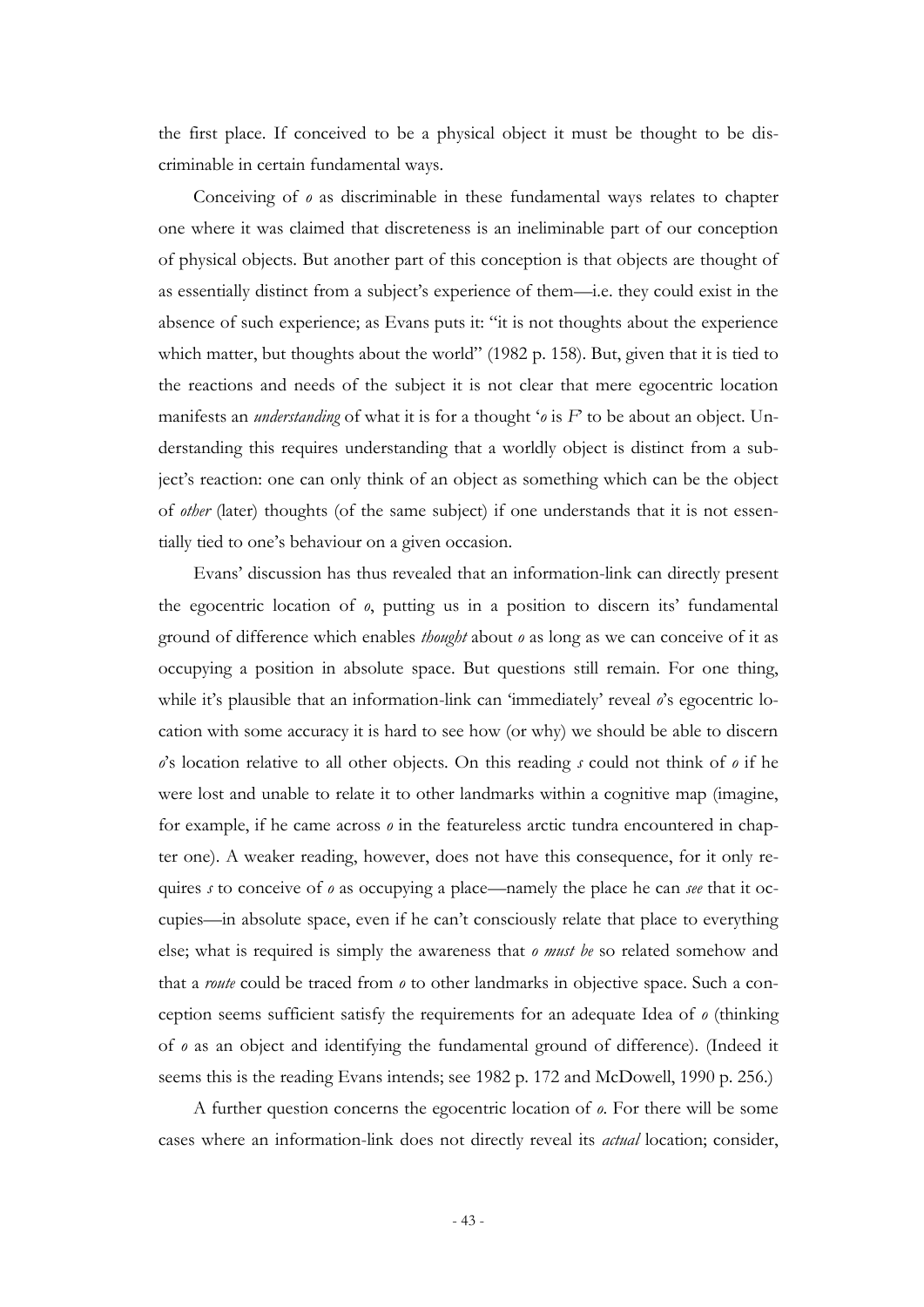for example, if *s* sees *o* through distorting spectacles, or a thermal haze which causes *o* to be presented as 1m to the left of where it actually is (this example is from Peacocke, 1991). Yet, as Peacocke notes, Evans does not require that an information-link present the *actual* location of  $\varrho$ . Rather an information-link, in Evans' terms, should *enable* the subject to discern *o*'s *actual* location, even if it doesn't always immediately reveal it (1982 p. 172). As Peacocke describes this:

> "The subject [...] can exploit his information-link with [*o*] by using his perceptual experience to guide him into a closer position where he does correctly locate *o*." (1991 p. 125)

However, we must be careful in understanding the role of information-links here for it is possible that this passage from Peacocke might underplay their significance. As it stands information-links provide a (potentially) indirect guide through which a subject can infer or navigate themselves to *o*"s location. Yet Evans could well have thought that information-links were still a *direct* link to *o*—i.e. something which puts the subject in direct contact with *o*—and that such contact will (usually) be sufficient to discern *o*"s location. Another reading of Peacocke, which might fit better with Evans, is that an information-link is like a *beacon*—or a direct pathway between *s* and *o* through which *s* is afforded an access which can directly influence his behaviour and information state in respect of this stimulus. Though perception of *o* may not simply *reveal o*"s location the thought here is that this information-link will allow a subject to adapt their *behaviour* with respect to *o*—e.g. if *o* were on fire they would run away. A subject can locate *o* insofar as he is so *aware* of its presence that he could *use* the information-link to find *o*.

Thus we can formulate a more specific requirement which, for Evans, must be met to demonstratively identify *o* and thereby fulfil the "know-which" requirement:

(RP): (For all objects *o* and all thinking subjects *s*) *s* can singularly represent *o* in demonstrative thought only if *s* is in a position to determine *o*"s *actual* egocentric location and relate this to an absolute spatial network.

"Being in a position to determine *o*"s actual location" means having a "suitable" information-link with  $\alpha$ : an information-link which can act to afford knowledge of  $\alpha$ 's actual location. An information-link affords this when subjects can *use* it to guide them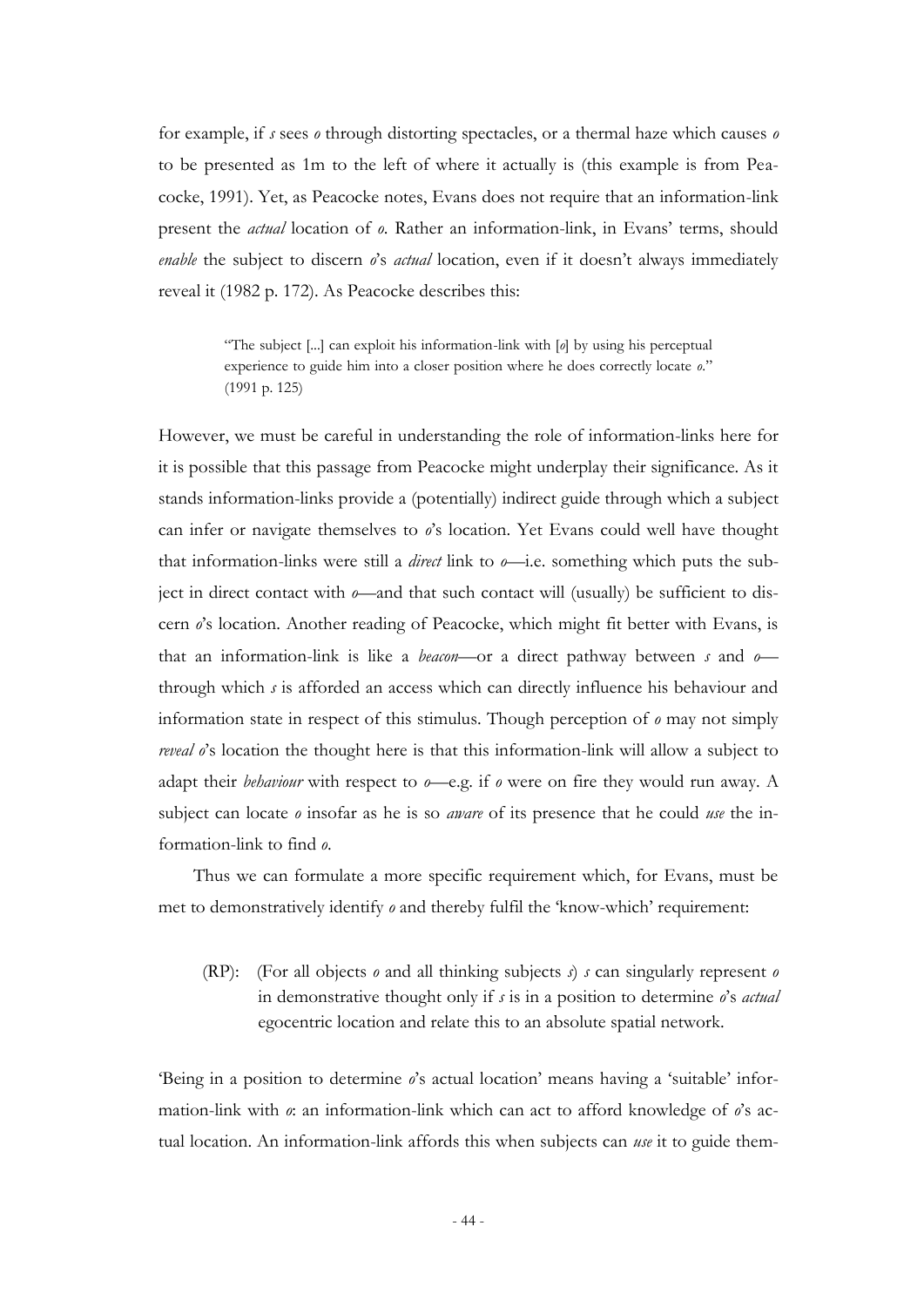selves to  $\varphi$ , in this way it acts as a 'beacon' or path (though, as chapter three will show, not all information-links act in this way). (RP) is restricted to *demonstrative* thought thought about objects one *is* perceiving, or is remembering having perceived. In this way it is only a variant of the more general requirement of Russell"s Principle and does not govern, say, a discrimination of an object via a description.

Given (RP) and the discussion of this section we are now in a position to define the intellectualism which can be reasonably attributed to both Strawson and Evans. As Evans" discussion has shown, demonstrative thought about an object requires conceiving of it as within absolute space. Further, when we recall Strawson"s discussion—that non-demonstrative identification of an object requires (spatially) relating it to an object one *can* demonstratively identify—this too seems to depend on relating both (currently) observed and unobserved objects in one spatial framework. Thus though Strawson does not provide as extensive a discussion as Evans" on demonstrative identification, we can assume that he too would require subjects to conceive of objects as within absolute space.

## **§3.**

This, neo-Kantian, conception clearly requires highly advanced cognitive capacities: not only to understand what it is for an object to exist in absolute space, but what it is for a thought to be 'true'. Such capacities are thought to be possessed only by developed human beings and not, say "lower" animals like apes or less developed humans like infants. It is here where a clear conflict arises with Burge who is happy even to *assume* that such subjects enjoy singular thought (2003 p. 519), (2010a p. 162).

The first question to be pursued in outlining Burge's theory is *how* he is able to make this assumption in his theory of singular thought. It should be clarified that Burge does agree that thoughts are essentially conceptual: not only does he claim that attribution of thought requires "a capacity for inference—for truth-preserving propositional transitions" (ibid.) which are taken to be conceptual activities, but he accepts that they can be propositionally structured, a composition he explicitly reserves for conceptual content (2010*a.* p. 36). Further he does not conceive of thought as subpersonal, or modular, rather it is an activity of the whole individual (2003 p. 519). In attributing thought to animals Burge is thus claiming that such creatures are capa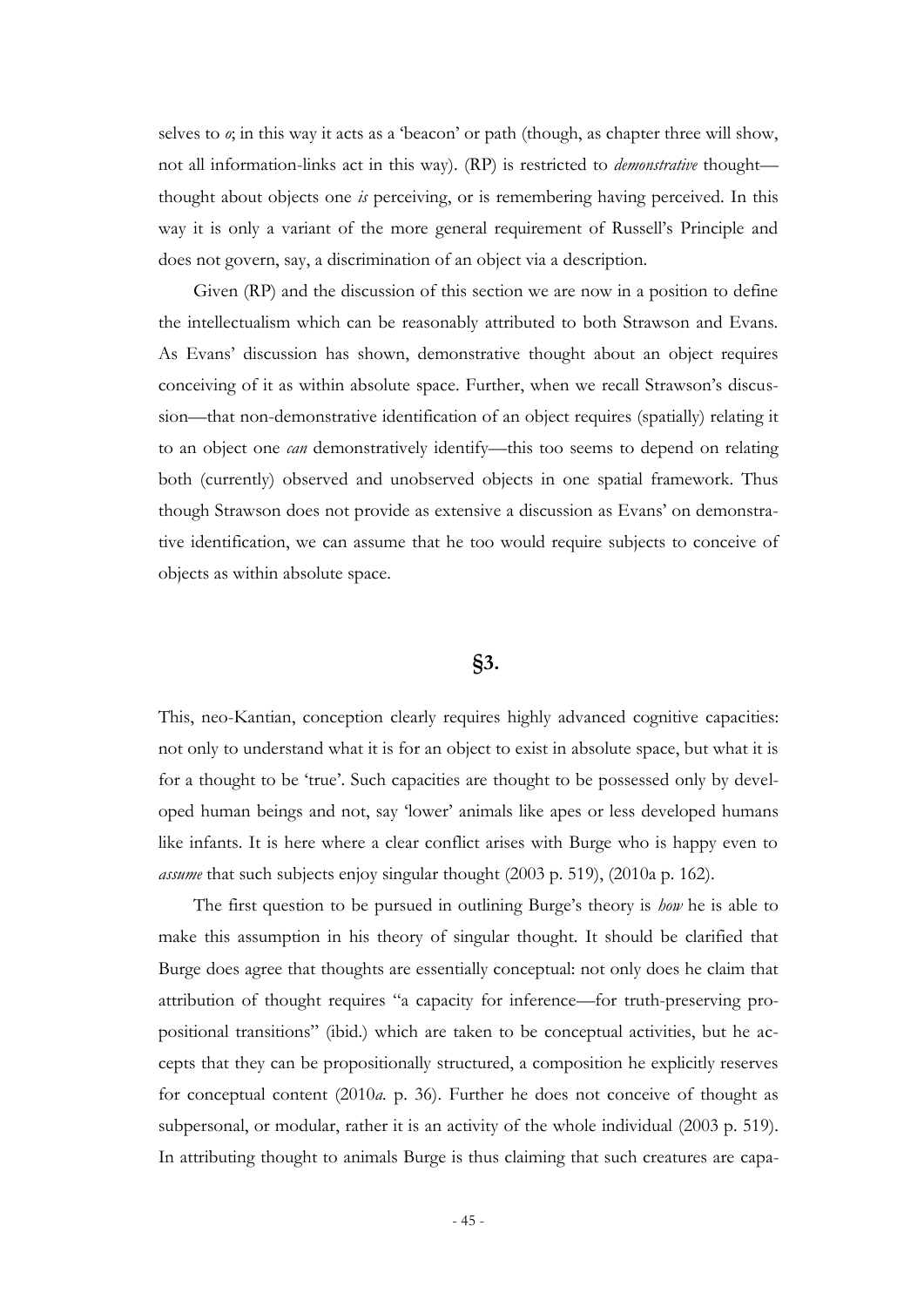ble of holding conceptual, propositional attitudes towards objects in their environments. Since the most intuitive cases of this will be those where the object of their thought is one which they currently perceive I will continue to phrase the discussion in terms of demonstrative thought.

Burge"s theory of perception clearly influences his thought that animals can be attributed demonstrative thoughts. Because singular representation occurs in nonconceptual perceptual content he claims that singular referring thoughts can be posited (for those creatures capable of thought) providing such representation is thought to be preserved between the two mental processes. As he describes it:

> "The most salient aspects of this element in the transition [from perception to thought] is the association of concepts with perceptual classifications and the association of demonstrative elements in the propositional representation with some of the singular, context-dependent elements in the perceptual representation. When the transition goes well, singular reference is preserved[.]" (2003 p. 541)

With this theory Burge is not only claiming that we can preserve all or most of the information encoded in a perceptual experience, he is also claiming that we can preserve its representational features, specifically the *object* that perception represents. In chapter one it was seen that Burge"s theory of perceptual content claims that there is a context-bound singular element, anti-individualistically determined by causal interaction with a particular object in the world. If singular elements are preserved in a transition from perception to thought then the object which causes the (singular) perceptual content will be the object the thought is about since it will determine the singular element of thought-content. As such Burge claims that the representational contents of thought (but, importantly, not the *states*) will differ depending on whether the object which causes the perception (and thus thought) is a real object (say, a real tomato) or a fake (2005 p. 34). Thought about in this way it is tempting to read Burge's theory of thought as an extension of his anti-individualist theory of content-determination: the content of a belief is constitutively determined by causal contact with the external environment.

In this way Burge propounds a species of a view called the *Photograph Model*  which Evans opposes. This is a type of theory of thought-attribution in which "the causal antecedents of the information involved in a mental state [...] are claimed to be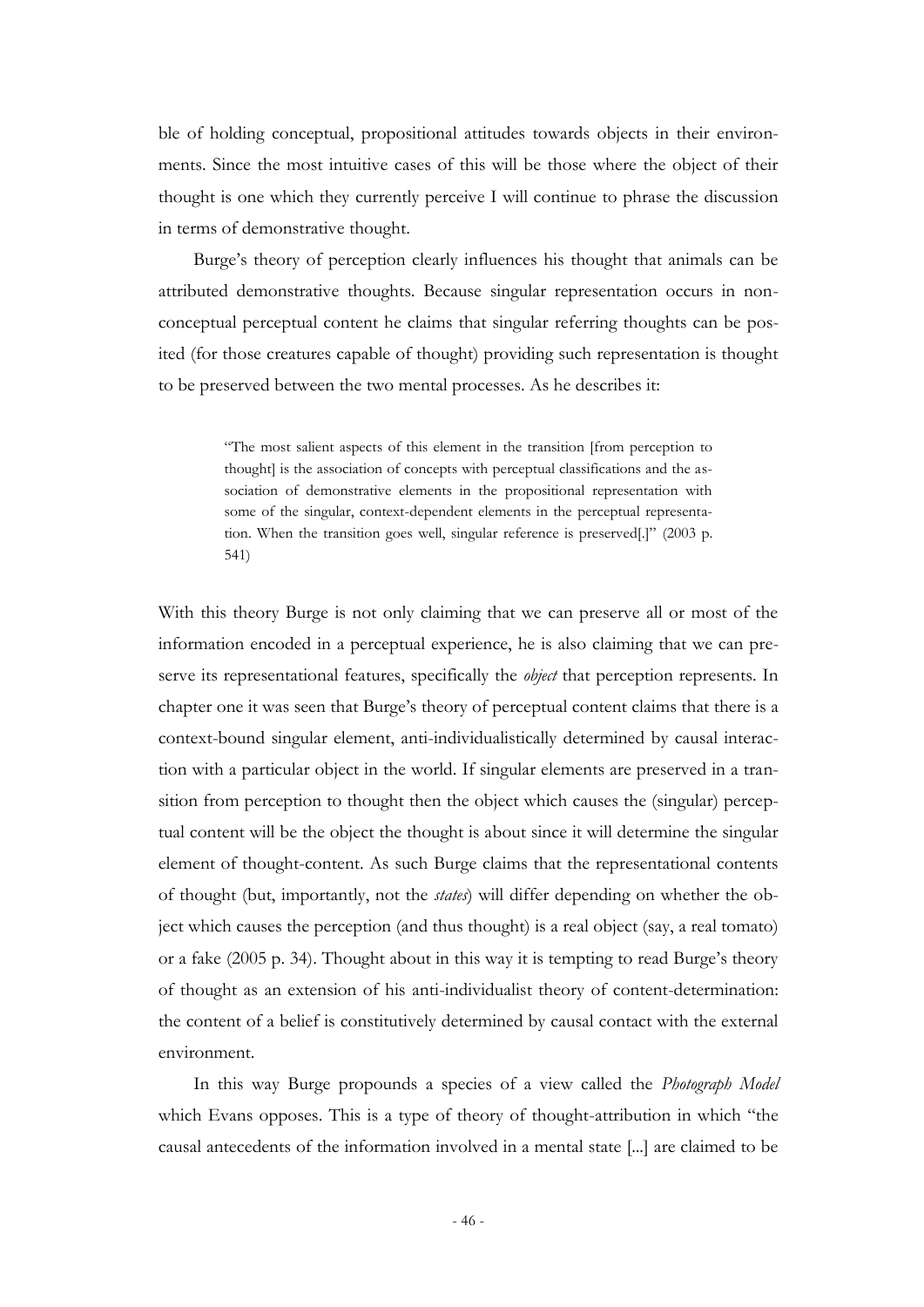sufficient to determine which object the state concerns" (1982 p. 78). For example say I perceive one tomato, *a*, at place *p*, time  $t_i$ ; then, at a later time  $t_2$ . I perceive an indistinguishable tomato, *b*, also at *p*. Now imagine that I lose my memory of the first tomato meaning that when I think back and come to believe *'that tomato I saw was red'* the information in the memory derives solely from  $h^{13}$  According to Evans the subject is in no position to distinguish between the two tomatoes and thus would not know what it is for his thought to be about *b* rather than *a*—thus, he could not be said to have a referential thought. However, the Photograph Model—and Burge's theory would conclude that, since the information (memory) is derived from *b* and since this *causes* the ensuing thought—about *'that tomato I saw'*—the thought can be said to "be about" or singularly represent the relevant object.

It might be thought that Evans" theory of informational content (under which the informational content of the perceptions would be the same  $Tx$  influences his response. Were he to adopt Burge"s view he would admit that the singular aspect of the perceptual content would be different in each case—it would represent the tomato which caused it: *Ta* or *Tb*. On this view he may still deny that the *subject* is in any position to distinguish between the two tomatoes, but he may find it harder to claim that the subject is in no position to *think* of the tomato on which his memory is based. If my memory *represents b* then it might be thought right to say I should be able to think of *b*—that the singular elements 'transfer' between mental representations.

But Evans" actual objection to the Photograph model does not invoke this model of informational content. He claims we cannot think of *b* here because, admitting that a causal link is sufficient to enable object-directed thought "subverts the very logic or grammar of the concept of knowing what it is for it to be true [that *b* is red]" (1982 p. 116). What he means is that, in being unable to identify anything which would distinguish *b* from *a*, I cannot be thought to have the *capacity* to discriminate it from all other things. Though I can distinguish *b* from everything not at *p* at the time I remember seeing it, I have no information which will distinguish it from the indiscriminable *a*, seen previously. As such I cannot be said to have an Idea of *b,* based on this memory—i.e. this memory does not provide a *means* of thinking about it in indefinitely many thoughts. But if I am unable to discriminate in this way then, claims

-

<sup>13</sup> This case is structurally identical to Evans" Baker-case (1982 p. 78) and the two, indistinguishable steel balls (1982 p. 90).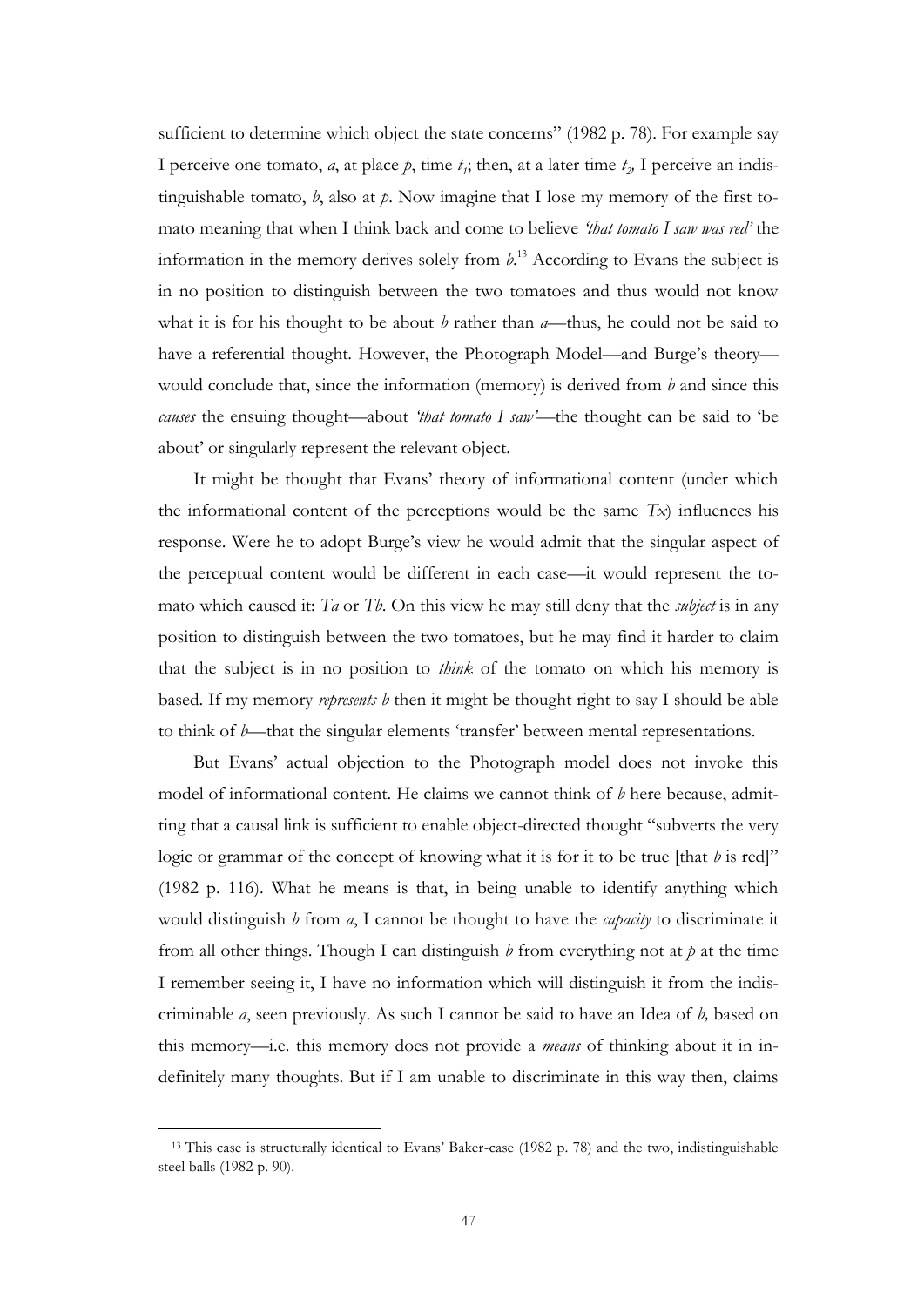Evans, I cannot know what it is for my thought *'that tomato was red'* to be true for I do not know *which* individual would have to be red.

This objection obtains whatever theory of content we adopt; what is essential to it is Evans' central assumption—that to have a thought a subject must understand what it is for that thought to be true. It is this assumption which underpins Evans' theory of singular thought, not his conception of informational content. Perhaps Evans thought that an open sentence structure was sufficient to perform the psychological explanations required and saw no reason to enhance it. But, if Burge can provide independent motivation for his theory of perception, Evans seems perfectly able to adapt to this yet still oppose the Photograph Model when it comes to singular thought: even if perception singularly represents there is no further motivation to say that this singular element is *preserved* between representations—especially if Evans maintains his central assumption.

We are now in a position to answer the question which initiated this chapter: does a defence of Strawson and Evans" intellectualist theories of mental representation (or a theory based upon them) require defending the principle (BI)? If Strawson"s discussion of perception is interpreted a certain way, and if Evans' account of informational content is to be defended to the letter then (BI) must be upheld. However this chapter has shown that it is difficult to discern the wider significance of (BI) in other aspects of Evans" (or Strawson"s) theory of mental representation—i.e. its impact on their theories of singular thought. Not only does this theory of thought seem to come into genuine conflict with Burge"s own, it also seems that it could incorporate the main points of his theory of perception at the expense of (BI). Thus it does not seem that neo-Kantian intellectualism should be dismissed because Evans commits to (BI); nor does it seem that a defence of a specifically "neo-Kantian intellectualism' need wed itself to upholding (BI). Despite Evans' endorsement this commitment seems disposable and, if Burge is to be believed, ultimately problematic.

Consequently to defend neo-Kantian intellectualism, I will not seek to defend a commitment to (BI): it seems such a commitment could be relinquished in the face of Burge's theory of perception while a conflicting theory of singular thought could be maintained, based on Evans" assumption that having a thought requires understanding what it would be for that to be true.

The neo-Kantian principle which I will now look to defend concerns the condi-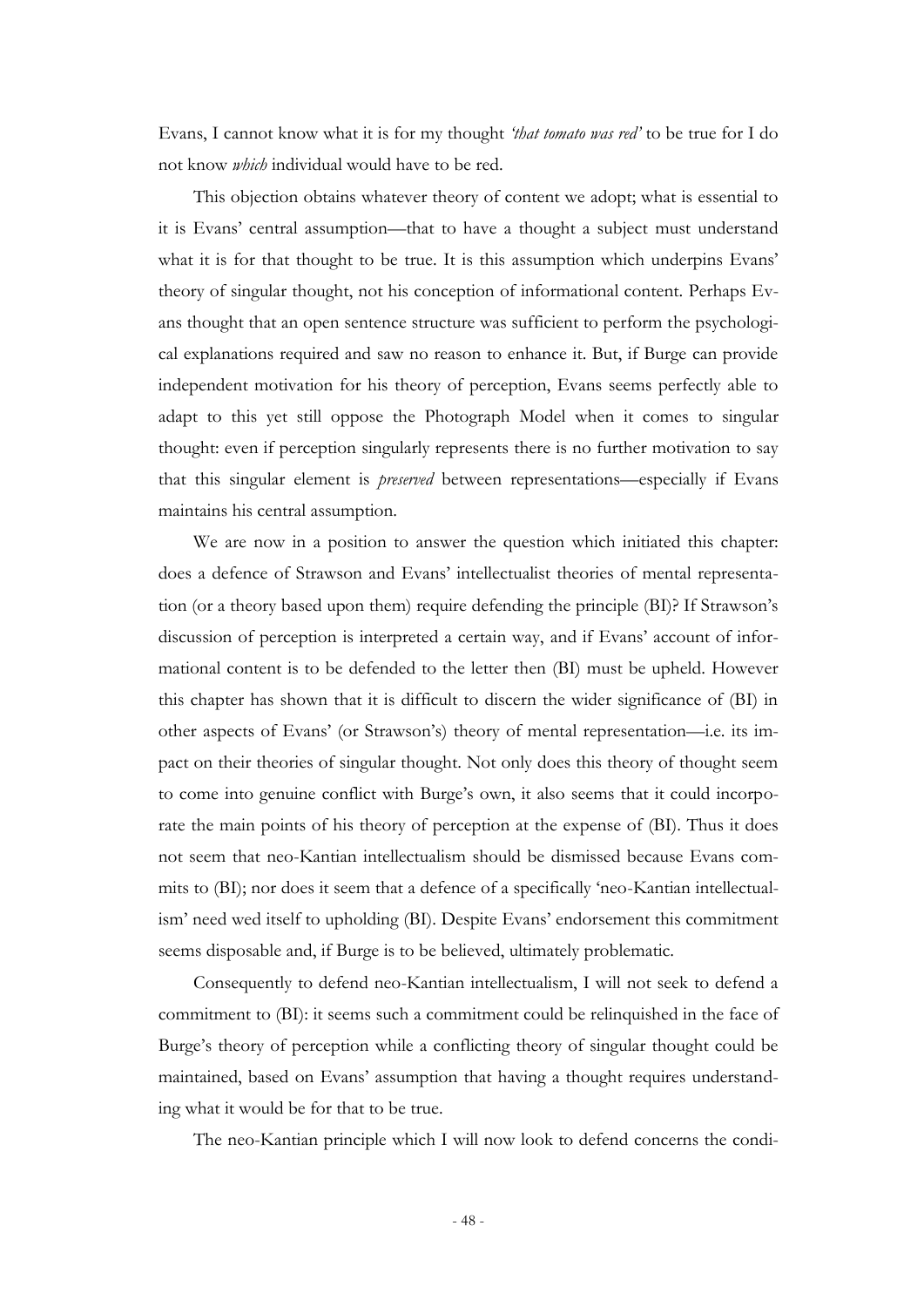tions both Strawson and Evans place on having thought about a particular object. As §2 showed, Evans believed that thinking of an object requires locating it within "absolute space"—a form of location assumed to require reasonably advanced cognitive capacities. If objects are conceived to be spatially related to other objects, independently of their relation to the subject (indeed, if the subject is conceived to be one object among others, 1982 p. 176), then it is clear that the subject must be capable of thinking of the world as somewhat distinct and independent of his own relation to it. Thus it might be possible to formulate a principle which characterises neo-Kantian intellectualism like (BI) only restricted to representation in conceptual thought. The principle, which I will call *Narrow Intellectualism* (NI), can be put as follows:

(NI): (For *all* physical objects,  $\varrho$ , and all thinking subjects  $\vartheta$ ) *S* cannot represent *o* in conceptual thought unless he can conceive of *o* as a discrete particular existing independently of his experience.

However, although there is manifestly a link between conceiving of *o* as independent of my experience and being able to locate *o* within an absolute spatial framework, a more exact formulation of (NI) can be developed:

(NI\*): (For all objects *o* and all thinking subjects *s*) *s* can singularly represent *o* in thought only if *s* conceives of *o* as located in an "absolute" spatial network.

This latter formulation is what I take to be the canonical formulation of the intellectualist principle common to Strawson and Evans. Like (BI) this is an intellectualist principle because it is assumed that conceiving of objects as within a unified spatial network requires advanced cognitive capacities. However, unlike (BI) this principle does not extend to *all* mental representation of *o*, but only to conceptual *thought* which singularly represents *o*; as such (NI) need not conflict with Burge's theory of perception.

The assumption which leads Evans to adopt  $(RP)$  and, ultimately,  $(NI^*)$  is the idea that, to have a thought, subjects must understand what it is for that thought to be true. Evans took this assumption to be a deeply intuitive claim which nobody would wish to deny. However it is clear that, in adopting a version of the Photograph Model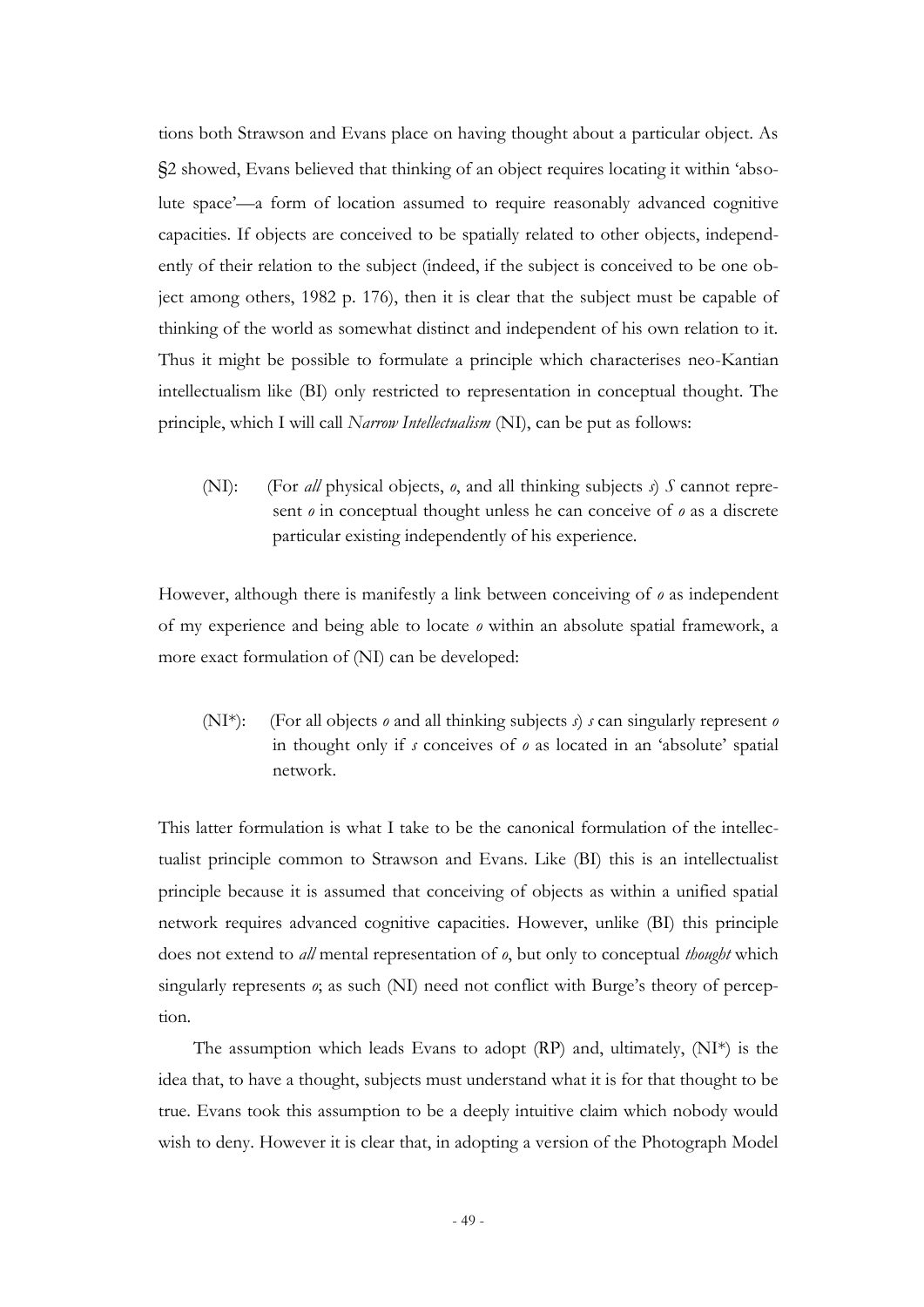Burge is rejecting such an assumption: for him, a subject entertaining representational content which singularly represents a particular object need not understand what it would be for that thought to be true. In consequence he needn"t claim, like Evans, that a subject must conceive of objects as objective or located in absolute space in order to entertain thought about them. As such he can deny that entertaining singular thought requires possessing advanced cognitive capacities which only adult humans are thought to possess. His view can be expressed in the following principle, *Anti-Intellectualism* (AI):

(AI): To entertain singular thought about *o* a subject must have the basic capacity to employ conceptual attributives, however such an ability does not require the possession of advanced intellectual capacities.

Given that conceiving of objects in absolute space is assumed to require advanced cognitive capacities (AI) is clearly incompatible with (NI\*). Burge is able to commit to an anti-intellectualism because he rejects Evans' central assumption that a subject's having a thought entails that they understand what it would be for that thought to be true. In the next chapter I will examine objections to this assumption—and Evans" ensuing commitment to (RP)—to see whether (NI\*) can stand up to the challenge posed by (AI).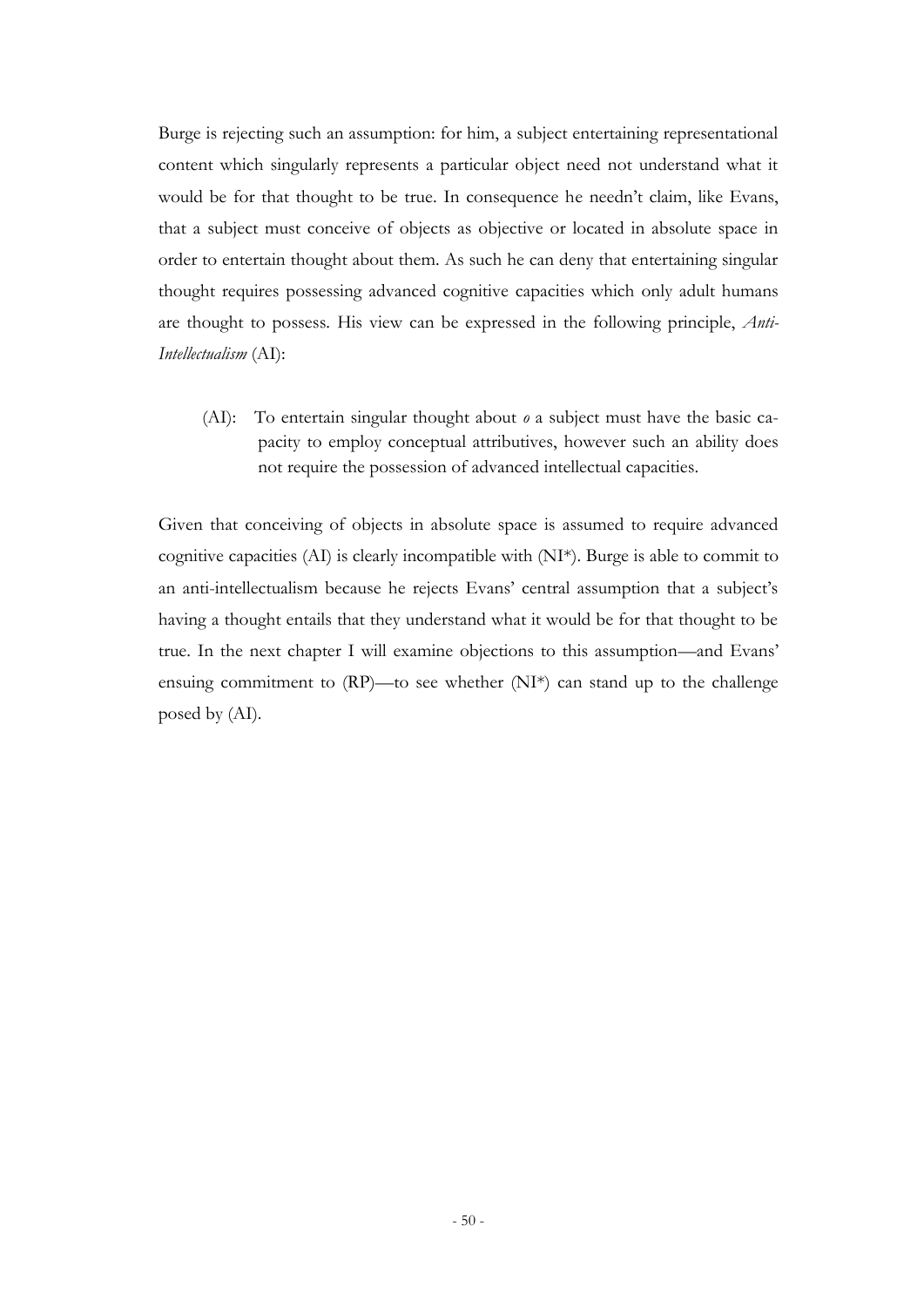# **3**

The question which I will now pursue is whether Burge's anti-intellectualism regarding object-directed thought provides a significant challenge to a distinctly "neo-Kantian" intellectualism, defined as (NI\*). More specifically we might ask whether there is anything to be gained from maintaining an interest in Strawson"s and Evans" discussions of mental representation in the light of Burge's rival theory and objections.

The next chapter will be concerned with Burge's specific reasons for rejecting intellectualist theories and preferring (AI). In this chapter however I will address a more general concern with Strawson"s and Evans" views of singular thought: the idea that (RP) is far too demanding as a constraint on this kind of representation. Just as Burge thought it a disadvantage that Strawson and Evans seemed to commit to (BI), it may be thought impossible to defend (NI\*) if it requires a commitment to Russell"s Principle. Thus we might wonder whether, if (RP) must be abandoned, Evans" and Strawson's accounts immediately lose their interest and Burge loses his neo-Kantian rival.

In §1 I"ll examine a cogent counterexample to *Russell's Principle* and explain why it seems to show it to be too strong. In §2 I"ll outline and endorse a weakening of the neo-Kantian view explored in Peacocke (1983) which avoids the counterexample discussed. To close, §3, I"ll explain why this weakened version retains many of the concerns which the previous two chapters have shown to be central to the discussions of both Strawson and Evans. In retaining this focus, I"ll claim, even a non-(RP) account of singular thought can be considered a distinctly neo-Kantian theory.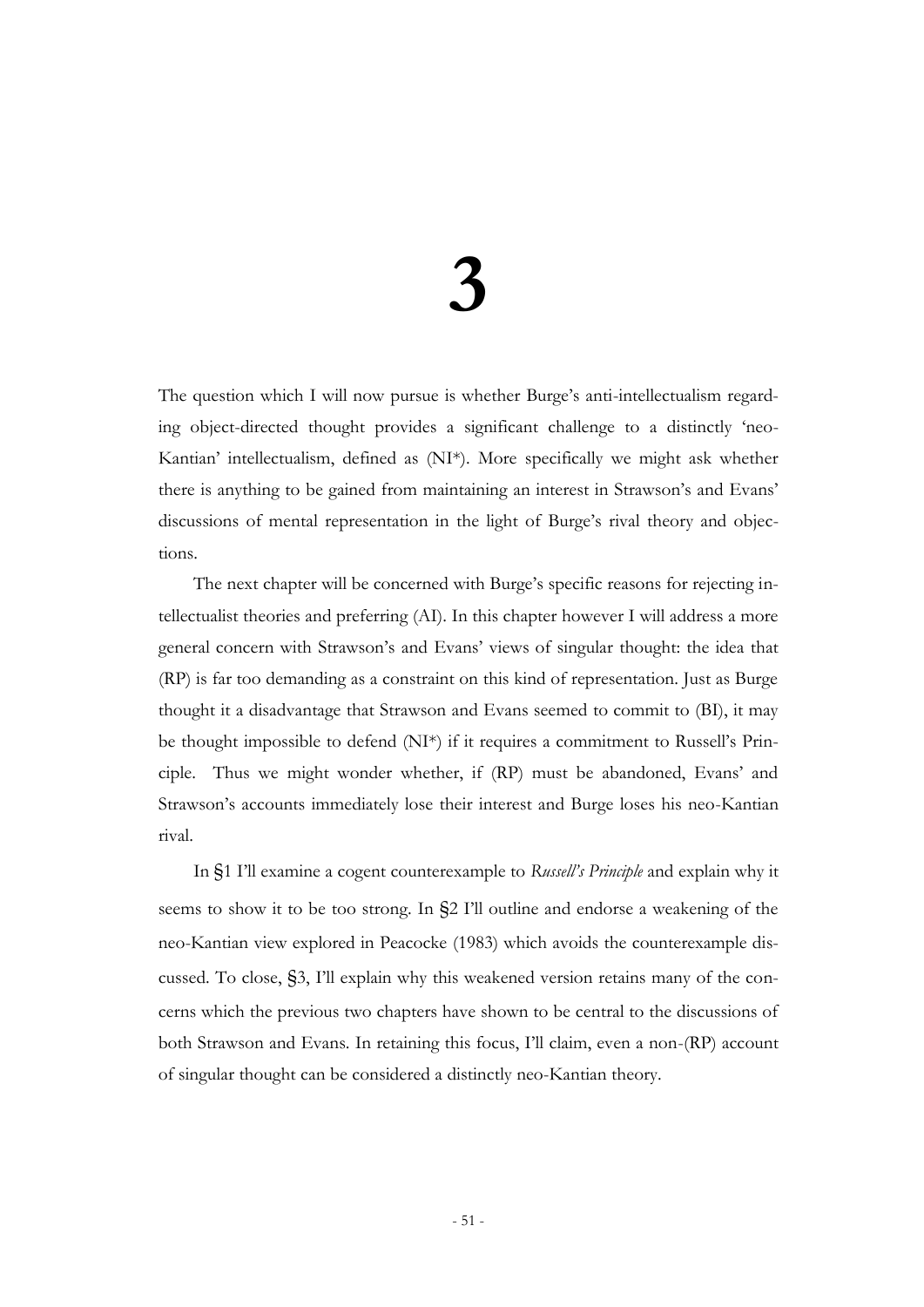It was seen in chapter two that Evans" commitment to Russell"s Principle can be opposed by a theory which, like Burge's, claims that a perceptual relation to an object, *o*, is sufficient—in the absence of a capacity to discriminate *o*—to enable thought about *o*. Here I will discuss a case from Peacocke which lends weight to such a view:

> "we can imagine at some fairground stand an apple, seen in a mirror which is amongst various other moving mirrors: the set-up may be so complicated that it is beyond the subject to locate that apple in egocentric space. But it seems he can still think about it, wonder where it is now and so forth. It is true that [...] the presented object has an (approximate) apparent location, or at least direction, in egocentric space: but this can hardly suffice to fulfil the requirement of knowledge, or the ability to attain it, which Evans gave." (1983 p. 171)

Because of the disorientating effect of the moving mirrors there is an understanding of this case in which the subject (call him *s*) cannot discern the spatial location of the apple—i.e. the information-link with the apple does not put *s* in a position to determine the apple"s location, as (RP) demands.

As Peacocke notes, this must be handled with care: for the subject's ability to trace a route to *o* (his "being in a position" to do so) using this information-link depends, in some degree, upon his understanding of the mechanism by which *o* is presented to him. Evans claims that we can demonstratively refer to a man we hear on the radio or see on the TV because, even though this information-link does not reveal his actual location, a (broad) understanding of the mechanism involved allows us to discern that some object (located somewhere, at least one time)<sup>14</sup> is causally responsible for the information-link (1982 p. 149). However, where this broad understanding of the mechanism is lacking (or is incorrect)—where, for example, *s* thinks the man is *inside* the radio or TV—the information-link does not put *s* in a position to discern *o*'s location: the information-link, combined with *s*"s poor understanding of the mechanism, will lead *s* to trace a route to a location where *o* is not to be found (1982 p. 150).

Plausibly (RP) does not apply to the cases of radio and TV (because those mediums may never put us in a position to discern  $\theta$ 's egocentric location); however Ev-

-

<sup>&</sup>lt;sup>14</sup> Recall that, though Evans does not think we have to *know* an object's Fundamental Ground of difference, we do have to conceive of it as possessing one.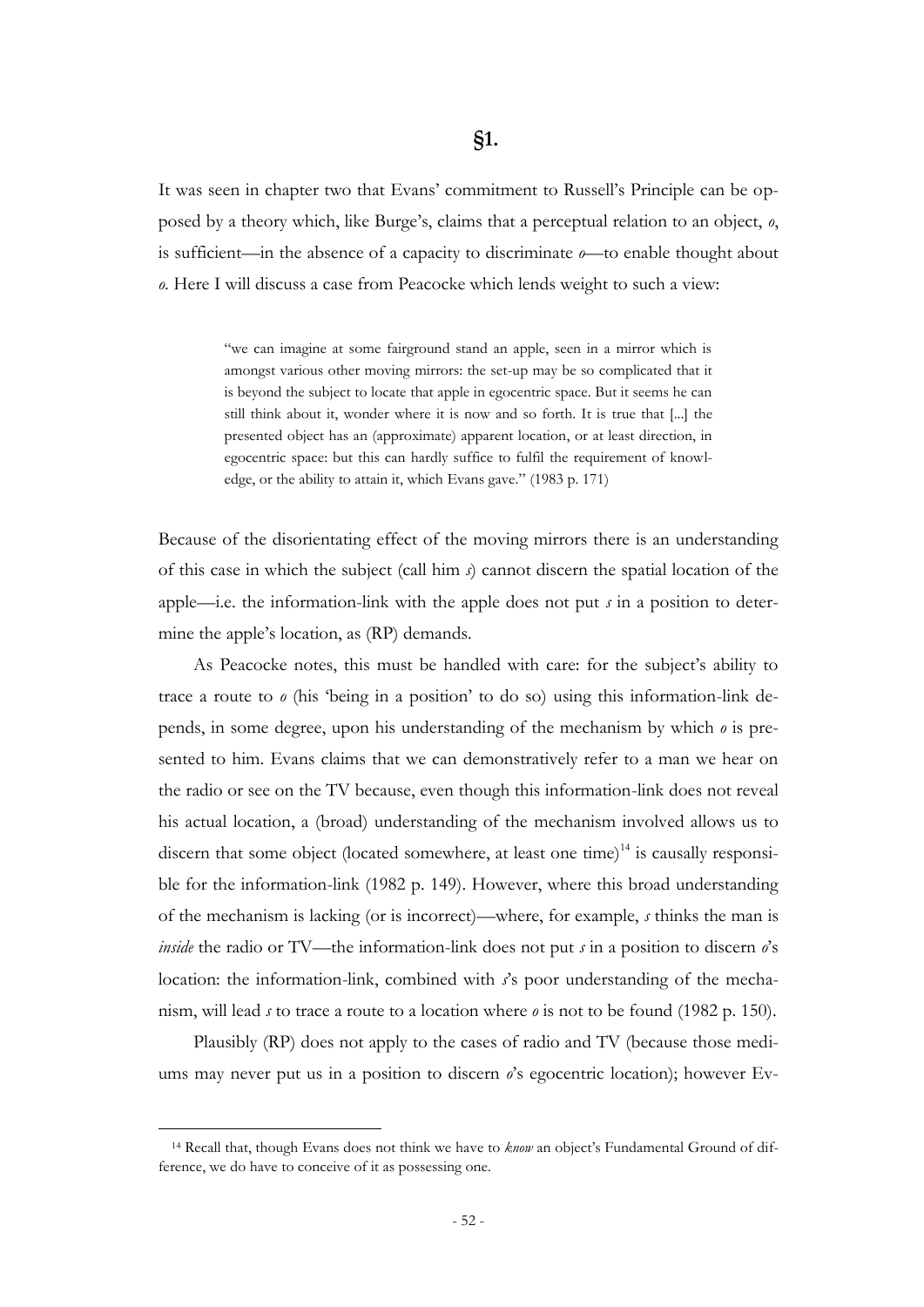ans" treatment of them does provide a means to understand how the Apple-case could contravene (RP). As Peacocke says, if *s* is not aware that he is seeing a *reflection* of *o* then this information-link, combined with his poor understanding of the mechanism by which it is presented, will lead *s* to trace a route to a location where *o* is not to be found—i.e. a mirror (Peacocke, 1991 p. 125 footnote 2). Far from putting *s* in a position to discern *o's* actual egocentric location, this information-link can only put *s* in a position to *wrongly* locate *o* (due to his poor understanding of the mechanism).

Nonetheless it is still possible to maintain that this confused *s* is still able to enjoy thought about *o*. Perhaps Evans could concede that it will *seem* to *s* just *as if* he enjoys thought about some *o*, or that it would be natural to *describe s* as doing so (1982 p. 90); however he may object that this thought is illusory<sup>15</sup> or this 'natural description' is misleading. What we need then is some reason to say that *s*"s thought *genuinely* represents *o* and cannot be based on an illusion or loose talk.

One reason to deny these Evansian responses is that, plausibly, *s* could be said to be in a position to *know* something about  $o$ —e.g. that it is a green apple. <sup>16</sup> In many cases it is intuitive to say that *s's* having seen *o* is sufficient to explain his knowledge about *o*: it is a source of access which (reliably) reveals information about *o* that would allow him to, for example, track the truth of a belief about *o* through relevant possible worlds. In this case, despite *s* only seeing a reflection of *o* (and his ignorance of this), it is plausible to think that this information-link still affords sufficient access for knowledge about *o*; for example, it allows him to track the truth of beliefs—were *o* red he would not believe that *o* is green etc.

Since we might think that knowledge about *o* requires genuine (and not illusory) belief about *o* this intuition may lead us to dispute the Evansian claim that *s* cannot think about *o* in this case. Allowing that *s* knows about *o* thus contravenes (RP) and a commitment to Russell"s Principle. Of course Evans would object that accepting this intuition (that *s* is in a position to know) and allowing this counterexample means denying that, in order to have a thought, a subject must know what it is for his thought to be true. Since he cannot discriminate *o* (because he is not in a position to discern its

-

<sup>&</sup>lt;sup>15</sup> Thereby denying the transparency of mental states (see McDowell, 1986).

<sup>&</sup>lt;sup>16</sup> This point was inspired by an unpublished discussion from Dr. Rory Madden in which he claims that the attribution of reference to a subject should put them in a position to *know* something about the object.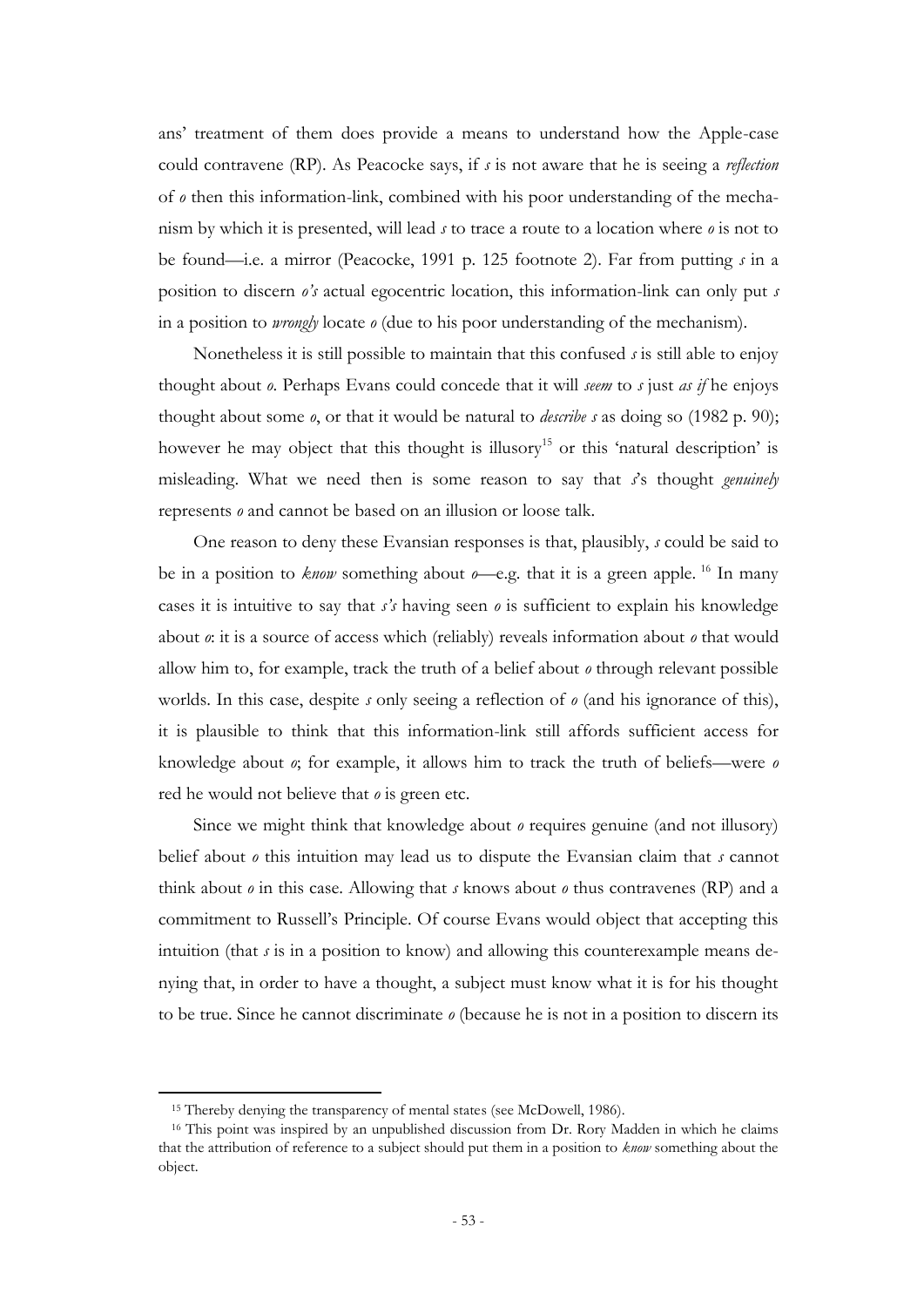actual location) he does not know which object must be green in order for his thought *'o is green'* to be true.

Evans clearly believed that this consequence would deter people from accepting such counterexamples, yet it is unclear to me that this consideration should prevent us from saying that *s* is in a position to know something about *o*. It seems to tally well with our understanding of what affords knowledge about the world that *s*'s information-link with *o* (despite his ignorance that he sees a reflection) allows him to know and therefore genuinely believe—that  $\theta$  is green and not red. Evans' clear endorsement of the requirement that a subject must understand what it would be for their thought to be true seems insufficient to dispel this strong intuition of *s*"s knowledge.

In the absence of a theoretical motivation for Evans' condition it becomes unclear why we should favour (RP) over a less complex explanation: that *s* saw *o* and that such perceptual contact is (often, at least) sufficient to put *s* in a position to entertain thought about *o*. Such an account would dispense with the idea that *s* had to (have the capacity to) discriminate *o* from all other objects and, as such, would abandon Russell"s Principle and (RP). My point here is that this simple, causal account is *prima facie* preferable to Russell"s Principle and is not something to which Evans" discussion can offer a feasible reply.

### **§2.**

The cogency of this counterexample shows that Evans" central assumption (that *s* should understand what it would be for his thought to be true) is not a self-evident truth and, therefore, that a commitment to a "know-which" condition is not contained within our conception of what it is to have an object-directed thought. Rather this counterexample suggests that an (appropriate) psychological link with *o*—e.g. perception of *o*—is sufficient to enable thought about *o* even though the subject does not possess discriminating knowledge. However it would be premature to think that this shows the truth of (AI) over an intellectualist account of singular thought—i.e. an account which claims that subjects must possess advanced cognitive capacities if they are to entertain singular thought. One consideration in favour of this, as I will show in this section, is that this "causal" account is compatible with such an intellectualist account.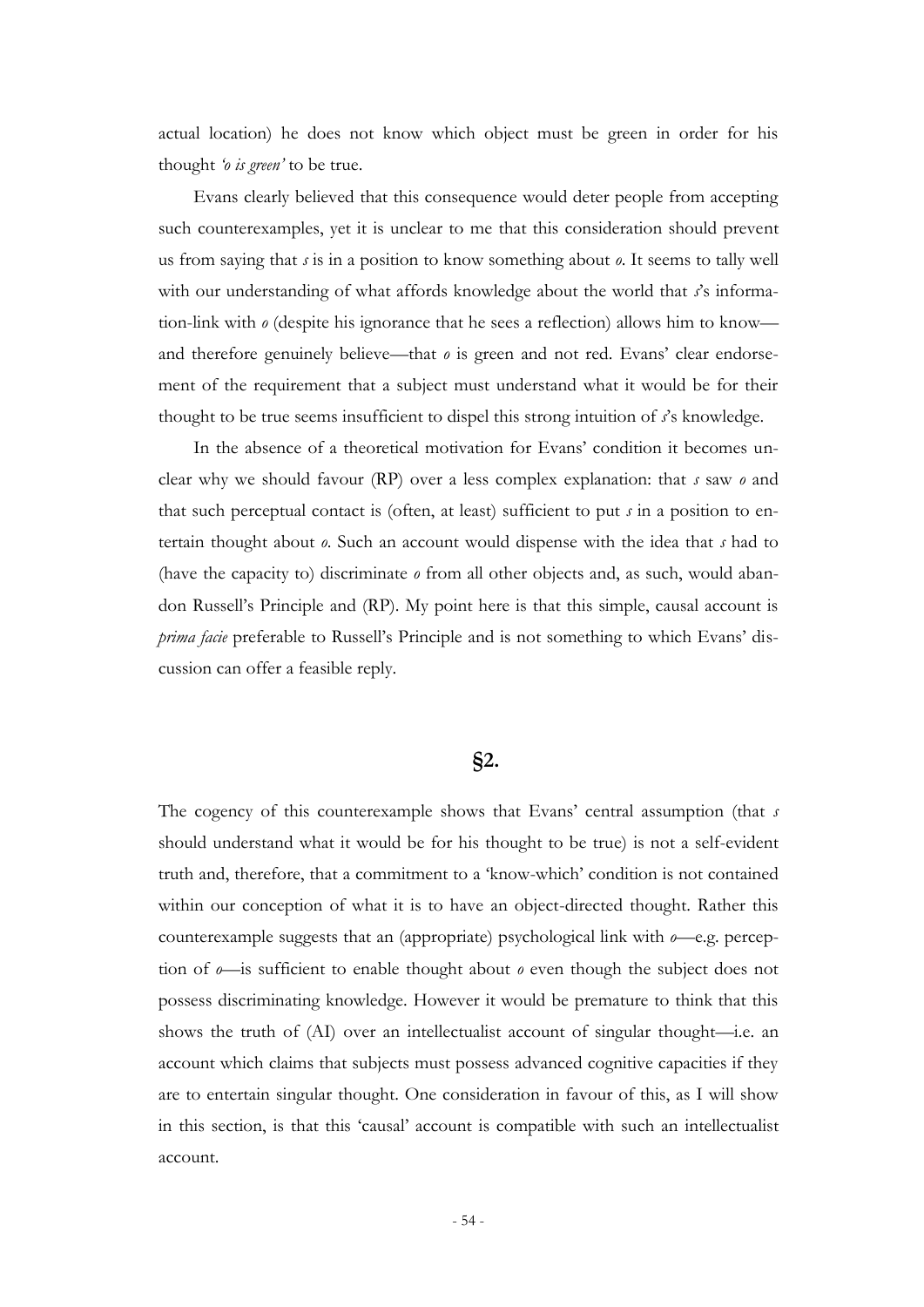Recall that Evans believed any thought about an object had to conceive of that object as discriminable in certain fundamental ways—i.e. as possessing a fundamental ground of difference appropriate to an object of that type. Thus any thought about a spatio-temporal object must conceive of it as being the only object of a certain sort (e.g. a statue) occupying a spatio-temporal position. Importantly this doesn"t mean that a subject should, consciously, entertain a thought of the form "*o* is distinguished from everything else by fact-*x*"; after all, when I look at a perceptually presented apple I don"t consciously think that there is some feature which will discriminate it from all other apples, nor do I think that I must be aware of this in order to entertain thoughts about it. Rather Evans" point was only that, as I come to understand what it would be for my thought to be true I thereby come to understand what would make *o* discriminable in the first place. Crucially, as was clear in the previous chapter, Evans did not think this was an explicitly *conscious* mental exercise: it was simply part of the mental process which determined that content represents an object in the first place. It is part of our conception of an object—and therefore our understanding an objectdirected thought—that it is a discrete particular distinguished in certain, fundamental ways.

Clearly, for Evans, this was connected to his—now discredited—assumption that having a thought required understanding what it would be for that thought to be true. Though it is denied that singularly representing *o* requires knowing what it would be for that thought to be about *o* (entailed by Evans" assumption), other elements of Evans" picture can still be maintained. Perhaps it is true that *s* is not able to discriminate *o* from all other things however he may yet be able to understand that his thought is about a certain type of object—e.g. a spatio-temporal, physical object and, in having this minimal understanding, will understand what it is for there to *be* such an object in the first place—i.e. he will conceive of that object (the object of his thought or which he even *believes* to exist) as discriminable in certain, fundamental ways. As Peacocke attests:

> "In examples in which a thinker is perceptually presented with an object but is unable to locate it in either egocentric or public space, he must still suppose that it has some fundamental identification. To come to believe it has none is to come to believe that there is no such presented object." (1983 p. 173)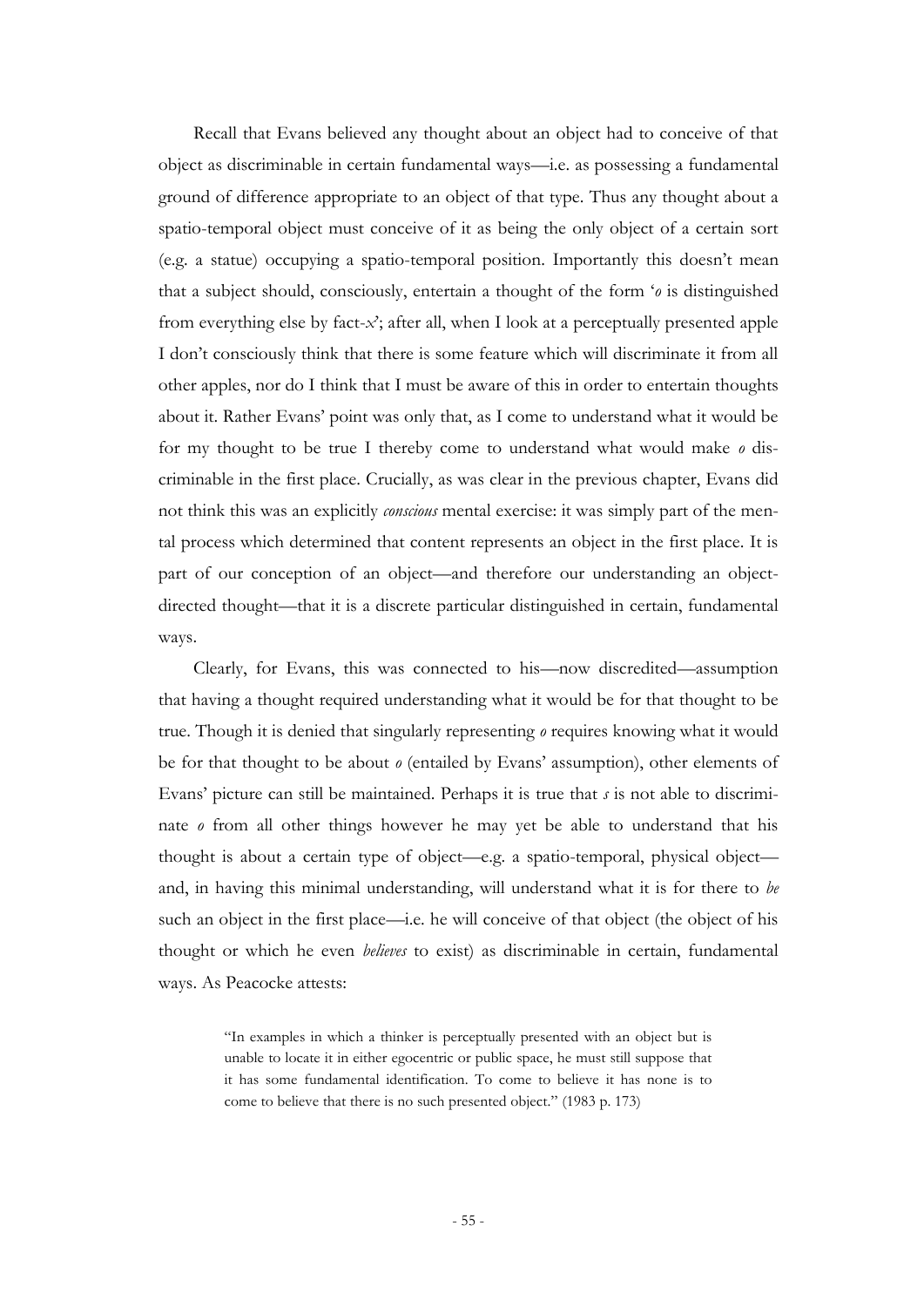The claim here is that, while *s* does not have to understand what it is for his thought to be about *o* (and not another object), he does have to understand what it is for his thought to be about a (broad) *type* of object. Evans' own discussion of the 'fundamental level of thought' was explicitly concerned with the broad category of spatiotemporal objects (though there will be fundamental grounds of difference for any kind of object, like colours and numbers); what this account requires is that, to have an object-directed thought—a thought which singularly represents the worldly object they perceive—a subject must understand what it is for their thought to be *about* such an object in the first place. As the discussions of the previous two chapters have shown, conceiving of worldly objects plausibly requires conceiving of them as discrete, propertied particulars which exist independently of a subject's experience of them. Thus, on this view, having a thought about a worldly object requires conceiving of them as discrete—and therefore distinguishable in certain fundamental ways—as well as independent of experience.

Such an account wouldn"t necessarily reduce to Burge"s anti-individualist view that this causal contact is sufficient to constitutively determine *s*"s thought-content such that it singularly represents  $\theta$ . For even though we may deny Evans' more stringent conditions on singular thought, we could still demand that object-directed thought manifest a deep level of understanding and a consciousness of mind"s relation to world which Burge"s theory ignores. *Contra* Evans this weakened intellectualist account would claim that subjects do not need to know *which* object their thought concerns—i.e. would not need to discriminate it from all others—and therefore do not have to meet his stringent condition that they know what it would be for their thoughts to be true. However, *contra* Burge such an intellectualism would claim that a subject only has the capacity to think about an object with which they are perceptually related when they are (broadly) capable of *understanding* object-directed thought.

An account of this type would be compatible with the claim that a suitable causal relation to *o*—such as seeing *o*—can be sufficient to enable thought about *o*: such a relation makes a subject *aware* of *o* which he is able to think about only if he understands *o* to be a discrete object distinct from his own experience. However, one obvious objection at this point is that this intellectualist requirement destroys some of the simplicity and intuitiveness of the causal story: after all, when you ask anyone (from a developed human adult to a linguistic child) *how* they are thinking about *o* the explana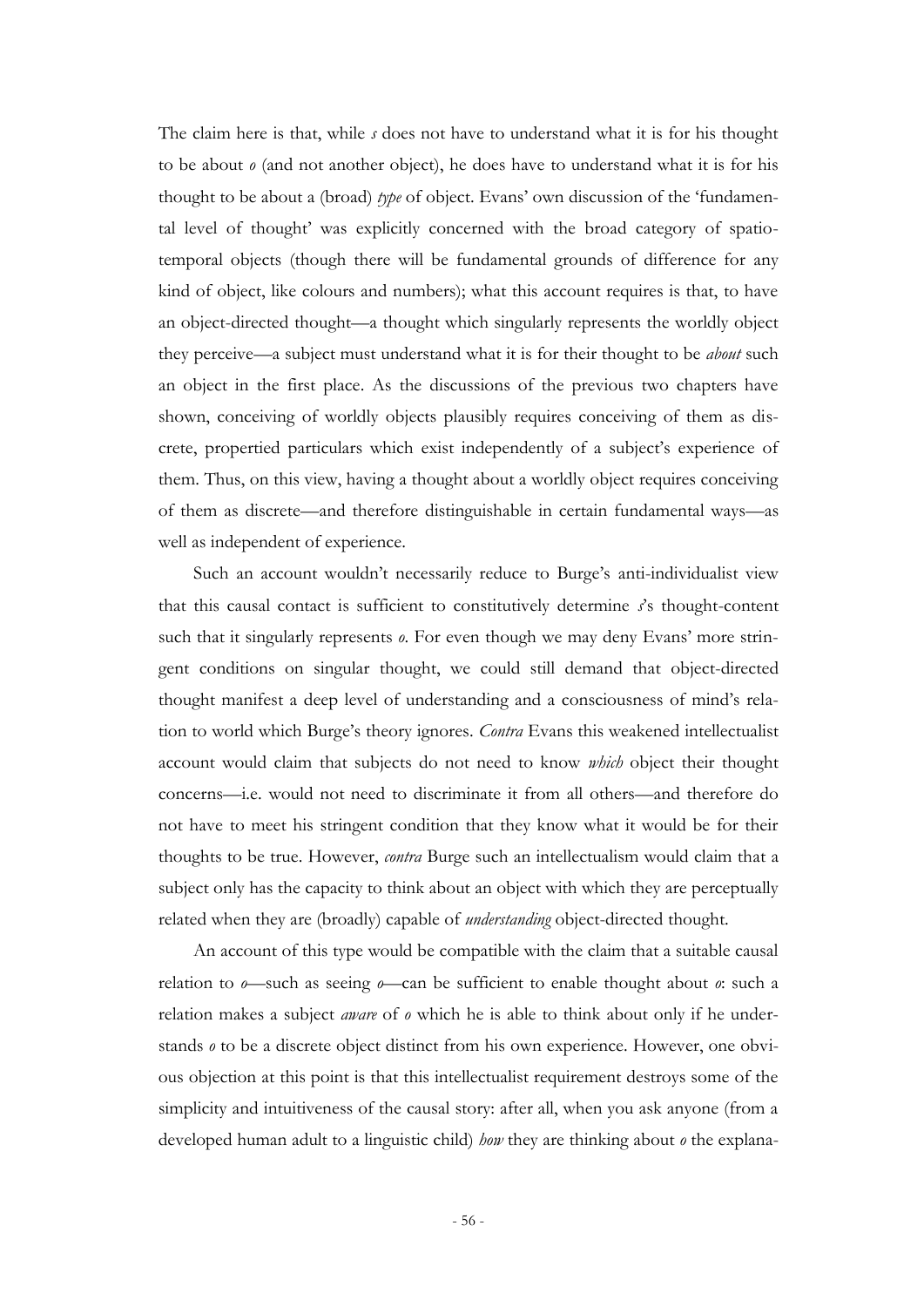tion (if there is one) is unlikely to include reference to a capacity to discriminate between "objects and subjective sensations" and "an awareness of *o* as a discrete and discriminable individual". Such a fact might be taken as a basis on which to reject the intellectualist demand that thought about *o* manifests an understanding of what it is for a thought to be about an object.

However this would by a rather myopic appraisal. What might tempt us to say that these subjects think about *o* but *don't* manifest an understanding of what it is to be an object is the fact that they don"t feel it necessary to *explain* what an object is, or why their thought is about that and not a sensation (see chapter one). Yet, such an objection is flawed: it seems right to say that an ability to explain, say, the meaning of a proposition *p* manifests an understanding of *p*, but just because the desired explanation of what makes *o* an object is not forthcoming—or is not commonsensical—does not mean that subjects are *unable*, or that such an understanding is redundant in their having a thought about *o*. What Evans" insight makes clear is that we do not have to consciously inform ourselves that "*o* is discriminable from all other things"; rather, his point was that thought about *o* necessarily manifests a *latent* understanding of what makes *o* an object—i.e. that it is discriminable. Similarly this view claims that thought about *o* will manifest, not just the latent understanding that *o* is a discrete (and therefore discriminable) particular, but that *o* is *independent* of experience—a similarly deepseated commitment in our conception of objects if Strawson's analysis (given in ch.1) §1) is to be believed. The point is that, if they enjoy object-directed thought, a subject will—"on some level"—be able to answer the question "what makes your thought about *o* and not your subjective sensation of *o*-ness?"; to do so will mean appealing to the notions of discreteness and independence which chapter one showed were considered (by Strawson) integral to our conception of worldly objects.

However this account could be subject to the following regress objection:

- 1. To understand "*o* is *F*" *s* must know what it would be for the world to contain an object, *o*.
- 2. To know what it would be for the world to contain an object *o*, *s* must understand the conditions for something being an object.
- 3. To understand the conditions for something being an object *s* must understand the conditions for the conditions of understanding something's being an object.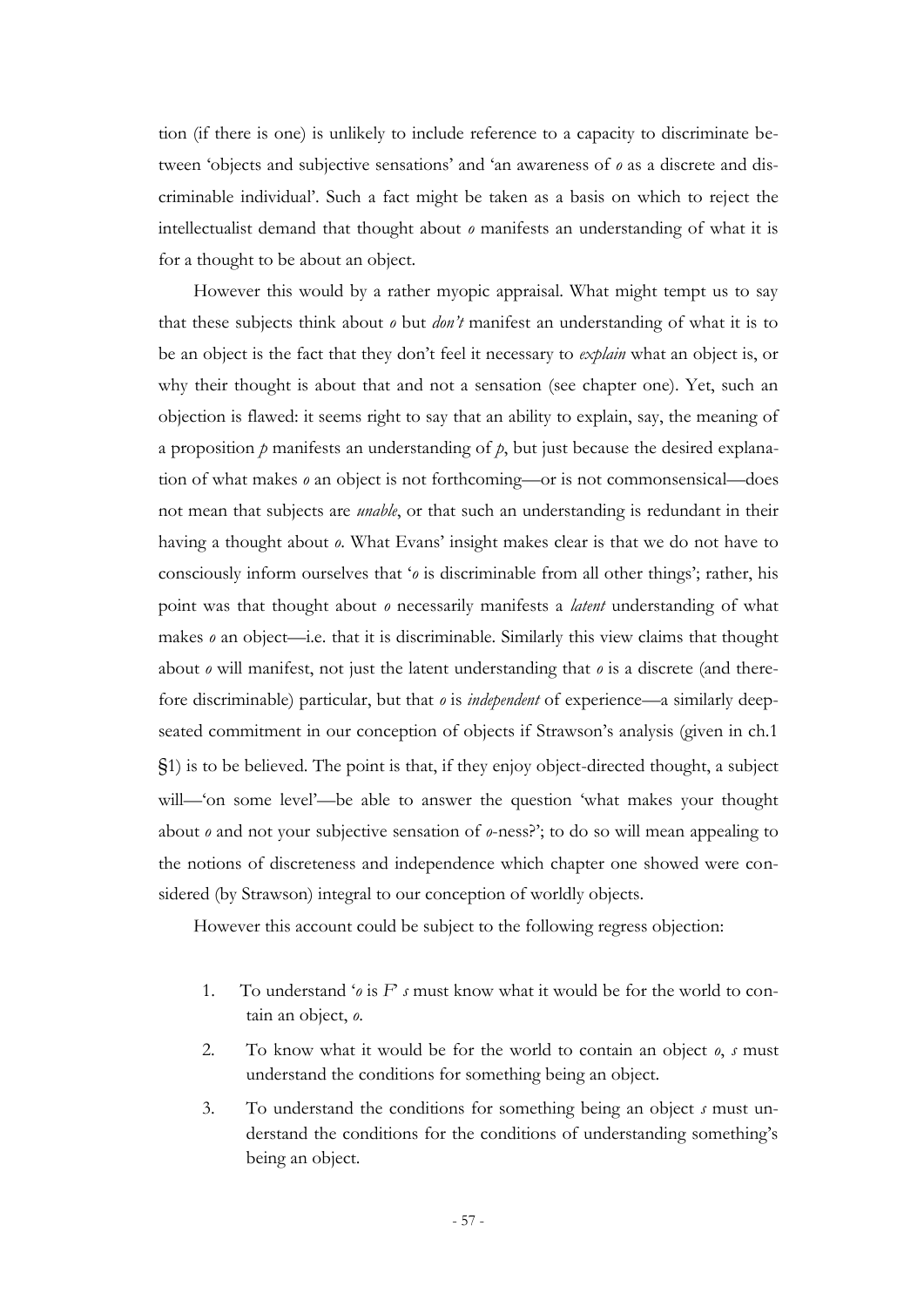4. To understand the conditions of the conditions for understanding something's being an object *s* must understand the conditions for the conditions for the conditions of understanding something"s being an object etc.

Both (1) and (2) must be admitted by this new intellectualist theory: (1) states the requirement that *s* must understand what it is for the world to contain some object which is *F* if he is to have the thought '*o* is *F*' and (2) expresses the resulting claim (as per the discussion of Evans in chapter two) that understanding such a thought is understanding the conditions something must meet if it is to be an object—i.e. being distinct from a subject's experiences, reidentifiable etc. Thus it seems right to say that if a subject must understand what it would be for the world to contain an object which is *F* he must understand what *makes* something an object. The regress is generated by allowing that (3) follows from (2). What this suggests is that, to understand what it is for something to *be* an object *s* must understand what it is to understand that something is an object. If (3) follows from (2) then (4) must follow from (3) and a regress ensues.

However there seems little reason to grant that (3) follows from (2). It seems perfectly coherent to say that a subject understands something—or indeed that it is a *condition* of his entertaining, say, a thought or proposition that he understands without thereby admitting that he understands the conditions on his *understanding*. A subject can understand a proposition (e.g. successfully use it (as intended) in communication) by knowing what each of the terms mean, and how they fit in a syntactic structure, but he does not have to *know* this in order to understand (and successfully utilise) the proposition: he merely has to use it in the way he does! Likewise a subject who understands his thought in the sense under discussion must understand what makes something an object—and therefore what would make his object-directed thought true of the world—however he would not have to understand *how* he understands. Just as the language-user can be said to understand the proposition he employs without "understanding how it is he understands", a thinker can understand his thought without having to understand how he understands. By rejecting this (rather absurd) premise we can avoid the regress whilst maintaining the weakened intellectualist theory.

The fact that a different intellectualist theory (indeed, a weakened version of Ev-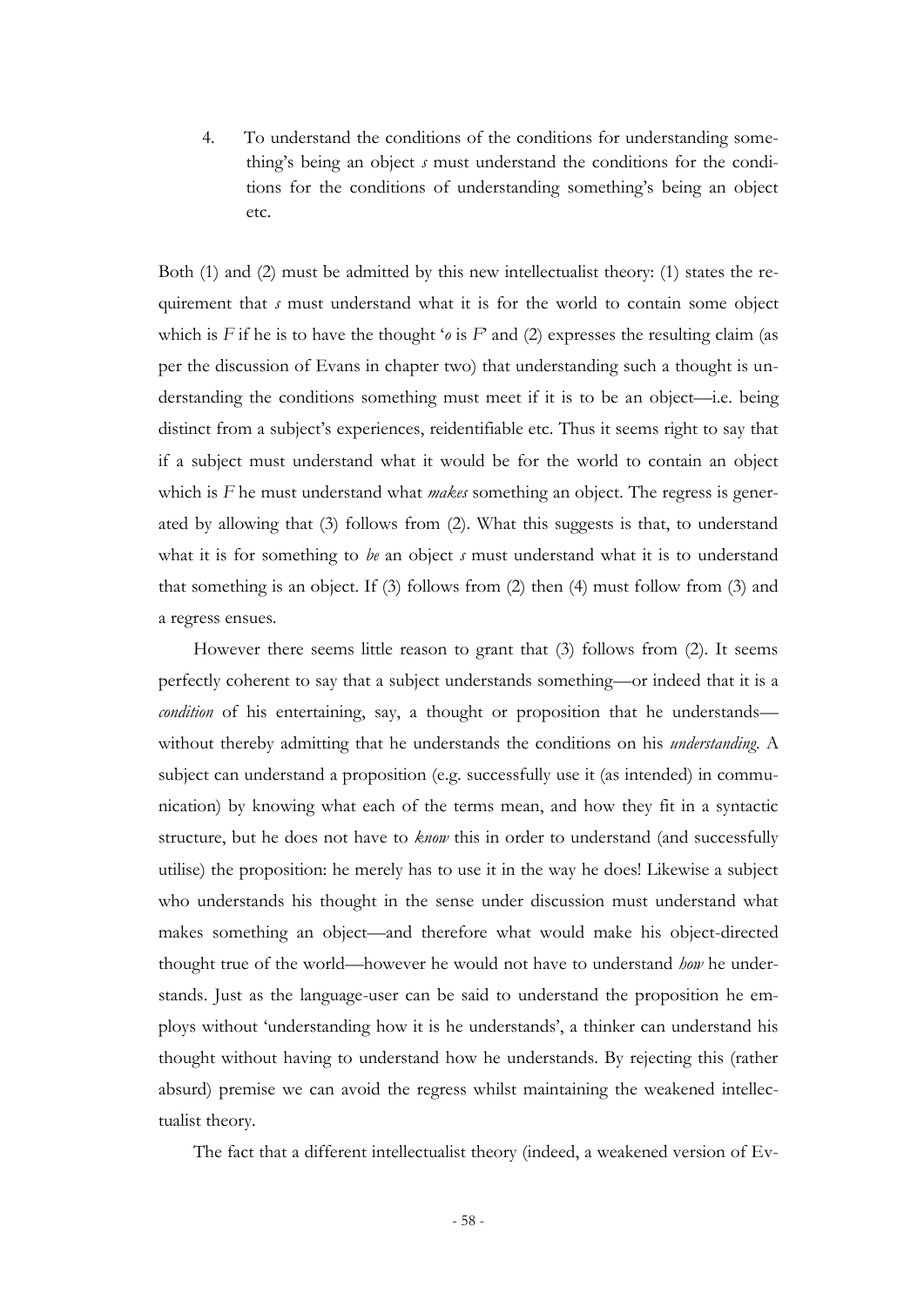ans' account) is compatible with the causal-account discussed in  $\S1$  perhaps shows that a rejection of (RP) is rather inconclusive in settling the debate between intellectualist and anti-intellectualist accounts. Instead I propose to turn to that question in the following chapter. But I will close this one by showing that, despite the rejection of (RP), the question of whether neo-Kantian intellectualism can be defended is still a live one.

## §**3.**

This suggestion of a new intellectualist theory claims that, though they do not need a capacity to discriminate *o*, subjects do have to understand what it would be for their thought to be about an object in the first place—i.e. to think *Fa* they must know what it would be for there to be *an object* (if not specifically *a*) which is *F*. It was claimed that this requires subjects to conceive of objects as, not only discrete particulars, but as independent of their experience of them: as chapter one claimed, these are two, ineliminable features of our conception of objects (at least the objects we conceive to exist in the physical world).

In that chapter it was also suggested that a distinction can be made between two forms of description of experience (or, in this case, of thought). So-called "sensationspeak" described an encounter with an object using merely general features like "roundness and redness" (to describe a red ball), without mentioning the discriminable object itself. Conversely object-directed descriptions essentially make reference to such a particular and, it was claimed, can be understood only when the subject can conceive of that object as distinct from themselves—only then can it be a discrete, independent object. Thus in elucidating what it is for a subject to understand objectdirected thought we might think it necessary that they be able to discern the difference between these two types of description of thought—i.e. they should know the difference between an object-directed characterisation (which singularly represents *o*) and non-object-directed characterisation (which does not).

As was seen in the previous chapter, Evans thought that the *mark* of objectinvolving thought cannot be spelled out in purely egocentric terms. As defined, egocentric location is made in terms of the (spatial) relation of an object to a subject"s own body. While this can be in tandem with an absolute location—i.e. we can think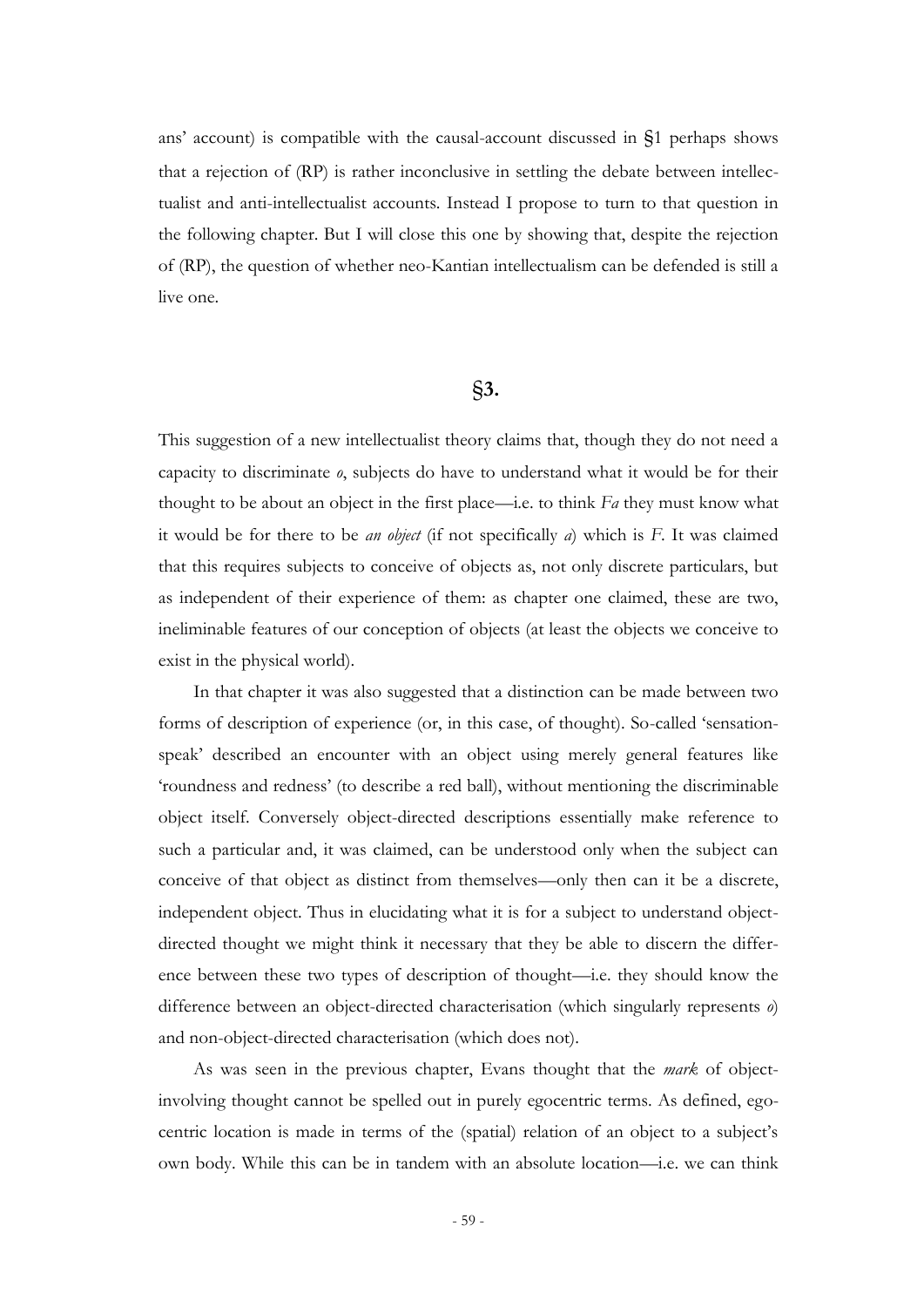of an object both as located relative to ourselves *and* as related to all other physical objects—a *purely* egocentric location, according to Evans, does not manifest an understanding of object-involving thought. Importantly Evans' point can be construed, not just as applying to his own Russell"s Principle, but to the distinction between "*o* is green" and "there is greenness"—a distinction even the weakened intellectualist theory requires subjects to understand.

States which located a stimulus *purely egocentrically* were seen to be tied to behaviour: a subject's response to a stimulus on a given occasion. As such they were taken to manifest a merely episodic connection to the source of the stimulation—the object—because they were essentially tied to a subject's position and reaction at one given time. To have experience which manifests an understanding of what it is for the thought  $\omega$  is  $F$  to be an object-directed thought subjects need to understand what it is for the world to contain *an object* rather than a *sensation* which has an episodic affect on behaviour. The difference here is taken to lie in the fact that an object is *distinct* from the subject in that its" existence is not dependent on the subject"s experience of it and (as we conceive of it at least) it can *persist* outside of observation (see chapter one). To manifest such an understanding subjects must have a "dispositional connection": an ability to think of objects in the absence of (current) information-links with that object.

Such a distinction can be applied to the need to distinguish between "*o* is green" and "there is greenness". Object-directed thought can be distinguished precisely by the fact that, in having this thought, a subject implicitly understands what it is for the world to contain an object as something which can persist outside of one experience. In this way he can have a dispositional connection since, in distinguishing the object from one experience of it, he is able to think of it even in the absence of a (current) information-link. As chapter two makes clear, this requires locating *o* in a way which extends beyond its' relation to a subject at a given time and thus requires locating it in an absolute spatial framework.

Consequently, thinking along lines inspired by Strawson and Evans, attributing the thought "*o* is green" to a subject is implicitly attributing the ability to think of that object in abstraction from his own relation to it. In so doing we are attributing the ability to conceive of that object as located in an absolute spatial network—exactly the same general principle (NI\*) which was entailed by (RP).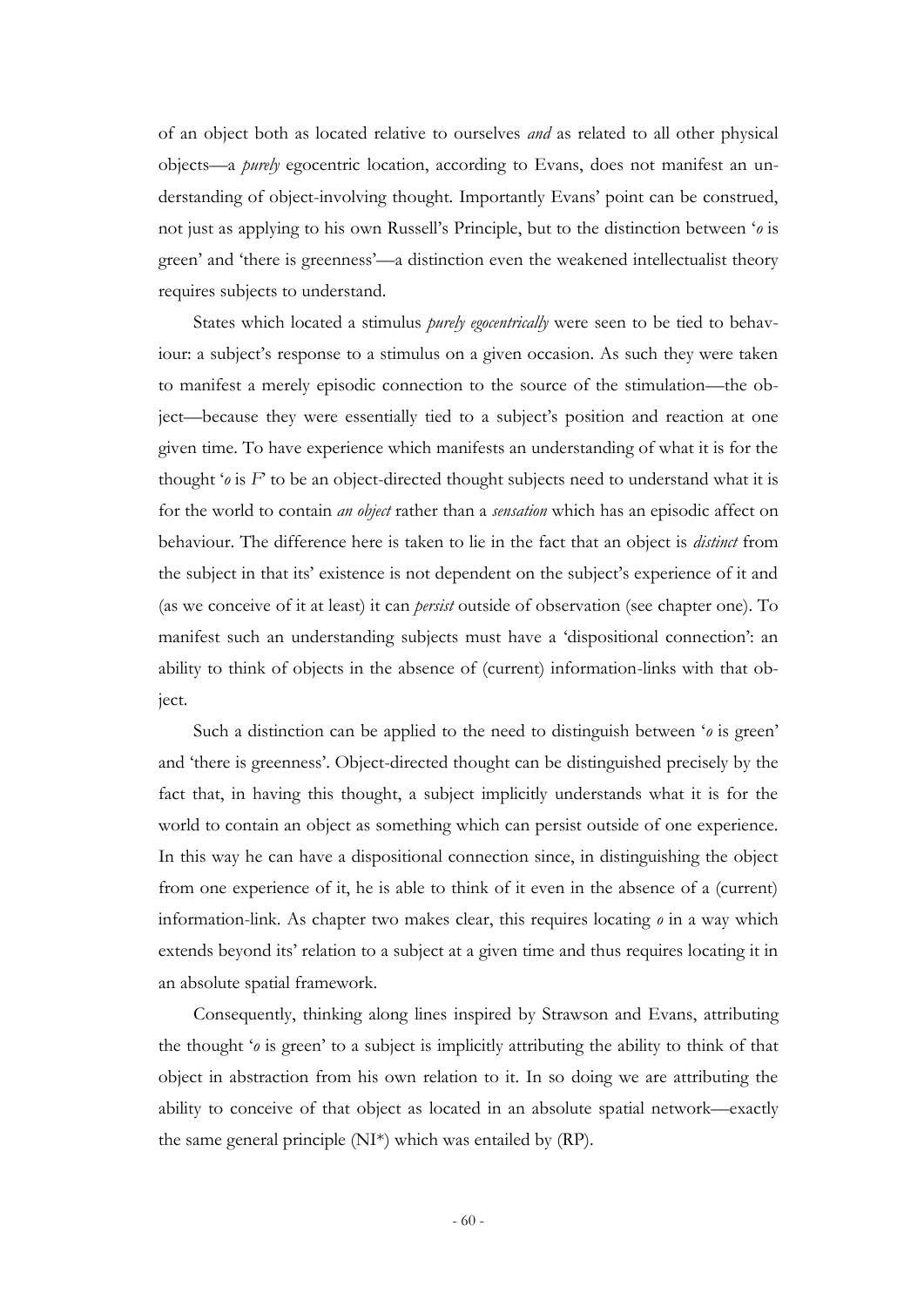This should make clear that the possibility of a new intellectualist position still retains some of the main features of Strawson"s and Evans" discussions. In chapter one it was seen that both Strawson and Evans seemed concerned with a certain conscious experience in which objective, discrete entities (physical objects) were the essential constituents. Though it was left reasonably obscure what such a consciousness might really amount to, this thesis (labelled (PT)) was seen to require intensive conceptual capabilities, including the ability to conceive of objects as independent of experience. In chapter two it was shown that both Strawson and Evans seemed to think these capabilities underlined singular thought. Such thought, they believed, was impossible for creatures who were not conscious of the distinction between their experience and the world (or objects) of that experience.

Though we have rejected a seemingly central feature of their views on singular thought—Russell"s Principle—the weakened intellectualism outlined here has preserved this concern with what might be called 'objective thought'. It agrees with Strawson and Evans that thought manifests a deep understanding of mind"s relation to world. Consequently it might be claimed that the account discussed here preserves one of the primary concerns of both Strawson and Evans: how a subject"s conception of themselves as a perspective on an objective world influences and distinguishes their mental life (and content).

My goal here has not necessarily been to motivate endorsement of this intellectualist view; indeed, it is not the goal of this thesis to determine whether or not such an account is correct. What I have attempted to show is that this view is (prima facie) a coherent and defensible account of singular thought. This is sufficient to show that a specifically neo-Kantian intellectualism—an intellectualism based on the discussion of Strawson and Evans—is a tenable position even when divorced from a commitment to Russell"s Principle.

For the rest of this thesis then I will assume that the account discussed in §2 is at least a prima facie viable account of singular thought which entails a distinctive neo-Kantian principle: Narrow Intellectualism. The mere rejection of Russell"s Principle, and the considerations which prompted it, have not been sufficient to either establish Burge's preferred theory or to show neo-Kantianism to be wholly defunct. The question which I will pursue in the next chapter, and which will conclude the thesis, is whether Burge can offer any conclusive consideration in favour of abandoning (NI<sup>\*</sup>).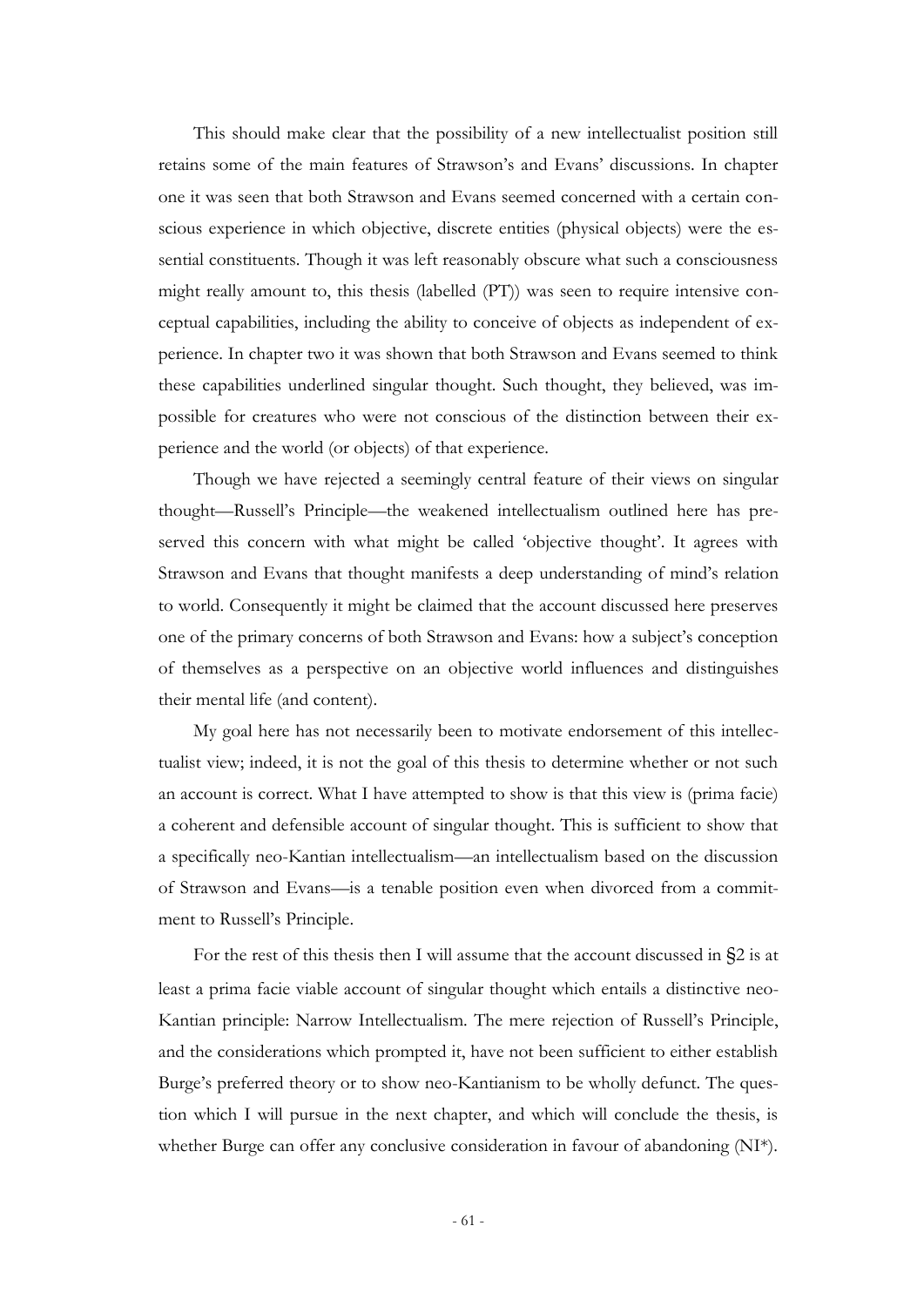# **4**

The situation so far is the following: chapter one showed that Burge"s objection to the neo-Kantians—that they "hyperintellectualised" perception—could not dispel a resurgence of a "neo-Kantian intellectualism"; the reason for this was that an intellectualism could be developed which accepted Burge"s theory of perception (and rejected Evans" account of informational content) but conflicted with his (Burge"s) account of singular thought. Importantly, while Burge claims that, to enjoy singular thought, subjects only need to employ conceptual attributives in a singular representation (a capacity which he thinks can be attributed to 'lower' animals like apes) a neo-Kantian theory, defined by (NI\*), stipulates that subjects require more advanced cognitive capacities, such as the capacity to locate objects in absolute space.

In this chapter I will examine Burge"s general objections to intellectualism and seek to determine whether they pose any problems for a potential neo-Kantian account, such as that suggested in chapter three. To begin, in §1, I will set out the two positions, based on the discussion in previous chapters and on a more detailed exposition of Burge's view. I will also outline the objections upon which Burge resists intellectualism and present the challenge which he has formulated. In §2 and §3 I will examine two objections which can be made to intellectualism based on Burge's position, as explicated in §1.

## §**1.**

The discussion of Burge's representationalist theory of perception in chapter one revealed that he takes perception to consist in both singular and general elements. The representation of some (physical) object *o* requires "singular *reference*" which "picks it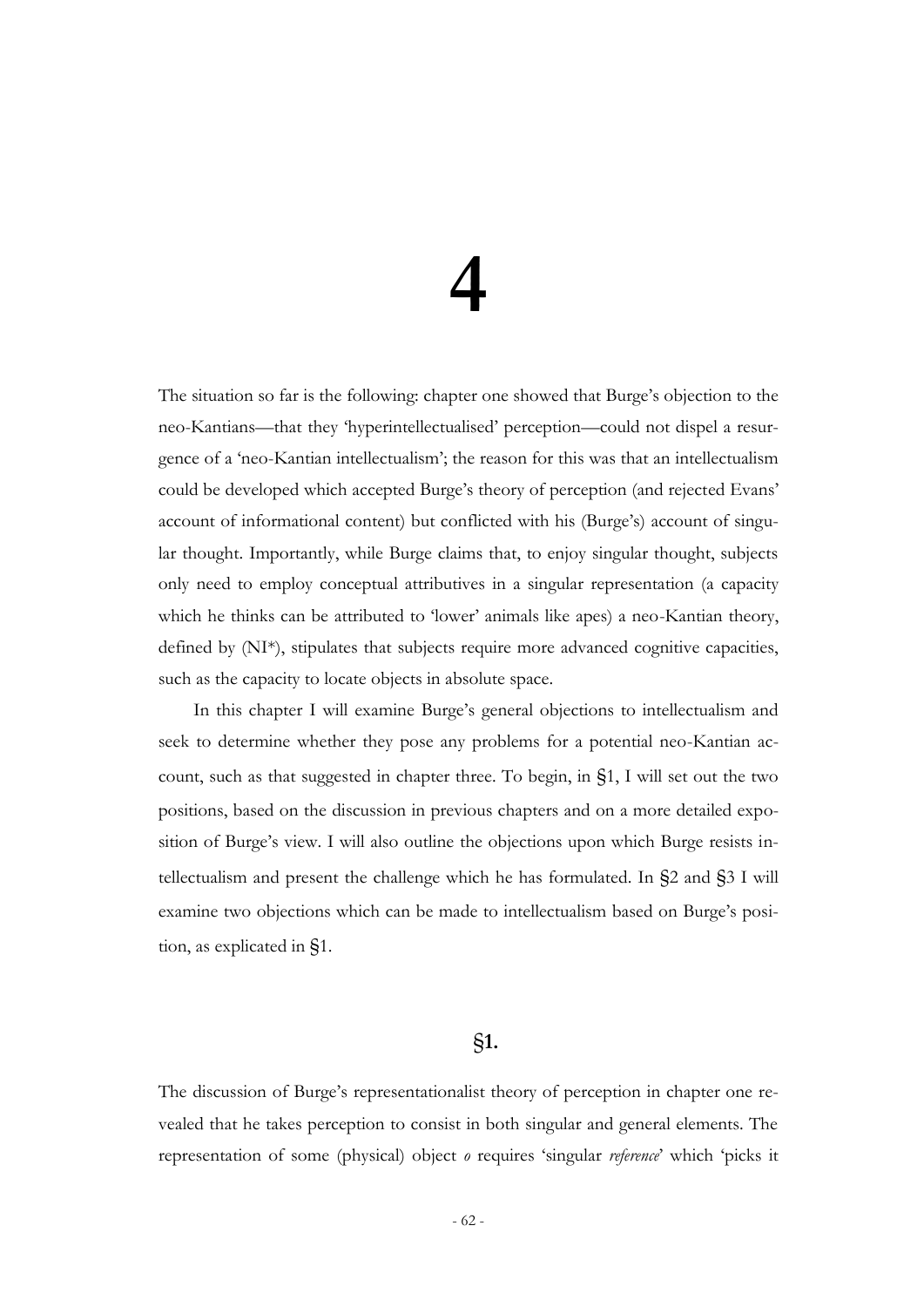out" and a more general attributive which represents *o as* some way—e.g. *o* is green. But, though Burge believes perception would represent *o as* green, he believes it neither employs concepts nor is structured propositionally; instead propositional structure and employment of so-called 'conceptual content' is reserved for other representations, such as thought. But since both serve to "pick out" an entity and apply a general attributive—i.e. which can be applied to more than one particular—the distinction between perceptual and *conceptual* representation lies, for Burge, in the attributives employed.

Perceptual attributives are general in that they can be applied to more than one object in more than one perceptual context. Thus both *a*, seen at time *t*, and *b*, seen at later time  $t_1$ , can be perceptually represented as  $F$ ; in a similar way to Evans' Generality Constraint the attributive *F* is "ability-general" in that the subject is capable of *using* it in multifarious representations (Burge, 2009 p. 259). However these general perceptual attributives are, Burge says, *limited* to singular, context-dependent applications: while the subject is able to *use* them in many representations, any *single* use will represent a given particular (or given plurality of particulars) in one perspectival context i.e. as it is seen from the (physical) perspective of one observer, at one time. For Burge two representations of the same object, *a*, can differ in context—e.g. if *a* is seen from a different angle or under different circumstances—and the representations thus distinguished according to the context-bound *application* of the attributives involved. Thus any one perceptual representation, *'a is F'*, constitutes a context-bound application of *F*: an application which represents *a* under a certain mode of presentation, tied to the perspective of the subject at the time of perception. (The ability to perceive the same object (or property) as the *same* as one previously represented is what Burge calls a "*Perceptual Constancy'* (2009 p. 250 and 2010a p. 408))

Effectively Burge is claiming that a *perceptual* representation of *o* is always a representation which reflects contingent facts about *how* the object was seen at the time of perception. Conceptual attributives can thus be distinguished from perceptual attributives in that they do not reflect just one "way of seeing" *o* but are able to represent *o* in a way which can abstract from any one context: "[n]ot all occurrences of conceptual attributives accompany and guide contextual singular applications [...] or are part of a primary way (or indeed any way) of contextually referring to a particular" (2010a p. 541). As such they function in a way which Burge calls *purely predicational*. Creatures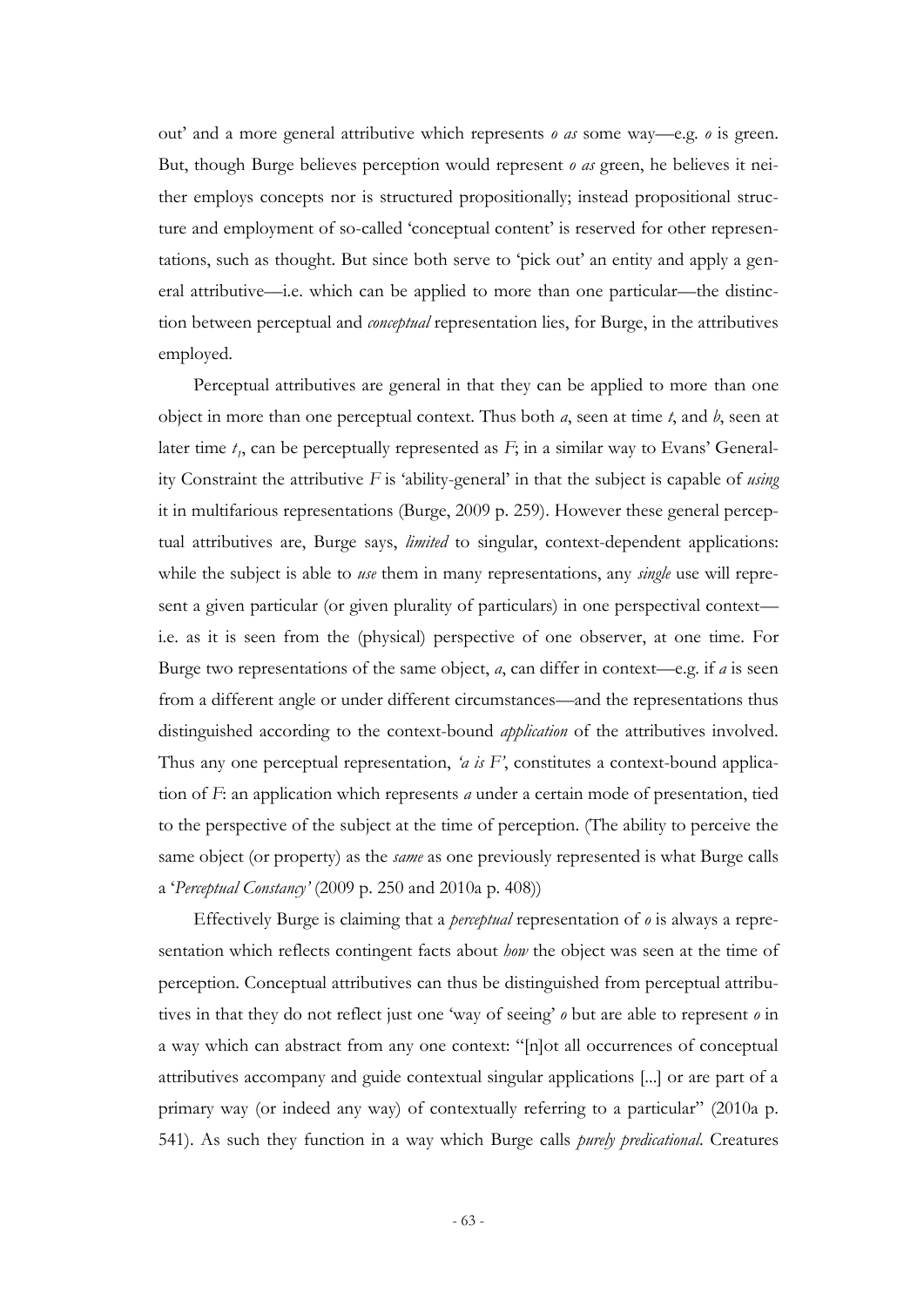who employ these attributives are creatures who entertain distinctly conceptual thought:

> "In determining that the representational content of an individual"s psychological state is *propositional* [(conceptual)], one must find an attributive in the content that has a purely predicative role." (2010b p. 44)

Burge suggests three ways in which conceptual attributives differ from perceptual representations: first, such attributives can be employed in universal (rather than singular) representations, e.g. "every planet is a body" rather than "that (perceived) *o* is a body" (2010b p. 42). Second, as Burge puts it, the attributive can "function predicatively, as part of a larger attribution, while not itself making any attribution at all" (ibid.). The types of attribution he has in mind here are negative claims, e.g. "that (perceived) *o* is not a body", hypothetical or conditional claims like "if that (perceived) *o* is a body, it's far away' and disjunctive, or non-committal claims such as 'that (perceived) *o* is either a body or a shadow". Each of these claims has a referent, *o*, and functions to (potentially) attribute a property to *o*; yet, unlike the simple "representation as" in perceptual representation, none of these formulations actively represents *o* as having a certain property. Third, and finally, in a combination of the first two forms, conceptual attributives can function in universal, negative claims like "it is not the case that any non-spatial entity is a body" (2010b p. 43).

Each of these forms of representation marks, as Burge puts it, a "freedom from the here and now" (2010a p. 542). What he means is that, even though they may refer to one particular, none of these forms of representation are *necessarily* tied to representing it under in one context—e.g. as I perceived it at  $t_1$ —or even in a way which is *veridical* (or true) of the object. Thus a representation can be neutral as to what *o* is represented as—e.g. hypothetical statements like 'if  $\rho$  is a body then it's far away'. Further *o* could be represented in a universally quantified representation—e.g. everything like  $\theta$  is a body—without the attributive 'body' applying to one, particular, mode of presentation (i.e. context of perceiving) *o*.

Given this line of thought it might be that one of the most intuitive features of a conceptual attributive is the fact that it is used in a representation which allows a subject to abstract from the actual scene they are presented with (perceive) and employ a form of thought which applies, not just to that situation, but to many others. What we might take to be the hallmark of the conceptual then is the *generality* of application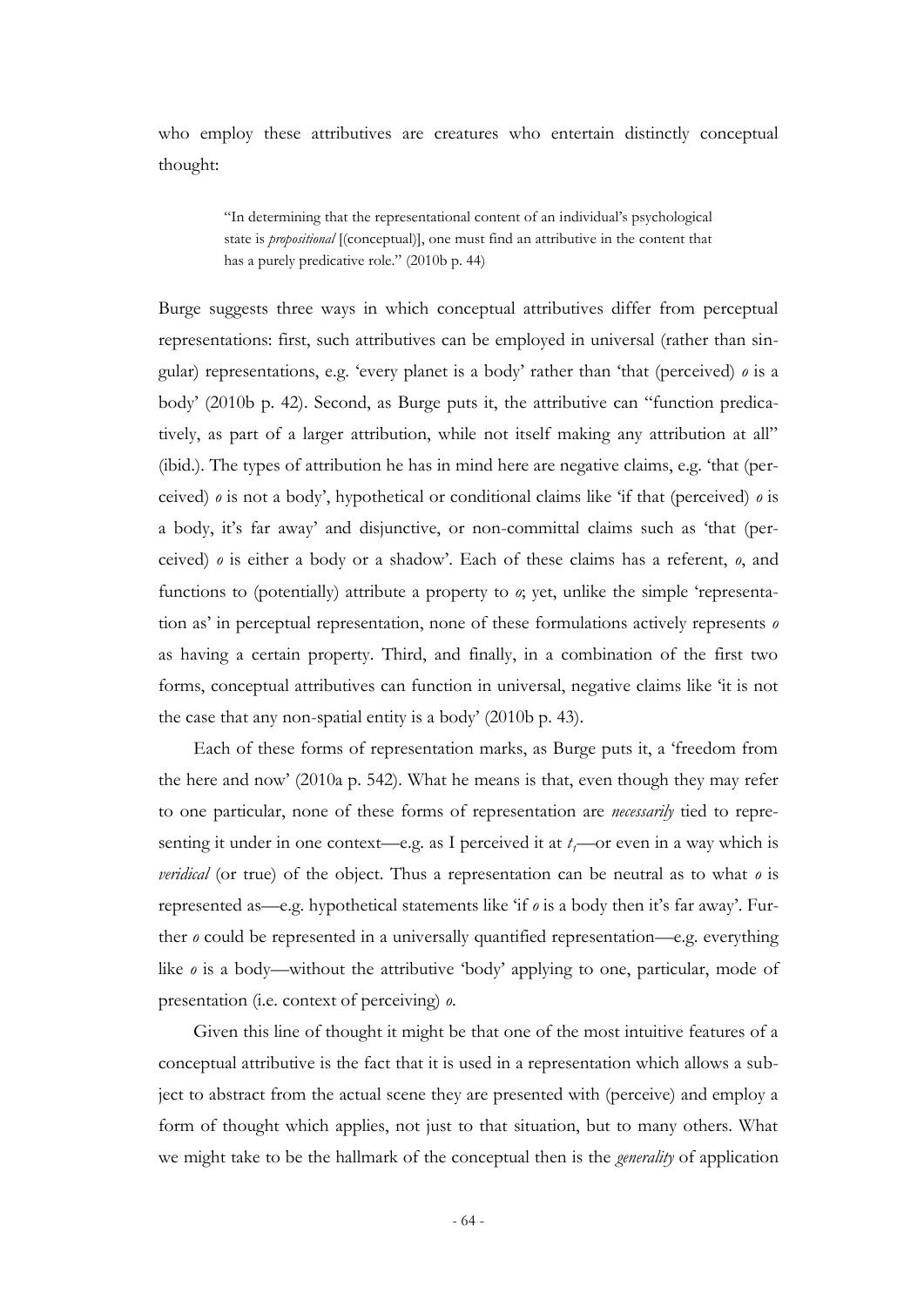of the representations in which they might be used: hypotheticals, universals and logical truths can each be distinguished by the fact that they "go beyond" the facts of a *specific* (perceived) situation to either represent something which neither represents that situation *as G* nor *not-G* (e.g. hypotheticals) or which apply to other, similar situations (in the case of universals and abstract rules). When a singular representation *'o is F'* displays this sort of generality it seems the attributive *F* must be conceptual and the representation can be said to be a thought.

As noted Burge's anti-intellectualism differs from (NI) in that it claims conceptual representation of *o* can come about in creatures which are incapable of conceiving of *o* as within absolute space. In such a way Burge and the neo-Kantians have very different conceptions of the type of creature to whom singular propositional attitudes can be attributed. Thus Evans seems to restrict the examples in his theory of thoughtattribution to subjects who are (supposedly advanced) language-users while Burge is happy to even *assume* (in places) that propositional attitudes can be entertained by non-linguistic creatures, such as apes (2003 p. 519).

This difference does not, I think, reveal that the neo-Kantians were dismissive of data from developmental psychology or other scientific fields; several passages and discussions by Evans, for example, show a knowledge of and respect for such disciplines (e.g. Evans 1985 and 1982 p. 156). Rather the divergence can be seen as two ways to understand the *concept* of singular thought—its usage in psychological attribution and in helping us understand the cognitive architecture of other subjects. The neo-Kantian conception, based largely on Evans" discussion, reveals a concern with the understanding *human* thought is taken to manifest. This consists in a consciousness of objects as distinct from one"s experience of them and as existing in a way which does not depend upon human minds to apprehend them. In this way, they might be thought of as *Top-down* approaches: they focus on what it is to have singular thought *in our own case* (i.e. as a developed human), identify an accompanying capacity *C* (e.g. linguistic abilities, capacity to conceive of the world as objective etc.) and claim that *possession* of *C* is necessary for entertaining singular thought. Such an approach resists the idea that creatures who don"t obviously manifest *C* might nonetheless be credited with singular thought.

Conversely, Burge seems to begin his theory with pre-linguistic humans and non-human animals who, according to him, can be conceived to entertain singular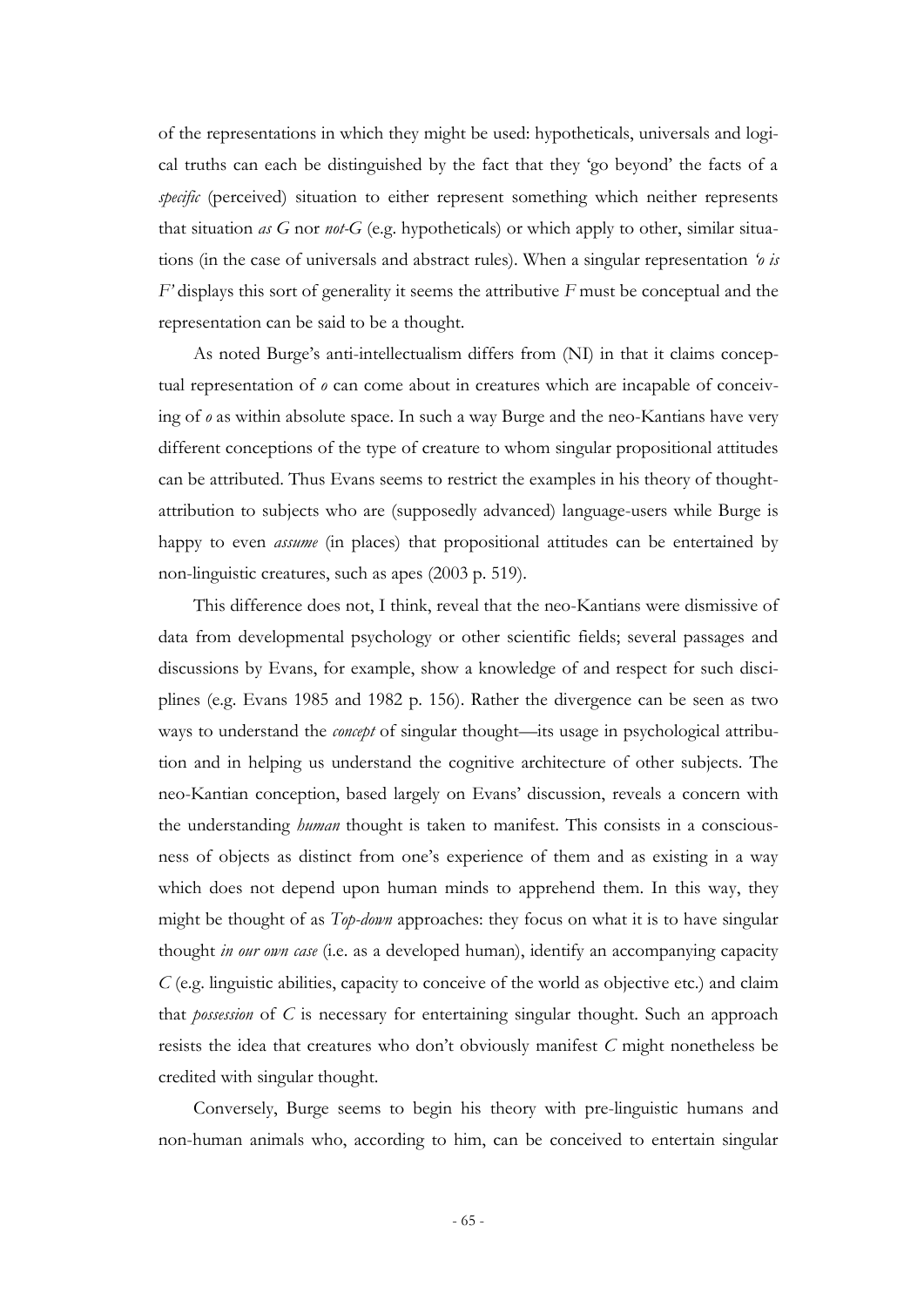thought. In understanding such creatures to have singular thought his commitment to (AI) is an encouragement to define singular thought based upon its presence in creatures who are not thought of as manifesting the understanding and conceptual prowess which the neo-Kantians saw as a marker of human thought. Against the neo-Kantian then Burge"s theory might be thought of as a *Bottom-up* construction of the concept since it demands that we *begin* with the least developed creatures thought to be capable of singular thought and define the concept from there. Since, very often, these creatures aren't thought of as possessing  $C$  (for our purposes, aren't thought to be capable of locating objects in absolute space), a bottom-up approach must claim, *contra* the intellectualist, that *C* isn't necessary for singular thought.

Intellectualist theories have tended to be predominant in the  $20<sup>th</sup>$  century, as Burge is aware. Nonetheless, as I will now show, he believes his anti-intellectualist position is more than a match for them. His response to intellectualism is more general than an attack just on the neo-Kantian theory described in the last chapter: it can be directed at any theory which claims that, to enjoy singular thought, subjects need especially advanced cognitive capacities (e.g. linguistic capabilities). Nonetheless my question here is whether a specifically neo-Kantian version can survive and that will be the focus of my discussion.

Burge's defence of anti-intellectualism consists of three claims. The first claim stresses the *coherency* of Burge's anti-intellectualist position. Recall that Burge thought the singular elements of perception were *preserved* in the transition to singular thought (and the "general" elements associated with conceptual attributives):

> "the occurrent singular elements in perception [...] are also connected to occurrent singular elements in propositional content [...]. Both are singular demonstrative-like applications, individuated in terms of occurrent uses. The latter can take over the referents of the counterpart perceptual applications." (2010a p. 546)

If such a picture is granted then (AI)—the claim that a (thinking) subject perceiving *o* is therefore in a position to *think about o*, regardless of his conceptualisation of *o*—is entailed. Thus the first claim we can see Burge as making is that his position is conceptually coherent. This is what I"ll refer to as VIABILITY:

VIABILITY: If we grant a (global) anti-individualist account of content determination then it is easy to see *how* (AI) could be true.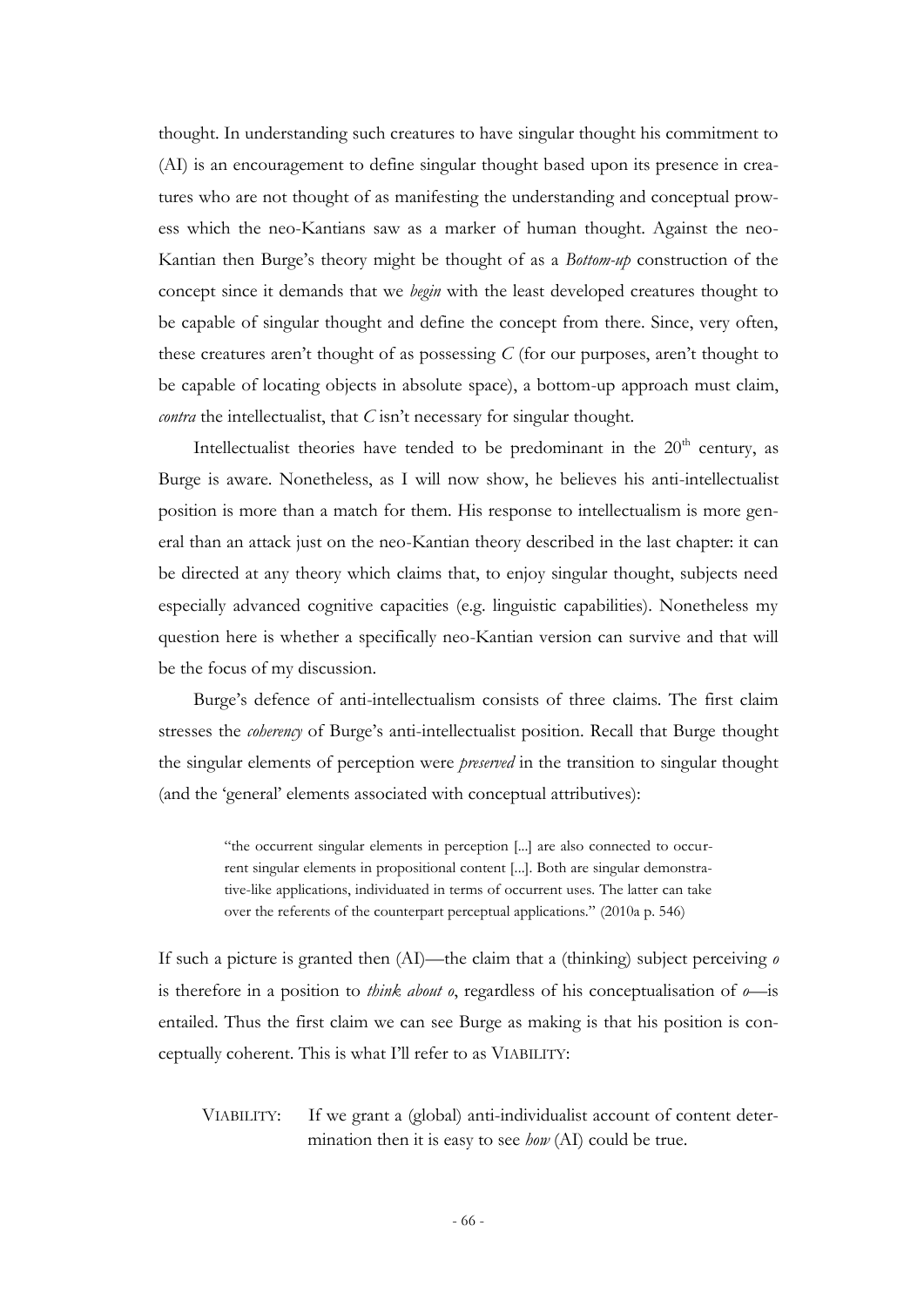VIABILITY is a fairly easy claim to make, indeed it seems an analogous claim (VIABIL-ITY\*) could be made for a theory which commits to  $(NI^*)$ . Nonetheless further claims can be made on Burge's behalf, for it is questionable whether someone like Evans can provide any motivated objections to Burge's view, given that Burge rejects the assumption that having a thought requires understanding what it would be for that thought to be true. Assuming, for a moment, that there is no cogent, intellectualist objection to (AI)—from Evans or anyone else—the following claim can be made:

LEGITIMACY: There is no reason to think that (AI) *isn't* true.

Even if this claim were true it would not, of course, automatically show that Burge's account of singular thought is correct. However it *would* show that there is no intellectualist challenge *Burge* must overcome in establishing his anti-intellectualism.

So far neither VIABILITY nor LEGITIMACY show that we have any reason to prefer Burge's anti-intellectualism over any form of intellectualism. These two claims only show that it *could* be true. To present a real challenge to his intellectualise opponents Burge must provide a *motivation* for an anti-intellectualist account. Of course, a motivation to reject intellectualist conditions such as (NI\*) does not automatically constitute an argument in favour of Burge's own anti-individualist account. However it would show that (NI\*) is false and that Burge succeeds in his debate with the neo-Kantians, consequently Burge's anti-intellectualist motivation must be overcome if neo-Kantian intellectualism is to remain a viable account of singular thought.

The first motivation claim  $(M_1)$  asserts that both animals and young children can be attributed with propositional thought, even in the absence of the advanced intellectual capacities required to conceive of an objective world. As Burge puts it:

> "there are empirical explanations that attribute propositional attitudes to higher animals and young children. They do not attribute any of the supplemental capabilities that individual representationalists [intellectualists] demanded." (2010a p. 545)

The essence of this position is that an intellectualist understanding of singular thought is incompatible with our uses of this concept both in commonsense attributions and in scientific explanation (as Burge remarks earlier "[c]ommon sense and empirical sci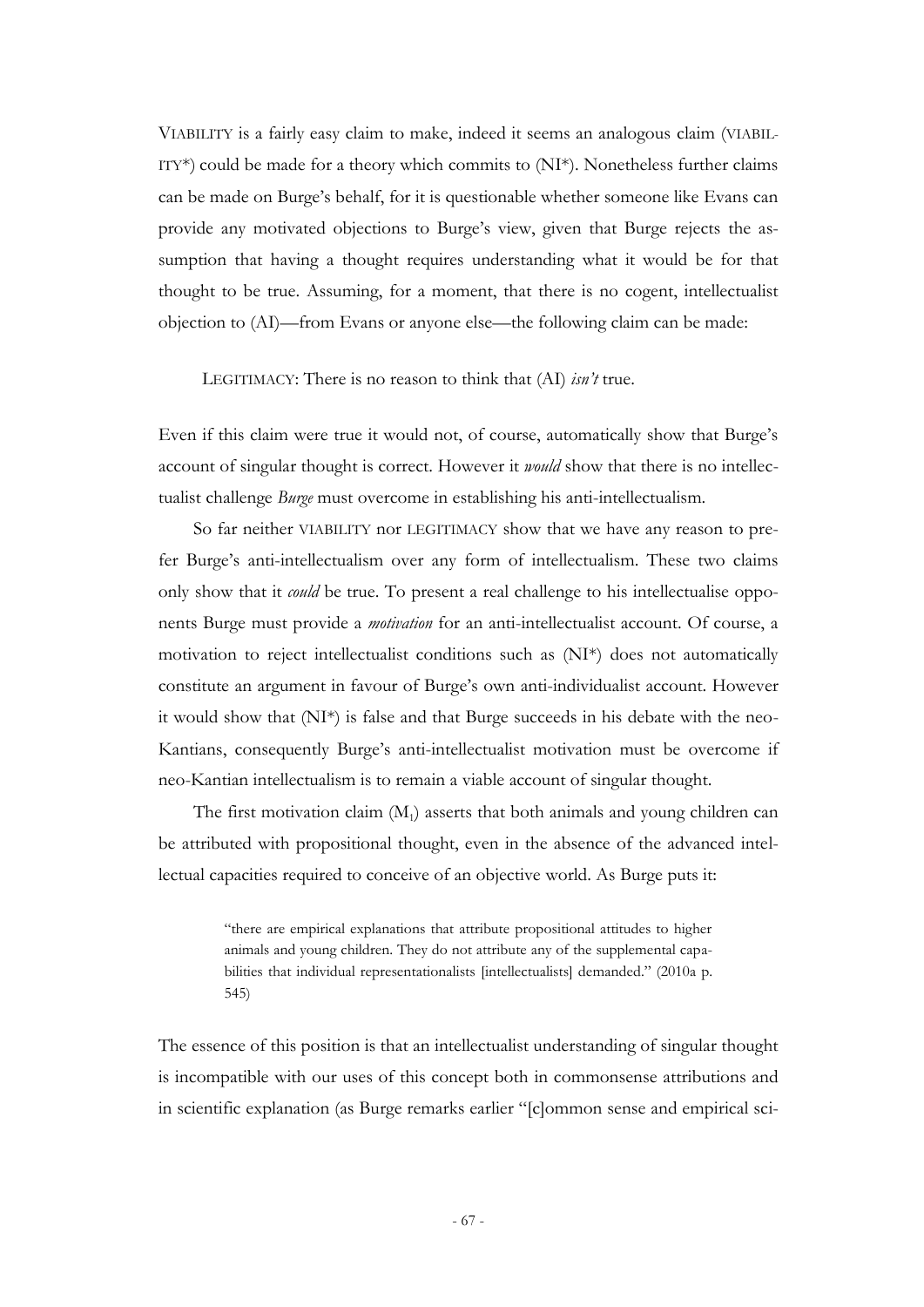ence supports the view that animals and young children have perceptions and beliefs about bodies" (2010a p. 162)):

 $(M_1)$ : ): An intellectualist account of singular thought would be incompatible with (our best) commonsense and scientific uses of the concept.

If true this would surely provide compelling reason to reject an intellectualist account in favour of one which can allow for a more liberal attribution of singular thought to less developed creatures.

However, given an anti-intellectualist VIABILITY and LEGITIMACY, a further *motivation* claim can be developed. This relates back to the *Justificatory Challenge* posed by an anti-intellectualist account, which was discussed in the Introduction. The thought is that, if an anti-intellectualist theory is a coherent and viable account of mental representation (or singular thought), the intellectualist must *justify* why we should think that a more demanding condition (like (NI\*)) applies. In essence it demands that Evans substantiate his assumption (outlined in chapter two) that a subject must *understand* his thought in order to entertain it. The greatest challenge VIABILITY and LEGITIMACY can provide is the suspicion that the *Top-down* approach—which reccommends the adoption of (the adult human) capacity *C* as a necessary condition on singular thought—is wholly arbitrary. There is no reason to think that the adult human is a privileged subject with regard to singular thought, and if we can "make sense' of a conception which does not require subjects to possess *C* then surely there must be an argument for the claim that such possession is a necessary condition. Thus the second motivation for an anti-intellectualist account:

 $(M_2)$ : ): We must be given reason to think that a (cognitively) more demanding condition is necessary for a subject to enjoy singular thought.

The question facing us is whether there can be a response to  $(M_1)$  and  $(M_2)$  which would show that (NI\*) remains a viable condition on singular thought (as noted, I take the ultimate truth of Burge"s *individual* anti-intellectualist theory to be a slightly tangential question which I will not address). In the next section I will address  $(M_1)$ and in §3 I will move on to  $(M_2)$ .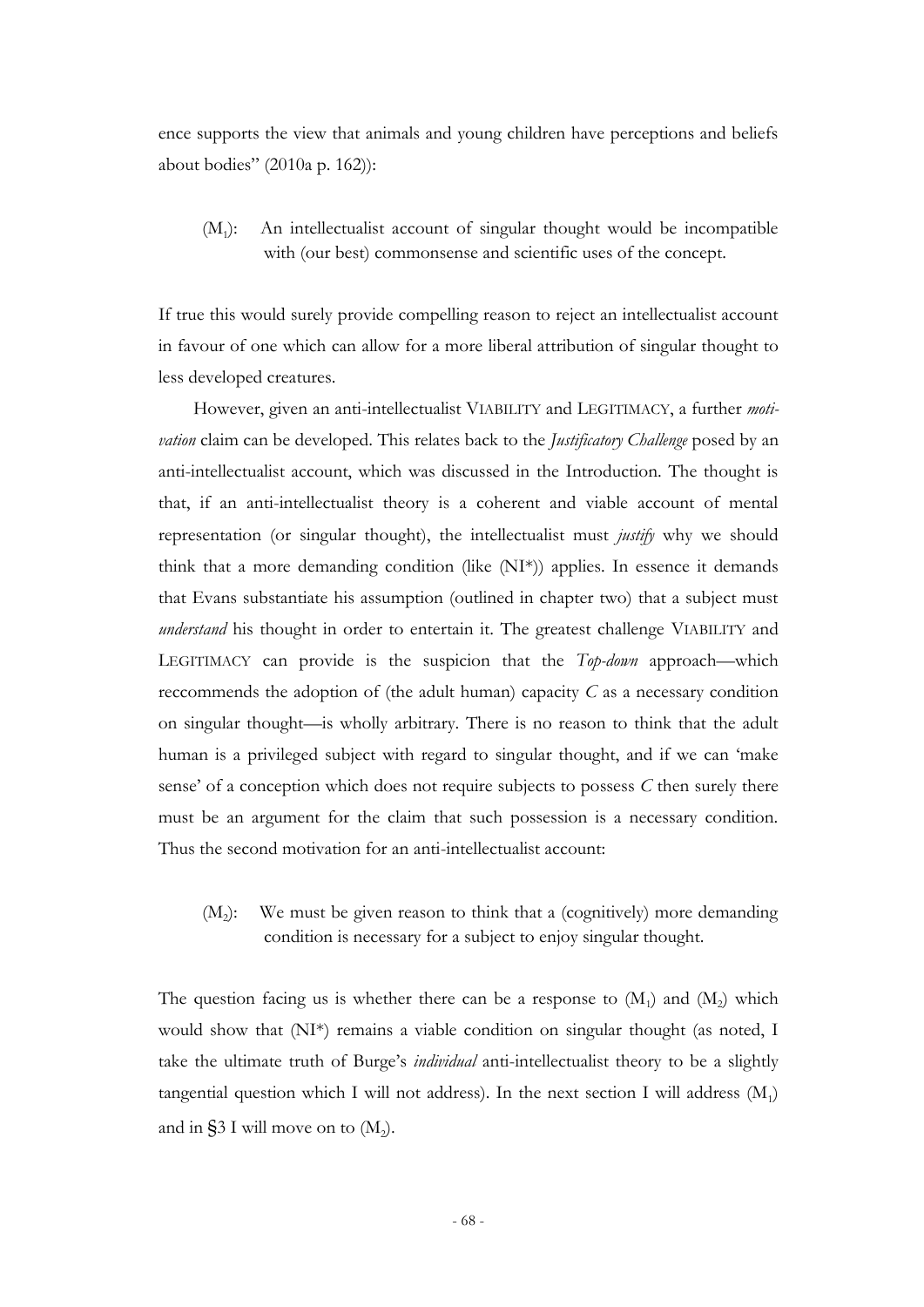To begin to assess  $(M_1)$  we should first ask what reasons we might have to think that undeveloped subjects could have singular thought. As Burge suggests, the most justifiable indication that a creature has propositional (here co-variant with conceptual) thought is the demonstration that he is capable of *inference* (2010b p. 45) (2010a p. 542). Here I will begin by showing why Burge takes inferential thought to indicate the presence of conceptual attributives and singular thought, I will then present and assess his reasons for thinking that undeveloped subjects, such as animals, manifest such capacities.

## **§2.1.**

In this context inference is taken to be a transition of (psychological) representations which "follows" a logical rule. A transition of representations (i.e. one representation—e.g. that is dangerous—giving rise to another representation—e.g. I should run away) is taken to be a key feature in informational processing systems and explains how one mental event (e.g. perception) can lead to another (mental) event (e.g. an intention to act). An *inferential* transition can be can be distinguished from the mere *association* of representations. An association of representations means, broadly, that the presence of one representation causes the "activation or inhibition" of another representation according to whether the subject has been *conditioned* to associate the representations in this way (see Shanks, 2006 p. 294). For example, a creature in some experimental setup might learn that pressing down a lever (LD) causes a reward to be delivered (LD+).

Conversely to call a transition "inferential" is commonly to imply that there was some rule or reason behind it—e.g. to reflect the logical relations between the representations. In performing an inference (in the sense under discussion) one representation, A, gives rise to another, B, because the subject is attempting to "map" the fact that a A *entails* B—e.g. my reason for representing *'o is mortal'* after "*o is a man'* is because it is entailed (from the rule "all men are mortal"). One way of putting this is that a subject represents one thing and not another *because* a proposition expressing A *entails* a proposition expressing B. While an association of representations relies on the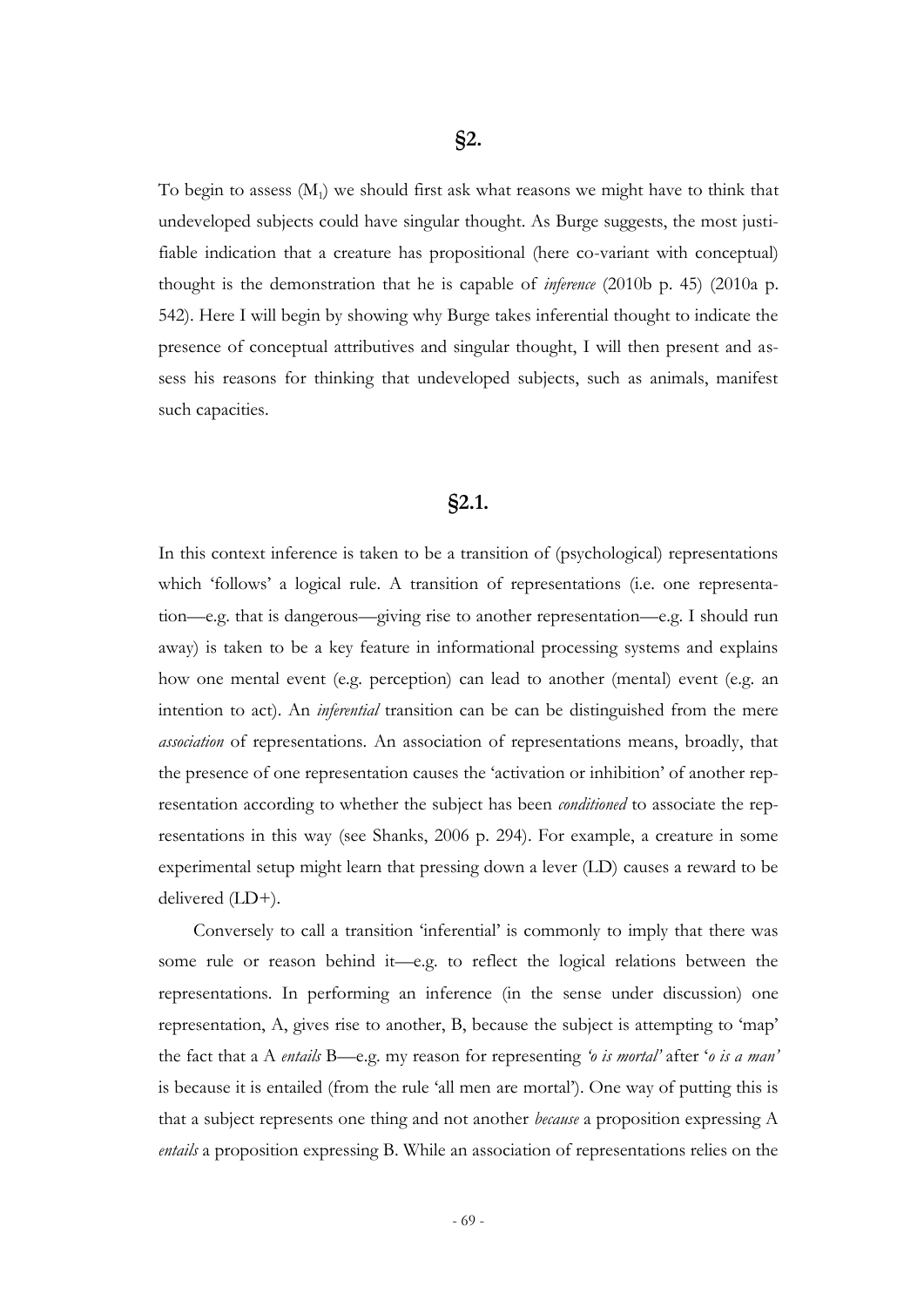subject associating 'by habit' an inferential transition relies on them associating according to a general rule.

One might think that a capacity for inferential thought reflects rationality or human-like linguistic capacities. But Burge is adamant that a creature can be capable of such thought without *understanding* or representing the abstract rules behind it. Rather understanding such thought is a "metarepresentational" capacity which not all creatures capable of inference need be taken to share (2010b p. 56).

Despite this, a capacity for inference might be thought to obviously manifest a capacity for conceptual thought (and therefore for conceptual singular representation of objects): what is logical deduction if not a conceptual affair? However Burge"s claim—that a creature can infer without representing the abstract rule by which A entails B—seemingly means that otherwise unassuming transitions can count as inferences for Burge; consider his own example:

- 1) This (perceived object) *a* is not *G*.
- 2) This (perceived object) *a* is identical with that (perceived object) *b*.
- 3) That (perceived object) *b* is not *G*.

 $(2010a \text{ p. } 543)^{17}$ 

Here the steps (1)-(3) indicate a transition of representations ending in the conclusion (3). It may be thought distinctly inferential because, having represented (1) and (2), the subject is able to 'draw the conclusion'  $(3)$ : he 'sees' that  $(3)$  is entailed. The question however is why the ability to draw this conclusion implies that (1)-(3) are conceptual. Burge's answer is that the "use of the attributive  $G$  in the inference does not depend on being tied to any particular instance of being *G*" (ibid.). This is to say that the use of *G* is not tied to representing any one *individual*, in any one context as *G*. I take it this is meant to show that an object, *b*, is singularly represented (in a conceptual representation) because, if *G* is used conceptually in (1)-(2) then it is used conceptually in  $(3)$ .

The problem for Burge is that (1)-(3) is not emblematic of an inference as we would ordinarily understand it. The reason for this is that an extra step is required to show why (1)-(2) *entail* the conclusion (3):

-

<sup>&</sup>lt;sup>17</sup> The parentheses and use of lower case variables are my own additions.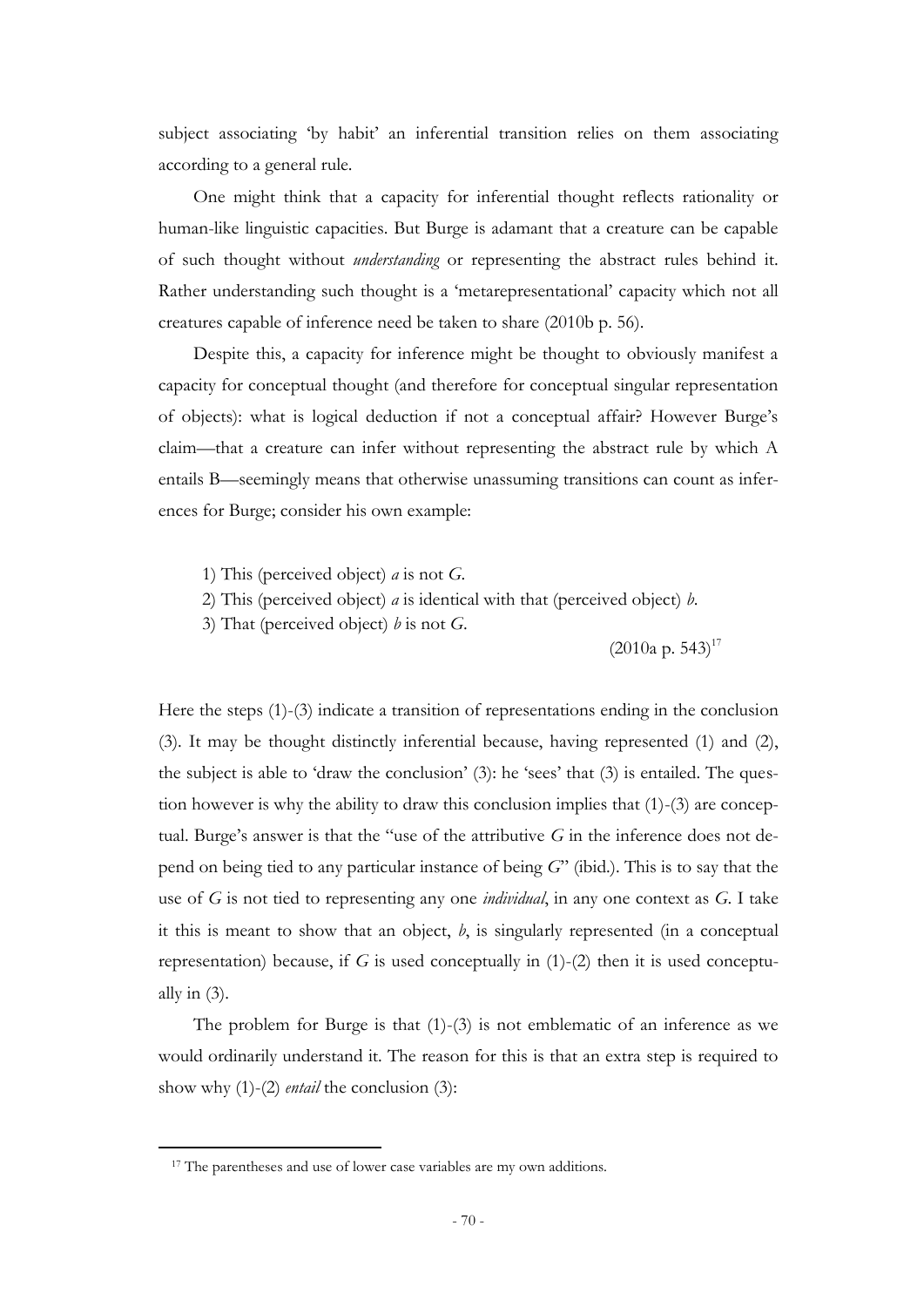- 1) This (perceived object) *a* is not *G*.
- 2) This (perceived object) *a* is identical with that (perceived object) *b*.
- 3`) (For all objects *x* and *y*) If *x*(*not-G*) and (*x* is identical to *y*) then *y*(*not- G*).
- 4`) From (3`), If (perceived object) *a* is not *G* and *a* is identical with (perceived object) *b* then *b* is not *G*.
- 5`) From (2) and (4`), (perceived object) *b* is not *G*.

For Burge it would be problematic if all attributions of inference required representations like (3`) for it is unclear that the type of creatures he thinks capable of inference are capable of this form of abstract thought. Indeed it might be counterintuitive to suppose that all instances of inference—even in humans required representing something as abstract and formulaic as (3`); though such representations needn"t be *conscious* it is unclear that we would ever describe our everyday inferences as involving these abstract rules.

Nonetheless (1)-(3) still seems incomplete as an example of an inference and as such it is hard to understand why *G* is used conceptually. Based on his own explanation of what distinguishes conceptual attributives—their independence of representing an object in any perspectival context—Burge may have two reasons for saying so. Firstly *G* is used in a negation, which Burge took to be an example of conceptual thought. However this claim could face a plausible objection: Burge might be right to think that *perception* couldn"t function to represent something as *not*-*G* what would it mean, for example, to say that I *saw o as* not an apple rather than saw *o as* a pear? Instead perception seems to work to present a *positive* picture of the world, rather than a negative picture of what the world is not. But while it is easy to admit that a negative representation can"t be perceptual, it does not seem necessary to say that an attributive which is not employed in perceptual representation is *conceptual*. Instead, it might be possible to conceive of non-conceptual, representational states (perhaps further on in a processing system) which employed negative representation. For example, a creature might represent, say, that there was no food in a given location or that an object close-by wasn"t dangerous. Such representations may still represent an object in a context-dependent way—i.e. as it is seen in one instance of observation, from one perspective etc.—even though they represent it as *not* being some way.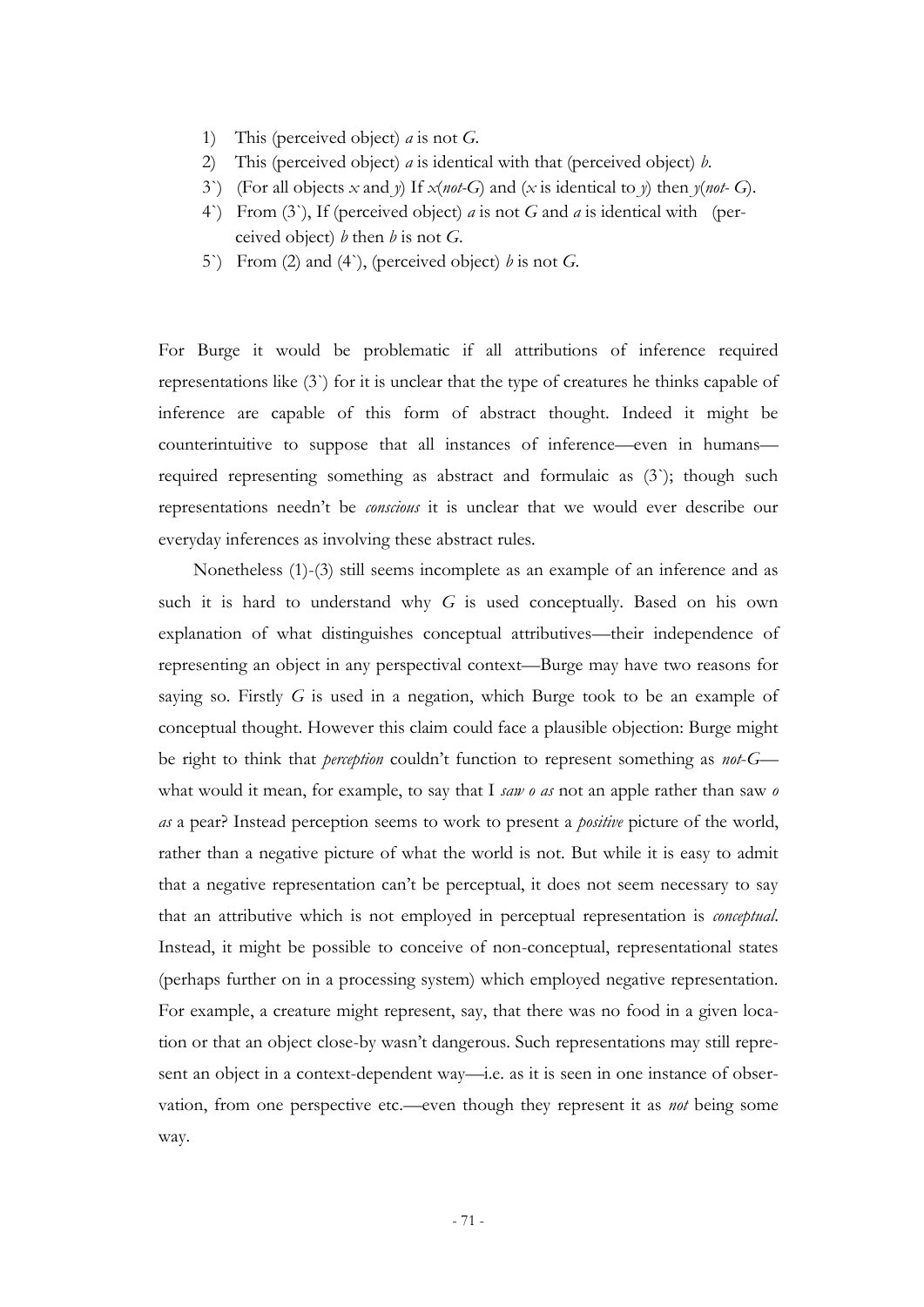Alternatively Burge might claim that one of the representations must be thought to manifest the generality indicative of conceptual representation (as discussed in §1)—i.e. a representation which does not apply to *a* or *b* as perceived in one context, but which applies to them more generally. The most plausible candidate is (2), since both (1) and (3) are singular representations of one object at one time of perception. Suppose that *'a'* and *'b'* refer to the same object, *o*, represented in two different contexts or two different occasions of perception—e.g. '*a'* is  $o$  seen from the left at  $t_1$ while  $b'$  is  $o$  seen from the right at  $t_i$ ; (2) thus represents that the same object is referred to in each of these representational contexts. However it may remain unclear whether (2) represents this in a way which is essentially context-independent and therefore, according to Burge"s standards, conceptual. It might be thought that, since (2) represents *o* (as represented) in two, specific contexts—*a* and *b*—(2) fails to "transcend' a representational context and is 'tied' to representing  $\rho$  in a context-dependent way. Yet further reflection could reveal this line of thought to be misguided: though (2) represents *a* and *b*, which represent *o* as seen from one particular physical position at one particular time, it does not, in fact, represent *o* as it is seen in any particular context. Rather it might be said to *relate* two context dependent representations in a way which abstracts from any representational context: it might be thought that (2) reflects that *'a is identical to b' simpliciter* and not merely on one occasion of representation or within one representational context.

However, even if this claim can be allowed, it might be asked why *G*—and not merely the attributive *'is identical to'*—should be thought of as conceptual. If it is conceded that (2) is conceptual then it may be alleged (1) need only be non-conceptual, since it only functions to show that some object, represented in a context-dependent way (as discussed above *'a'* refers to the object *o* as seen from the left at a certain time) is *not-G* (which, as previously discussed, needn't be conceptual). Since (3) is of the same form as (1) it might be thought that it too could be non-conceptual. However, if (2) is a conceptual representation, and (2) causes the transition to (3)—as was taken to be essential to an inferential transition—then it might be thought intuitive to say that (3) (at least) is also conceptual. But this thought could be questioned: the representation *'b is not-G'* represents an object, *o*, in a given context (seen from the right at a certain time) in a way which could be non-conceptual—there is no hint of the generality or independence of context which characterises conceptual representations.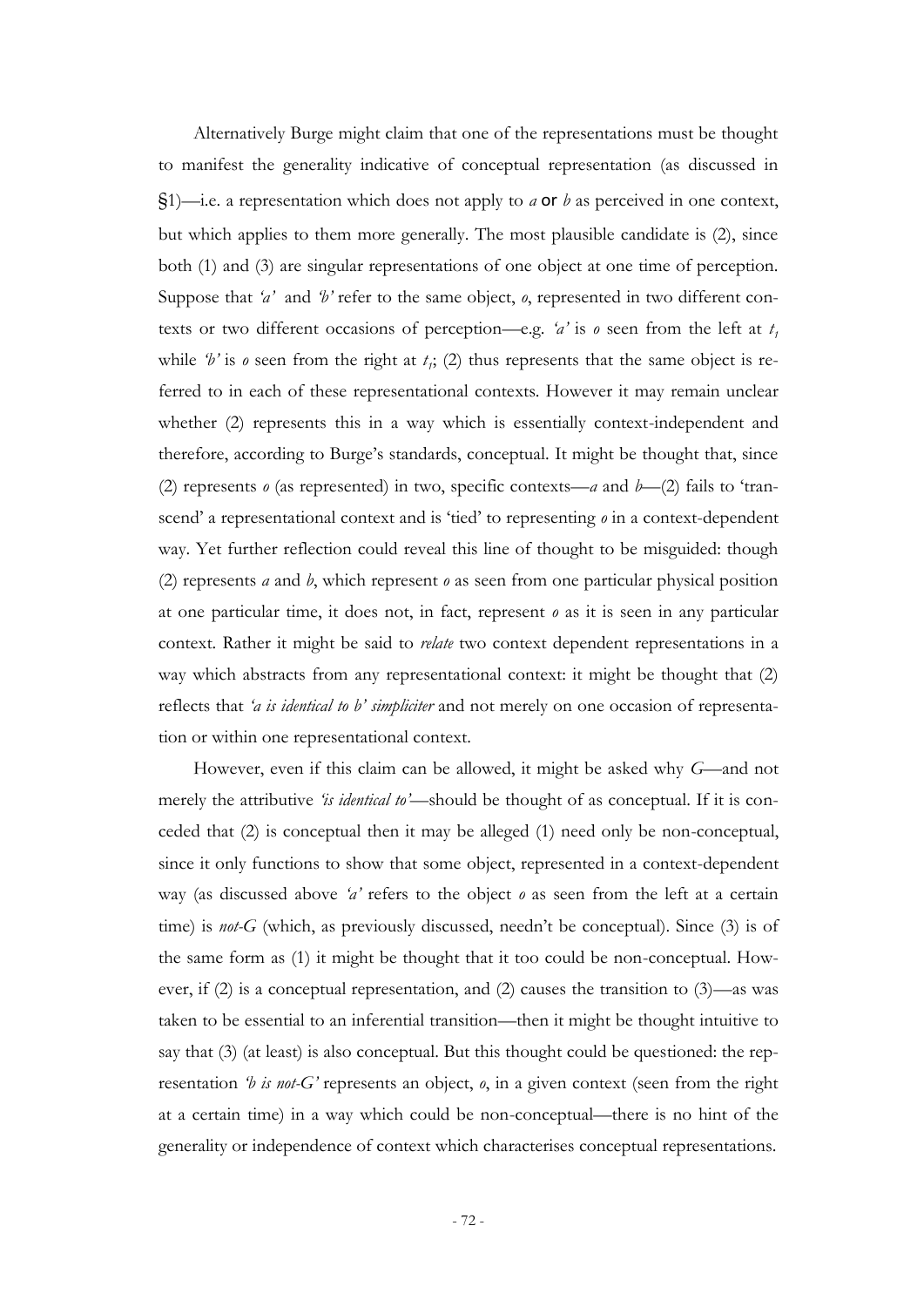To avoid this objection it might be necessary for Burge to show that the transition could not take place without using *G* as a conceptual attributive. One way of doing this may be to add another step to (1)-(3)—albeit one which avoids the abstraction of  $(3)$ :

- 1) This (perceived object) *a* is not *G*.
- 2) This (perceived object) *a* is identical with that (perceived object) *b*.
- 3``) If (perceived object) *a* is not *G* and *a* is identical with (perceived object) *b* then  $b$  is not  $G$ .
- 4``) That (perceived object) *b* is not *G*.

Here the conclusion—now  $(4^{\prime})$ —is entailed by  $(1)-(2)$  and the general rule  $(3^{\prime})$ . Adding this rule as a representation in the transition not only makes it more obvious why (1)-(4``) is inferential but also, arguably, manifests a use of *G* as a conceptual attributive. The reason for this is that (3``) expresses the generality of a conceptual representation: it is hypothetical meaning that, schematically, it is not representing any object, *o*, as being any particular way in any particular context. Further, as a rule, (3``), like (2), *relates* context-dependent representations without itself being contextdependent: (3``) is true *simpliciter* and is not tied to any representation in any particular context.

If *G* is used conceptually in (3``) then it may be alleged that it should be thought of as conceptual in (4``). The reason for this is that it might seem slightly odd to suggest that within a transition of representations a subject could employ conceptual attributives at one stage,  $(3^{\prime\prime})$ , and yet not employ them at a later stage,  $(4^{\prime\prime})$ . Of course such an assumption could be denied, but it may not then result in the most intuitive understanding of inferential reasoning: if this necessarily employs conceptual attributives at one stage then there is no reason to think that these attributives wouldn"t be preserved in later stages.

This also provides an answer to the original question of this section: why a capacity for inference might manifest the capacity for conceptual representation. The answer we can provide, based on this discussion, is that all transitions of representations which are considered "inferential" will require a representation like (3``) (or perhaps, at least (2))—i.e. will require a representation which abstracts from any particular context and manifests the generality indicative of a conceptual representation. A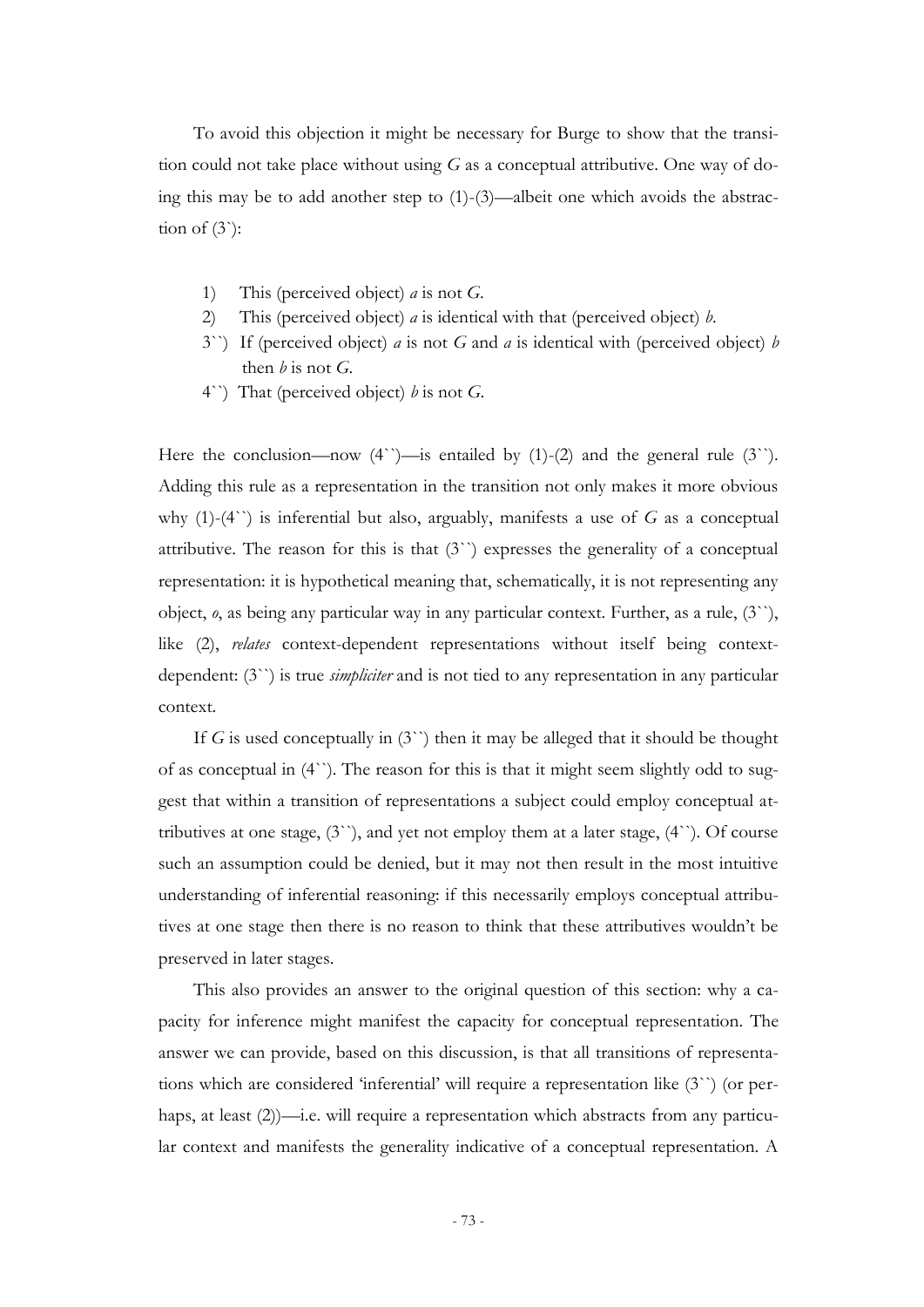further question here is whether this automatically shows the capacity for singular thought—i.e. conceptual representation of individual objects. As the discussion of this section has shown, if an attributive is used conceptually at one stage of the transition—e.g. at (3``)—then it seems it will be used conceptually at later stages; however if a different attributive is used conceptually—e.g. *'is identical to'* in (2)—then it seems unclear why distinct attributives at later stages should be thought of as conceptual.

Consequently Burge seems right to suppose that a capacity for inference manifests the capacity for conceptual representation. Though this does not automatically reveal that such subjects singularly represent objects in conceptual representations (since there are instances of inferences which do not necessarily suggest such singular representation) it is reasonable to suppose, as Burge seemingly does, that a capacity to represent conceptually is suggestive of a capacity to singularly represent in conceptual content, or to have object-directed thought. Now I turn to Burge's evidence for his claim that cognitively less-developed subjects, like apes, display the capacity for such thought by showing the capacity for inference.

## **§2.2.**

Burge appeals to specific empirical studies to support his claim that undeveloped subjects—notably non-human animals—are capable of inferential thought. In this section I will go through these pieces of evidence in turn and indicate whether they provide sufficient support for his claim.

The first two pieces of evidence come from a range of experiments performed by Joseph Call on primate subjects—specifically a selection of twelve chimpanzees, eight gorillas, four bonobos and six orang-utans (Call, 2004 p. 234). These experiments consisted in placing food in one of two, opaque cups (complete with lids) and getting the apes to choose between them under various experimental conditions. The cups were filled behind an opaque screen (the experimenter placed his hand into each cup, though he only left food in one) before the screen was removed and the apes were required to make their choice.

In the first case (*Visual Empty*) the experimenter still filled the cups behind the screen—hence the ape was presumed to be aware that food was going into the cups—but, once the screen was removed, he lifted the lid of the empty cup and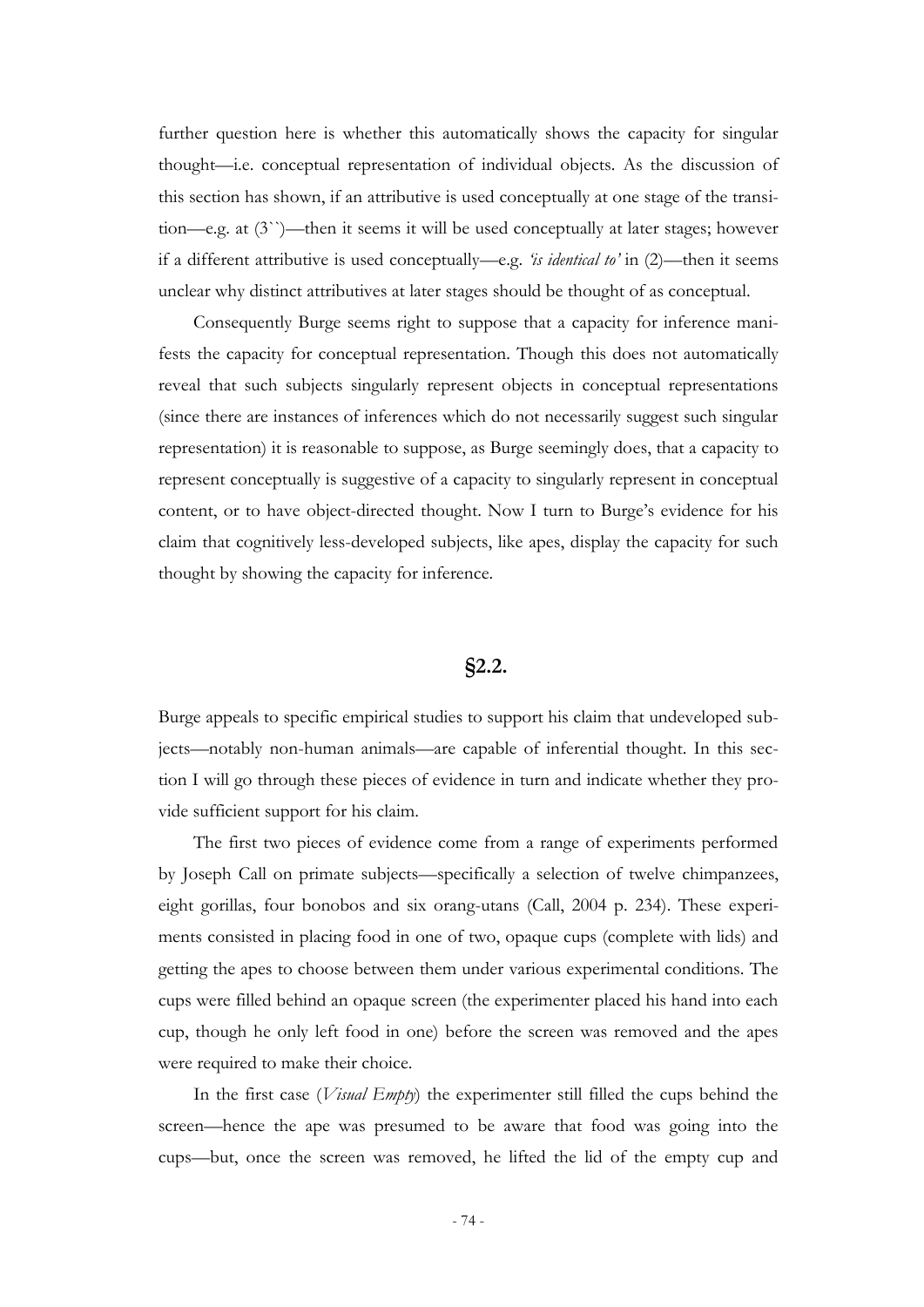showed the contents to the ape before replacing the lid and waiting for them to choose. According to Call *each* subject showed an "above chance" preference for the baited cup across sixteen trials in this condition—i.e. they chose the right cup in more that 50% of trials—and there was a high mean average for correct choices (2004 p. 235) (also see Fig.1). Burge seems heavily swayed by these results:

> "Some types of animal do not immediately choose the non-empty container. They either continue to search the empty container; or they merely show an increase in the likelihood of searching the other container. But some non-human animals, including apes, show the sort of behaviour that suggests deductive inference. They immediately choose the non-empty place, without needing to look into it." (2010b p. 59)

The key factor at work here seems to be that the apes are not given *direct* visual information of where the food is located. Rather, on seeing that one cup is empty they are taken to *infer* that the other must contain the food and choose accordingly.

The second case which Burge cites purportedly reveals an analogous result in the auditory modality (*Auditory Empty*) (Burge, 2010b p. 61). In this condition the experimenter fills the cup as before but this time *shakes* the empty cup and lifts the baited cup, without shaking it. Were the (shaken) cup baited it would make a noise thus those capable of inference would be able to work out that the food (if it were in any container) would be in the non-shaken one. Again Call claims that the subjects performed "above average" in the *Auditory Empty* condition (2004 p. 235) (although the mean average is significantly lower than in *Visual Empty*, see Fig.1). Subjects were more successful than in the *Control* conditions, where they were given no information about the location of the food and seem to have chosen at random. The divergence here seems to show that, even in *Auditory Empty*, the information they receive enables them to make the correct choice in a greater number of cases.

## [Chart omitted; copyright unavailable]

Figure 1. (From Call, 2004 p. 235) Mean percentages correct for *Visual-Empty* and *Auditory-Empty*.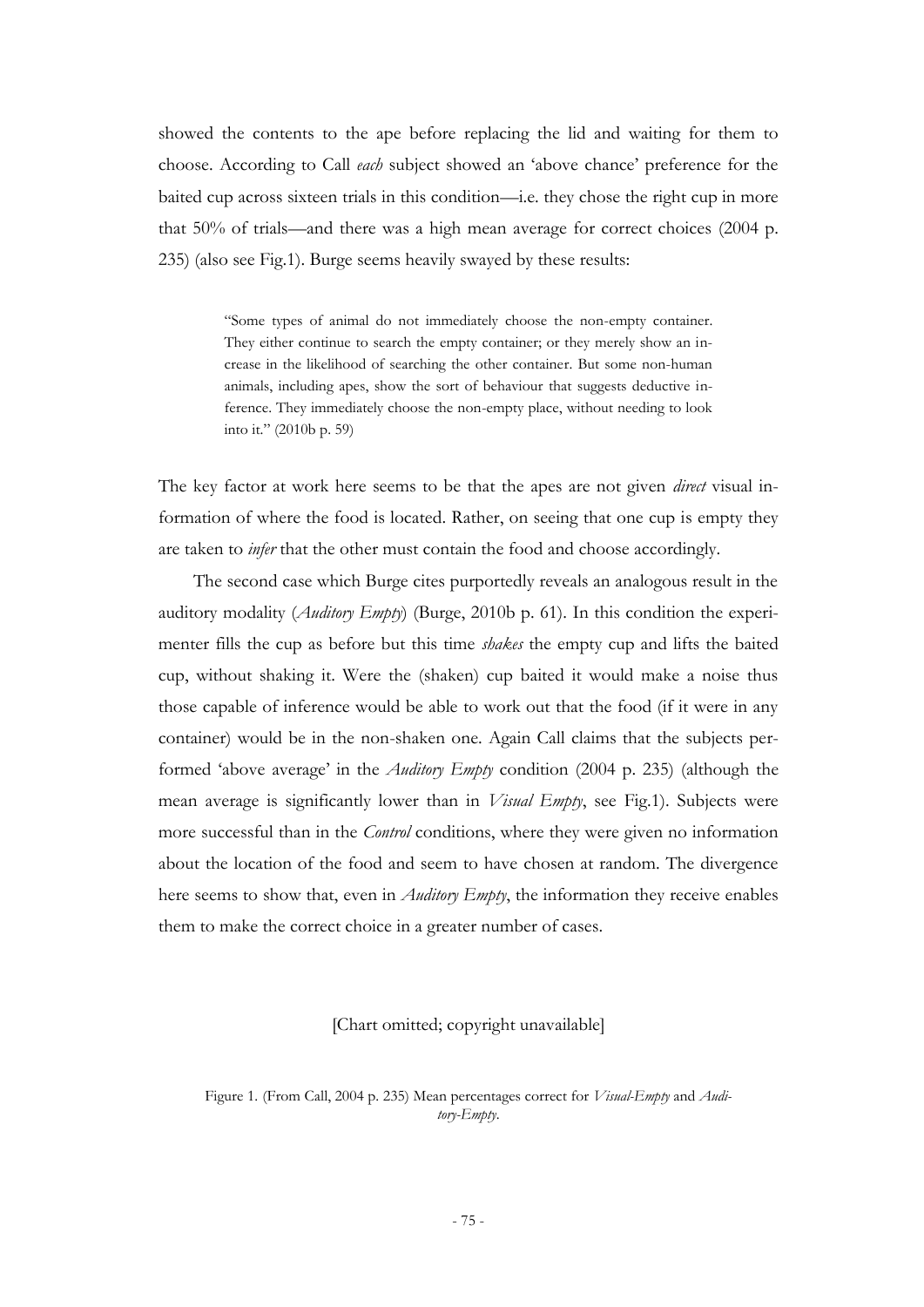Call employs a number of measures to ensure that the animals are not choosing the baited cup out of any bias other that the idea that it contains the food. Yet neither of these instances presents a highly compelling case for the claim that animals enjoy inferences. As Penn and Povinelli point out, one can raise significant doubts about such a conclusion based on Call's experiments:

> "It seems quite plausible [...] that these captive apes had previously learned that a shaking noise (N) combined with a shaking motion (M) is jointly indicative of a reward (NM+), whereas [...] a shaking motion without a shaking noise (M-) is not." (2007 p. 110)

What they suggest is that the apes discern the location of the food, not through a deductive inference, but through an *association* of representations. The idea here is presumably that, on not associating (M-) with reward, but even perhaps associating it with a lack of reward, the apes choose the other cup.

Penn and Povinelli offer a second, perhaps more serious, consideration against Call"s (and Burge"s) conclusion. This focuses on a further experiment Call performs which was designed to show that subjects were not choosing the unshaken cup because of an aversion to noiseless shaken cups. In this condition (*Shake-Rotate*) the experimenter presents both an empty cup which is shaken (and therefore noiseless) and a similarly empty cup which is *rotated* (and also noiseless). The idea is that if they had an aversion to the noiseless shaken cup they should prefer the noiseless rotated one. However, as Call claims, the subjects showed a "significant preference" for the shaken cup—choosing it in about 70% of the eight trials (2004 p. 236). However, as Penn and Povinelli point out:

> "If the apes had in fact understood the causal-logical relationship involved they would have inferred that neither cup contained food and would have chosen randomly between the two cups or, if anything, would have preferred the rotated cup." (ibid.)

What this consideration might suggest is that the apes were not choosing on the basis of an understanding of the relations in play but were making their choice by other means—the association of a certain stimulus with the presence or absence of a reward.

Perhaps it might be claimed that the apes showed evidence of inferential thought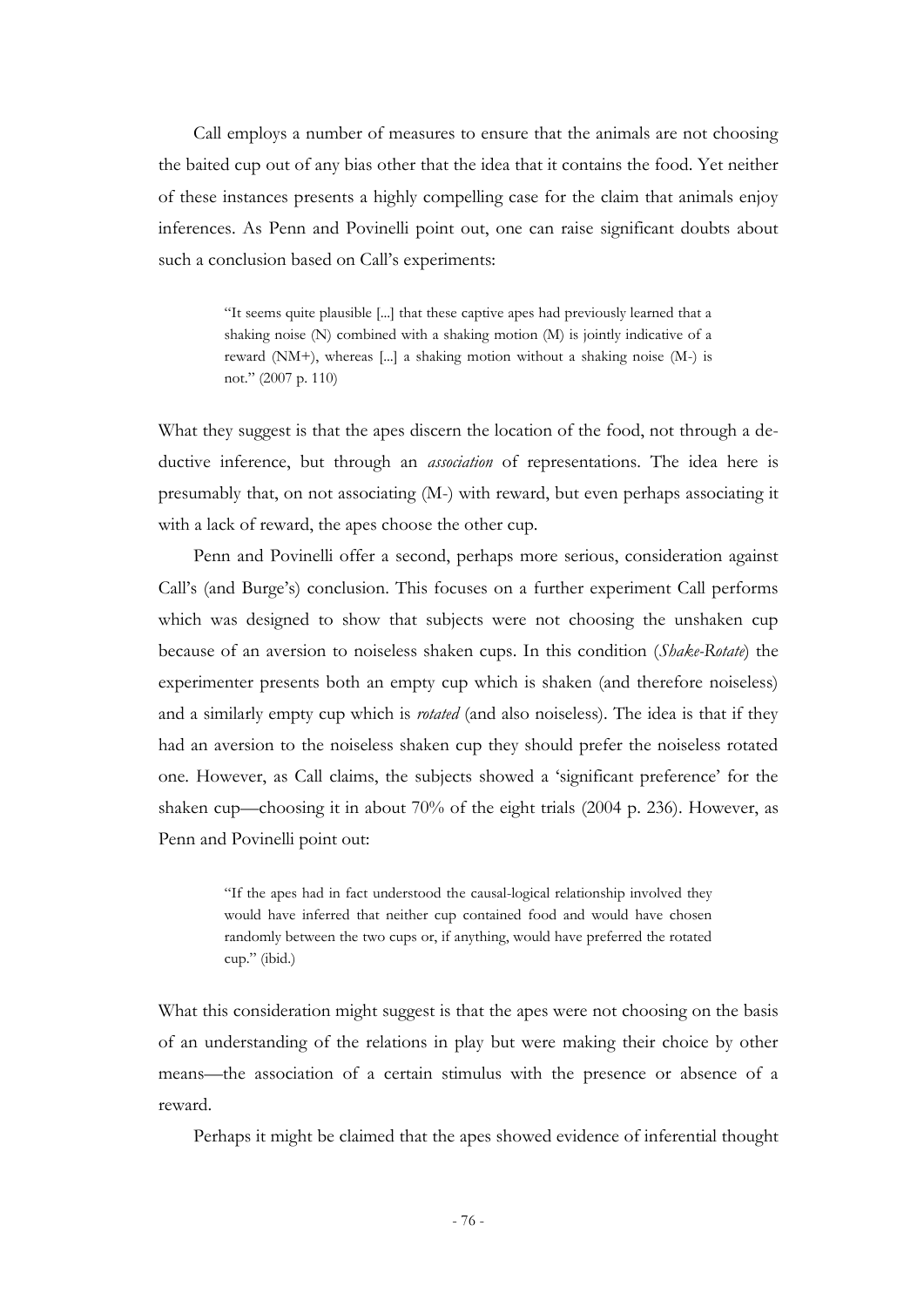in selecting any cup at all. Thus even if they did not select the baited cup on the basis of a deep understanding of the causal relations involved they may hev used the association of (M-) (motion without noise) and "*no-reward*" to *infer* that there was a greater likelihood of the food being in the alternative cup. Such an inference may take the following form:

- 1) If (cup)  $\vec{A}$  isn't baited then *B* is.
- 2) *A* isn"t baited.
- 3) From (1), *B* is baited.

Here (2) could be based on a non-conceptual association (i.e. could arise because of the perception of (M-)) but (1)—a hypothetical—employs a conceptual attributive, based on the reasoning in §2.

But if Penn and Povinelli are right then this scenario seems very unlikely. What is important to note is that, at the beginning of both *Visual Empty* and *Auditory Empty* each of the subjects has gone through *at least* seventy-two trials (in previous conditions) where they are required to select one of the cups. Thus it could be that they are prompted to select a cup, not from an inference which suggests that the food is in one cup, but only from either habit or an association between selecting a cup and receiving a reward. Consequently neither of these cases categorically suggest that subjects employ an inference like (1)-(3).

To salvage Burge"s claim (at least, as a claim which can be based on the evidence he cites) we must turn to Burge"s third piece of evidence. This concerns an alternative series of experiments performed by Call on ape subjects (specifically six orang-utans, seven gorillas and four bonobos (Call, 2007 p. 4)). In this experiment the subjects were also required to choose between two different locations, one of which contained food. However the food was hidden, not in a cup, but beneath one of two rectangular wooden boards on the table before the experimenter. The experimenter placed the food under one of the boards behind an opaque screen, removing the screen before subjects made their choice. In the *Inclined* condition the boards had no other support but (potentially) the food hence the unbaited board laid flat on the table and the baited board lay at an angle of about 30°. In making their choice, as Call puts it, "five (out of seven) gorillas, three (out of four) bonobos and three (out of six) orang-utans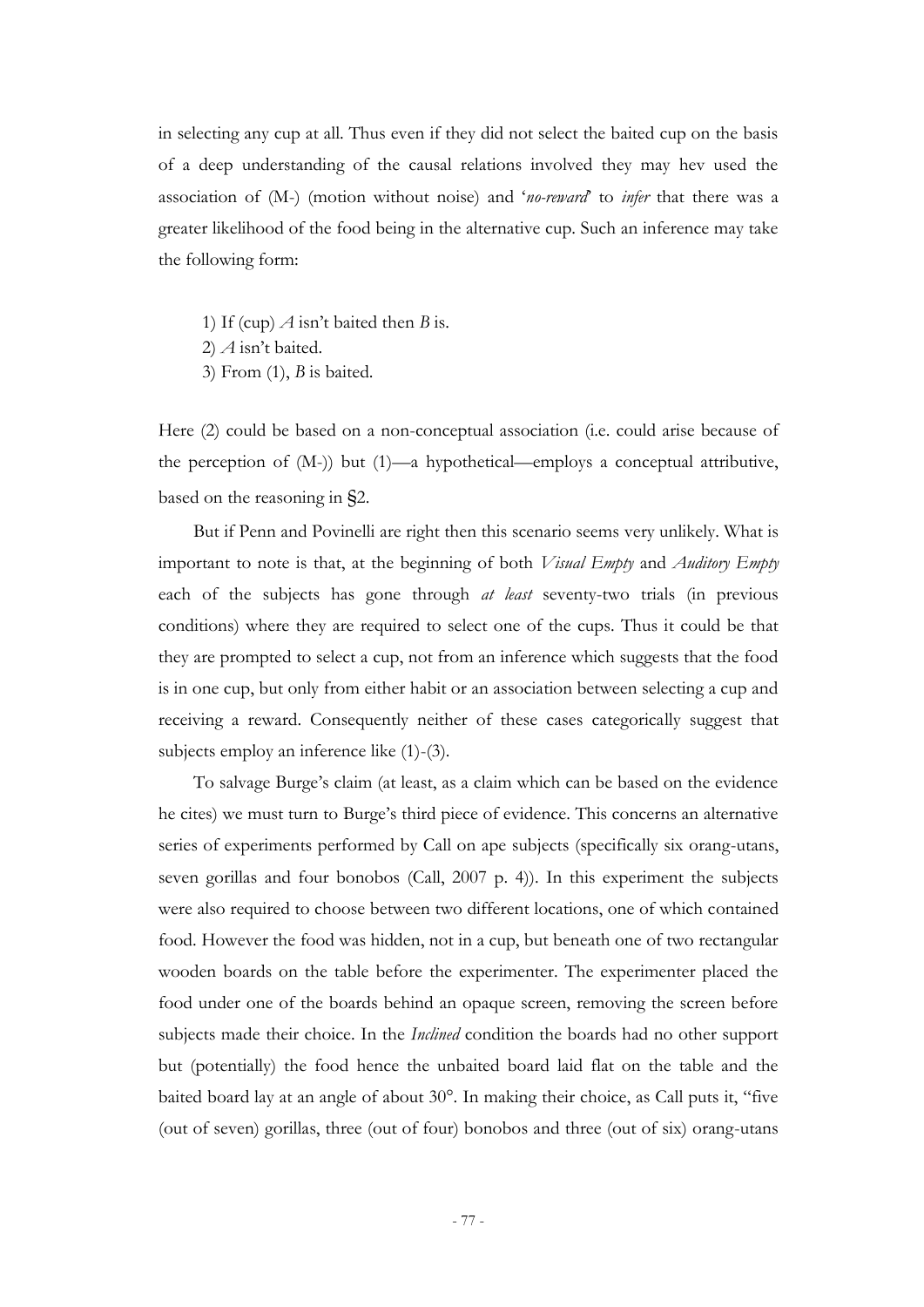were above chance in the *Inclined* condition" (2007 p. 7). For each species there was, therefore, a significantly high mean average of correct choices (see Fig.2).



Figure 2. (From Call, 2007 p. 7) Mean percent correct in the *Inclined* Condition.

Again Burge makes a great deal of this conclusion:

"Presumably the relevant cognitive competence takes body size into account, and is sensitive to the effect of the body"s solidity on movement of the screen. Here cognitions of solidity, (something-like) causation, and object-permanence are engaged in exclusion transition." (2010b p. 61)

Unlike the conclusion from the previous two cases this data seemingly shows, as Burge suggests, that the apes have grasped a variety of (possibly conceptual) attributives, including object-permanence. Each of these claims will need to be analysed in turn. To begin though I will address the main conclusion (from Call and Burge) that this data shows that apes have inferred the location of the food.

The first problematic feature of this series of experiments is that a worry similar to Penn and Povinelli's second point can be raised: the subjects' apparent understanding of the causal-relations involved doesn"t generalise. In another condition (called *Inclined Block*) the experimenter baited one of the boards (such that it inclined by 30°) and placed a wooden block (but no food) behind the other so it also inclined by 30°; as Call describes it: "both boards displayed a 30° inclination approximately and subjects were able to see that one of the boards rested on the wooden support, which protruded from behind the board from the subject's perspective" (2007 pp. 8-9). If subjects did understand the underlying effects of body and solidity (such that they were able to infer the location of the food) we might expect them to choose the baited board since, as Call seemingly agrees, "subjects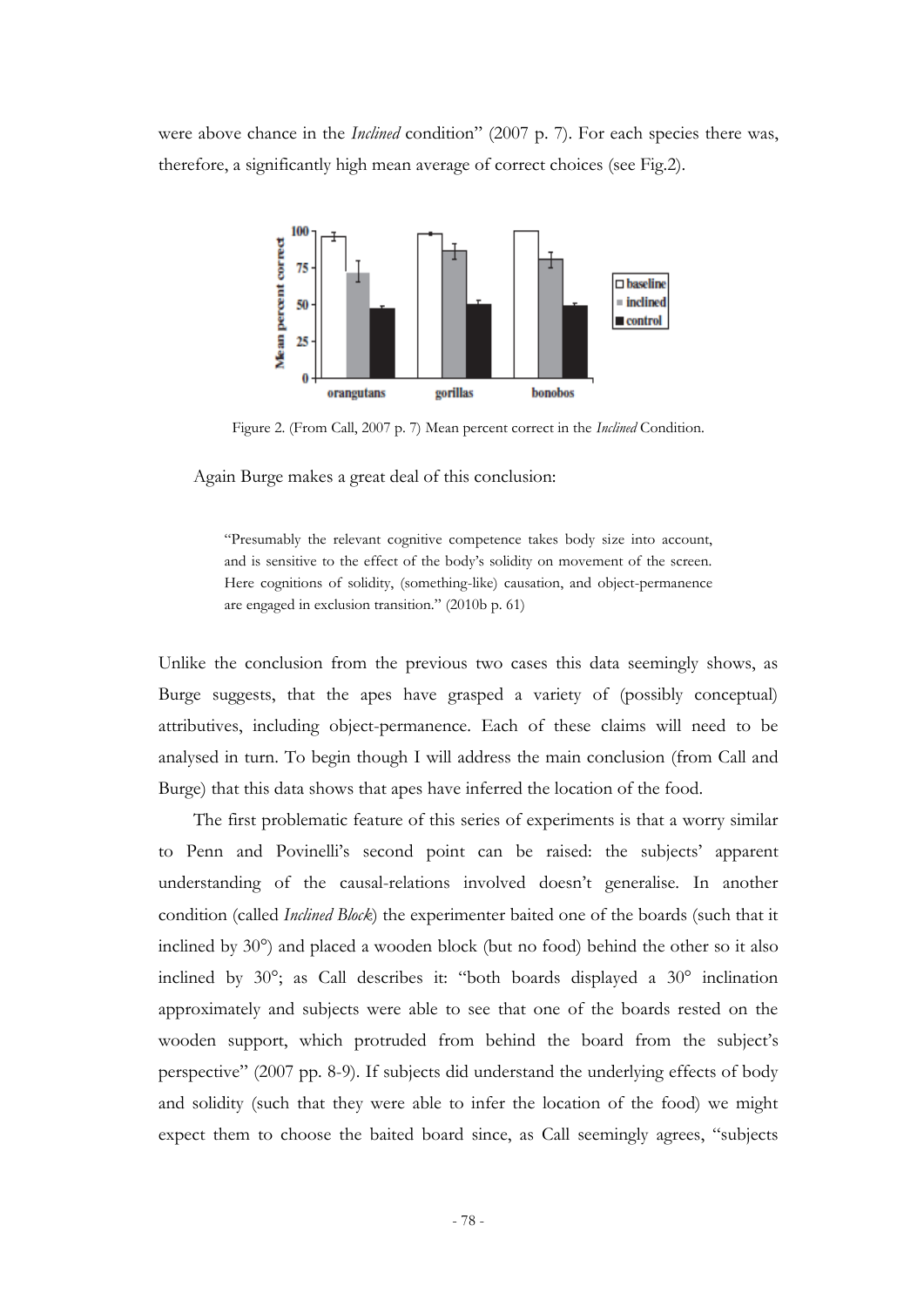could have solved the problem if they had considered the food as the only reason for the inclination of the board without a protruding block" (2007 p. 10). However no subject was above chance in the *Inclined Block* condition and the mean average indicates that the subjects were correct only about 50% of the time (indicating that they may have just chosen at random) (ibid. and see Fig.3).

There may be many ways of explaining the lack of positive results here but it does invite the hypothesis that, when the subjects choose between a flat (unbaited) and an inclined (baited) board they may not be doing so from a deep understanding of the relations involved or the effects of solidity. Rather they may have come to learn that a inclined board is more likely to produce food than a flat one.



Figure 3. (From Call 2007, p.9) Mean percent correct in the *Inclined-Block* condition.

As in the above discussion of Penn and Povinelli"s point it can still be alleged that the subjects employed an inference of the following form:

- 4) One should always pick boards at larger inclinations.
- 5) *A* is at a larger inclination than *B*.
- 6) Therefore pick *A*.

Since (4) is a universal claim "larger inclinations" will function as a conceptual attributive. Nonetheless the claim that the apes don"t necessarily *understand* the causal relations at play makes such an inference inessential: it may just be that apes have evolved to search for food under larger protruberances which can mean that the transition between the representations "*A* is at a larger inclination than *B*" and "*A* contains the food" will be associative and therefore will not employ a conceptual representation like (4).

But even if it can be (reasonably) denied that the apes perform an inference in picking the baited board it still seems that they realise the food *exists* even though they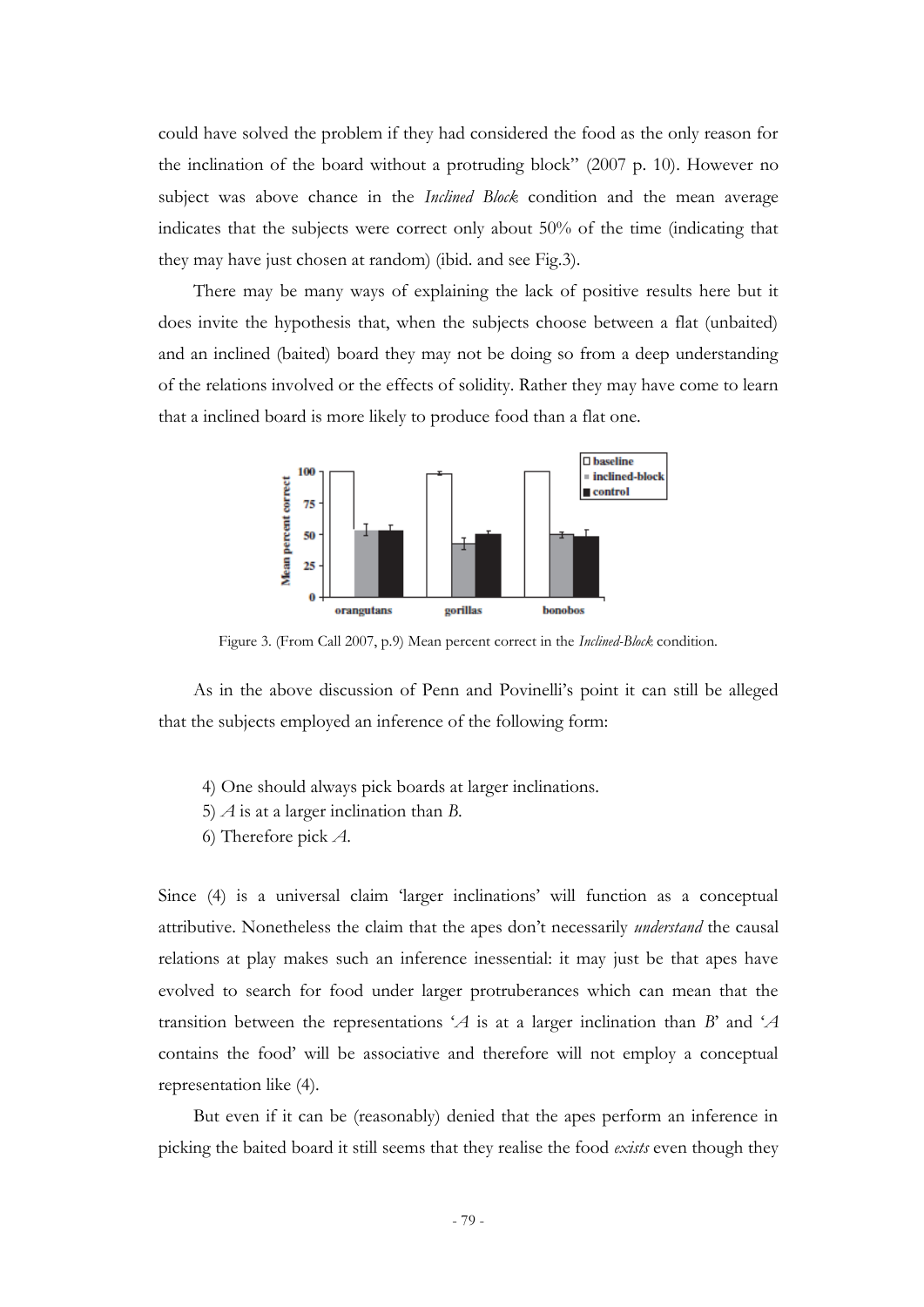cannot see it. Indeed, as Call points out, both infants' and non-human animals' responses to object-protruberance are taken to be signs of an awareness of "objectpermanence" (see Call 2007, p. 2-4). Roughly it seems we can understand objectpermanence as the idea that a (perceived) object *o* continues to exist (perhaps in a cup, or under a board) even though *o* cannot be seen. Such awareness enables the representations '*o* is over there' or, more generally, '*food* is over there'.

From the above quotation it is unclear whether Burge takes this awareness to be indicative of distinctly conceptual abilities—i.e. whether he takes the preponderance to search for food under the boards as the hallmark of inferential thought or as employing conceptual attributives. It could be taken as an *activity* which indicates the presence of conceptual abilities because it could be performed on the basis of an inference like:

- 7) If I have seen food go behind a screen and now see an inclined board, then the food is likely to be under the board.
- 8) I saw food taken behind a screen and now I see an inclined board.
- 9) The food is likely to be under the board.

Alternatively it might be thought that an attributive employed in a way which allows for (the awareness of) object-permanence displays the kind of complexity associated with conceptual attributives. If a representation like 'that is food' (arising on the perception of food as it is displayed by the experimenter before being placed behind one of the boards) contains an attributive—"food"—which allows the creature to conceive of the object as existing unperceived then this seems to reveal a complexity of thought which is indicative of conceptual representations.

However this latter point seems to be of little use to Burge since the capacity to conceive of an object as existing unobserved is one of the capacities necessary for (NI). Thus, if he is proposing to attribute such capacities to (what were supposedly) "less developed" creatures, then his *motivation* claim does not stand in opposition to neo-Kantian intellectualism.

Yet there is no reason to think that an awareness of "object-permanence" shows the employment of an inference like (7)-(9). The reason for this is that it is not difficult to see the transition from "there was food" to "food is there [underneath that board]" as the result of association rather than inference. Having seen food in the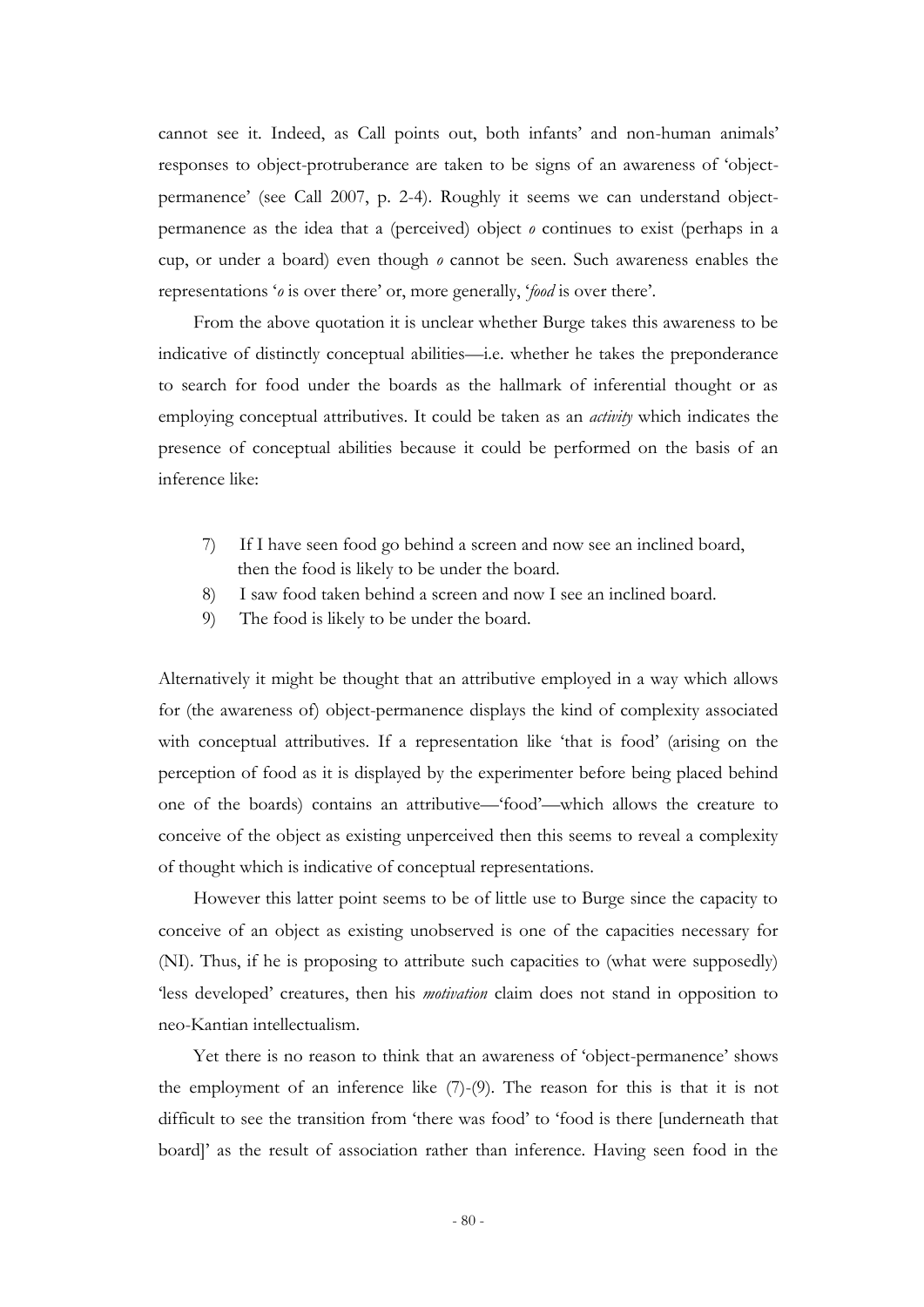vicinity we can suppose that it will be of great evolutionary advantage for an animal to be inclined to search for food and to see large protruberances as possible locations. Such an explanation involves a behavioural output which, importantly, does not require the subject to employ a distinctly conceptual attributive, or inferential transition over an association of (non-conceptual) representations.

This section has been concerned with the specifically scientific evidence in favour of  $(M_1)$  and has provided significant doubts for each bit of evidence Burge advances. But (M<sub>1</sub>) appeals not just to science but to 'commonsense'—i.e. the folk psychological attributions which must form part of our psychological repertoire. Half of the claim of  $(M_1)$  is that a non-intellectualist understanding of singular thought is required to make sense of our *folk psychological* usage of the concept.

But it is difficult to see what evidence could be offered in defence of such a claim. To assert that folk psychological attributions require a non-intellectualist understanding of singular thought one would have to claim that to conceive of infants and animals as incapable of thought would thoroughly distort our normal, folk psychological attributions and way of characterising and conceiving of their mental lives. Ostensibly such a view might seem compelling: we often describe such creatures as 'thinking' of various things (e.g. a toy, their dinner etc.) and use such comments to explain their actions and behaviour—e.g. "the dog went to the door because he *knew* his master was coming home', 'the baby is wailing because he thinks it's dinnertime' etc. Yet, however prevalent such descriptions, it seems hard to discern any embedded commitment to the view that infants and animals enjoy thought—and such characterisations are *literal*—rather than a merely metaphorical use which remains neutral on their actual mental states. It is difficult to work out whether, in using these descriptions, I am attributing to the infant *the same* thing I attribute to an adult human, namely a fully-fledged thought. It is difficult to imagine whether anyone, if pressed on such a question, would commit to such a statement about this creature's psychology or would remain neutral. Certainly if this commitment were a deep-seated part of our conception of infant and animal-psychology it would be remarkable that so few psychological studies—so few interpretations of data like that given above—do not attribute these abilities more liberally.

It is at least possible that this sort of "commonsense" description of an infant or an animal is but a way of explaining their behaviour "based on our own case" and is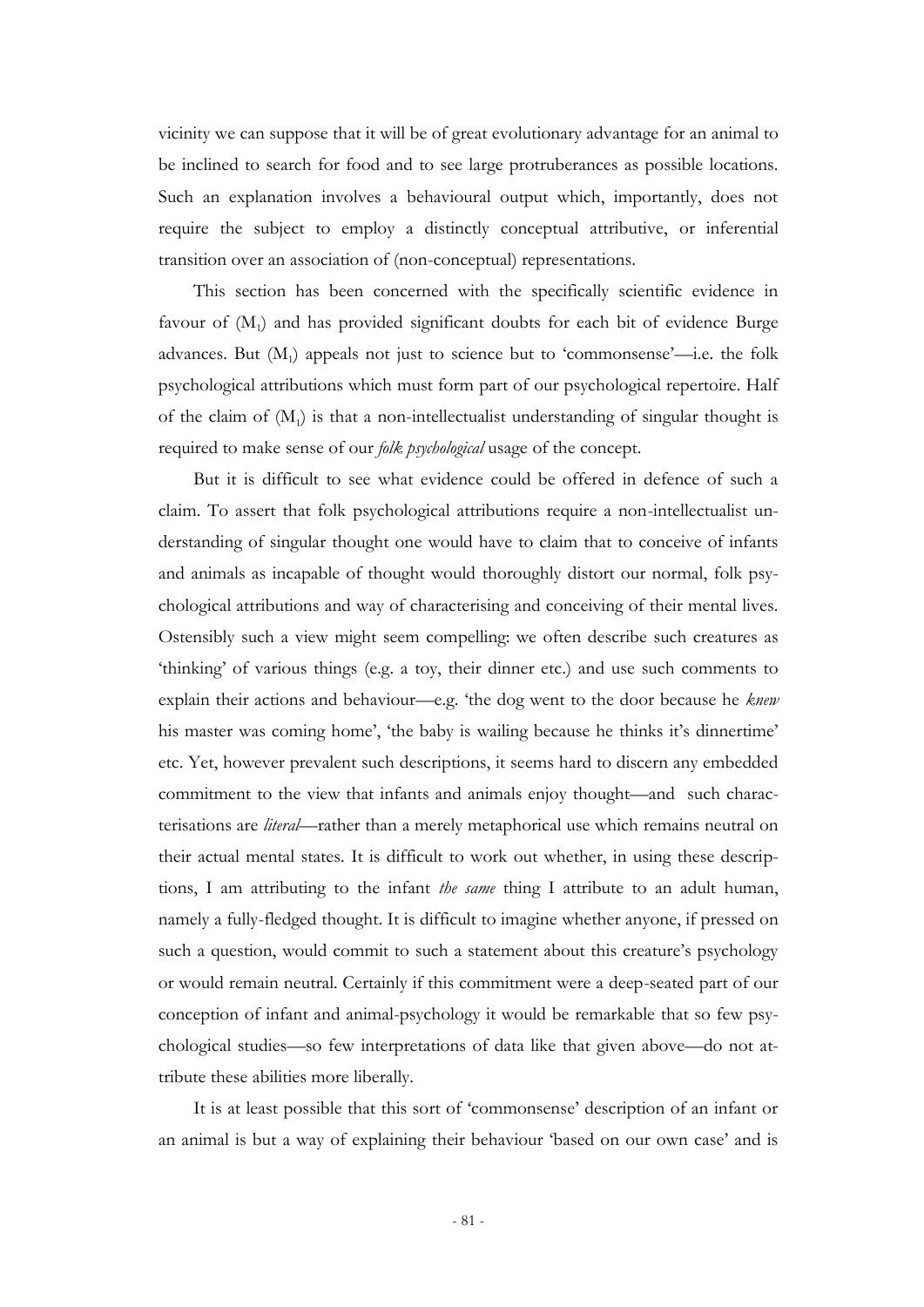therefore metaphorical, and self-consciously anthropomorphic. A better defence of (M<sup>1</sup> ) which can be provided by this "folk psychological" view may bring us back to the scientific sphere. When apes (or other species) perform tasks to the same standard as, say, human children—old enough, let's assume, that we are happy to attribute conceptual thought—then, intuitively, we are right to say that there is a parallel and thus are right to attribute similar conceptual abilities to the two groups (apes and children). Drawing this parallel between them, such a defence might claim, is inkeeping with our folk psychological concept, and therefore inkeeping with the best understanding of singular thought.

However it is unclear that the worries raised with the evidence cited by Burge are really at odds with a 'commonsense' understanding of the case. If the apparent abilities manifested in one condition seem contradicted by performance in another then the "commonsense" answer seems to be that they never had those abilities in the first place. It would be difficult to rest an entire defence of non-intellectualist theories on such commonsense attributions as, being too heavily guided by intuition runs a serious risk of anthropomorphising the subjects under discussion.

Overall then it seems that none of the evidence Burge provides can function individually or cumulatively to give reason to think that apes engage in conceptual inference. Indeed, Burge is probably not wedded to these specific cases and there will be other studies which can be cited as evidence that less developed species employ conceptual attributives. However the broader point being made here is that such studies can also admit of alternative explanations and thus opposition to Burge's desired conclusion—for example, Penn and Povinelli (2007) and Penn, Povinelli and Holyoak (2008) are both wide-ranging, psychological discussions against the thesis that animals possess similar cognitive capacities to humans. What this shows is perhaps that there is still significant enough debate that Burge is not yet quite entitled to say that an intellectualist understanding of singular thought is incompatible with our best comparative or developmental psychology. Certainly the evidence he has cited himself can be reasonably denied by an intellectualist opponent; further it seems unclear that such a denial would constitute a break with the only predominant or respectable theories in the relevant scientific fields. Nonetheless  $(M_1)$  is a positive, empirical claim, which it seems Burge must substantiate if he is to use it to show that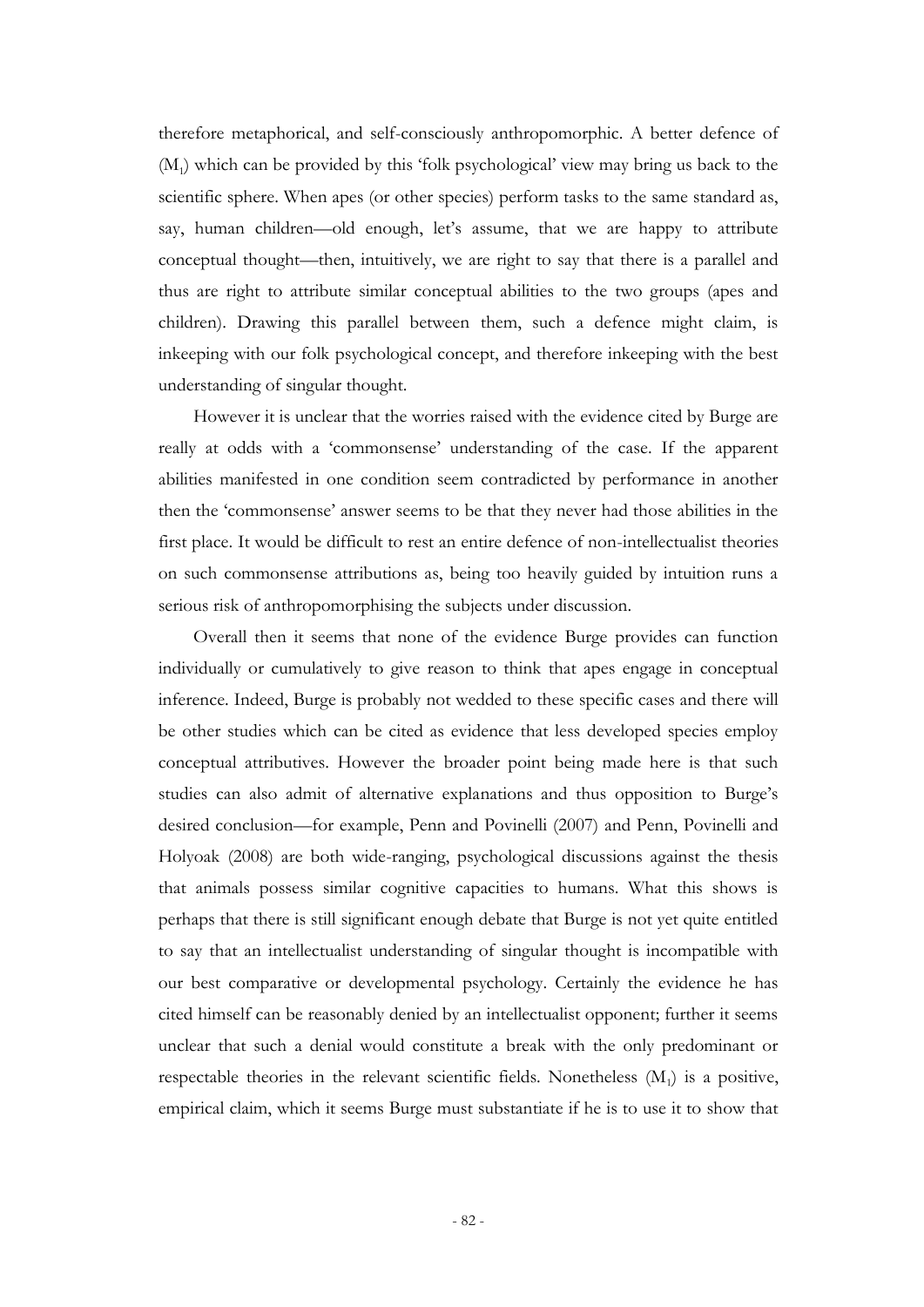intellectualism is patently false. What I have tried to show here is that such substantiation may still be required.

## **§3.**

With  $(M_1)$  abandoned we might question whether  $(M_2)$  can also be removed and thus whether it is possible to formulate a set of intellectualist claims, isomorphic to Burge's anti-intellectualist position in §1. Burge's first claim, VIABILITY, was trivially derived from the mere coherence of the theory. Likewise the intellectualist claim, VIABILITY*\**, can be formulated with equivalent ease:

VIABILITY*\**: It is easy to see that (NI\*) could be true.

What this claims is that, from our own case, it is easy to see how all instances of singular thought about an object, must locate that object in absolute space.

However (M<sub>2</sub>) claimed that, given the coherency of an anti-intellectualist account—i.e. given the truth of VIABILITY and LEGITIMACY—an intellectualist must justify his claim that a cognitively more demanding condition should be placed on entertaining singular thought. What is required then is a reason to think that a given capacity *C* might be a necessary requirement for singular thought. To defend (NI) it must be shown that a capacity to conceive of *o* as within Absolute Space should be thought of as a necessary requirement for singular thought; in other words, that singular thought should not be attributed to creatures thought to lack this capacity.

Such an argument can be found in Evans' distinction between egocentric and absolute informational states. It will be recalled that Evans takes the mark of objectinvolving thought to be that it cannot be spelled out in *purely* egocentric terms. For Evans however, a subject"s behaviour and reactions to a given stimulus can be explained by a state which locates that stimulus purely egocentrically. In the last chapter it was shown that such states can be specified with general, non-objectdirected content like "food *here*" or "danger *there*". I"ll refer to this claim (that an adequate psychological explanation of (some forms of) behavioural output can make use only of non-object-directed states) as *Psychological Parsimony*.

When it comes to deciding the content which should be attributed to subjects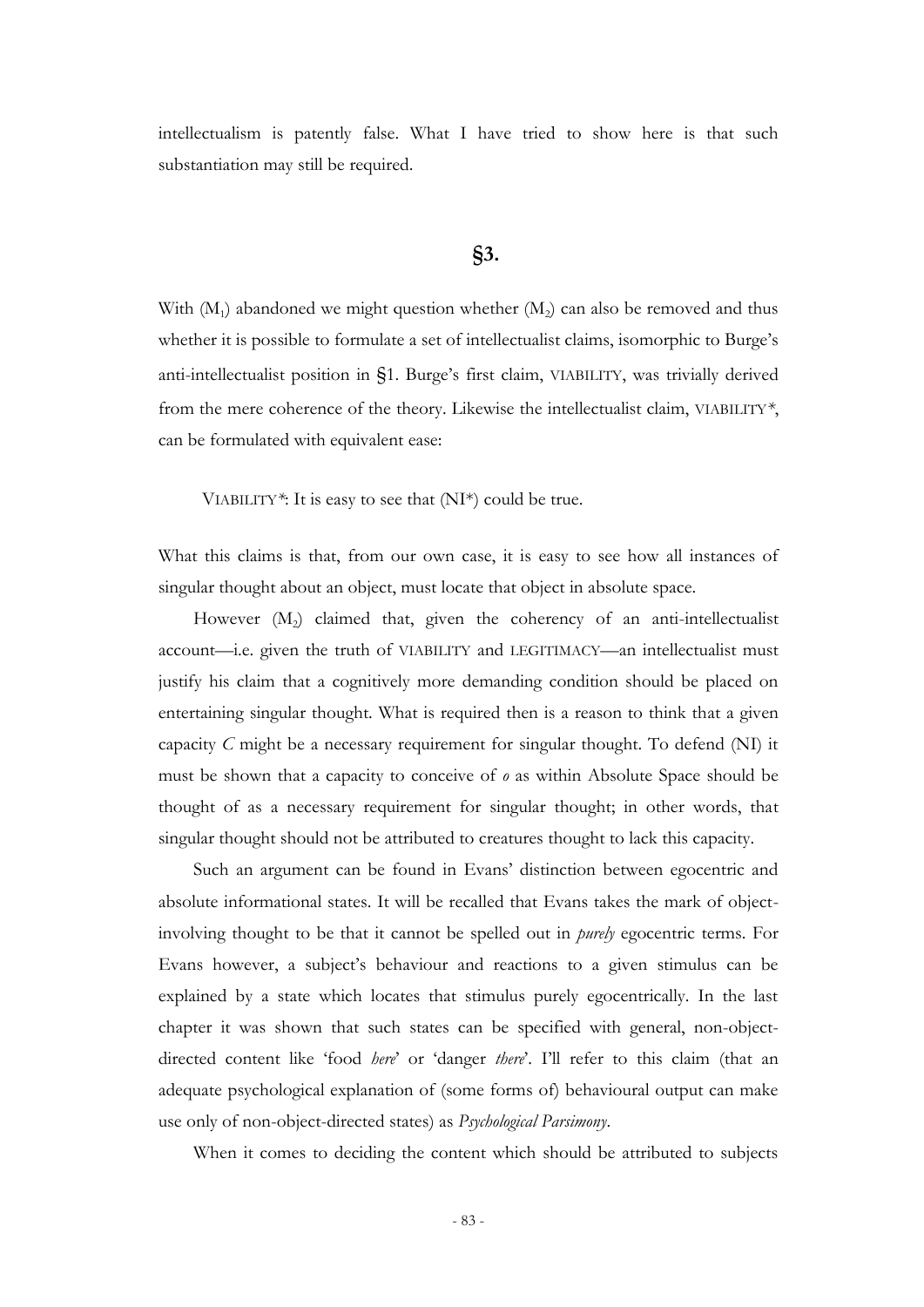Evans seems to be in favour of such parsimony. If such parsomony is admitted—i.e. if it is admitted that non-object-directed representational states can form a part of psychological explanation—then an *Explanatory Challenge* can be mounted which shows the need for a principle like (NI\*): given that many external signals—e.g. behavioural output—can be explained using non-object-directed states, how do we distinguish between those cases and cases where an object-directed conceptual state *must* be employed?

It is tempting to read Evans as claiming that these purely eogcentric, behavioural states are non-conceptual, while all non-egocentric states are conceptual. However, to widen the scope of this challenge, such a view could be resisted. Instead what could be distinctive of *purely* egocentric states is not that they don"t employ concepts, but that they aren"t *object-directed*; thus the attributive in "food *here*" could very well be a "conceptual attributive" (as defined in §1), which is not predicated *of an object* but is used in a conceptual representational state which governs behaviour.<sup>18</sup> Thus even if certain creatures are thought to employ conceptual attributives (e.g. because they engage in inferential thought), accepting *parsimony* means that they need not *atuomatically* employ object-directed representations.

The proponent of (NI) can easily answer such a challenge: object-directed thoughts should only be attributed to subjects who manifest an *understanding* of such thoughts (as per the theory endorsed in chapter three). As the last two chapters have made clear a *purely* egocentric location manifests an episodic ability to react to a given stimulus but does not manifest an understanding that the *source* of this stimulus will be an object. As such, purely egocentric location was not seen to be a reliable indicator of an object-directed thought. If a subject can be thought to understand his objectdirected thought—i.e. understand what it is for the world to contain an object (which is food)—then he must be considered to distinguish between the object and his experience of it. It is only in this way that he will be able to conceive of the object as something which is not just tied to a behavioural response but which can occupy states (like being food) independently of his reaction to it. This was seen to require

-

<sup>&</sup>lt;sup>18</sup> Importantly I am not committing to the idea that *all* egocentric states are conceptual. Evans' insistence on the *immediacy* of such states—that we discern the direction of the sound "without calculation" (1985 p. 384)—might preclude this. I am only suggesting that conceptual egocentric states should be possible.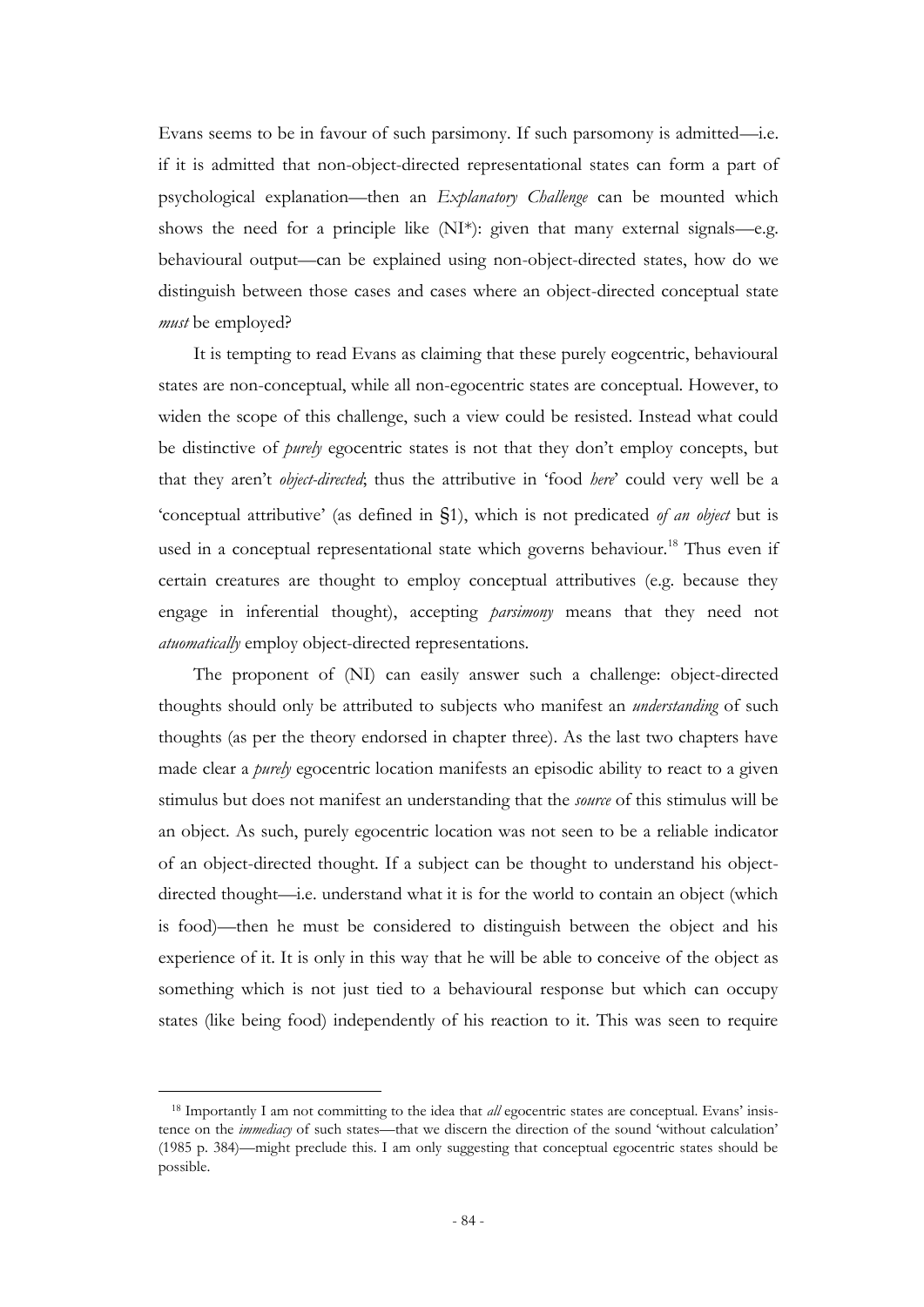the capacity to think about an object even when it is not directly related to a subject's location at *t* (the time of perception).

Thus, to answer the original *challenge*: cases which require an object-driected representation are those in which a subject is presumed to have a deeper level of thought about the object, one which enables them to think of it in ways which are not indexed to its current (spatial) relation to them. Cases which do not require (the attribution of) such object-directed representations are those in which such a deep level of thought cannot be presumed: cases which involve subjects not thought to possess the intellectual capacities which enable such thought. In this way an intellectualist theory like (NI) can begin to justify a top-down construction of the concept—i.e. one which begins with its manifestation in adult humans. In adopting those features which make us *conscious* that we enjoy object-directed (rather than non object-directed) thought as *necessary conditions* for singular thought we are, it might be claimed, in a better position to *track* cases of genuine object-directed thought rather than non object-directed representations. In such a way the original objection to an intellectualist account—that (NI) is an entirely arbitrary condition to place on singular thought—is harder to motivate: such intellectualist requirements are needed to answer the *explanatory challenge*.

It is therefore incumbent on an opponent of intellectualism (or (NI) specifically) to either provide an anti-intellectualist (or non-(NI)) response to the challenge, or to reject it entirely. Burge might press the latter option: he may reject the challenge because he would deny the *parsimony* claim. In chapter two it was seen that Burge propounds that singular representation of objects is *preserved* in the transition from perceptual representations to thought. He may admit that it is coherent (and sufficient) to explain behaviour in terms of (both conceptual and non-conceptual) non-object-directed states like "food *here*". However, since he believes that perception singularly represents *and* that such singular representation is *preserved* in other (nonperceptual) representations, there is no reason to suppose that non-object-directed representations *should* be used in psychological explanations. In other words if preservation is accepted then it seems *parsimony* and the entire explanatory challenge can be avoided.

Nonetheless it is hard to find reason to accept preservation over *parsimony*: Burge himself provides no objection to *parsimony* nor principled defence of preservation,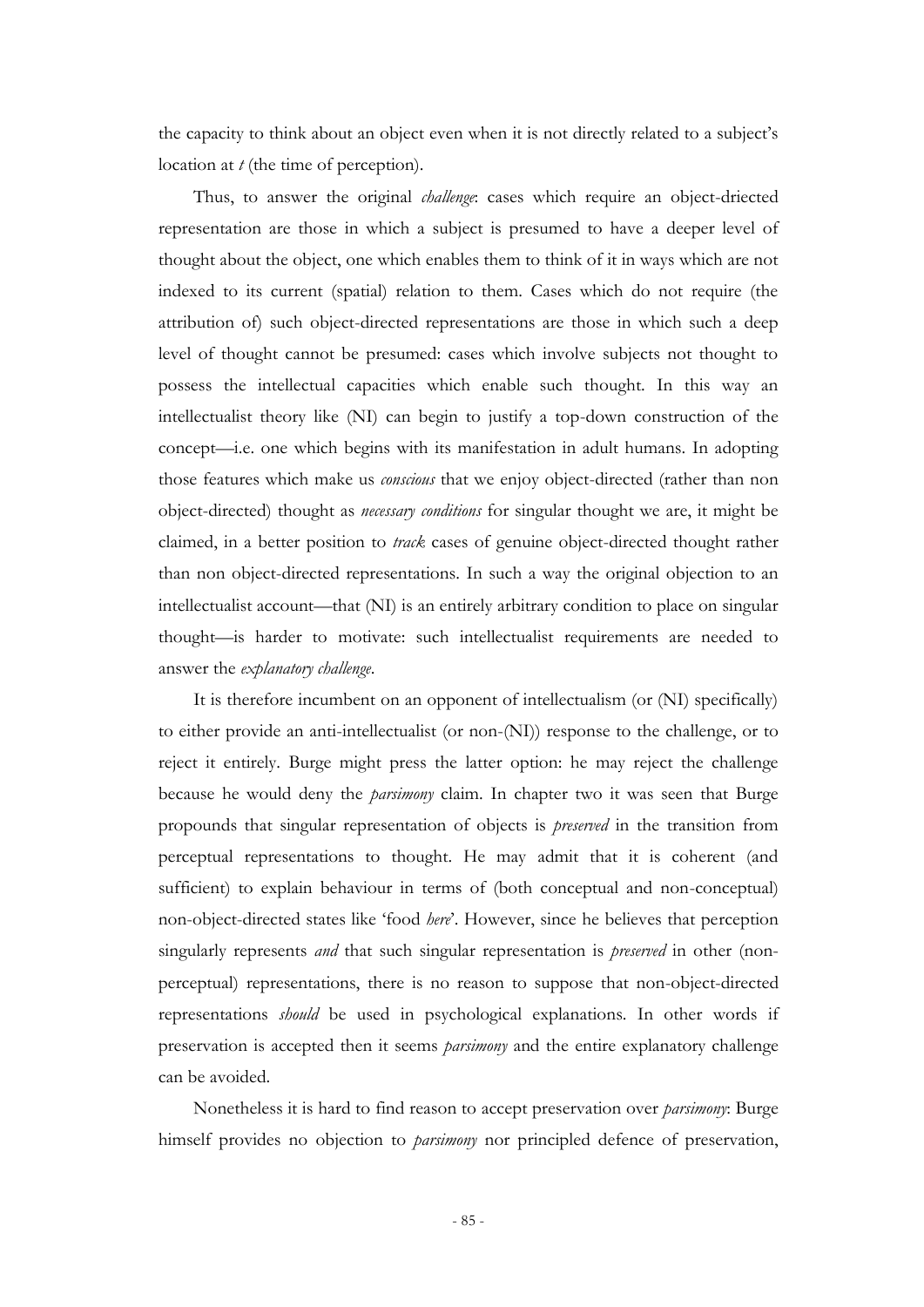indeed it merely seems to be an assumption on his part. Importantly—as should be clear—preservation is not entailed by Burge"s theory of perception: one can easily maintain that perceptual representations *do* singularly represent and are determined anti-individualistically without having to accept that this transposes to *all* representational states. As such one can admit Burge's theory of perception while remaining parsimonious about non-perceptual representational states.

To form an intellectualist MOTIVATION*\** it would be necessary to show that *parsimony should* be assumed (and that neo-kantianismis best suited to answering it). In this way neo-Kantian intellectualism would be able to mount a significant challenge to Burge's position. However that is not something I will pursue here; instead it is sufficient to show that an intellectualist requirement like (NI\*) should not be dismissed as "arbitrary" simply because a less demanding alternative is available. Both the neo-kantian (NI\*) and the Burgian (AI) are based on assumptions which neither side has justified to the other; despite this neither of the main assumptions seems obviously false, or liable to be dropped in favour of the opposing alternative. As such the two views seem in genuine stalemate.

The discussion of this chapter has, I think, shown that Burge has much further to go in undermining an intellectualist rival to his principle (AI). First his main claim against such theories—(M<sub>1</sub>)—seems under-supported both by the explicit evidence he gives in favour of it and the relevant scientific fields to which he implicitly appeals. Second, even if these appeals can be granted—i.e. even if it is accepted that less developed creatures *do* employ inferential thought and therefore conceptual attributives—a proponent of (NI\*) can raise the explanatory challenge by questioning how we can be sure that these conceptual attributives are employed in objectdirected, rather than non-object-directed, representations. The problem here is that, unless we accept Burge"s idea of preservation—which he has given us *no reason* to assume over *parsimony*—he is immensely vulnerable to this challenge.

As such it is reasonable to conclude that Burge's theorising on mental represenations has not implicitly shown the falsity of the neo-Kantian (NI\*). In chapter one it was shown that one of his main objections to both Strawson and Evans—that their theories conflicted with his account of perception—was not a firm basis on which to reject a theory inspired by the discussions of these theorists. In chapters two and three it was seen that the concerns which motivated Strawson and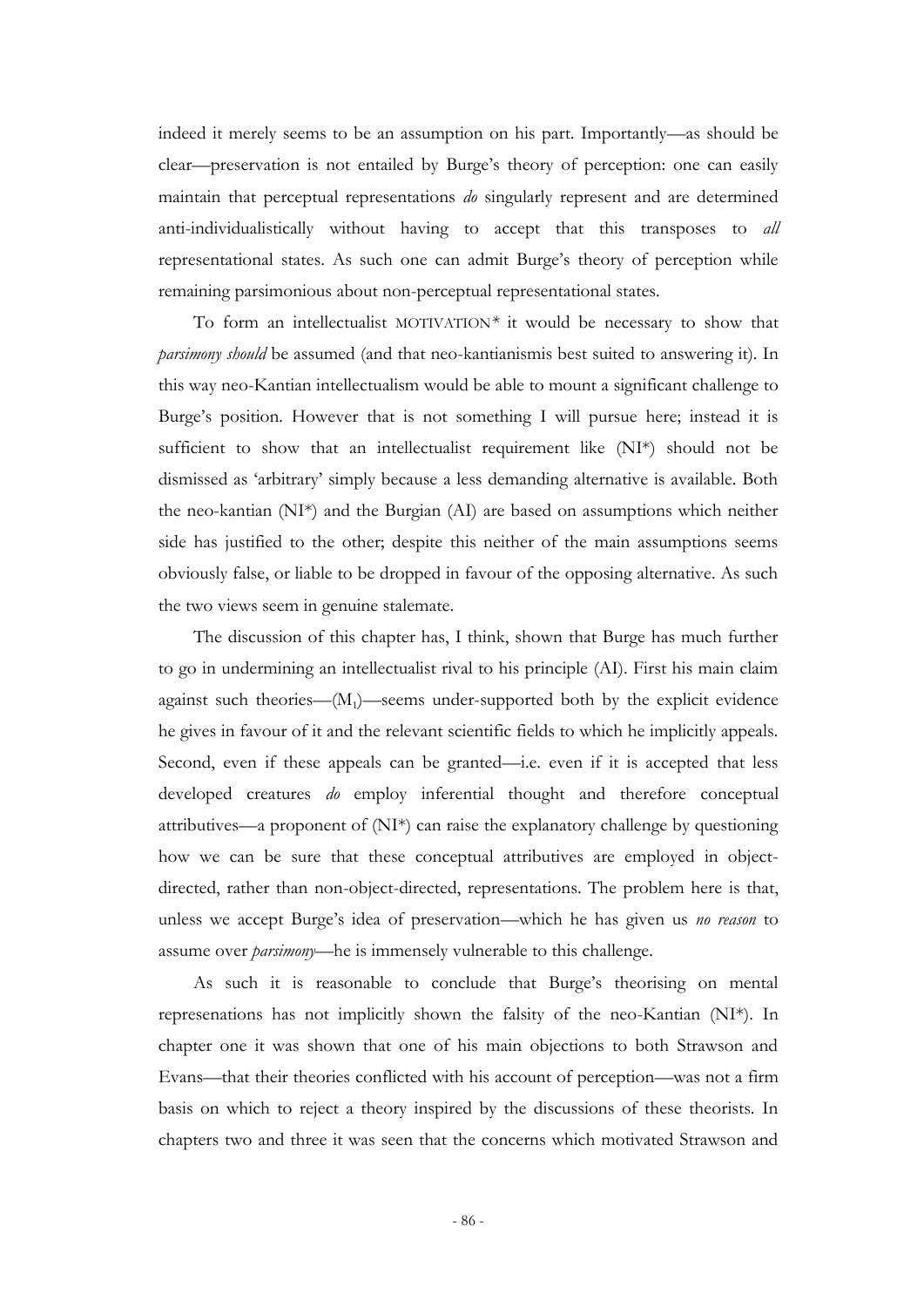Evans—i.e. a subject's consciousness and understanding of their own mental states, a distinction between one's experience and the objective world etc.—lead to a fundamentally different account of singular thought than Burge's anti-intellectualist alternative: this was taken to constitute a proper debate between the two forms of theory. The summation of these concerns are reflected in (NI\*), which chapter three showed can be divorced from the overblown demands of Russell"s Principle, and which reflects a view I've been referring to as neo-Kantian intellectualism. What this chapter has shown is that that view is not conclusively undermined either by Burge"s stated objections to intellectualism *or* by the mere viability of an anti-intellectualist alternative. Indeed the viability of the explanatory challenge means that (NI\*) might be an indispensable account of singular thought.

A far greater discussion of the competing intellectualist/anti-intellectualist assumptions would be required to come to a reasoned conclusion as to which is the preferable account of singular thought. Indeed it is perhaps likely that neither of these extreme views will actually present the best theory. However, it may only be through discussing and comparing such theories that we will find a decent account of the nature of singular thought. What I have shown here is that Burge's anti-intellectualism does not sweep aside his intellectualist rivals and neo-Kantian intellectualism remains a viable alternative.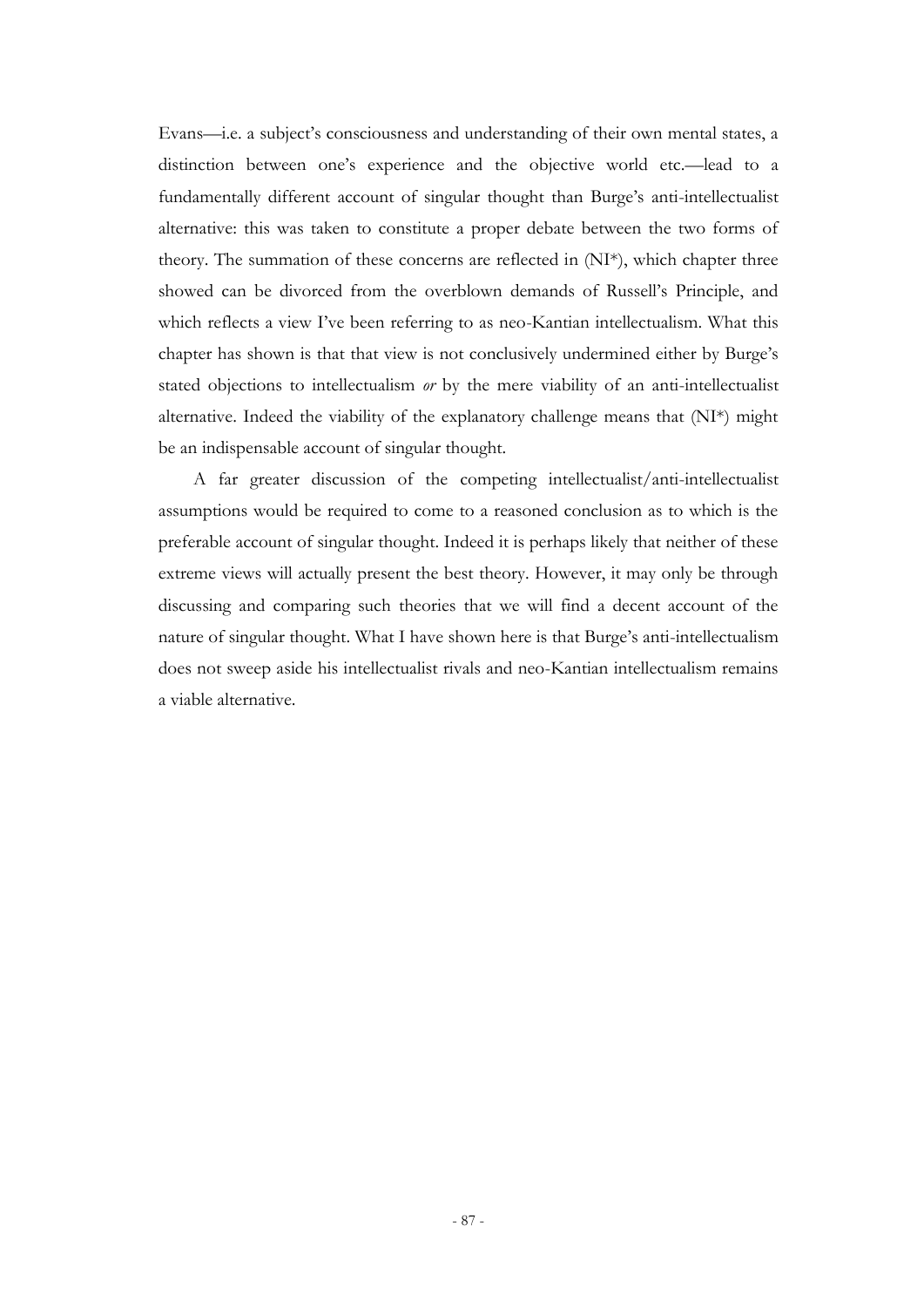## **BIBLIOGRAPHY**

**Burge, T. 1979.** Individualism and the Mental. *Midwest Studies in Philosophy.* 1979, Vol. VI.

**——. 2003.** Perceptual Entitlement. *Philosophy and Phenomenological Research.* 2003, Vol. LXVII, 3.

**——. 2005.** Disjuntivism and Perceptual Psychology. *Philosophical Topics.* Spring, 2005, Vol. 33, 1.

**——. 2009.** Five theses on Belief de dicto and Belief de re. In *The Philosophy of David Kaplan.* eds. J. Almog and P. Leonardi. Oxford : Oxford University Press.

**——. 2010a.** *Origins of Objectivity.* New York : Oxford University Press, 2010a.

**——. 2010b.** Steps Towards the Origins of Propositional Thought. *Disputatio.* 2010b, Vol. IV, 29.

**Call, J. 2007.** Apes know that hidden objects can affect the orientation of other objects. *Cognition.* 2007, Vol. 105.

**——. 2004.** Inferences About Location of Food in the Great Apes. *Journal of Comparative Psychology.* 2004, Vol. 118, 2.

**Evans, G. 1980.** Things Without the Mind. Reprinted in *Collected Papers*, G. Evans*.*  Oxford : Clarendon, 1985, pp. 249-290.

**——. 1982.** *Varieties of Reference.* Oxford : Clarendon Press, 1982.

**——. 1985.** Molyneux's Question. In *Collected Papers*, G. Evans. Oxford: Clarendon, pp. 364-400.

**McDowell, J. 1990.** Peacocke and Evans on Demonstrative Content. *Mind.* 1990, Vol. 99.

**——. 1994.** *Mind and World.* Cambridge : Harvard Unversity Press, 1994.

**Peacocke, C. 1983.** *Sense and Content.* Oxford : Oxford University Press, 1983.

**——. 1991.** Demonstrative Content: A Reply to McDowell. *Mind.* 1991, Vol. 100, 1.

Penn, D. C & D. J. Povinelli. 2007. Causal Cognition in Human and Non-Human Animals. *Annual Review of Psychology.* 2007, Vol. 58.

**Penn, D. C., K. J. Holyoak & D. J. Povinelli. 2008.** Darwin's Mistake: Explaining the discontinuity between human and non-human minds. *Behavioural and Brain Sciences.*  2008, Vol. 31.